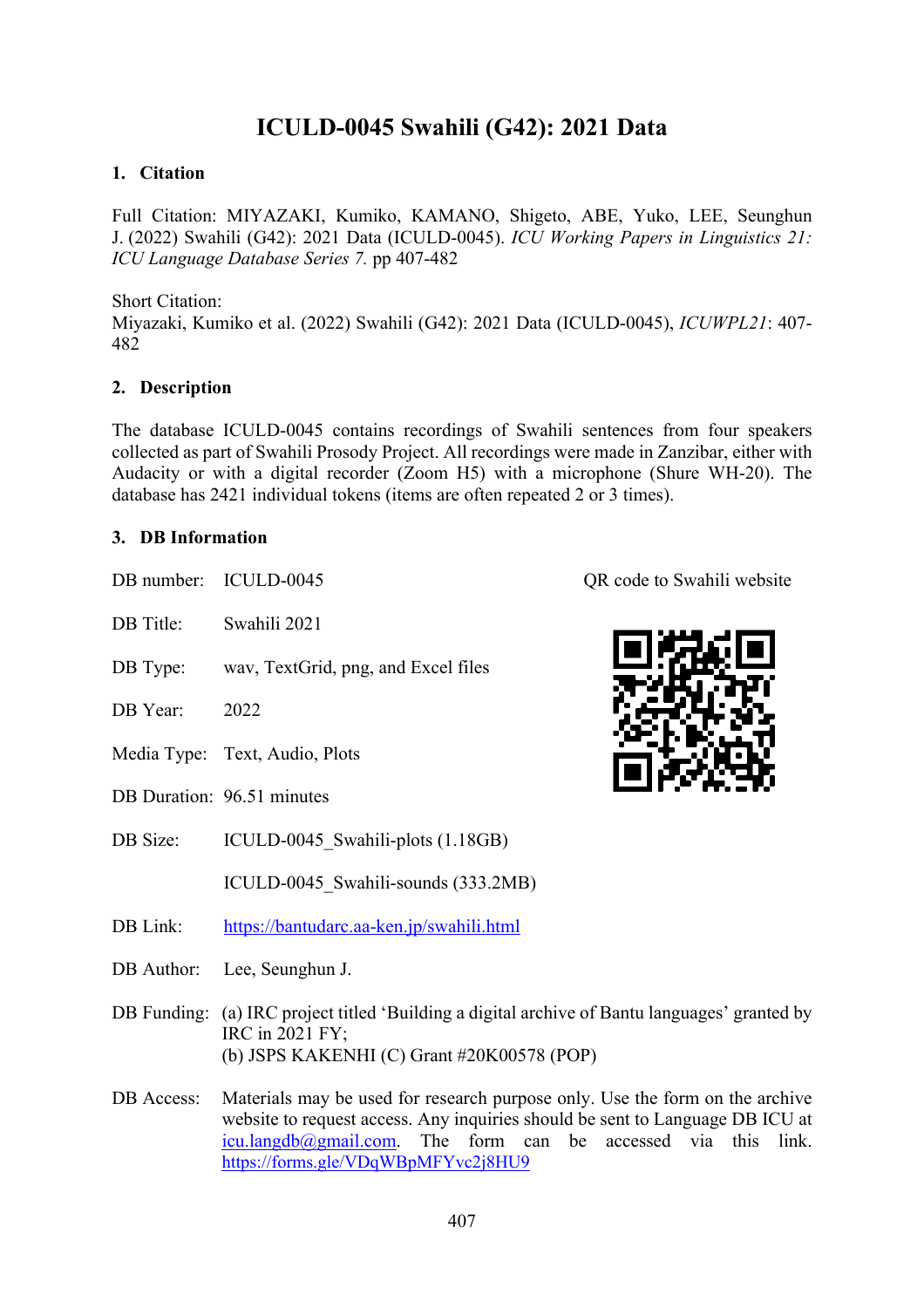## **4. Item list**

| <b>SWA2021-</b> |                                                     |                                                              |  |
|-----------------|-----------------------------------------------------|--------------------------------------------------------------|--|
| ID              | Swahili                                             | <b>English</b>                                               |  |
| 0001            | Njoo bwana hapa.                                    | Come here sir.                                               |  |
| 0002            | Mnakula nini nyinyi?                                | What do you eat?                                             |  |
| 0003            | Labda mna pesa nyingi.                              | Maybe you have lots of money.                                |  |
| 0004            | Usihofu kitu wewe.                                  | Don't you be afraid of anything.                             |  |
| 0005            | Tulikuwa wawili tu sisi.                            | There were only two of us.                                   |  |
| 0006            | Alikuwa ana mimba yule bibi.                        | The woman was pregnant.                                      |  |
| 0007            | Walifika tena waizi.                                | The thieves came again.                                      |  |
| 0008            | Uliniona mpumbavu sana mimi.                        | You thought me a great fool.                                 |  |
| 0009            | Kwani wapenda sisi tupate taabu sisi<br>mama zako?  | What do you want us to have troubles,<br>you elders?         |  |
| 0010            | Tulikuwa na shida sasa shida hatuna.                | We used to feel want, now we have no<br>lack.                |  |
| 0011            | Kwanini bwana. Huende kwenye kuni?                  | Why sir, don't you go after firewood?                        |  |
| 0012            | Utaniponzea wewe na babako.                         | You'll get me into trouble with your<br>father.              |  |
| 0013            | Pesa hizi tumepata!                                 | We've got this money!                                        |  |
| 0014            | Nasikia kuna shida sana mjini ya kuni.              | I hear there is a great shortage of<br>firewood in the town. |  |
| 0015            | Chakula anakula pale pale.                          | Food, he eats right there.                                   |  |
| 0016            | Chakula kitu gani apelekewe pale pale<br>kitandani. | Food, everything, he has sent to him right<br>there in bed.  |  |
| 0017            | Huyu mtu labda ana pesa sana!                       | Maybe this man has lots of money!                            |  |
| 0018            | Bila shaka woga bado mwingi.                        | No doubt, there's still a lot of cowardice.                  |  |
| 0019            | Hashughuliki yule bwana na zile pesa.               | That fellow takes no interest in the<br>money.               |  |
| 0020            | Pengine waweza kufa wewe naweza<br>kufa mimi.       | Perhaps you might die, or I might die.                       |  |
| 0021            | Hapo bwana sijakuunga mkono.                        | There, mate, I can't agree with you.                         |  |
| 0022            | Nilete chai sasa?                                   | Shall I bring the tea now?                                   |  |
| 0023            | Anaweza kulala hapa siyo?                           | He can sleep here, can't he?                                 |  |
| 0024            | Twende.                                             | Let's go.                                                    |  |
| 0025            | Afike kesho.                                        | Let him come tomorrow.                                       |  |
| 0026            | Usimwunge mkono.                                    | Don't take his side.                                         |  |
| 0027            | Usininyoe bila ya maji, bwana.                      | Don't give me a dry shave, sir.                              |  |
| 0028            | Tufanye.                                            | Let us say $(do)$ .                                          |  |
| 0029            | Ungerudisha gari.                                   | You could/should put the car away.                           |  |
| 0030            | Ningependa chai.                                    | I would like some tea.                                       |  |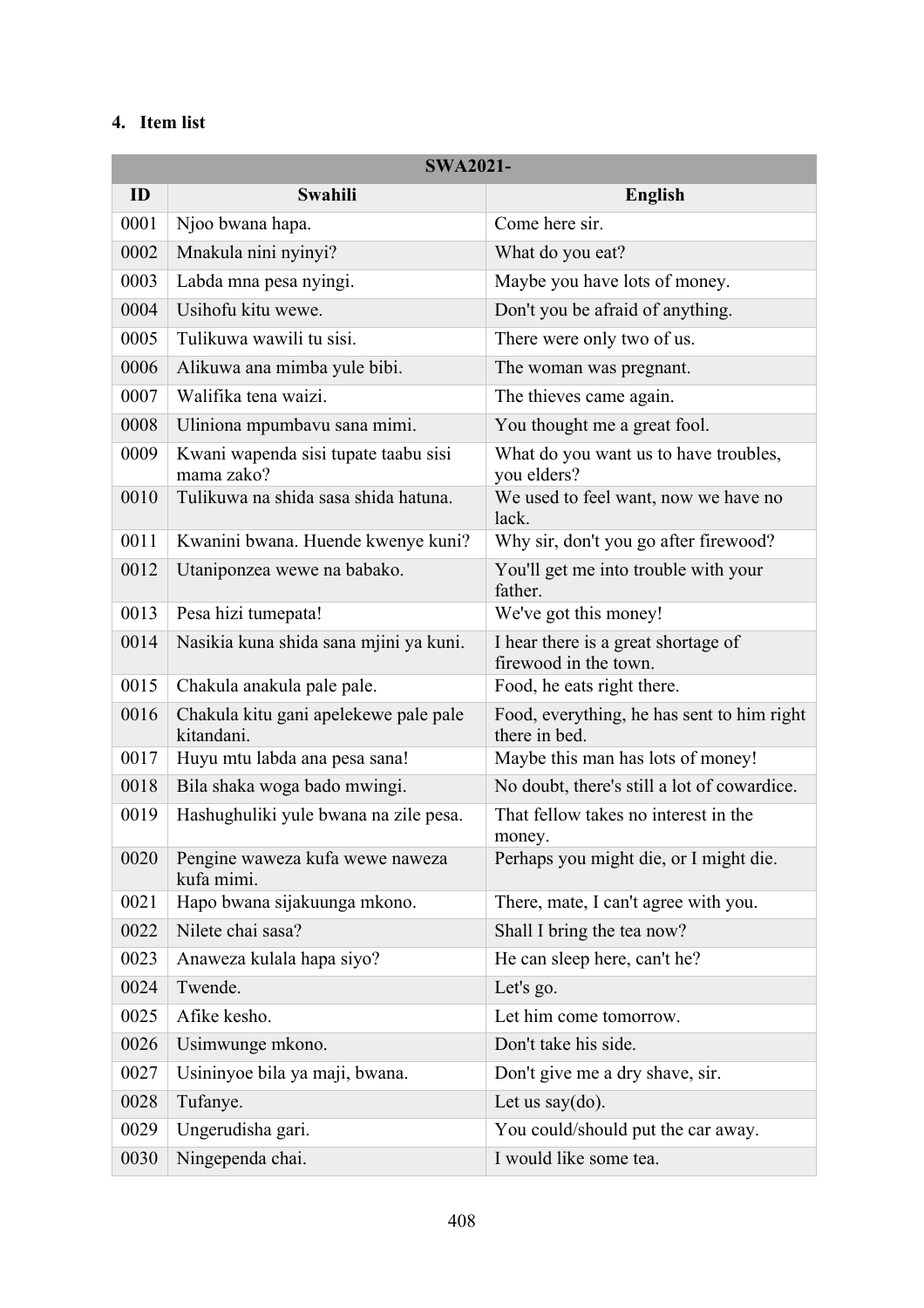| 0031 | Juma anaona mbu.               | Juma sees mosquitos.               |
|------|--------------------------------|------------------------------------|
| 0032 | Joni anaua nge.                | Joni kills scorpions.              |
| 0033 | Jamalo anaumwa meno.           | Jamalo has teeth hurt.             |
| 0034 | Aida anaomba nyanya.           | Aida asks for tomatoes.            |
| 0035 | Aziza anajenga nyumba.         | Aziza builds houses.               |
| 0036 | Daudi anauza maboga.           | Daudi sells pumpkins.              |
| 0037 | Lulu anabeba ramani.           | Lulu carries maps.                 |
| 0038 | Laila anaelewa maneno.         | Laila understands words.           |
| 0039 | Nuru anagawa bilinganya.       | Nuru shares egg plants.            |
| 0040 | Zuberi anaonja zambarau.       | Zuberi tastes plums.               |
| 0041 | Juma anaona mbu hao.           | Juma sees those mosquitos.         |
| 0042 | Joni anaua nge hao.            | Joni kills those scorpions.        |
| 0043 | Jamalo anaumwa meno hayo.      | Jamalo has those teeth hurt.       |
| 0044 | Aida anaomba nyanya hizo.      | Aida asks for many those tomatoes. |
| 0045 | Aziza anajenga nyumba hizo.    | Aziza builds those house.          |
| 0046 | Daudi anauza maboga hayo.      | Daudi sells those pumpkins.        |
| 0047 | Lulu anabeba ramani hizo.      | Lulu carries those maps.           |
| 0048 | Laila anaelewa maneno hayo.    | Laila understands those words.     |
| 0049 | Nuru anagawa bilinganya hizo.  | Nuru shares those egg plants.      |
| 0050 | Zuberi anaonja zambarau hizo.  | Zuberi tastes many those plums.    |
| 0051 | Juma anaona mbu wadogo.        | Juma sees small mosquitos.         |
| 0052 | Joni anaua nge wadogo.         | Joni kills small scorpions.        |
| 0053 | Jamalo anaumwa meno madogo.    | Jamalo has small teeth hurt.       |
| 0054 | Aida anaomba nyanya ndogo.     | Aida asks for small tomatoes.      |
| 0055 | Aziza anajenga nyumba ndogo.   | Aziza builds small houses          |
| 0056 | Daudi anauza maboga madogo.    | Daudi sells small pumpkins.        |
| 0057 | Lulu anabeba ramani ndogo.     | Lulu carries small maps.           |
| 0058 | Laila anaelewa maneno madogo.  | Laila understands small words.     |
| 0059 | Nuru anagawa bilinganya ndogo. | Nuru shares small egg plants.      |
| 0060 | Zuberi anaonja zambarau ndogo. | Zuberi tastes small plums.         |
| 0061 | Juma anaona mbu wengi.         | Juma sees many mosquitos.          |
| 0062 | Joni anaua nge wengi.          | Joni kills many scorpions.         |
| 0063 | Jamalo anaumwa meno mengi.     | Jamalo has many teeth hurt.        |
| 0064 | Aida anaomba nyanya nyingi.    | Aida asks for many tomatoes.       |
| 0065 | Aziza anajenga nyumba nyingi.  | Aziza builds many houses.          |
| 0066 | Daudi anauza maboga mengi.     | Daudi sells many pumpkins.         |
| 0067 | Lulu anabeba ramani nyingi.    | Lulu carries many maps.            |
| 0068 | Laila anaelewa maneno mengi.   | Laila understands many words.      |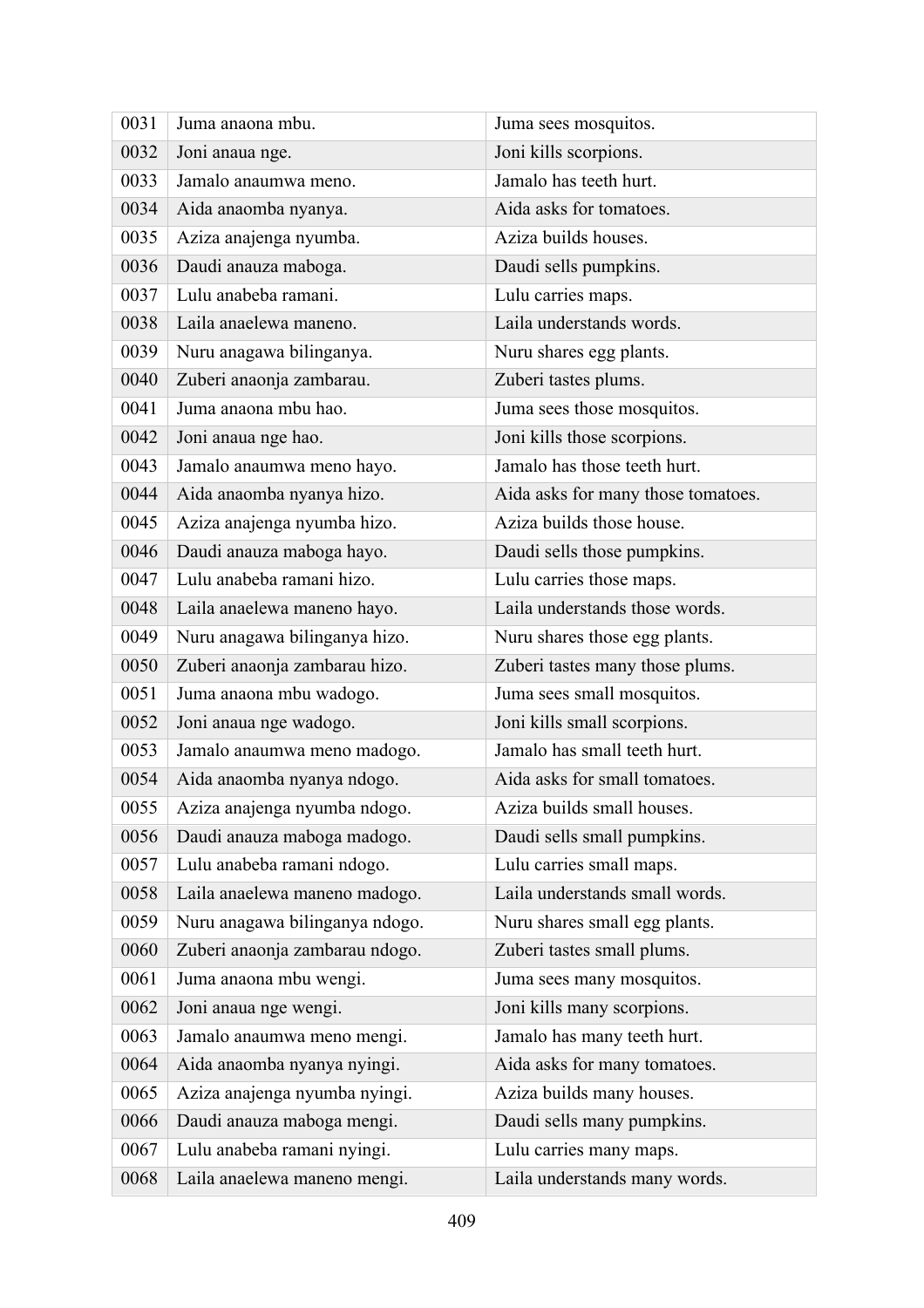| 0069 | Nuru anagawa bilinganya nyingi.           | Nuru shares many egg plants.             |
|------|-------------------------------------------|------------------------------------------|
| 0070 | Zuberi anaonja zambarau nyingi.           | Zuberi tastes many plums.                |
| 0071 | Juma anaona mbu hao wadogo.               | Juma sees those small mosquitos.         |
| 0072 | Joni anaua nge hao wadogo.                | Joni kills those small scorpions.        |
| 0073 | Jamalo anaumwa meno hayo madogo.          | Jamalo has those small teeth hurt.       |
| 0074 | Aida anaomba nyanya hizo ndogo.           | Aida asks for those small tomatoes.      |
| 0075 | Aziza anajenga nyumba hizo ndogo.         | Aziza builds those small houses.         |
| 0076 | Daudi anauza maboga hayo madogo.          | Daudi sells those small pumpkins.        |
| 0077 | Lulu anabeba ramani hizo ndogo.           | Lulu carries those small maps.           |
| 0078 | Laila anaelewa maneno hayo madogo.        | Laila understands those small words.     |
| 0079 | Nuru anagawa bilinganya hizo ndogo.       | Nuru shares those small egg plants.      |
| 0080 | Zuberi anaonja zambarau hizo ndogo.       | Zuberi tastes those small plums.         |
| 0081 | Juma anaona mbu hao wengi.                | Juma sees those many mosquitos.          |
| 0082 | Joni anaua nge hao wengi.                 | Joni kills those many scorpions.         |
| 0083 | Jamalo anaumwa meno hayo mengi.           | Jamalo has those many teeth hurt.        |
| 0084 | Aida anaomba nyanya hizo nyingi.          | Aida asks for those many tomatoes.       |
| 0085 | Aziza anajenga nyumba hizo nyingi.        | Aziza builds those many houses.          |
| 0086 | Daudi anauza maboga hayo mengi.           | Daudi sells many small pumpkins.         |
| 0087 | Lulu anabeba ramani hizo nyingi.          | Lulu carries those many maps.            |
| 0088 | Laila anaelewa maneno hayo mengi.         | Laila understands those many words.      |
| 0089 | Nuru anagawa bilinganya hizo nyingi.      | Nuru shares those many egg plants.       |
| 0090 | Zuberi anaonja zambarau hizo nyingi.      | Zuberi tastes those many plums.          |
| 0091 | Juma anaona mbu wengi wadogo.             | Juma sees many small mosquitos.          |
| 0092 | Joni anaua nge wengi wadogo.              | Joni kills many small scorpions.         |
| 0093 | Jamalo anaumwa meno mengi madogo.         | Jamalo has many small teeth hurt.        |
| 0094 | Aida anaomba nyanya nyingi ndogo.         | Aida asks for many small tomatoes.       |
| 0095 | Aziza anajenga nyumba nyingi ndogo.       | Aziza builds many small houses.          |
| 0096 | Daudi anauza maboga mengi madogo.         | Daudi sells many small pumpkins.         |
| 0097 | Lulu anabeba ramani nyingi ndogo.         | Lulu carries many small maps.            |
| 0098 | Laila anaelewa maneno mengi madogo.       | Laila understands many small words.      |
| 0099 | Nuru anagawa bilinganya nyingi ndogo.     | Nuru shares many small egg plants.       |
| 0100 | Zuberi anaonja zambarau nyingi ndogo.     | Zuberi tastes many small plums.          |
| 0101 | Juma anaona hao mbu wengi wadogo.         | Juma sees those many small mosquitos.    |
| 0102 | Joni anaua hao nge wengi wadogo.          | Joni kills those many small scorpions.   |
| 0103 | Jamalo anaumwa hayo meno mengi<br>madogo. | Jamalo has those many small teeth hurt.  |
| 0104 | Aida anaomba hizo nyanya nyingi<br>ndogo. | Aida asks for those many small tomatoes. |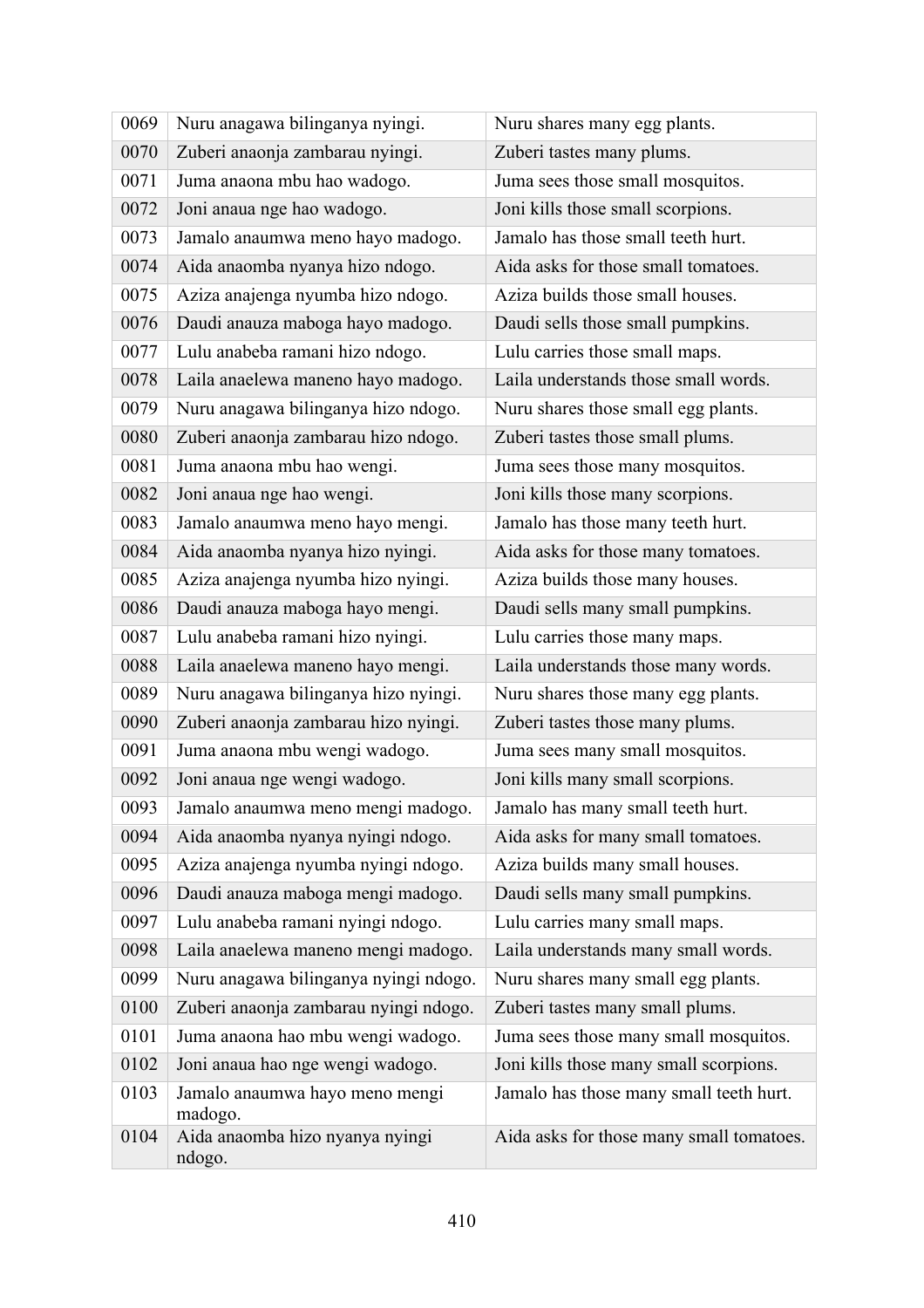| 0105 | Aziza anajenga hizo nyumba nyingi<br>ndogo.   | Aziza builds those many small houses.        |
|------|-----------------------------------------------|----------------------------------------------|
| 0106 | Daudi anauza hayo maboga mengi<br>madogo.     | Daudi sells those many small pumpkins.       |
| 0107 | Lulu anabeba hizo ramani nyingi<br>ndogo.     | Lulu carries those many small maps.          |
| 0108 | Laila anaelewa hayo maneno mengi<br>madogo.   | Laila understands those many small<br>words. |
| 0109 | Nuru anagawa hizo bilinganya nyingi<br>ndogo. | Nuru shares those many small egg plants.     |
| 0110 | Zuberi anaonja hizo zambarau nyingi<br>ndogo. | Zuberi tastes those many small plums.        |
| 0111 | Maboga anauza Daudi.                          | Pumpkins are sold by Daudi.                  |
| 0112 | Bilinganya anagawa Nuru.                      | Egg plants are shared by Nuru.               |
| 0113 | Daudi anauza maboga madogo mengi.             | Daudi sells many small pumpkins.             |
| 0114 | Nuru anagawa bilinganya ndogo nyingi.         | Nuru shares many small egg plants.           |
| 0115 | Daudi anauza hayo maboga madogo<br>mengi.     | Daudi sells those many small pumpkins.       |
| 0116 | Nuru anagawa hizo bilinganya ndogo<br>nyingi. | Nuru shares those many small egg plants.     |
| 0117 | Daudi anauza hayo maboga.                     | Daudi sells those pumpkins.                  |
| 0118 | Nuru anagawa hizo bilinganya.                 | Nuru shares many those egg plants.           |
| 0119 | Daudi anauza hayo maboga madogo.              | Daudi sells those small pumpkins.            |
| 0120 | Nuru anagawa hizo bilinganya ndogo.           | Nuru shares those small egg plants.          |
| 0121 | Daudi anauza hayo maboga mengi.               | Daudi sells those many pumpkins.             |
| 0122 | Nuru anagawa hizo bilinganya nyingi.          | Nuru shares those many egg plants.           |
| 0123 | Daudi anauza maboga hayo madogo<br>mengi.     | Daudi sells those many small pumpkins.       |
| 0124 | Nuru anagawa bilinganya hizo ndogo<br>nyingi. | Nuru shares those many small egg plants.     |
| 0125 | Daudi anauza maboga tu.                       | Daudi sells only pumpkins.                   |
| 0126 | Nuru anagawa bilinganya tu.                   | Nuru shares only egg plants.                 |
| 0127 | Maboga anauza Daudi tu.                       | Pumpkins are sold by only Daudi.             |
| 0128 | Bilinganya anagawa Nuru tu.                   | Egg plants are shared by only Nuru.          |
| 0129 | Daudi anauza maboga hayo tu.                  | Daudi sells only those pumpkins.             |
| 0130 | Nuru anagawa bilinganya hizo tu.              | Nuru shares only those egg plants.           |
| 0131 | Daudi anauza maboga madogo tu.                | Daudi sells only small pumpkins.             |
| 0132 | Nuru anagawa bilinganya ndogo tu.             | Nuru shares only small egg plants.           |
| 0133 | Daudi anauza maboga mengi tu.                 | Daudi sells only many pumpkins.              |
| 0134 | Nuru anagawa bilinganya nyingi tu.            | Nuru shares only many egg plants.            |
| 0135 | Daudi anauza maboga hayo madogo tu.           | Daudi sells only those small pumpkins.       |
| 0136 | Nuru anagawa bilinganya hizo ndogo<br>tu.     | Nuru shares only those egg plants.           |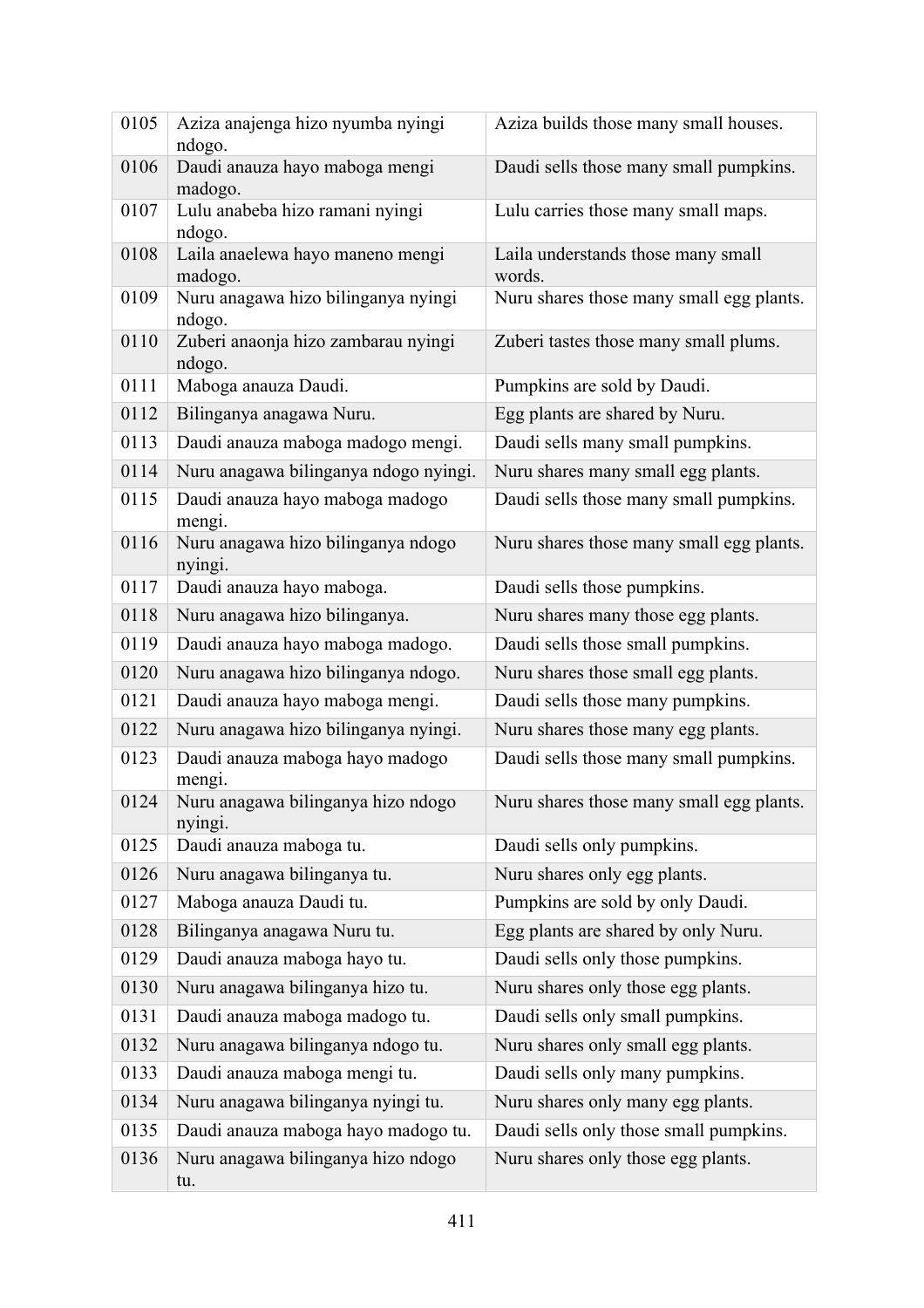| 0137 | Daudi anauza maboga hayo mengi tu.               | Daudi sells only those many pumpkins.            |
|------|--------------------------------------------------|--------------------------------------------------|
| 0138 | Nuru anagawa bilinganya hizo nyingi<br>tu.       | Nuru shares only those egg plants?               |
| 0139 | Daudi anauza maboga madogo mengi<br>tu.          | Daudi sells only many small pumpkins.            |
| 0140 | Nuru anagawa bilinganya ndogo nyingi<br>tu.      | Nuru shares only many small egg plants.          |
| 0141 | Daudi anauza maboga mengi madogo<br>tu.          | Daudi sells only many small pumpkins.            |
| 0142 | Nuru anagawa bilinganya nyingi ndogo<br>tu.      | Nuru shares only many small egg plants.          |
| 0143 | Daudi anauza hayo maboga mengi<br>madogo tu.     | Daudi sells only those many small<br>pumpkins.   |
| 0144 | Nuru anagawa hizo bilinganya nyingi<br>ndogo tu. | Nuru shares only those many small egg<br>plants. |
| 0145 | Daudi anauza hayo maboga madogo<br>mengi tu.     | Daudi sells only those many small<br>pumpkins.   |
| 0146 | Nuru anagawa hizo bilinganya ndogo<br>nyingi tu. | Nuru shares only those many small egg<br>plants. |
| 0147 | Daudi anauza maboga?                             | Does Daudi sell pumpkins?                        |
| 0148 | Nuru anagawa bilinganya?                         | Does Nuru share egg plants?                      |
| 0149 | Maboga anauza Daudi?                             | Are pumpukins are sold by Daudi?                 |
| 0150 | Bilinganya anagawa Nuru?                         | Are egg plants shared by Nuru?                   |
| 0151 | Daudi anauza maboga hayo?                        | Does Daudi sell those pumpkins?                  |
| 0152 | Nuru anagawa bilinganya hizo?                    | Does Nuru share those egg plants?                |
| 0153 | Daudi anauza maboga madogo?                      | Does Daudi sell small pumpkins?                  |
| 0154 | Nuru anagawa bilinganya ndogo?                   | Does Nuru share small egg plants?                |
| 0155 | Daudi anauza maboga mengi?                       | Does Daudi sell many pumpkins?                   |
| 0156 | Nuru anagawa bilinganya nyingi?                  | Does Nuru share many egg plants?                 |
| 0157 | Daudi anauza maboga hayo madogo?                 | Does Daudi sell those small pumpkins?            |
| 0158 | Nuru anagawa bilinganya hizo ndogo?              | Does Nuru share those small egg plants?          |
| 0159 | Daudi anauza maboga hayo mengi?                  | Does Daudi sell those many pumpkins?             |
| 0160 | Nuru anagawa bilinganya hizo nyingi?             | Does Nuru share those many egg plants?           |
| 0161 | Daudi anauza maboga madogo mengi?                | Does Daudi sell many small pumpkins?             |
| 0162 | Nuru anagawa bilinganya ndogo<br>nyingi?         | Does Nuru share many small egg plants?           |
| 0163 | Daudi anauza maboga mengi madogo?                | Does Daudi sell many small pumpkins?             |
| 0164 | Nuru anagawa bilinganya nyingi<br>ndogo?         | Does Nuru share many small egg plants?           |
| 0165 | Daudi anauza hayo maboga mengi<br>madogo?        | Does Daudi sell those many small<br>pumpkins?    |
| 0166 | Nuru anagawa hizo bilinganya nyingi<br>ndogo?    | Does Nuru share those many small egg<br>plants?  |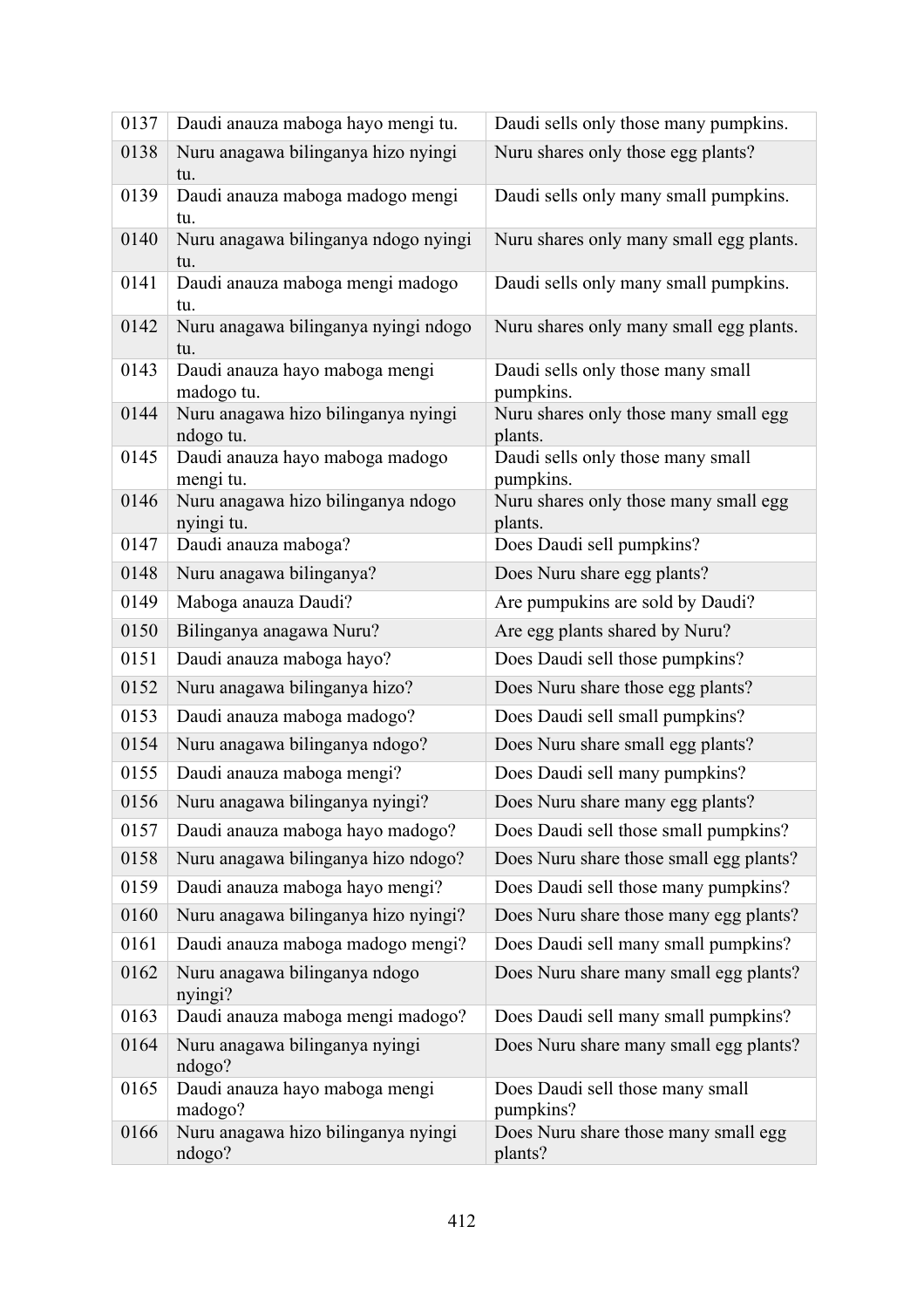| 0167 | Daudi anauza hayo maboga mengi<br>madogo?        | Does Daudi sell those many small<br>pumpkins?        |
|------|--------------------------------------------------|------------------------------------------------------|
| 0168 | Nuru anagawa hizo bilinganya ndogo<br>nyingi?    | Does Nuru share those many small egg<br>plants?      |
| 0169 | Daudi anauza hayo maboga?                        | Does Daudi sell those pumpkins?                      |
| 0170 | Nuru anagawa hizo bilinganya?                    | Does Nuru share those egg plants?                    |
| 0171 | Daudi anauza hayo maboga madogo?                 | Does Daudi sell those small pumpkins?                |
| 0172 | Nuru anagawa hizo bilinganya ndogo?              | Does Nuru share those small egg plants?              |
| 0173 | Daudi anauza hayo maboga mengi?                  | Does Daudi sell those many pumpkins?                 |
| 0174 | Nuru anagawa hizo bilinganya nyingi?             | Does Nuru share those many egg plants?               |
| 0175 | Daudi anauza maboga hayo madogo<br>mengi?        | Does Daudi sell those many small<br>pumpkins?        |
| 0176 | Nuru anagawa bilinganya hizo ndogo<br>nyingi?    | Does Nuru share those many small egg<br>plants?      |
| 0177 | Daudi anauza maboga tu?                          | Does Daudi sell only pumpkins?                       |
| 0178 | Nuru anagawa bilinganya tu?                      | Does Nuru share only egg plants?                     |
| 0179 | Maboga anauza Daudi tu?                          | Are pumpkins sold by only Daudi?                     |
| 0180 | Bilinganya anagawa Nuru tu?                      | Are egg plants shared by only Nuru?                  |
| 0181 | Daudi anauza maboga hayo tu?                     | Does Daudi sell only those pumpkins?                 |
| 0182 | Nuru anagawa bilinganya hizo tu?                 | Does Nuru share only those egg plants?               |
| 0183 | Daudi anauza maboga madogo tu?                   | Does Daudi sell only small pumpkins?                 |
| 0184 | Nuru anagawa bilinganya ndogo tu?                | Does Nuru share only small egg plants?               |
| 0185 | Daudi anauza maboga mengi tu?                    | Does Daudi sell only many pumpkins?                  |
| 0186 | Nuru anagawa bilinganya nyingi tu?               | Does Nuru share only many egg plants?                |
| 0187 | Daudi anauza maboga hayo madogo tu?              | Does Daudi sell only those small<br>pumpkins?        |
| 0188 | Nuru anagawa bilinganya hizo ndogo<br>tu?        | Does Nuru share only those small egg<br>plants?      |
| 0189 | Daudi anauza maboga hayo mengi tu?               | Does Daudi sell only those many<br>pumpkins?         |
| 0190 | Nuru anagawa bilinganya hizo nyingi<br>tu?       | Does Nuru share only those many egg<br>plants?       |
| 0191 | Daudi anauza maboga madogo mengi<br>tu?          | Does Daudi sell only many small<br>pumpkins?         |
| 0192 | Nuru anagawa bilinganya ndogo nyingi<br>tu?      | Does Nuru share only many small egg<br>plants?       |
| 0193 | Daudi anauza maboga mengi madogo<br>tu?          | Does Daudi sell only many small<br>pumpkins?         |
| 0194 | Nuru anagawa bilinganya nyingi ndogo<br>tu?      | Does Nuru share only many small egg<br>plants?       |
| 0195 | Daudi anauza hayo maboga mengi<br>madogo tu?     | Does Daudi sell only those many small<br>pumpkins?   |
| 0196 | Nuru anagawa hizo bilinganya nyingi<br>ndogo tu? | Does Nuru share only those many small<br>egg plants? |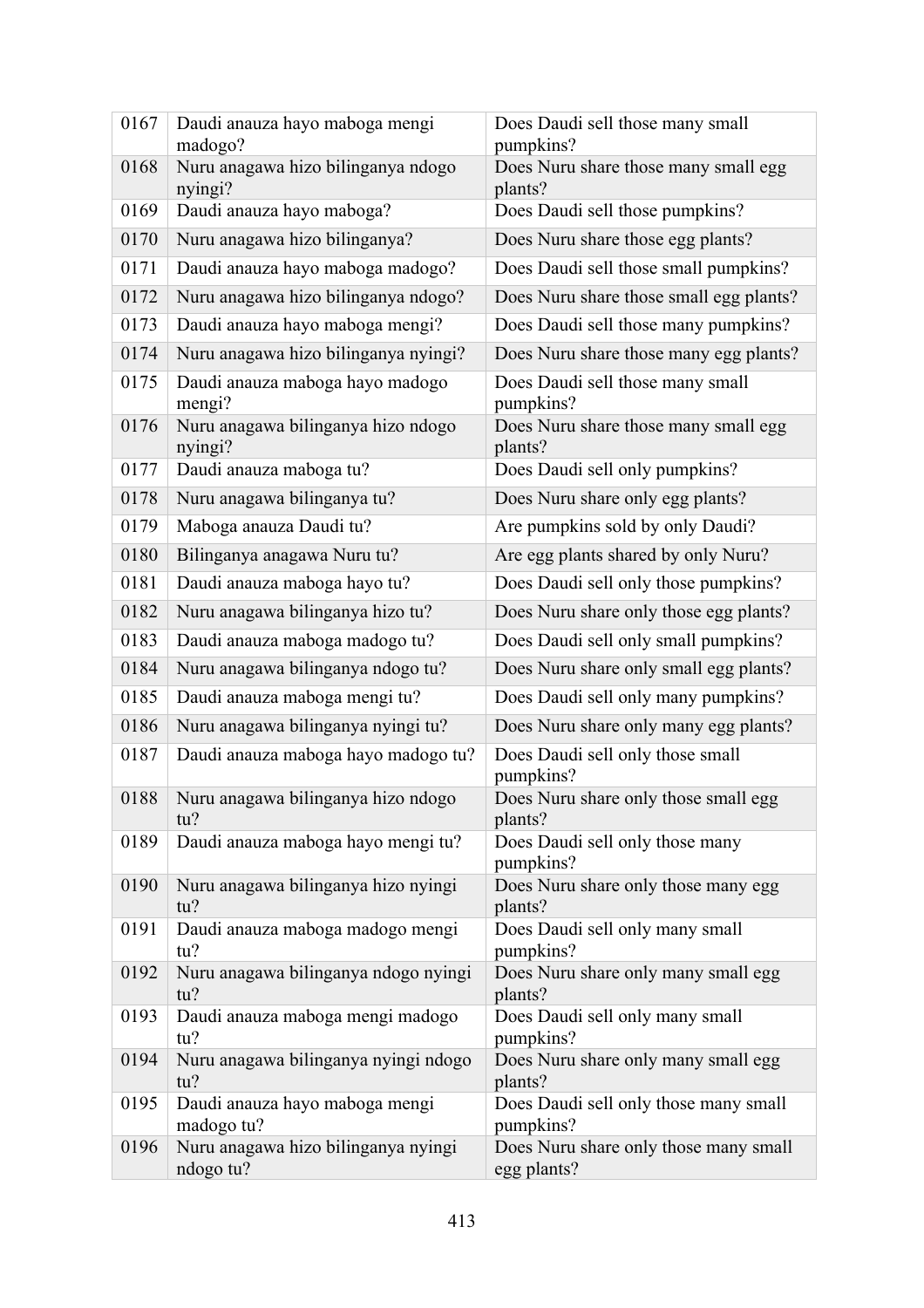| 0197 | Daudi anauza hayo maboga madogo<br>mengi tu?        | Does Daudi sell only many small<br>pumpkins?                 |
|------|-----------------------------------------------------|--------------------------------------------------------------|
| 0198 | Nuru anagawa hizo bilinganya ndogo                  | Does Nuru share only those many small                        |
|      | nyingi tu?                                          | egg plants?                                                  |
| 0199 | Njoo bwana hapa.                                    | Come here sir.                                               |
| 0200 | Mnakula nini nyinyi?                                | What do you eat?                                             |
| 0201 | Labda mna pesa nyingi.                              | Maybe you have lots of money.                                |
| 0202 | Usihofu kitu wewe.                                  | Don't you be afraid of anything.                             |
| 0203 | Tulikuwa wawili tu sisi.                            | There were only two of us.                                   |
| 0204 | Alikuwa ana mimba yule bibi.                        | The woman was pregnant.                                      |
| 0205 | Walifika tena waizi.                                | The thieves came again.                                      |
| 0206 | Uliniona mpumbavu sana mimi.                        | You thought me a great fool.                                 |
| 0207 | Kwani wapenda sisi tupate taabu sisi<br>mama zako?  | What do you want us to have troubles,<br>you elders?         |
| 0208 | Tulikuwa na shida sasa shida hatuna.                | We used to feel want, now we have no<br>lack.                |
| 0209 | Kwanini bwana. Huende kwenye kuni?                  | Why sir, don't you go after firewood?                        |
| 0210 | Utaniponzea wewe na babako.                         | You'll get me into trouble with your<br>father.              |
| 0211 | Pesa hizi tumepata!                                 | We've got this money!                                        |
| 0212 | Nasikia kuna shida sana mjini ya kuni.              | I hear there is a great shortage of<br>firewood in the town. |
| 0213 | Chakula anakula pale pale.                          | Food, he eats right there.                                   |
| 0214 | Chakula kitu gani apelekewe pale pale<br>kitandani. | Food, everything, he has sent to him right<br>there in bed.  |
| 0215 | Huyu mtu labda ana pesa sana!                       | Maybe this man has lots of money!                            |
| 0216 | Bila shaka woga bado mwingi.                        | No doubt, there's still a lot of cowardice.                  |
| 0217 | Hashughuliki yule bwana na zile pesa.               | That fellow takes no interest in the<br>money.               |
| 0218 | Pengine waweza kufa wewe naweza<br>kufa mimi.       | Perhaps you might die, or I might die.                       |
| 0219 | Hapo bwana sijakuunga mkono.                        | There, mate, I can't agree with you.                         |
| 0220 | Nilete chai sasa?                                   | Shall I bring the tea now?                                   |
| 0221 | Anaweza kulala hapa siyo?                           | He can sleep here, can't he?                                 |
| 0222 | Twende.                                             | Let's go.                                                    |
| 0223 | Afike kesho.                                        | Let him come tomorrow.                                       |
| 0224 | Usimwunge mkono.                                    | Don't take his side.                                         |
| 0225 | Usininyoe bila ya maji, bwana.                      | Don't give me a dry shave, sir.                              |
| 0226 | Tufanye.                                            | Let us say $(do)$ .                                          |
| 0227 | Ungerudisha gari.                                   | You could/should put the car away.                           |
| 0228 | Ningependa chai.                                    | I would like some tea.                                       |
| 0229 | Juma anaona mbu.                                    | Juma sees mosquitos.                                         |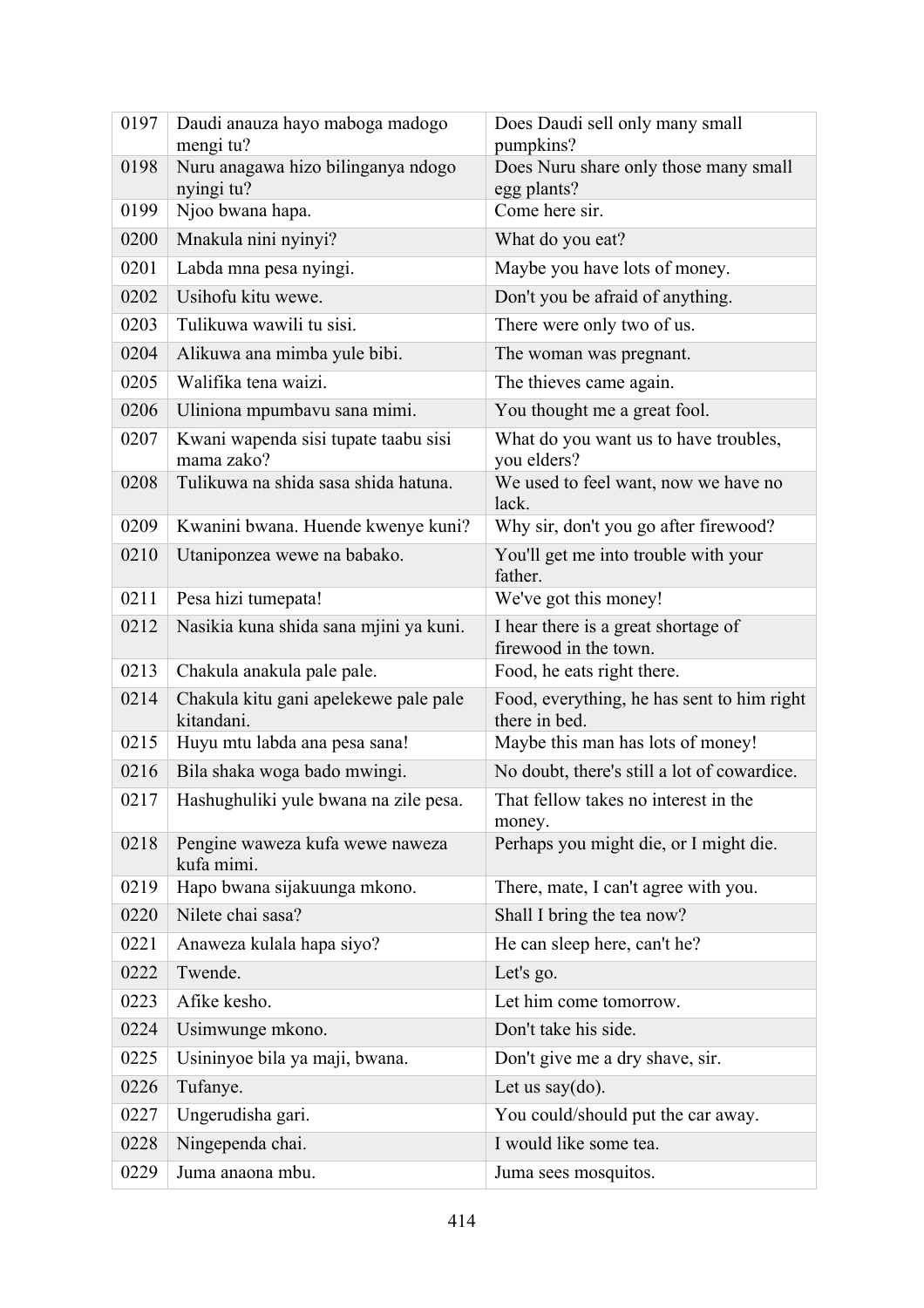| 0230 | Joni anaua nge.                 | Joni kills scorpions.              |
|------|---------------------------------|------------------------------------|
| 0231 | Jamalo anaumwa meno.            | Jamalo has teeth hurt.             |
| 0232 | Aida anaomba nyanya.            | Aida asks for tomatoes.            |
| 0233 | Aziza anajenga nyumba.          | Aziza builds houses.               |
| 0234 | Daudi anauza maboga.            | Daudi sells pumpkins.              |
| 0235 | Lulu anabeba ramani.            | Lulu carries maps.                 |
| 0236 | Laila anaelewa maneno.          | Laila understands words.           |
| 0237 | Nuru anagawa bilinganya.        | Nuru shares egg plants.            |
| 0238 | Zuberi anaonja zambarau.        | Zuberi tastes plums.               |
| 0239 | Juma anaona mbu hao.            | Juma sees those mosquitos.         |
| 0240 | Joni anaua nge hao.             | Joni kills those scorpions.        |
| 0241 | Jamalo anaumwa meno hayo.       | Jamalo has those teeth hurt.       |
| 0242 | Aida anaomba nyanya hizo.       | Aida asks for many those tomatoes. |
| 0243 | Aziza anajenga nyumba hizo.     | Aziza builds those house.          |
| 0244 | Daudi anauza maboga hayo.       | Daudi sells those pumpkins.        |
| 0245 | Lulu anabeba ramani hizo.       | Lulu carries those maps.           |
| 0246 | Laila anaelewa maneno hayo.     | Laila understands those words.     |
| 0247 | Nuru anagawa bilinganya hizo.   | Nuru shares those egg plants.      |
| 0248 | Zuberi anaonja zambarau hizo.   | Zuberi tastes many those plums.    |
| 0249 | Juma anaona mbu wadogo.         | Juma sees small mosquitos.         |
| 0250 | Joni anaua nge wadogo.          | Joni kills small scorpions.        |
| 0251 | Jamalo anaumwa meno madogo.     | Jamalo has small teeth hurt.       |
| 0252 | Aida anaomba nyanya ndogo.      | Aida asks for small tomatoes.      |
| 0253 | Aziza anajenga nyumba ndogo.    | Aziza builds small houses.         |
| 0254 | Daudi anauza maboga madogo.     | Daudi sells small pumpkins.        |
| 0255 | Lulu anabeba ramani ndogo.      | Lulu carries small maps.           |
| 0256 | Laila anaelewa maneno madogo.   | Laila understands small words.     |
| 0257 | Nuru anagawa bilinganya ndogo.  | Nuru shares small egg plants.      |
| 0258 | Zuberi anaonja zambarau ndogo.  | Zuberi tastes small plums.         |
| 0259 | Juma anaona mbu wengi.          | Juma sees many mosquitos.          |
| 0260 | Joni anaua nge wengi.           | Joni kills many scorpions.         |
| 0261 | Jamalo anaumwa meno mengi.      | Jamalo has many teeth hurt.        |
| 0262 | Aida anaomba nyanya nyingi.     | Aida asks for many tomatoes.       |
| 0263 | Aziza anajenga nyumba nyingi.   | Aziza builds many houses.          |
| 0264 | Daudi anauza maboga mengi.      | Daudi sells many pumpkins.         |
| 0265 | Lulu anabeba ramani nyingi.     | Lulu carries many maps.            |
| 0266 | Laila anaelewa maneno mengi.    | Laila understands many words.      |
| 0267 | Nuru anagawa bilinganya nyingi. | Nuru shares many egg plants.       |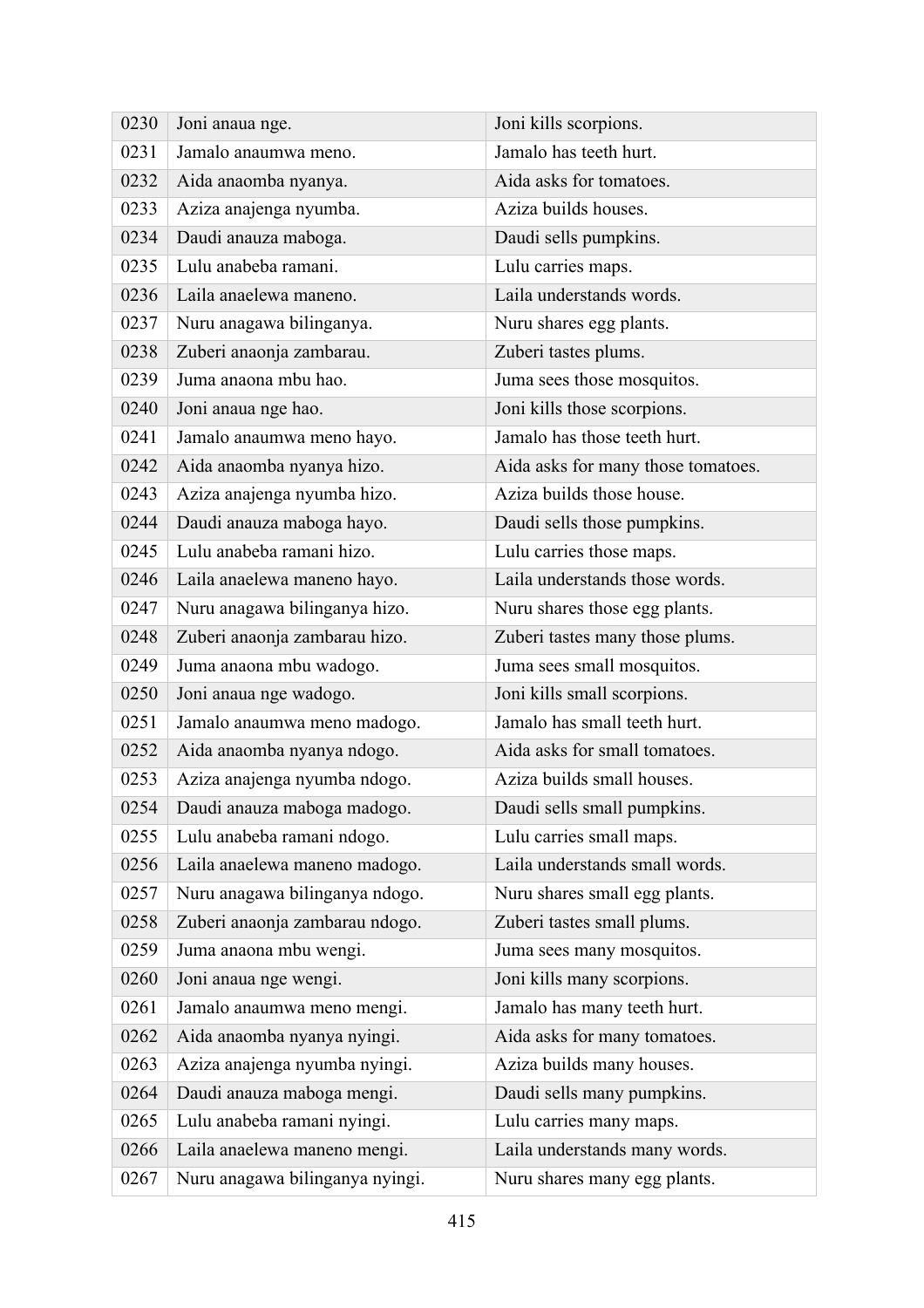| 0268 | Zuberi anaonja zambarau nyingi.             | Zuberi tastes many plums.                |
|------|---------------------------------------------|------------------------------------------|
| 0269 | Juma anaona mbu hao wadogo.                 | Juma sees those small mosquitos.         |
| 0270 | Joni anaua nge hao wadogo.                  | Joni kills those small scorpions.        |
| 0271 | Jamalo anaumwa meno hayo madogo.            | Jamalo has those small teeth hurt.       |
| 0272 | Aida anaomba nyanya hizo ndogo.             | Aida asks for those small tomatoes.      |
| 0273 | Aziza anajenga nyumba hizo ndogo.           | Aziza builds those small houses.         |
| 0274 | Daudi anauza maboga hayo madogo.            | Daudi sells those small pumpkins.        |
| 0275 | Lulu anabeba ramani hizo ndogo.             | Lulu carries those small maps.           |
| 0276 | Laila anaelewa maneno hayo madogo.          | Laila understands those small words.     |
| 0277 | Nuru anagawa bilinganya hizo ndogo.         | Nuru shares those small egg plants.      |
| 0278 | Zuberi anaonja zambarau hizo ndogo.         | Zuberi tastes those small plums.         |
| 0279 | Juma anaona mbu hao wengi.                  | Juma sees those many mosquitos.          |
| 0280 | Joni anaua nge hao wengi.                   | Joni kills those many scorpions.         |
| 0281 | Jamalo anaumwa meno hayo mengi.             | Jamalo has those many teeth hurt.        |
| 0282 | Aida anaomba nyanya hizo nyingi.            | Aida asks for those many tomatoes.       |
| 0283 | Aziza anajenga nyumba hizo nyingi.          | Aziza builds those many houses.          |
| 0284 | Daudi anauza maboga hayo mengi.             | Daudi sells many small pumpkins.         |
| 0285 | Lulu anabeba ramani hizo nyingi.            | Lulu carries those many maps.            |
| 0286 | Laila anaelewa maneno hayo mengi.           | Laila understands those many words.      |
| 0287 | Nuru anagawa bilinganya hizo nyingi.        | Nuru shares those many egg plants.       |
| 0288 | Zuberi anaonja zambarau hizo nyingi.        | Zuberi tastes those many plums.          |
| 0289 | Juma anaona mbu wengi wadogo.               | Juma sees many small mosquitos.          |
| 0290 | Joni anaua nge wengi wadogo.                | Joni kills many small scorpions.         |
| 0291 | Jamalo anaumwa meno mengi madogo.           | Jamalo has many small teeth hurt.        |
| 0292 | Aida anaomba nyanya nyingi ndogo.           | Aida asks for many small tomatoes.       |
| 0293 | Aziza anajenga nyumba nyingi ndogo.         | Aziza builds many small houses.          |
| 0294 | Daudi anauza maboga mengi madogo.           | Daudi sells many small pumpkins.         |
| 0295 | Lulu anabeba ramani nyingi ndogo.           | Lulu carries many small maps.            |
| 0296 | Laila anaelewa maneno mengi madogo.         | Laila understands many small words.      |
| 0297 | Nuru anagawa bilinganya nyingi ndogo.       | Nuru shares many small egg plants.       |
| 0298 | Zuberi anaonja zambarau nyingi ndogo.       | Zuberi tastes many small plums.          |
| 0299 | Juma anaona hao mbu wengi wadogo.           | Juma sees those many small mosquitos.    |
| 0300 | Joni anaua hao nge wengi wadogo.            | Joni kills those many small scorpions.   |
| 0301 | Jamalo anaumwa hayo meno mengi<br>madogo.   | Jamalo has those many small teeth hurt.  |
| 0302 | Aida anaomba hizo nyanya nyingi<br>ndogo.   | Aida asks for those many small tomatoes. |
| 0303 | Aziza anajenga hizo nyumba nyingi<br>ndogo. | Aziza builds those many small houses.    |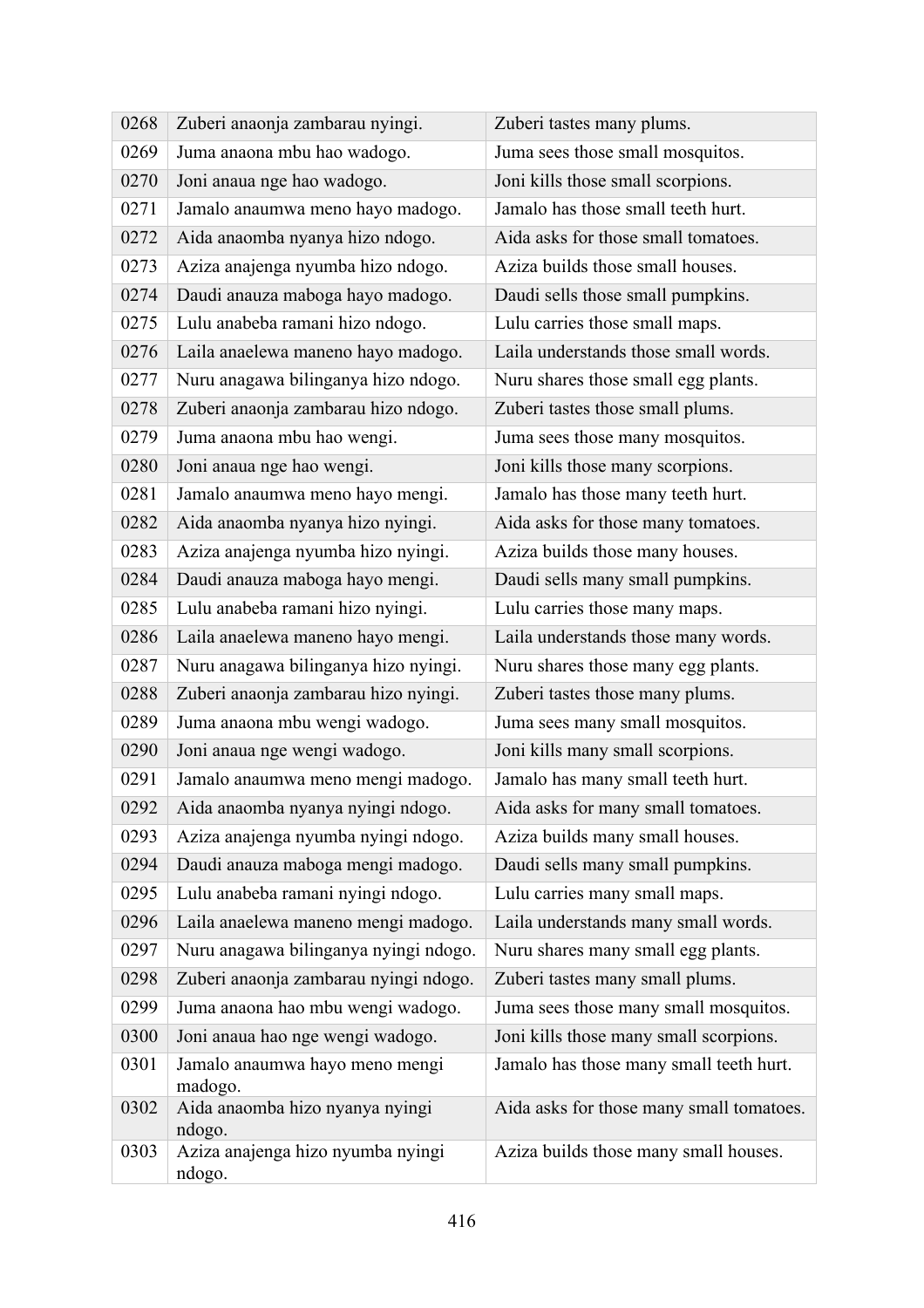| 0304 | Daudi anauza hayo maboga mengi<br>madogo.     | Daudi sells those many small pumpkins.       |
|------|-----------------------------------------------|----------------------------------------------|
| 0305 | Lulu anabeba hizo ramani nyingi<br>ndogo.     | Lulu carries those many small maps.          |
| 0306 | Laila anaelewa hayo maneno mengi<br>madogo.   | Laila understands those many small<br>words. |
| 0307 | Nuru anagawa hizo bilinganya nyingi<br>ndogo. | Nuru shares those many small egg plants.     |
| 0308 | Zuberi anaonja hizo zambarau nyingi<br>ndogo. | Zuberi tastes those many small plums.        |
| 0309 | Maboga anauza Daudi.                          | Pumpkins are sold by Daudi.                  |
| 0310 | Bilinganya anagawa Nuru.                      | Egg plants are shared by Nuru.               |
| 0311 | Daudi anauza maboga madogo mengi.             | Daudi sells many small pumpkins.             |
| 0312 | Nuru anagawa bilinganya ndogo nyingi.         | Nuru shares many small egg plants.           |
| 0313 | Daudi anauza hayo maboga madogo<br>mengi.     | Daudi sells those many small pumpkins.       |
| 0314 | Nuru anagawa hizo bilinganya ndogo<br>nyingi. | Nuru shares those many small egg plants.     |
| 0315 | Daudi anauza hayo maboga.                     | Daudi sells those pumpkins.                  |
| 0316 | Nuru anagawa hizo bilinganya.                 | Nuru shares many those egg plants.           |
| 0317 | Daudi anauza hayo maboga madogo.              | Daudi sells those small pumpkins.            |
| 0318 | Nuru anagawa hizo bilinganya ndogo.           | Nuru shares those small egg plants.          |
| 0319 | Daudi anauza hayo maboga mengi.               | Daudi sells those many pumpkins.             |
| 0320 | Nuru anagawa hizo bilinganya nyingi.          | Nuru shares those many egg plants.           |
| 0321 | Daudi anauza maboga hayo madogo<br>mengi.     | Daudi sells those many small pumpkins.       |
| 0322 | Nuru anagawa bilinganya hizo ndogo<br>nyingi. | Nuru shares those many small egg plants.     |
| 0323 | Daudi anauza maboga tu.                       | Daudi sells only pumpkins.                   |
| 0324 | Nuru anagawa bilinganya tu.                   | Nuru shares only egg plants.                 |
| 0325 | Maboga anauza Daudi tu.                       | Pumpkins are sold by only Daudi.             |
| 0326 | Bilinganya anagawa Nuru tu.                   | Egg plants are shared by only Nuru.          |
| 0327 | Daudi anauza maboga hayo tu.                  | Daudi sells only those pumpkins.             |
| 0328 | Nuru anagawa bilinganya hizo tu.              | Nuru shares only those egg plants.           |
| 0329 | Daudi anauza maboga madogo tu.                | Daudi sells only small pumpkins.             |
| 0330 | Nuru anagawa bilinganya ndogo tu.             | Nuru shares only small egg plants.           |
| 0331 | Daudi anauza maboga mengi tu.                 | Daudi sells only many pumpkins.              |
| 0332 | Nuru anagawa bilinganya nyingi tu.            | Nuru shares only many egg plants.            |
| 0333 | Daudi anauza maboga hayo madogo tu.           | Daudi sells only those small pumpkins.       |
| 0334 | Nuru anagawa bilinganya hizo ndogo<br>tu.     | Nuru shares only those egg plants.           |
| 0335 | Daudi anauza maboga hayo mengi tu.            | Daudi sells only those many pumpkins.        |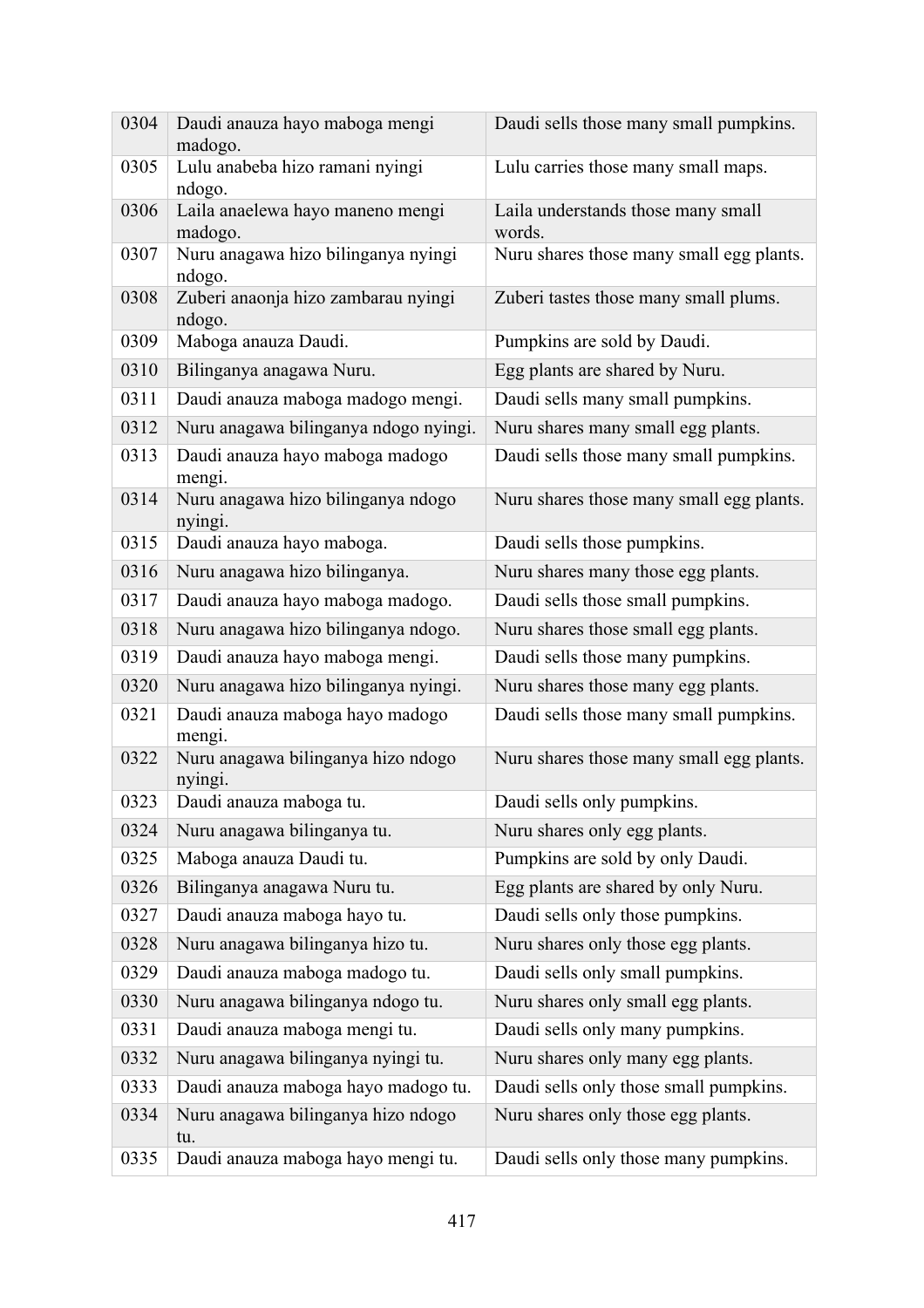| 0336 | Nuru anagawa bilinganya hizo nyingi<br>tu.       | Nuru shares only those egg plants?               |
|------|--------------------------------------------------|--------------------------------------------------|
| 0337 | Daudi anauza maboga madogo mengi<br>tu.          | Daudi sells only many small pumpkins.            |
| 0338 | Nuru anagawa bilinganya ndogo nyingi<br>tu.      | Nuru shares only many small egg plants.          |
| 0339 | Daudi anauza maboga mengi madogo<br>tu.          | Daudi sells only many small pumpkins.            |
| 0340 | Nuru anagawa bilinganya nyingi ndogo<br>tu.      | Nuru shares only many small egg plants.          |
| 0341 | Daudi anauza hayo maboga mengi<br>madogo tu.     | Daudi sells only those many small<br>pumpkins.   |
| 0342 | Nuru anagawa hizo bilinganya nyingi<br>ndogo tu. | Nuru shares only those many small egg<br>plants. |
| 0343 | Daudi anauza hayo maboga madogo<br>mengi tu.     | Daudi sells only those many small<br>pumpkins.   |
| 0344 | Nuru anagawa hizo bilinganya ndogo<br>nyingi tu. | Nuru shares only those many small egg<br>plants. |
| 0345 | Daudi anauza maboga?                             | Does Daudi sell pumpkins?                        |
| 0346 | Nuru anagawa bilinganya?                         | Does Nuru share egg plants?                      |
| 0347 | Maboga anauza Daudi?                             | Are pumpukins are sold by Daudi?                 |
| 0348 | Bilinganya anagawa Nuru?                         | Are egg plants shared by Nuru?                   |
| 0349 | Daudi anauza maboga hayo?                        | Does Daudi sell those pumpkins?                  |
| 0350 | Nuru anagawa bilinganya hizo?                    | Does Nuru share those egg plants?                |
| 0351 | Daudi anauza maboga madogo?                      | Does Daudi sell small pumpkins?                  |
| 0352 | Nuru anagawa bilinganya ndogo?                   | Does Nuru share small egg plants?                |
| 0353 | Daudi anauza maboga mengi?                       | Does Daudi sell many pumpkins?                   |
| 0354 | Nuru anagawa bilinganya nyingi?                  | Does Nuru share many egg plants?                 |
| 0355 | Daudi anauza maboga hayo madogo?                 | Does Daudi sell those small pumpkins?            |
| 0356 | Nuru anagawa bilinganya hizo ndogo?              | Does Nuru share those small egg plants?          |
| 0357 | Daudi anauza maboga hayo mengi?                  | Does Daudi sell those many pumpkins?             |
| 0358 | Nuru anagawa bilinganya hizo nyingi?             | Does Nuru share those many egg plants?           |
| 0359 | Daudi anauza maboga madogo mengi?                | Does Daudi sell many small pumpkins?             |
| 0360 | Nuru anagawa bilinganya ndogo<br>nyingi?         | Does Nuru share many small egg plants?           |
| 0361 | Daudi anauza maboga mengi madogo?                | Does Daudi sell many small pumpkins?             |
| 0362 | Nuru anagawa bilinganya nyingi<br>ndogo?         | Does Nuru share many small egg plants?           |
| 0363 | Daudi anauza hayo maboga mengi<br>madogo?        | Does Daudi sell those many small<br>pumpkins?    |
| 0364 | Nuru anagawa hizo bilinganya nyingi<br>ndogo?    | Does Nuru share those many small egg<br>plants?  |
| 0365 | Daudi anauza hayo maboga mengi<br>madogo?        | Does Daudi sell those many small<br>pumpkins?    |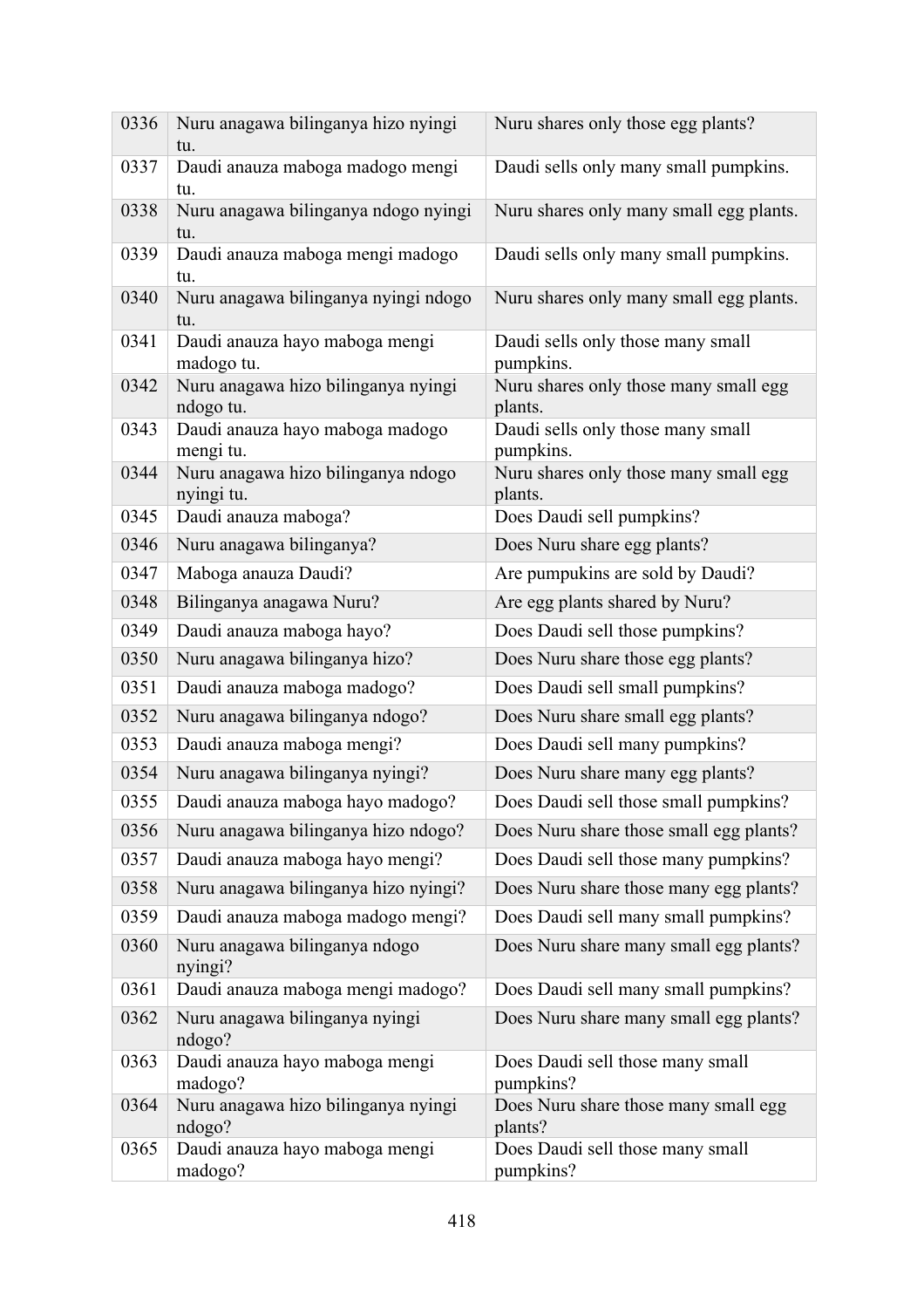| 0366 | Nuru anagawa hizo bilinganya ndogo<br>nyingi?    | Does Nuru share those many small egg<br>plants?      |
|------|--------------------------------------------------|------------------------------------------------------|
| 0367 | Daudi anauza hayo maboga?                        | Does Daudi sell those pumpkins?                      |
| 0368 | Nuru anagawa hizo bilinganya?                    | Does Nuru share those egg plants?                    |
| 0369 | Daudi anauza hayo maboga madogo?                 | Does Daudi sell those small pumpkins?                |
| 0370 | Nuru anagawa hizo bilinganya ndogo?              | Does Nuru share those small egg plants?              |
| 0371 | Daudi anauza hayo maboga mengi?                  | Does Daudi sell those many pumpkins?                 |
| 0372 | Nuru anagawa hizo bilinganya nyingi?             | Does Nuru share those many egg plants?               |
| 0373 | Daudi anauza maboga hayo madogo<br>mengi?        | Does Daudi sell those many small<br>pumpkins?        |
| 0374 | Nuru anagawa bilinganya hizo ndogo<br>nyingi?    | Does Nuru share those many small egg<br>plants?      |
| 0375 | Daudi anauza maboga tu?                          | Does Daudi sell only pumpkins?                       |
| 0376 | Nuru anagawa bilinganya tu?                      | Does Nuru share only egg plants?                     |
| 0377 | Maboga anauza Daudi tu?                          | Are pumpkins sold by only Daudi?                     |
| 0378 | Bilinganya anagawa Nuru tu?                      | Are egg plants shared by only Nuru?                  |
| 0379 | Daudi anauza maboga hayo tu?                     | Does Daudi sell only those pumpkins?                 |
| 0380 | Nuru anagawa bilinganya hizo tu?                 | Does Nuru share only those egg plants?               |
| 0381 | Daudi anauza maboga madogo tu?                   | Does Daudi sell only small pumpkins?                 |
| 0382 | Nuru anagawa bilinganya ndogo tu?                | Does Nuru share only small egg plants?               |
| 0383 | Daudi anauza maboga mengi tu?                    | Does Daudi sell only many pumpkins?                  |
| 0384 | Nuru anagawa bilinganya nyingi tu?               | Does Nuru share only many egg plants?                |
| 0385 | Daudi anauza maboga hayo madogo tu?              | Does Daudi sell only those small<br>pumpkins?        |
| 0386 | Nuru anagawa bilinganya hizo ndogo<br>tu?        | Does Nuru share only those small egg<br>plants?      |
| 0387 | Daudi anauza maboga hayo mengi tu?               | Does Daudi sell only those many<br>pumpkins?         |
| 0388 | Nuru anagawa bilinganya hizo nyingi<br>tu?       | Does Nuru share only those many egg<br>plants?       |
| 0389 | Daudi anauza maboga madogo mengi<br>tu?          | Does Daudi sell only many small<br>pumpkins?         |
| 0390 | Nuru anagawa bilinganya ndogo nyingi<br>tu?      | Does Nuru share only many small egg<br>plants?       |
| 0391 | Daudi anauza maboga mengi madogo<br>tu?          | Does Daudi sell only many small<br>pumpkins?         |
| 0392 | Nuru anagawa bilinganya nyingi ndogo<br>tu?      | Does Nuru share only many small egg<br>plants?       |
| 0393 | Daudi anauza hayo maboga mengi<br>madogo tu?     | Does Daudi sell only those many small<br>pumpkins?   |
| 0394 | Nuru anagawa hizo bilinganya nyingi<br>ndogo tu? | Does Nuru share only those many small<br>egg plants? |
| 0395 | Daudi anauza hayo maboga madogo<br>mengi tu?     | Does Daudi sell only many small<br>pumpkins?         |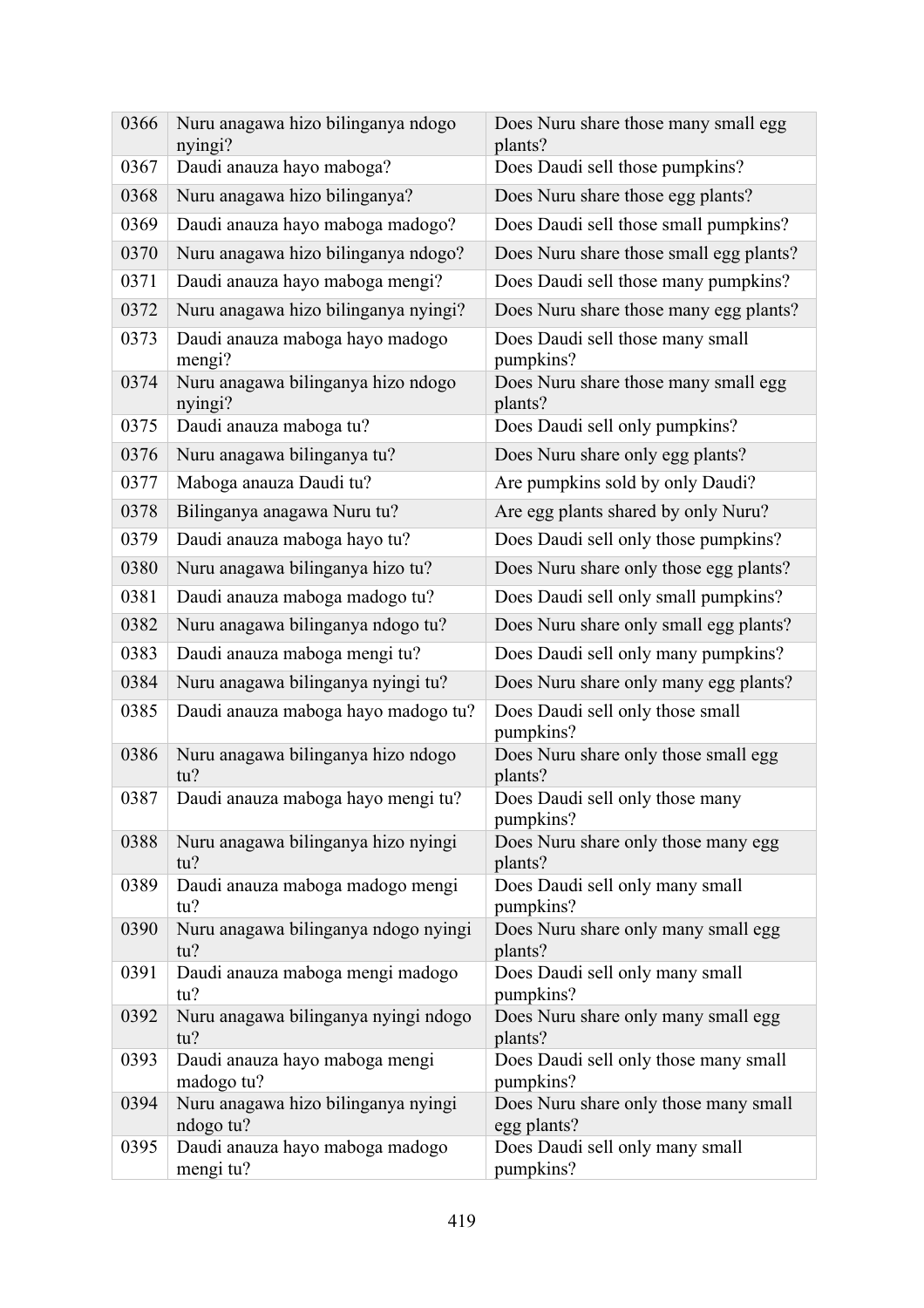| 0396 | Nuru anagawa hizo bilinganya ndogo<br>nyingi tu?    | Does Nuru share only those many small<br>egg plants?         |
|------|-----------------------------------------------------|--------------------------------------------------------------|
| 0397 | Njoo bwana hapa.                                    | Come here sir.                                               |
| 0398 | Mnakula nini nyinyi?                                | What do you eat?                                             |
| 0399 | Labda mna pesa nyingi.                              | Maybe you have lots of money.                                |
| 0400 | Usihofu kitu wewe.                                  | Don't you be afraid of anything.                             |
| 0401 | Tulikuwa wawili tu sisi.                            | There were only two of us.                                   |
| 0402 | Alikuwa ana mimba yule bibi.                        | The woman was pregnant.                                      |
| 0403 | Walifika tena waizi.                                | The thieves came again.                                      |
| 0404 | Uliniona mpumbavu sana mimi.                        | You thought me a great fool.                                 |
| 0405 | Kwani wapenda sisi tupate taabu sisi<br>mama zako?  | What do you want us to have troubles,<br>you elders?         |
| 0406 | Tulikuwa na shida sasa shida hatuna.                | We used to feel want, now we have no<br>lack.                |
| 0407 | Kwanini bwana. Huende kwenye kuni?                  | Why sir, don't you go after firewood?                        |
| 0408 | Utaniponzea wewe na babako.                         | You'll get me into trouble with your<br>father.              |
| 0409 | Pesa hizi tumepata!                                 | We've got this money!                                        |
| 0410 | Nasikia kuna shida sana mjini ya kuni.              | I hear there is a great shortage of<br>firewood in the town. |
| 0411 | Chakula anakula pale pale.                          | Food, he eats right there.                                   |
| 0412 | Chakula kitu gani apelekewe pale pale<br>kitandani. | Food, everything, he has sent to him right<br>there in bed.  |
| 0413 | Huyu mtu labda ana pesa sana!                       | Maybe this man has lots of money!                            |
| 0414 | Bila shaka woga bado mwingi.                        | No doubt, there's still a lot of cowardice.                  |
| 0415 | Hashughuliki yule bwana na zile pesa.               | That fellow takes no interest in the<br>money.               |
| 0416 | Pengine waweza kufa wewe naweza<br>kufa mimi.       | Perhaps you might die, or I might die.                       |
| 0417 | Hapo bwana sijakuunga mkono.                        | There, mate, I can't agree with you.                         |
| 0418 | Nilete chai sasa?                                   | Shall I bring the tea now?                                   |
| 0419 | Anaweza kulala hapa siyo?                           | He can sleep here, can't he?                                 |
| 0420 | Twende.                                             | Let's go.                                                    |
| 0421 | Afike kesho.                                        | Let him come tomorrow.                                       |
| 0422 | Usimwunge mkono.                                    | Don't take his side.                                         |
| 0423 | Usininyoe bila ya maji, bwana.                      | Don't give me a dry shave, sir.                              |
| 0424 | Tufanye.                                            | Let us say $(do)$ .                                          |
| 0425 | Ungerudisha gari.                                   | You could/should put the car away.                           |
| 0426 | Ningependa chai.                                    | I would like some tea.                                       |
| 0427 | Juma anaona mbu.                                    | Juma sees mosquitos.                                         |
| 0428 | Joni anaua nge.                                     | Joni kills scorpions.                                        |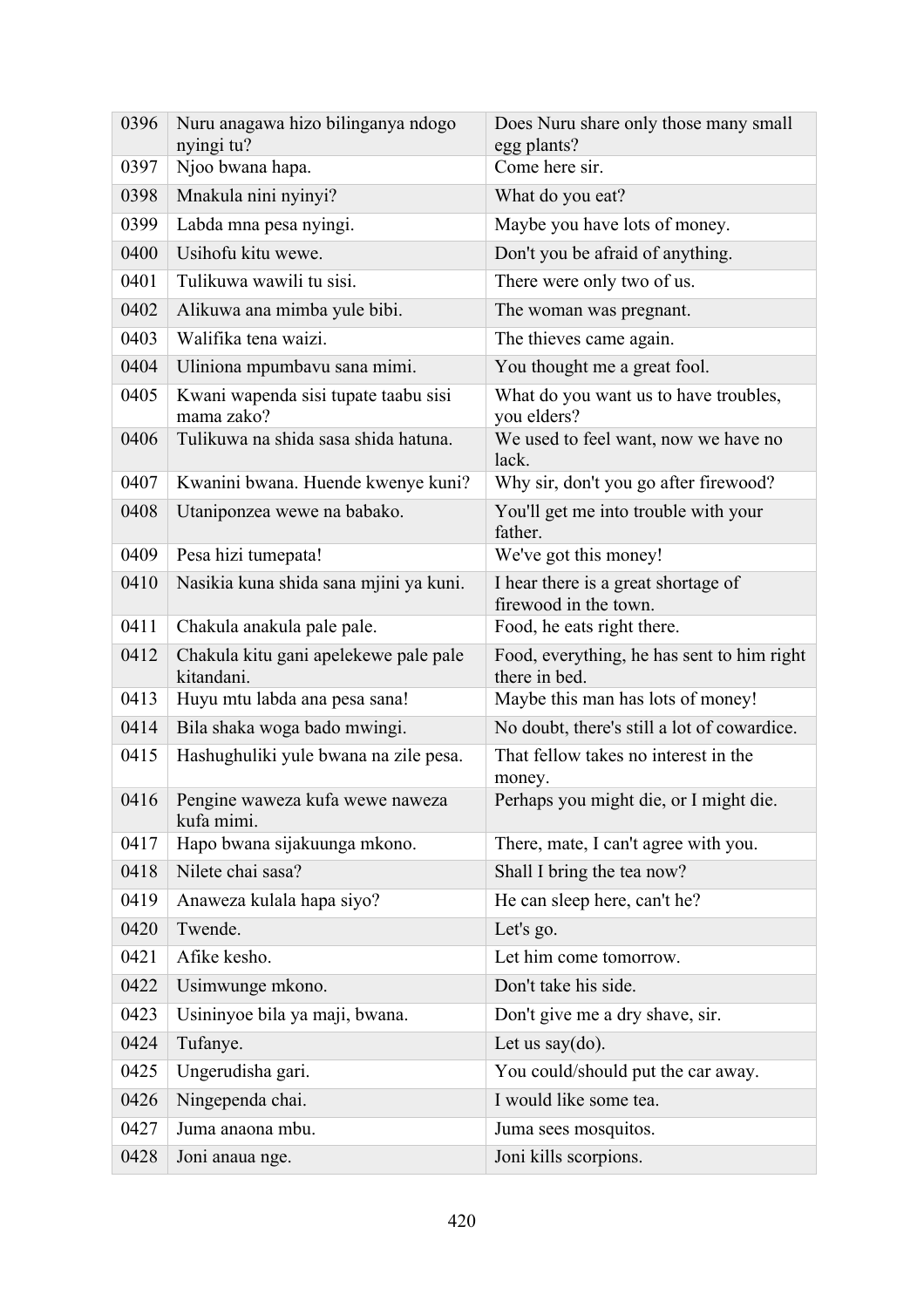| 0429 | Jamalo anaumwa meno.            | Jamalo has teeth hurt.             |
|------|---------------------------------|------------------------------------|
| 0430 | Aida anaomba nyanya.            | Aida asks for tomatoes.            |
| 0431 | Aziza anajenga nyumba.          | Aziza builds houses.               |
| 0432 | Daudi anauza maboga.            | Daudi sells pumpkins.              |
| 0433 | Lulu anabeba ramani.            | Lulu carries maps.                 |
| 0434 | Laila anaelewa maneno.          | Laila understands words.           |
| 0435 | Nuru anagawa bilinganya.        | Nuru shares egg plants.            |
| 0436 | Zuberi anaonja zambarau.        | Zuberi tastes plums.               |
| 0437 | Juma anaona mbu hao.            | Juma sees those mosquitos.         |
| 0438 | Joni anaua nge hao.             | Joni kills those scorpions.        |
| 0439 | Jamalo anaumwa meno hayo.       | Jamalo has those teeth hurt.       |
| 0440 | Aida anaomba nyanya hizo.       | Aida asks for many those tomatoes. |
| 0441 | Aziza anajenga nyumba hizo.     | Aziza builds those house.          |
| 0442 | Daudi anauza maboga hayo.       | Daudi sells those pumpkins.        |
| 0443 | Lulu anabeba ramani hizo.       | Lulu carries those maps.           |
| 0444 | Laila anaelewa maneno hayo.     | Laila understands those words.     |
| 0445 | Nuru anagawa bilinganya hizo.   | Nuru shares those egg plants.      |
| 0446 | Zuberi anaonja zambarau hizo.   | Zuberi tastes many those plums.    |
| 0447 | Juma anaona mbu wadogo.         | Juma sees small mosquitos.         |
| 0448 | Joni anaua nge wadogo.          | Joni kills small scorpions.        |
| 0449 | Jamalo anaumwa meno madogo.     | Jamalo has small teeth hurt.       |
| 0450 | Aida anaomba nyanya ndogo.      | Aida asks for small tomatoes.      |
| 0451 | Aziza anajenga nyumba ndogo.    | Aziza builds small houses.         |
| 0452 | Daudi anauza maboga madogo.     | Daudi sells small pumpkins.        |
| 0453 | Lulu anabeba ramani ndogo.      | Lulu carries small maps.           |
| 0454 | Laila anaelewa maneno madogo.   | Laila understands small words.     |
| 0455 | Nuru anagawa bilinganya ndogo.  | Nuru shares small egg plants.      |
| 0456 | Zuberi anaonja zambarau ndogo.  | Zuberi tastes small plums.         |
| 0457 | Juma anaona mbu wengi.          | Juma sees many mosquitos.          |
| 0458 | Joni anaua nge wengi.           | Joni kills many scorpions.         |
| 0459 | Jamalo anaumwa meno mengi.      | Jamalo has many teeth hurt.        |
| 0460 | Aida anaomba nyanya nyingi.     | Aida asks for many tomatoes.       |
| 0461 | Aziza anajenga nyumba nyingi.   | Aziza builds many houses.          |
| 0462 | Daudi anauza maboga mengi.      | Daudi sells many pumpkins.         |
| 0463 | Lulu anabeba ramani nyingi.     | Lulu carries many maps.            |
| 0464 | Laila anaelewa maneno mengi.    | Laila understands many words.      |
| 0465 | Nuru anagawa bilinganya nyingi. | Nuru shares many egg plants.       |
| 0466 | Zuberi anaonja zambarau nyingi. | Zuberi tastes many plums.          |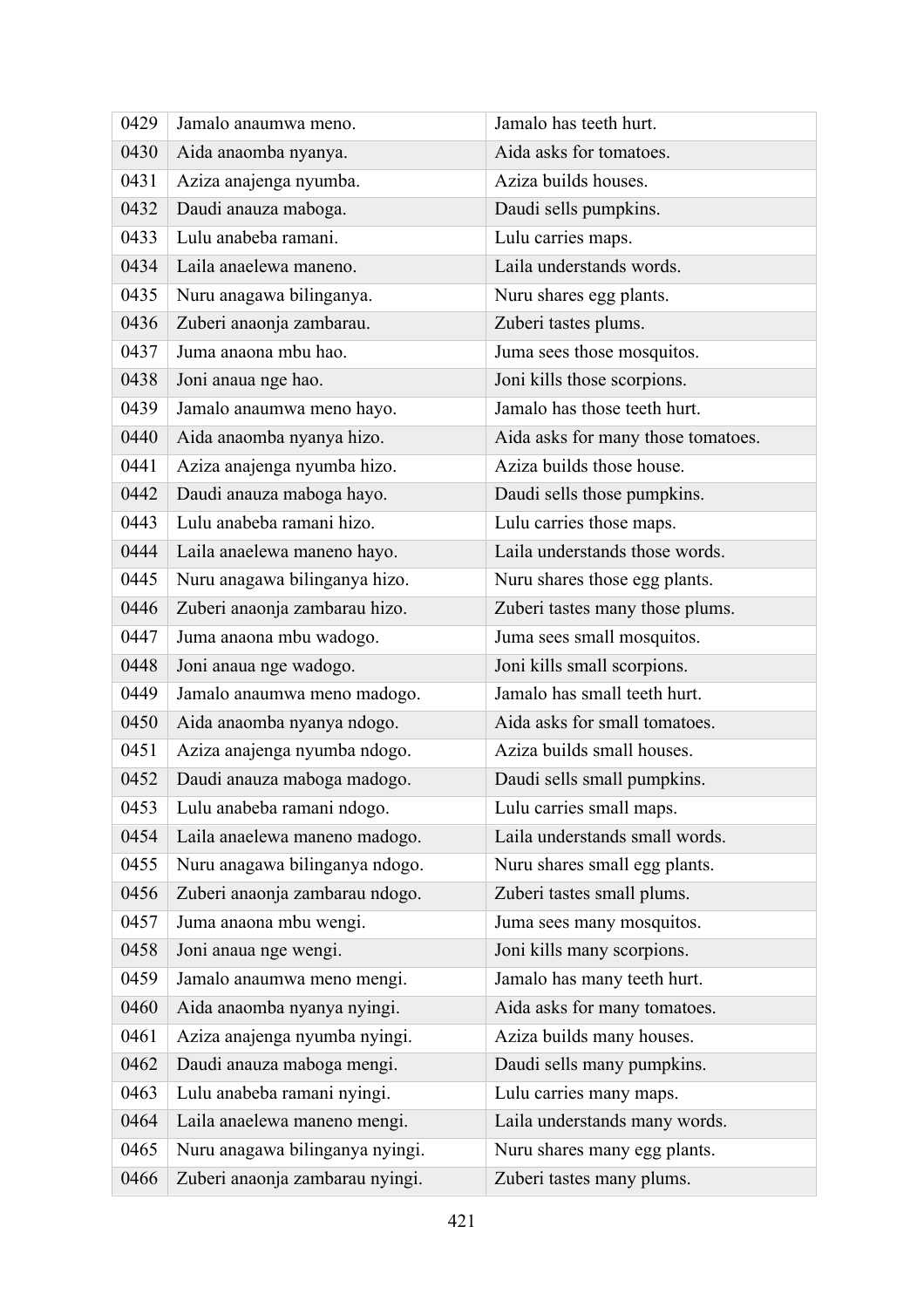| 0467 | Juma anaona mbu hao wadogo.                 | Juma sees those small mosquitos.         |
|------|---------------------------------------------|------------------------------------------|
| 0468 | Joni anaua nge hao wadogo.                  | Joni kills those small scorpions.        |
| 0469 | Jamalo anaumwa meno hayo madogo.            | Jamalo has those small teeth hurt.       |
| 0470 | Aida anaomba nyanya hizo ndogo.             | Aida asks for those small tomatoes.      |
| 0471 | Aziza anajenga nyumba hizo ndogo.           | Aziza builds those small houses.         |
| 0472 | Daudi anauza maboga hayo madogo.            | Daudi sells those small pumpkins.        |
| 0473 | Lulu anabeba ramani hizo ndogo.             | Lulu carries those small maps.           |
| 0474 | Laila anaelewa maneno hayo madogo.          | Laila understands those small words.     |
| 0475 | Nuru anagawa bilinganya hizo ndogo.         | Nuru shares those small egg plants.      |
| 0476 | Zuberi anaonja zambarau hizo ndogo.         | Zuberi tastes those small plums.         |
| 0477 | Juma anaona mbu hao wengi.                  | Juma sees those many mosquitos.          |
| 0478 | Joni anaua nge hao wengi.                   | Joni kills those many scorpions.         |
| 0479 | Jamalo anaumwa meno hayo mengi.             | Jamalo has those many teeth hurt.        |
| 0480 | Aida anaomba nyanya hizo nyingi.            | Aida asks for those many tomatoes.       |
| 0481 | Aziza anajenga nyumba hizo nyingi.          | Aziza builds those many houses.          |
| 0482 | Daudi anauza maboga hayo mengi.             | Daudi sells many small pumpkins.         |
| 0483 | Lulu anabeba ramani hizo nyingi.            | Lulu carries those many maps.            |
| 0484 | Laila anaelewa maneno hayo mengi.           | Laila understands those many words.      |
| 0485 | Nuru anagawa bilinganya hizo nyingi.        | Nuru shares those many egg plants.       |
| 0486 | Zuberi anaonja zambarau hizo nyingi.        | Zuberi tastes those many plums.          |
| 0487 | Juma anaona mbu wengi wadogo.               | Juma sees many small mosquitos.          |
| 0488 | Joni anaua nge wengi wadogo.                | Joni kills many small scorpions.         |
| 0489 | Jamalo anaumwa meno mengi madogo.           | Jamalo has many small teeth hurt.        |
| 0490 | Aida anaomba nyanya nyingi ndogo.           | Aida asks for many small tomatoes.       |
| 0491 | Aziza anajenga nyumba nyingi ndogo.         | Aziza builds many small houses.          |
| 0492 | Daudi anauza maboga mengi madogo.           | Daudi sells many small pumpkins.         |
| 0493 | Lulu anabeba ramani nyingi ndogo.           | Lulu carries many small maps.            |
| 0494 | Laila anaelewa maneno mengi madogo.         | Laila understands many small words.      |
| 0495 | Nuru anagawa bilinganya nyingi ndogo.       | Nuru shares many small egg plants.       |
| 0496 | Zuberi anaonja zambarau nyingi ndogo.       | Zuberi tastes many small plums.          |
| 0497 | Juma anaona hao mbu wengi wadogo.           | Juma sees those many small mosquitos.    |
| 0498 | Joni anaua hao nge wengi wadogo.            | Joni kills those many small scorpions.   |
| 0499 | Jamalo anaumwa hayo meno mengi<br>madogo.   | Jamalo has those many small teeth hurt.  |
| 0500 | Aida anaomba hizo nyanya nyingi<br>ndogo.   | Aida asks for those many small tomatoes. |
| 0501 | Aziza anajenga hizo nyumba nyingi<br>ndogo. | Aziza builds those many small houses.    |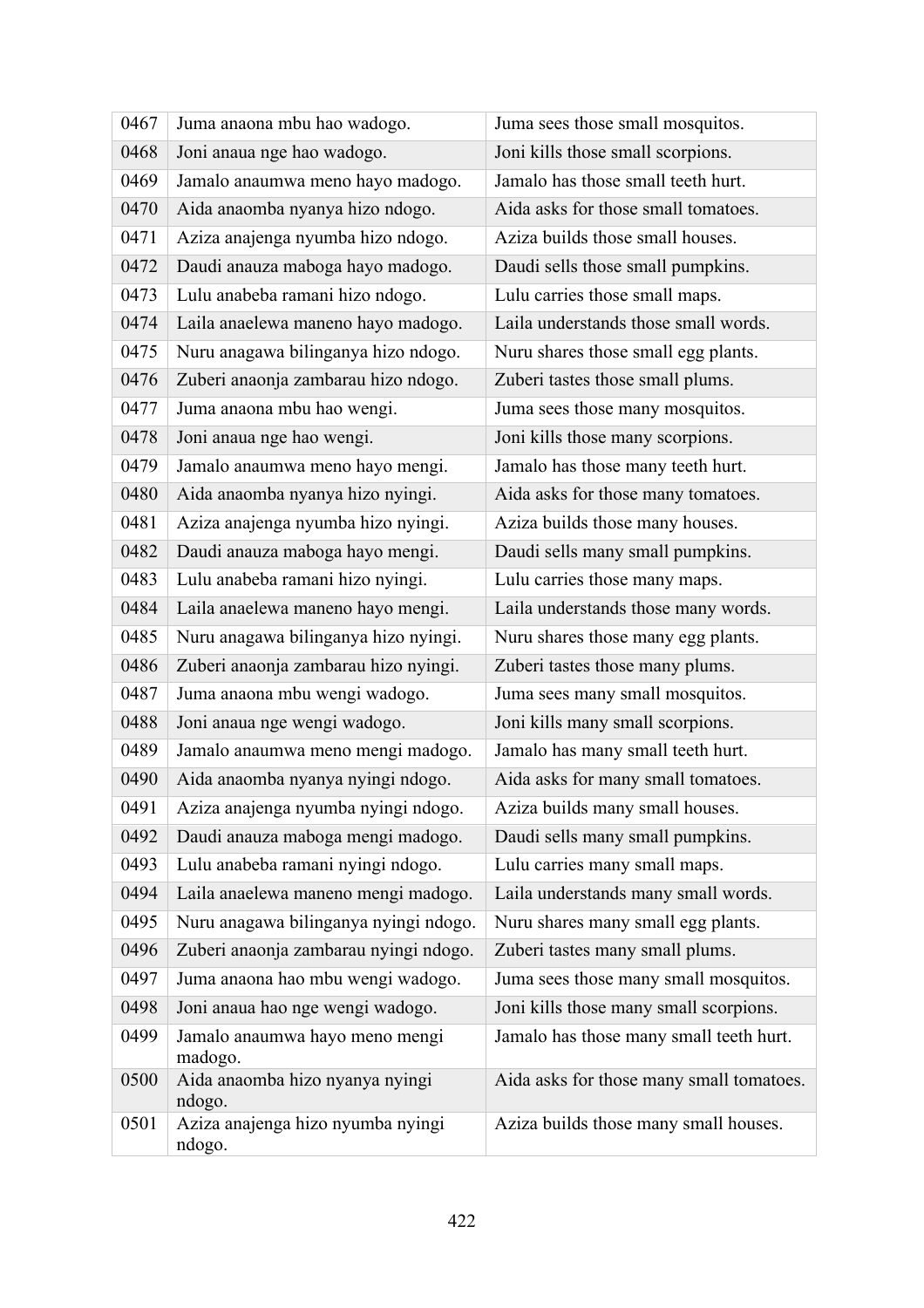| 0502 | Daudi anauza hayo maboga mengi<br>madogo.     | Daudi sells those many small pumpkins.       |
|------|-----------------------------------------------|----------------------------------------------|
| 0503 | Lulu anabeba hizo ramani nyingi<br>ndogo.     | Lulu carries those many small maps.          |
| 0504 | Laila anaelewa hayo maneno mengi<br>madogo.   | Laila understands those many small<br>words. |
| 0505 | Nuru anagawa hizo bilinganya nyingi<br>ndogo. | Nuru shares those many small egg plants.     |
| 0506 | Zuberi anaonja hizo zambarau nyingi<br>ndogo. | Zuberi tastes those many small plums.        |
| 0507 | Maboga anauza Daudi.                          | Pumpkins are sold by Daudi.                  |
| 0508 | Bilinganya anagawa Nuru.                      | Egg plants are shared by Nuru.               |
| 0509 | Daudi anauza maboga madogo mengi.             | Daudi sells many small pumpkins.             |
| 0510 | Nuru anagawa bilinganya ndogo nyingi.         | Nuru shares many small egg plants.           |
| 0511 | Daudi anauza hayo maboga madogo<br>mengi.     | Daudi sells those many small pumpkins.       |
| 0512 | Nuru anagawa hizo bilinganya ndogo<br>nyingi. | Nuru shares those many small egg plants.     |
| 0513 | Daudi anauza hayo maboga.                     | Daudi sells those pumpkins.                  |
| 0514 | Nuru anagawa hizo bilinganya.                 | Nuru shares many those egg plants.           |
| 0515 | Daudi anauza hayo maboga madogo.              | Daudi sells those small pumpkins.            |
| 0516 | Nuru anagawa hizo bilinganya ndogo.           | Nuru shares those small egg plants.          |
| 0517 | Daudi anauza hayo maboga mengi.               | Daudi sells those many pumpkins.             |
| 0518 | Nuru anagawa hizo bilinganya nyingi.          | Nuru shares those many egg plants.           |
| 0519 | Daudi anauza maboga hayo madogo<br>mengi.     | Daudi sells those many small pumpkins.       |
| 0520 | Nuru anagawa bilinganya hizo ndogo<br>nyingi. | Nuru shares those many small egg plants.     |
| 0521 | Daudi anauza maboga tu.                       | Daudi sells only pumpkins.                   |
| 0522 | Nuru anagawa bilinganya tu.                   | Nuru shares only egg plants.                 |
| 0523 | Maboga anauza Daudi tu.                       | Pumpkins are sold by only Daudi.             |
| 0524 | Bilinganya anagawa Nuru tu.                   | Egg plants are shared by only Nuru.          |
| 0525 | Daudi anauza maboga hayo tu.                  | Daudi sells only those pumpkins.             |
| 0526 | Nuru anagawa bilinganya hizo tu.              | Nuru shares only those egg plants.           |
| 0527 | Daudi anauza maboga madogo tu.                | Daudi sells only small pumpkins.             |
| 0528 | Nuru anagawa bilinganya ndogo tu.             | Nuru shares only small egg plants.           |
| 0529 | Daudi anauza maboga mengi tu.                 | Daudi sells only many pumpkins.              |
| 0530 | Nuru anagawa bilinganya nyingi tu.            | Nuru shares only many egg plants.            |
| 0531 | Daudi anauza maboga hayo madogo tu.           | Daudi sells only those small pumpkins.       |
| 0532 | Nuru anagawa bilinganya hizo ndogo<br>tu.     | Nuru shares only those egg plants.           |
| 0533 | Daudi anauza maboga hayo mengi tu.            | Daudi sells only those many pumpkins.        |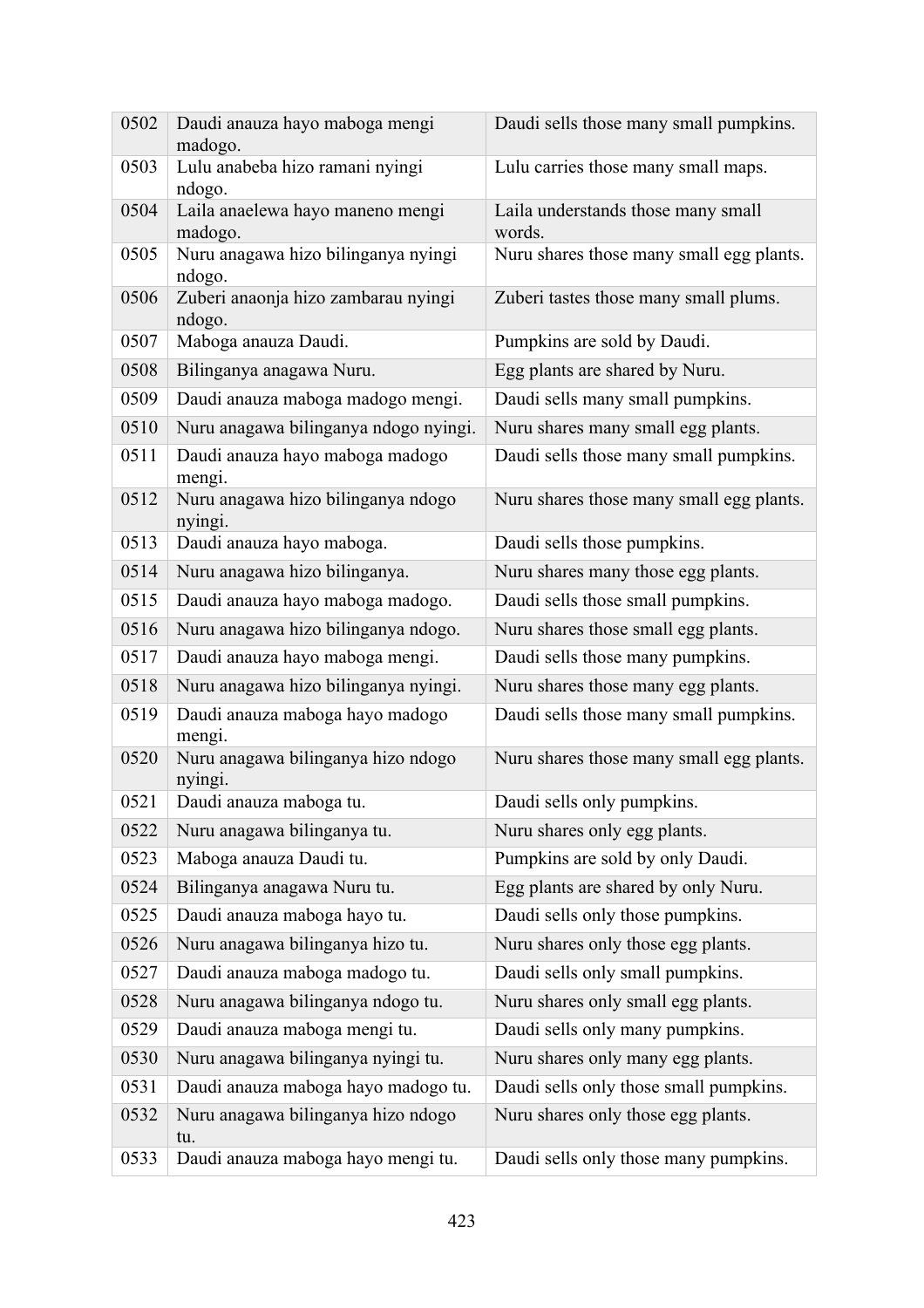| 0534 | Nuru anagawa bilinganya hizo nyingi<br>tu.       | Nuru shares only those egg plants?               |
|------|--------------------------------------------------|--------------------------------------------------|
| 0535 | Daudi anauza maboga madogo mengi<br>tu.          | Daudi sells only many small pumpkins.            |
| 0536 | Nuru anagawa bilinganya ndogo nyingi<br>tu.      | Nuru shares only many small egg plants.          |
| 0537 | Daudi anauza maboga mengi madogo<br>tu.          | Daudi sells only many small pumpkins.            |
| 0538 | Nuru anagawa bilinganya nyingi ndogo<br>tu.      | Nuru shares only many small egg plants.          |
| 0539 | Daudi anauza hayo maboga mengi<br>madogo tu.     | Daudi sells only those many small<br>pumpkins.   |
| 0540 | Nuru anagawa hizo bilinganya nyingi<br>ndogo tu. | Nuru shares only those many small egg<br>plants. |
| 0541 | Daudi anauza hayo maboga madogo<br>mengi tu.     | Daudi sells only those many small<br>pumpkins.   |
| 0542 | Nuru anagawa hizo bilinganya ndogo<br>nyingi tu. | Nuru shares only those many small egg<br>plants. |
| 0543 | Daudi anauza maboga?                             | Does Daudi sell pumpkins?                        |
| 0544 | Nuru anagawa bilinganya?                         | Does Nuru share egg plants?                      |
| 0545 | Maboga anauza Daudi?                             | Are pumpukins are sold by Daudi?                 |
| 0546 | Bilinganya anagawa Nuru?                         | Are egg plants shared by Nuru?                   |
| 0547 | Daudi anauza maboga hayo?                        | Does Daudi sell those pumpkins?                  |
| 0548 | Nuru anagawa bilinganya hizo?                    | Does Nuru share those egg plants?                |
| 0549 | Daudi anauza maboga madogo?                      | Does Daudi sell small pumpkins?                  |
| 0550 | Nuru anagawa bilinganya ndogo?                   | Does Nuru share small egg plants?                |
| 0551 | Daudi anauza maboga mengi?                       | Does Daudi sell many pumpkins?                   |
| 0552 | Nuru anagawa bilinganya nyingi?                  | Does Nuru share many egg plants?                 |
| 0553 | Daudi anauza maboga hayo madogo?                 | Does Daudi sell those small pumpkins?            |
| 0554 | Nuru anagawa bilinganya hizo ndogo?              | Does Nuru share those small egg plants?          |
| 0555 | Daudi anauza maboga hayo mengi?                  | Does Daudi sell those many pumpkins?             |
| 0556 | Nuru anagawa bilinganya hizo nyingi?             | Does Nuru share those many egg plants?           |
| 0557 | Daudi anauza maboga madogo mengi?                | Does Daudi sell many small pumpkins?             |
| 0558 | Nuru anagawa bilinganya ndogo<br>nyingi?         | Does Nuru share many small egg plants?           |
| 0559 | Daudi anauza maboga mengi madogo?                | Does Daudi sell many small pumpkins?             |
| 0560 | Nuru anagawa bilinganya nyingi<br>ndogo?         | Does Nuru share many small egg plants?           |
| 0561 | Daudi anauza hayo maboga mengi<br>madogo?        | Does Daudi sell those many small<br>pumpkins?    |
| 0562 | Nuru anagawa hizo bilinganya nyingi<br>ndogo?    | Does Nuru share those many small egg<br>plants?  |
| 0563 | Daudi anauza hayo maboga mengi<br>madogo?        | Does Daudi sell those many small<br>pumpkins?    |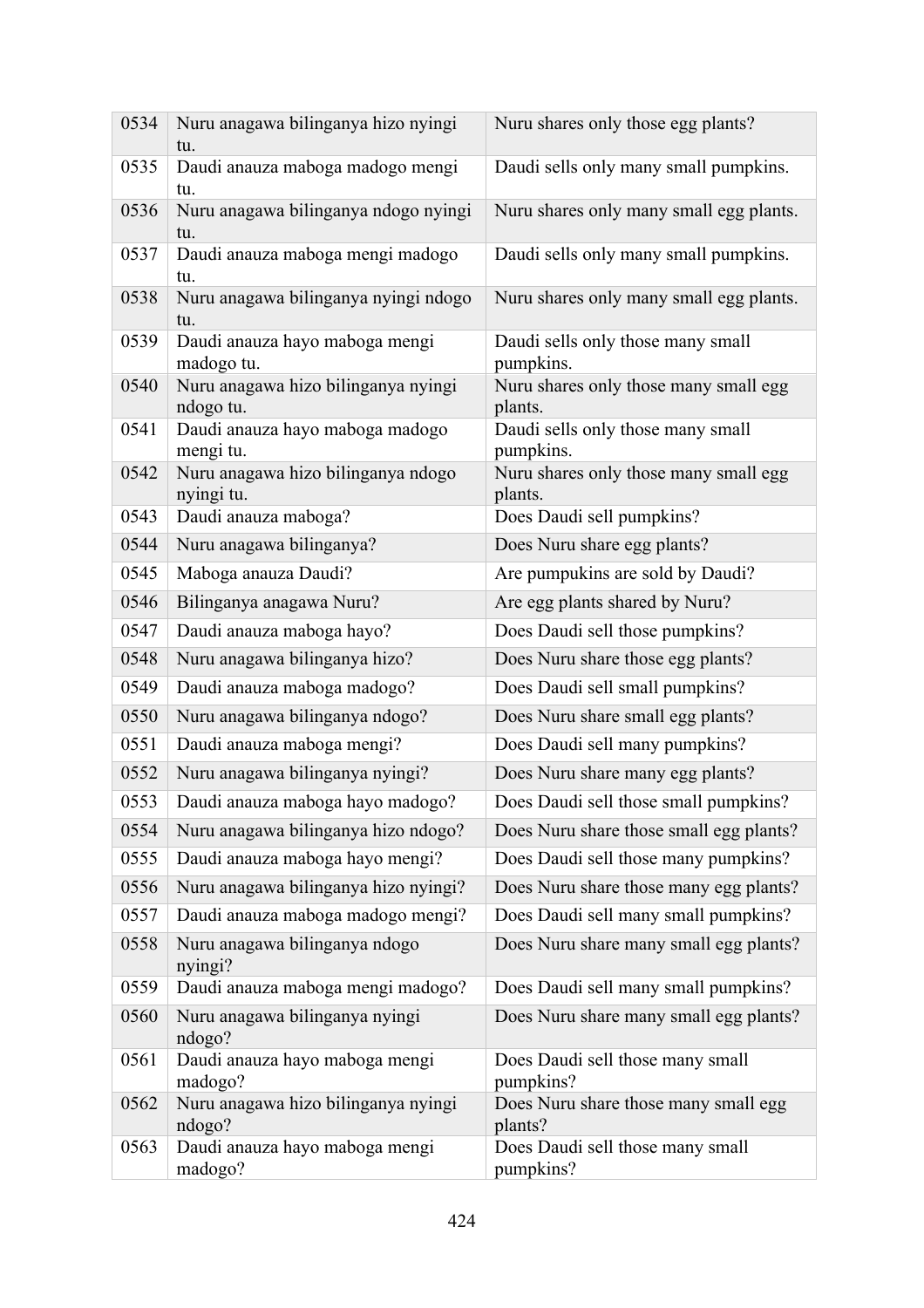| 0564 | Nuru anagawa hizo bilinganya ndogo<br>nyingi?    | Does Nuru share those many small egg<br>plants?      |
|------|--------------------------------------------------|------------------------------------------------------|
| 0565 | Daudi anauza hayo maboga?                        | Does Daudi sell those pumpkins?                      |
| 0566 | Nuru anagawa hizo bilinganya?                    | Does Nuru share those egg plants?                    |
| 0567 | Daudi anauza hayo maboga madogo?                 | Does Daudi sell those small pumpkins?                |
| 0568 | Nuru anagawa hizo bilinganya ndogo?              | Does Nuru share those small egg plants?              |
| 0569 | Daudi anauza hayo maboga mengi?                  | Does Daudi sell those many pumpkins?                 |
| 0570 | Nuru anagawa hizo bilinganya nyingi?             | Does Nuru share those many egg plants?               |
| 0571 | Daudi anauza maboga hayo madogo<br>mengi?        | Does Daudi sell those many small<br>pumpkins?        |
| 0572 | Nuru anagawa bilinganya hizo ndogo<br>nyingi?    | Does Nuru share those many small egg<br>plants?      |
| 0573 | Daudi anauza maboga tu?                          | Does Daudi sell only pumpkins?                       |
| 0574 | Nuru anagawa bilinganya tu?                      | Does Nuru share only egg plants?                     |
| 0575 | Maboga anauza Daudi tu?                          | Are pumpkins sold by only Daudi?                     |
| 0576 | Bilinganya anagawa Nuru tu?                      | Are egg plants shared by only Nuru?                  |
| 0577 | Daudi anauza maboga hayo tu?                     | Does Daudi sell only those pumpkins?                 |
| 0578 | Nuru anagawa bilinganya hizo tu?                 | Does Nuru share only those egg plants?               |
| 0579 | Daudi anauza maboga madogo tu?                   | Does Daudi sell only small pumpkins?                 |
| 0580 | Nuru anagawa bilinganya ndogo tu?                | Does Nuru share only small egg plants?               |
| 0581 | Daudi anauza maboga mengi tu?                    | Does Daudi sell only many pumpkins?                  |
| 0582 | Nuru anagawa bilinganya nyingi tu?               | Does Nuru share only many egg plants?                |
| 0583 | Daudi anauza maboga hayo madogo tu?              | Does Daudi sell only those small<br>pumpkins?        |
| 0584 | Nuru anagawa bilinganya hizo ndogo<br>tu?        | Does Nuru share only those small egg<br>plants?      |
| 0585 | Daudi anauza maboga hayo mengi tu?               | Does Daudi sell only those many<br>pumpkins?         |
| 0586 | Nuru anagawa bilinganya hizo nyingi<br>tu?       | Does Nuru share only those many egg<br>plants?       |
| 0587 | Daudi anauza maboga madogo mengi<br>tu?          | Does Daudi sell only many small<br>pumpkins?         |
| 0588 | Nuru anagawa bilinganya ndogo nyingi<br>tu?      | Does Nuru share only many small egg<br>plants?       |
| 0589 | Daudi anauza maboga mengi madogo<br>tu?          | Does Daudi sell only many small<br>pumpkins?         |
| 0590 | Nuru anagawa bilinganya nyingi ndogo<br>tu?      | Does Nuru share only many small egg<br>plants?       |
| 0591 | Daudi anauza hayo maboga mengi<br>madogo tu?     | Does Daudi sell only those many small<br>pumpkins?   |
| 0592 | Nuru anagawa hizo bilinganya nyingi<br>ndogo tu? | Does Nuru share only those many small<br>egg plants? |
| 0593 | Daudi anauza hayo maboga madogo<br>mengi tu?     | Does Daudi sell only many small<br>pumpkins?         |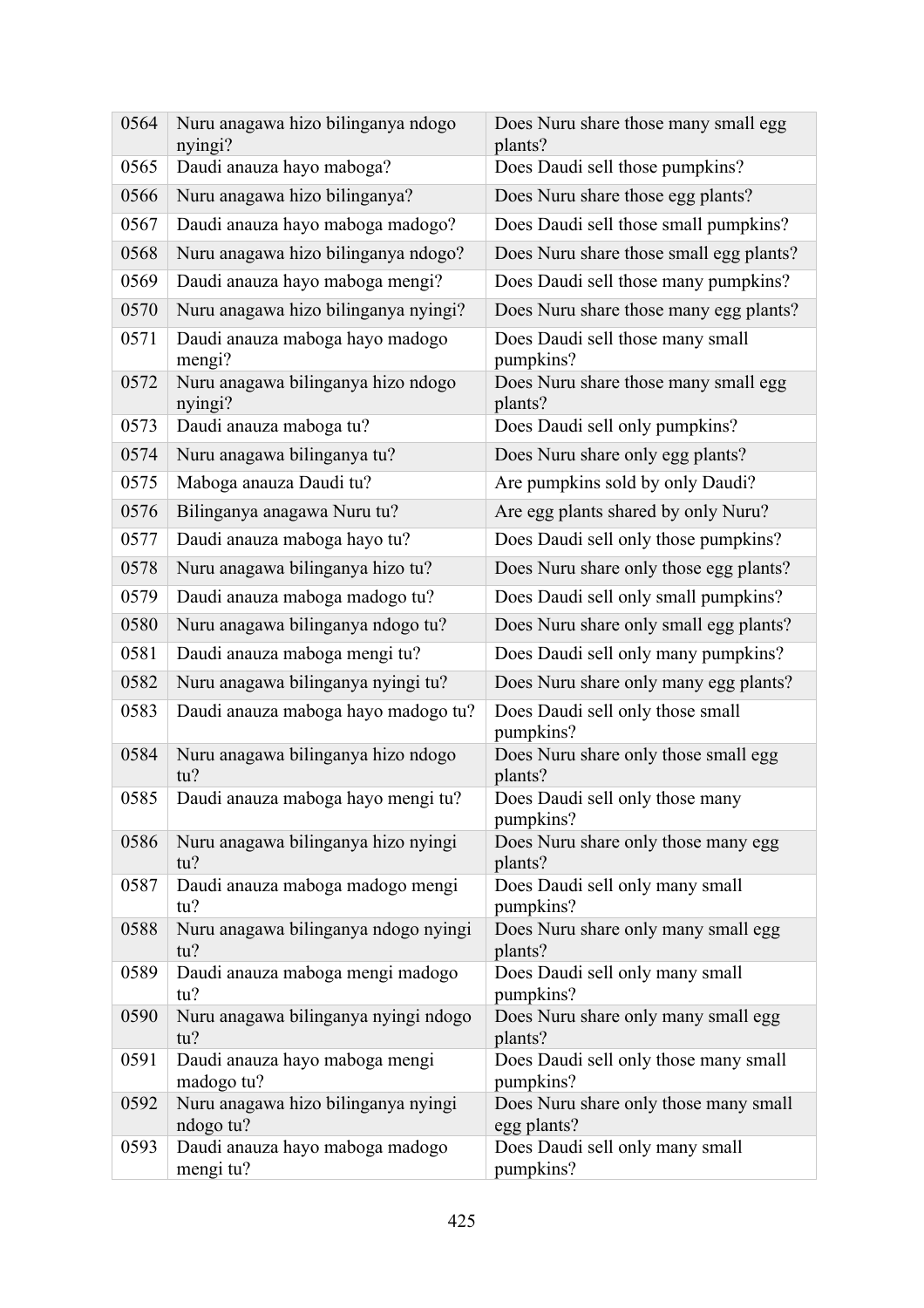| 0594 | Nuru anagawa hizo bilinganya ndogo<br>nyingi tu?    | Does Nuru share only those many small<br>egg plants?         |
|------|-----------------------------------------------------|--------------------------------------------------------------|
| 0595 | Njoo bwana hapa.                                    | Come here sir.                                               |
| 0596 | Mnakula nini nyinyi?                                | What do you eat?                                             |
| 0597 | Labda mna pesa nyingi.                              | Maybe you have lots of money.                                |
| 0598 | Usihofu kitu wewe.                                  | Don't you be afraid of anything.                             |
| 0599 | Tulikuwa wawili tu sisi.                            | There were only two of us.                                   |
| 0600 | Alikuwa ana mimba yule bibi.                        | The woman was pregnant.                                      |
| 0601 | Walifika tena waizi.                                | The thieves came again.                                      |
| 0602 | Uliniona mpumbavu sana mimi.                        | You thought me a great fool.                                 |
| 0603 | Kwani wapenda sisi tupate taabu sisi<br>mama zako?  | What do you want us to have troubles,<br>you elders?         |
| 0604 | Tulikuwa na shida sasa shida hatuna.                | We used to feel want, now we have no<br>lack.                |
| 0605 | Kwanini bwana. Huende kwenye kuni?                  | Why sir, don't you go after firewood?                        |
| 0606 | Utaniponzea wewe na babako.                         | You'll get me into trouble with your<br>father.              |
| 0607 | Pesa hizi tumepata!                                 | We've got this money!                                        |
| 0608 | Nasikia kuna shida sana mjini ya kuni.              | I hear there is a great shortage of<br>firewood in the town. |
| 0609 | Chakula anakula pale pale.                          | Food, he eats right there.                                   |
| 0610 | Chakula kitu gani apelekewe pale pale<br>kitandani. | Food, everything, he has sent to him right<br>there in bed.  |
| 0611 | Huyu mtu labda ana pesa sana!                       | Maybe this man has lots of money!                            |
| 0612 | Bila shaka woga bado mwingi.                        | No doubt, there's still a lot of cowardice.                  |
| 0613 | Hashughuliki yule bwana na zile pesa.               | That fellow takes no interest in the<br>money.               |
| 0614 | Pengine waweza kufa wewe naweza<br>kufa mimi.       | Perhaps you might die, or I might die.                       |
| 0615 | Hapo bwana sijakuunga mkono.                        | There, mate, I can't agree with you.                         |
| 0616 | Nilete chai sasa?                                   | Shall I bring the tea now?                                   |
| 0617 | Anaweza kulala hapa siyo?                           | He can sleep here, can't he?                                 |
| 0618 | Twende.                                             | Let's go.                                                    |
| 0619 | Afike kesho.                                        | Let him come tomorrow.                                       |
| 0620 | Usimwunge mkono.                                    | Don't take his side.                                         |
| 0621 | Usininyoe bila ya maji, bwana.                      | Don't give me a dry shave, sir.                              |
| 0622 | Tufanye.                                            | Let us say $(do)$ .                                          |
| 0623 | Ungerudisha gari.                                   | You could/should put the car away.                           |
| 0624 | Ningependa chai.                                    | I would like some tea.                                       |
| 0625 | Juma anaona mbu.                                    | Juma sees mosquitos.                                         |
| 0626 | Joni anaua nge.                                     | Joni kills scorpions.                                        |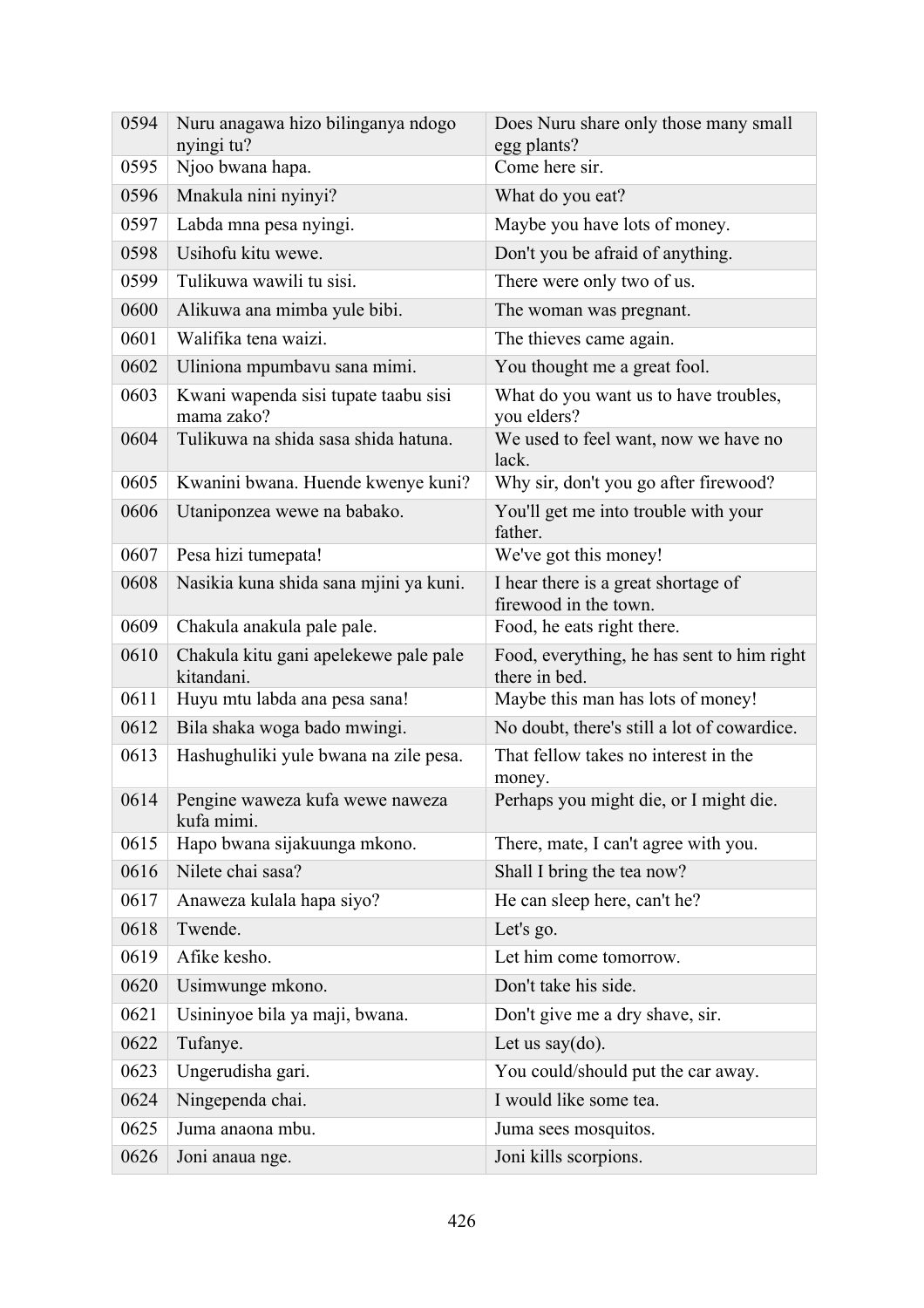| 0627 | Jamalo anaumwa meno.            | Jamalo has teeth hurt.             |
|------|---------------------------------|------------------------------------|
| 0628 | Aida anaomba nyanya.            | Aida asks for tomatoes.            |
| 0629 | Aziza anajenga nyumba.          | Aziza builds houses.               |
| 0630 | Daudi anauza maboga.            | Daudi sells pumpkins.              |
| 0631 | Lulu anabeba ramani.            | Lulu carries maps.                 |
| 0632 | Laila anaelewa maneno.          | Laila understands words.           |
| 0633 | Nuru anagawa bilinganya.        | Nuru shares egg plants.            |
| 0634 | Zuberi anaonja zambarau.        | Zuberi tastes plums.               |
| 0635 | Juma anaona mbu hao.            | Juma sees those mosquitos.         |
| 0636 | Joni anaua nge hao.             | Joni kills those scorpions.        |
| 0637 | Jamalo anaumwa meno hayo.       | Jamalo has those teeth hurt.       |
| 0638 | Aida anaomba nyanya hizo.       | Aida asks for many those tomatoes. |
| 0639 | Aziza anajenga nyumba hizo.     | Aziza builds those house.          |
| 0640 | Daudi anauza maboga hayo.       | Daudi sells those pumpkins.        |
| 0641 | Lulu anabeba ramani hizo.       | Lulu carries those maps.           |
| 0642 | Laila anaelewa maneno hayo.     | Laila understands those words.     |
| 0643 | Nuru anagawa bilinganya hizo.   | Nuru shares those egg plants.      |
| 0644 | Zuberi anaonja zambarau hizo.   | Zuberi tastes many those plums.    |
| 0645 | Juma anaona mbu wadogo.         | Juma sees small mosquitos.         |
| 0646 | Joni anaua nge wadogo.          | Joni kills small scorpions.        |
| 0647 | Jamalo anaumwa meno madogo.     | Jamalo has small teeth hurt.       |
| 0648 | Aida anaomba nyanya ndogo.      | Aida asks for small tomatoes.      |
| 0649 | Aziza anajenga nyumba ndogo.    | Aziza builds small houses.         |
| 0650 | Daudi anauza maboga madogo.     | Daudi sells small pumpkins.        |
| 0651 | Lulu anabeba ramani ndogo.      | Lulu carries small maps.           |
| 0652 | Laila anaelewa maneno madogo.   | Laila understands small words.     |
| 0653 | Nuru anagawa bilinganya ndogo.  | Nuru shares small egg plants.      |
| 0654 | Zuberi anaonja zambarau ndogo.  | Zuberi tastes small plums.         |
| 0655 | Juma anaona mbu wengi.          | Juma sees many mosquitos.          |
| 0656 | Joni anaua nge wengi.           | Joni kills many scorpions.         |
| 0657 | Jamalo anaumwa meno mengi.      | Jamalo has many teeth hurt.        |
| 0658 | Aida anaomba nyanya nyingi.     | Aida asks for many tomatoes.       |
| 0659 | Aziza anajenga nyumba nyingi.   | Aziza builds many houses.          |
| 0660 | Daudi anauza maboga mengi.      | Daudi sells many pumpkins.         |
| 0661 | Lulu anabeba ramani nyingi.     | Lulu carries many maps.            |
| 0662 | Laila anaelewa maneno mengi.    | Laila understands many words.      |
| 0663 | Nuru anagawa bilinganya nyingi. | Nuru shares many egg plants.       |
| 0664 | Zuberi anaonja zambarau nyingi. | Zuberi tastes many plums.          |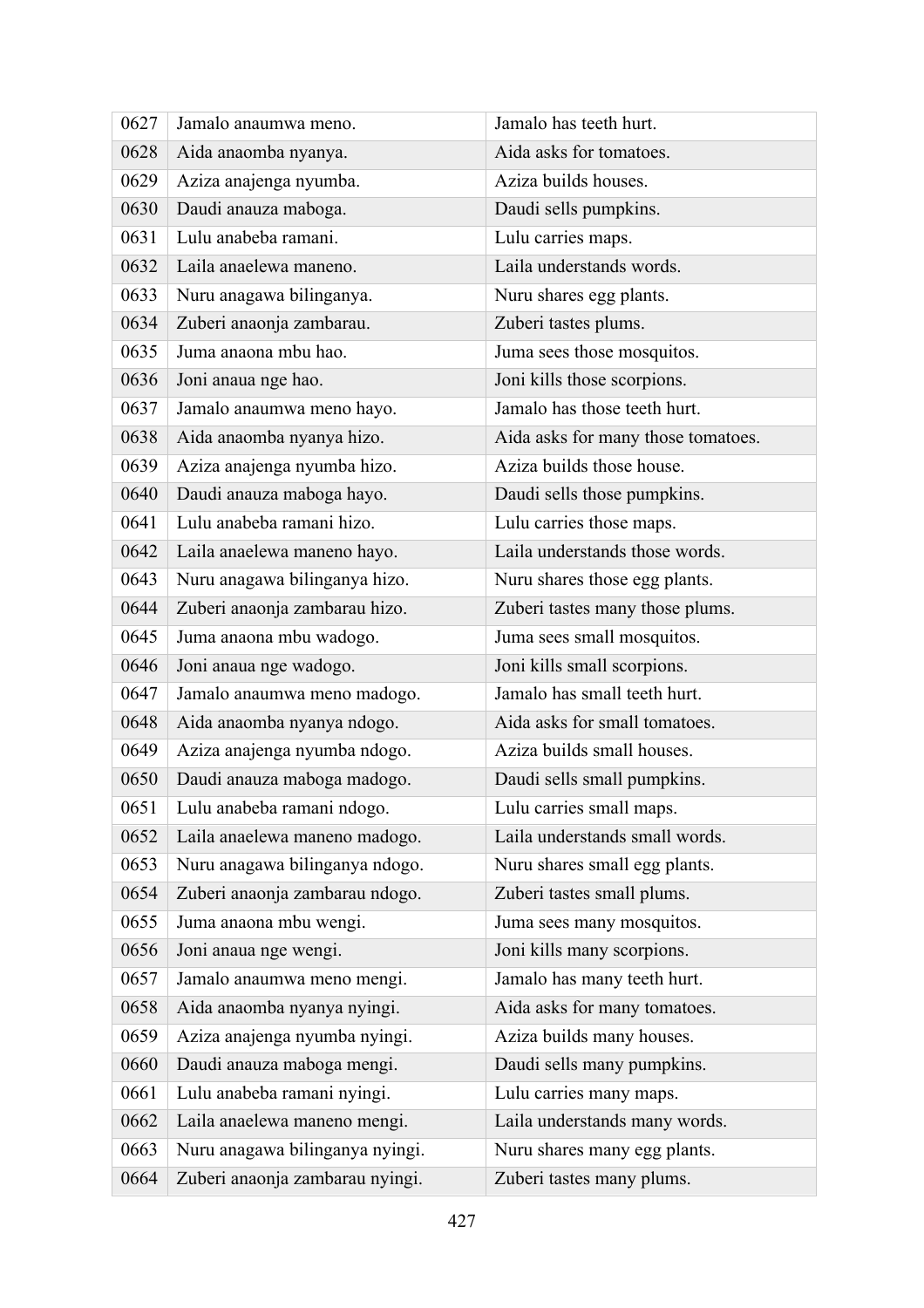| 0665 | Juma anaona mbu hao wadogo.                 | Juma sees those small mosquitos.         |
|------|---------------------------------------------|------------------------------------------|
| 0666 | Joni anaua nge hao wadogo.                  | Joni kills those small scorpions.        |
| 0667 | Jamalo anaumwa meno hayo madogo.            | Jamalo has those small teeth hurt.       |
| 0668 | Aida anaomba nyanya hizo ndogo.             | Aida asks for those small tomatoes.      |
| 0669 | Aziza anajenga nyumba hizo ndogo.           | Aziza builds those small houses.         |
| 0670 | Daudi anauza maboga hayo madogo.            | Daudi sells those small pumpkins.        |
| 0671 | Lulu anabeba ramani hizo ndogo.             | Lulu carries those small maps.           |
| 0672 | Laila anaelewa maneno hayo madogo.          | Laila understands those small words.     |
| 0673 | Nuru anagawa bilinganya hizo ndogo.         | Nuru shares those small egg plants.      |
| 0674 | Zuberi anaonja zambarau hizo ndogo.         | Zuberi tastes those small plums.         |
| 0675 | Juma anaona mbu hao wengi.                  | Juma sees those many mosquitos.          |
| 0676 | Joni anaua nge hao wengi.                   | Joni kills those many scorpions.         |
| 0677 | Jamalo anaumwa meno hayo mengi.             | Jamalo has those many teeth hurt.        |
| 0678 | Aida anaomba nyanya hizo nyingi.            | Aida asks for those many tomatoes.       |
| 0679 | Aziza anajenga nyumba hizo nyingi.          | Aziza builds those many houses.          |
| 0680 | Daudi anauza maboga hayo mengi.             | Daudi sells many small pumpkins.         |
| 0681 | Lulu anabeba ramani hizo nyingi.            | Lulu carries those many maps.            |
| 0682 | Laila anaelewa maneno hayo mengi.           | Laila understands those many words.      |
| 0683 | Nuru anagawa bilinganya hizo nyingi.        | Nuru shares those many egg plants.       |
| 0684 | Zuberi anaonja zambarau hizo nyingi.        | Zuberi tastes those many plums.          |
| 0685 | Juma anaona mbu wengi wadogo.               | Juma sees many small mosquitos.          |
| 0686 | Joni anaua nge wengi wadogo.                | Joni kills many small scorpions.         |
| 0687 | Jamalo anaumwa meno mengi madogo.           | Jamalo has many small teeth hurt.        |
| 0688 | Aida anaomba nyanya nyingi ndogo.           | Aida asks for many small tomatoes.       |
| 0689 | Aziza anajenga nyumba nyingi ndogo.         | Aziza builds many small houses.          |
| 0690 | Daudi anauza maboga mengi madogo.           | Daudi sells many small pumpkins.         |
| 0691 | Lulu anabeba ramani nyingi ndogo.           | Lulu carries many small maps.            |
| 0692 | Laila anaelewa maneno mengi madogo.         | Laila understands many small words.      |
| 0693 | Nuru anagawa bilinganya nyingi ndogo.       | Nuru shares many small egg plants.       |
| 0694 | Zuberi anaonja zambarau nyingi ndogo.       | Zuberi tastes many small plums.          |
| 0695 | Juma anaona hao mbu wengi wadogo.           | Juma sees those many small mosquitos.    |
| 0696 | Joni anaua hao nge wengi wadogo.            | Joni kills those many small scorpions.   |
| 0697 | Jamalo anaumwa hayo meno mengi<br>madogo.   | Jamalo has those many small teeth hurt.  |
| 0698 | Aida anaomba hizo nyanya nyingi<br>ndogo.   | Aida asks for those many small tomatoes. |
| 0699 | Aziza anajenga hizo nyumba nyingi<br>ndogo. | Aziza builds those many small houses.    |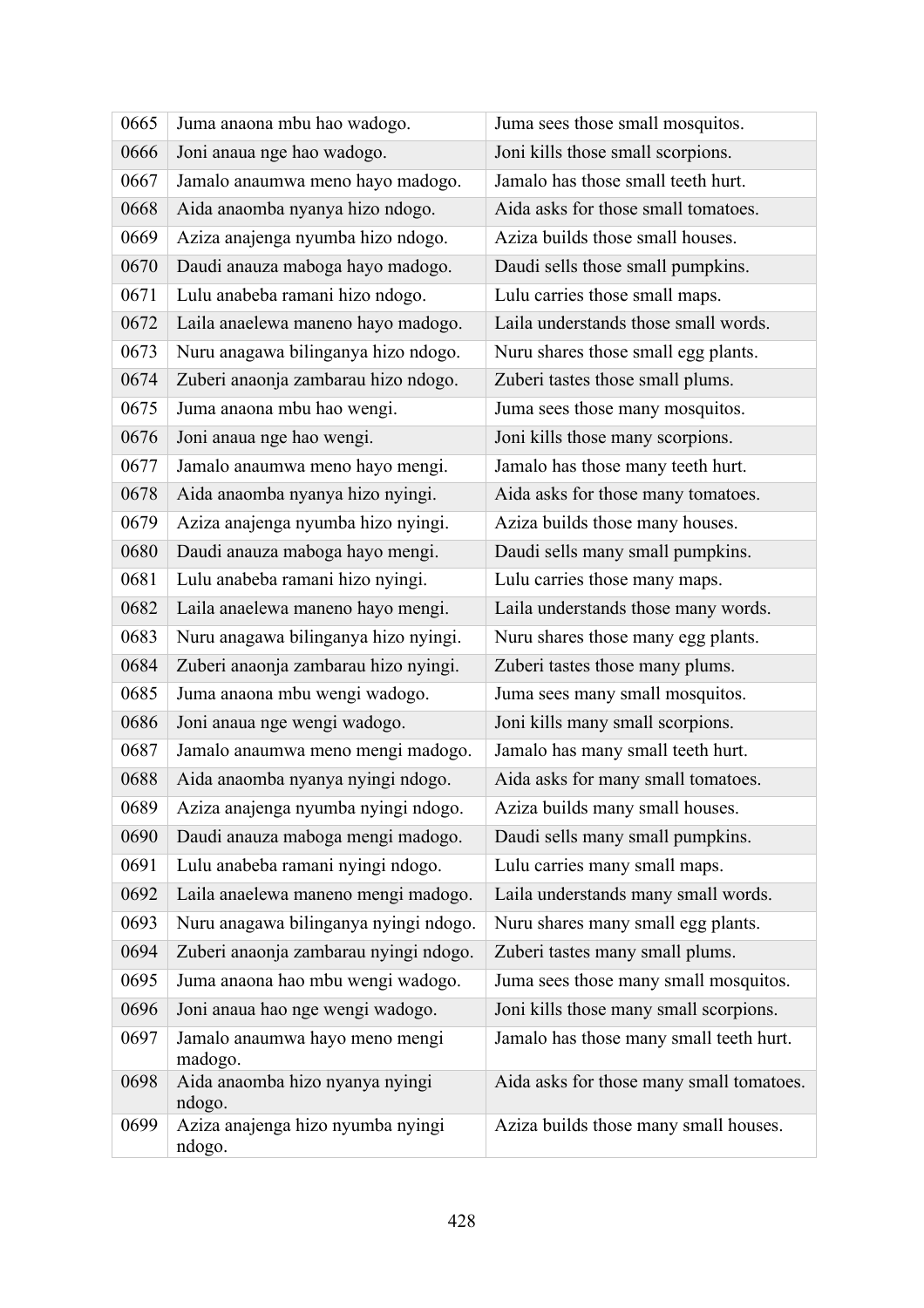| 0700 | Daudi anauza hayo maboga mengi<br>madogo.     | Daudi sells those many small pumpkins.       |
|------|-----------------------------------------------|----------------------------------------------|
| 0701 | Lulu anabeba hizo ramani nyingi<br>ndogo.     | Lulu carries those many small maps.          |
| 0702 | Laila anaelewa hayo maneno mengi<br>madogo.   | Laila understands those many small<br>words. |
| 0703 | Nuru anagawa hizo bilinganya nyingi<br>ndogo. | Nuru shares those many small egg plants.     |
| 0704 | Zuberi anaonja hizo zambarau nyingi<br>ndogo. | Zuberi tastes those many small plums.        |
| 0705 | Maboga anauza Daudi.                          | Pumpkins are sold by Daudi.                  |
| 0706 | Bilinganya anagawa Nuru.                      | Egg plants are shared by Nuru.               |
| 0707 | Daudi anauza maboga madogo mengi.             | Daudi sells many small pumpkins.             |
| 0708 | Nuru anagawa bilinganya ndogo nyingi.         | Nuru shares many small egg plants.           |
| 0709 | Daudi anauza hayo maboga madogo<br>mengi.     | Daudi sells those many small pumpkins.       |
| 0710 | Nuru anagawa hizo bilinganya ndogo<br>nyingi. | Nuru shares those many small egg plants.     |
| 0711 | Daudi anauza hayo maboga.                     | Daudi sells those pumpkins.                  |
| 0712 | Nuru anagawa hizo bilinganya.                 | Nuru shares many those egg plants.           |
| 0713 | Daudi anauza hayo maboga madogo.              | Daudi sells those small pumpkins.            |
| 0714 | Nuru anagawa hizo bilinganya ndogo.           | Nuru shares those small egg plants.          |
| 0715 | Daudi anauza hayo maboga mengi.               | Daudi sells those many pumpkins.             |
| 0716 | Nuru anagawa hizo bilinganya nyingi.          | Nuru shares those many egg plants.           |
| 0717 | Daudi anauza maboga hayo madogo<br>mengi.     | Daudi sells those many small pumpkins.       |
| 0718 | Nuru anagawa bilinganya hizo ndogo<br>nyingi. | Nuru shares those many small egg plants.     |
| 0719 | Daudi anauza maboga tu.                       | Daudi sells only pumpkins.                   |
| 0720 | Nuru anagawa bilinganya tu.                   | Nuru shares only egg plants.                 |
| 0721 | Maboga anauza Daudi tu.                       | Pumpkins are sold by only Daudi.             |
| 0722 | Bilinganya anagawa Nuru tu.                   | Egg plants are shared by only Nuru.          |
| 0723 | Daudi anauza maboga hayo tu.                  | Daudi sells only those pumpkins.             |
| 0724 | Nuru anagawa bilinganya hizo tu.              | Nuru shares only those egg plants.           |
| 0725 | Daudi anauza maboga madogo tu.                | Daudi sells only small pumpkins.             |
| 0726 | Nuru anagawa bilinganya ndogo tu.             | Nuru shares only small egg plants.           |
| 0727 | Daudi anauza maboga mengi tu.                 | Daudi sells only many pumpkins.              |
| 0728 | Nuru anagawa bilinganya nyingi tu.            | Nuru shares only many egg plants.            |
| 0729 | Daudi anauza maboga hayo madogo tu.           | Daudi sells only those small pumpkins.       |
| 0730 | Nuru anagawa bilinganya hizo ndogo<br>tu.     | Nuru shares only those egg plants.           |
| 0731 | Daudi anauza maboga hayo mengi tu.            | Daudi sells only those many pumpkins.        |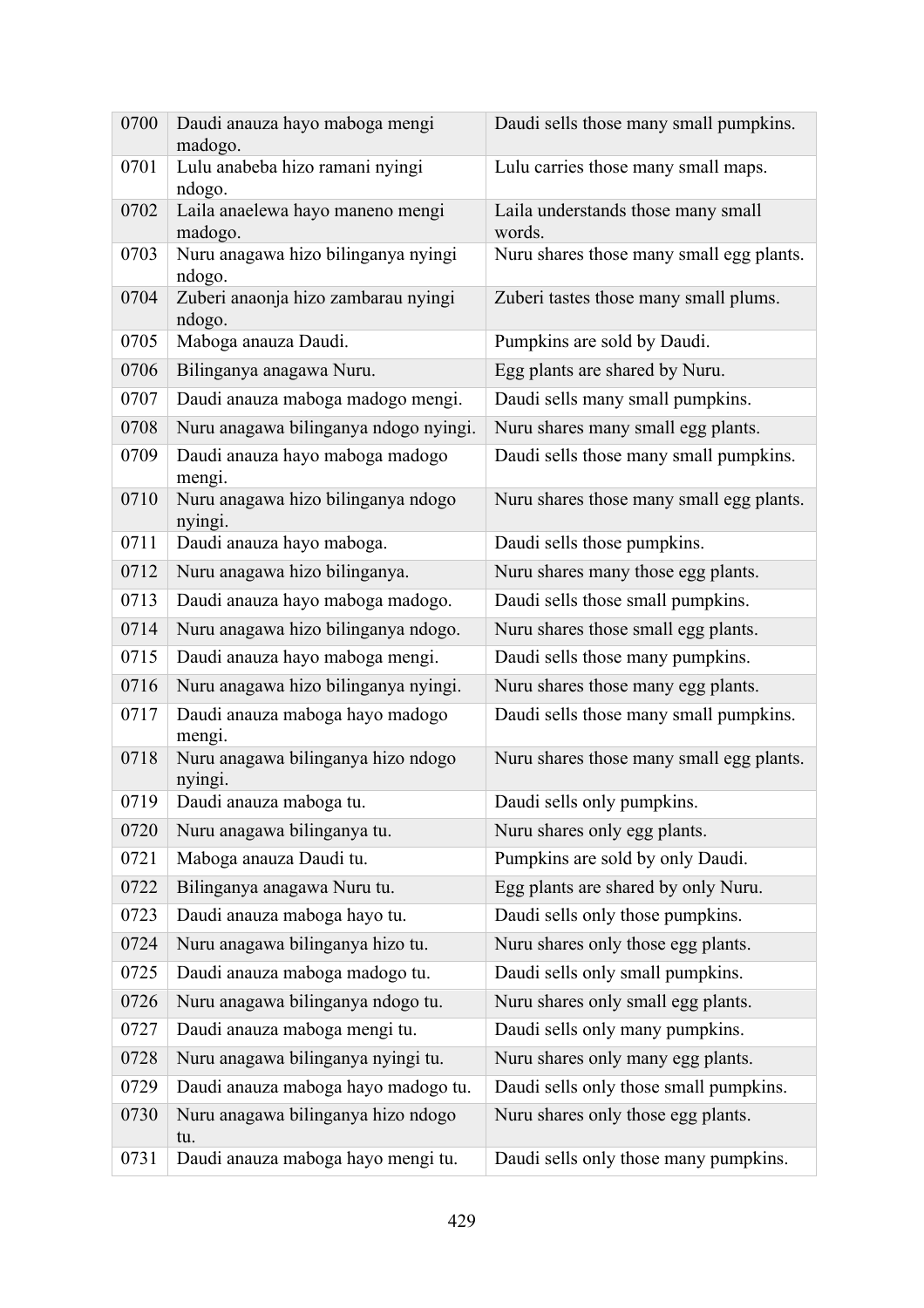| 0732 | Nuru anagawa bilinganya hizo nyingi<br>tu.       | Nuru shares only those egg plants?               |
|------|--------------------------------------------------|--------------------------------------------------|
| 0733 | Daudi anauza maboga madogo mengi<br>tu.          | Daudi sells only many small pumpkins.            |
| 0734 | Nuru anagawa bilinganya ndogo nyingi<br>tu.      | Nuru shares only many small egg plants.          |
| 0735 | Daudi anauza maboga mengi madogo<br>tu.          | Daudi sells only many small pumpkins.            |
| 0736 | Nuru anagawa bilinganya nyingi ndogo<br>tu.      | Nuru shares only many small egg plants.          |
| 0737 | Daudi anauza hayo maboga mengi<br>madogo tu.     | Daudi sells only those many small<br>pumpkins.   |
| 0738 | Nuru anagawa hizo bilinganya nyingi<br>ndogo tu. | Nuru shares only those many small egg<br>plants. |
| 0739 | Daudi anauza hayo maboga madogo<br>mengi tu.     | Daudi sells only those many small<br>pumpkins.   |
| 0740 | Nuru anagawa hizo bilinganya ndogo<br>nyingi tu. | Nuru shares only those many small egg<br>plants. |
| 0741 | Daudi anauza maboga?                             | Does Daudi sell pumpkins?                        |
| 0742 | Nuru anagawa bilinganya?                         | Does Nuru share egg plants?                      |
| 0743 | Maboga anauza Daudi?                             | Are pumpukins are sold by Daudi?                 |
| 0744 | Bilinganya anagawa Nuru?                         | Are egg plants shared by Nuru?                   |
| 0745 | Daudi anauza maboga hayo?                        | Does Daudi sell those pumpkins?                  |
| 0746 | Nuru anagawa bilinganya hizo?                    | Does Nuru share those egg plants?                |
| 0747 | Daudi anauza maboga madogo?                      | Does Daudi sell small pumpkins?                  |
| 0748 | Nuru anagawa bilinganya ndogo?                   | Does Nuru share small egg plants?                |
| 0749 | Daudi anauza maboga mengi?                       | Does Daudi sell many pumpkins?                   |
| 0750 | Nuru anagawa bilinganya nyingi?                  | Does Nuru share many egg plants?                 |
| 0751 | Daudi anauza maboga hayo madogo?                 | Does Daudi sell those small pumpkins?            |
| 0752 | Nuru anagawa bilinganya hizo ndogo?              | Does Nuru share those small egg plants?          |
| 0753 | Daudi anauza maboga hayo mengi?                  | Does Daudi sell those many pumpkins?             |
| 0754 | Nuru anagawa bilinganya hizo nyingi?             | Does Nuru share those many egg plants?           |
| 0755 | Daudi anauza maboga madogo mengi?                | Does Daudi sell many small pumpkins?             |
| 0756 | Nuru anagawa bilinganya ndogo<br>nyingi?         | Does Nuru share many small egg plants?           |
| 0757 | Daudi anauza maboga mengi madogo?                | Does Daudi sell many small pumpkins?             |
| 0758 | Nuru anagawa bilinganya nyingi<br>ndogo?         | Does Nuru share many small egg plants?           |
| 0759 | Daudi anauza hayo maboga mengi<br>madogo?        | Does Daudi sell those many small<br>pumpkins?    |
| 0760 | Nuru anagawa hizo bilinganya nyingi<br>ndogo?    | Does Nuru share those many small egg<br>plants?  |
| 0761 | Daudi anauza hayo maboga mengi<br>madogo?        | Does Daudi sell those many small<br>pumpkins?    |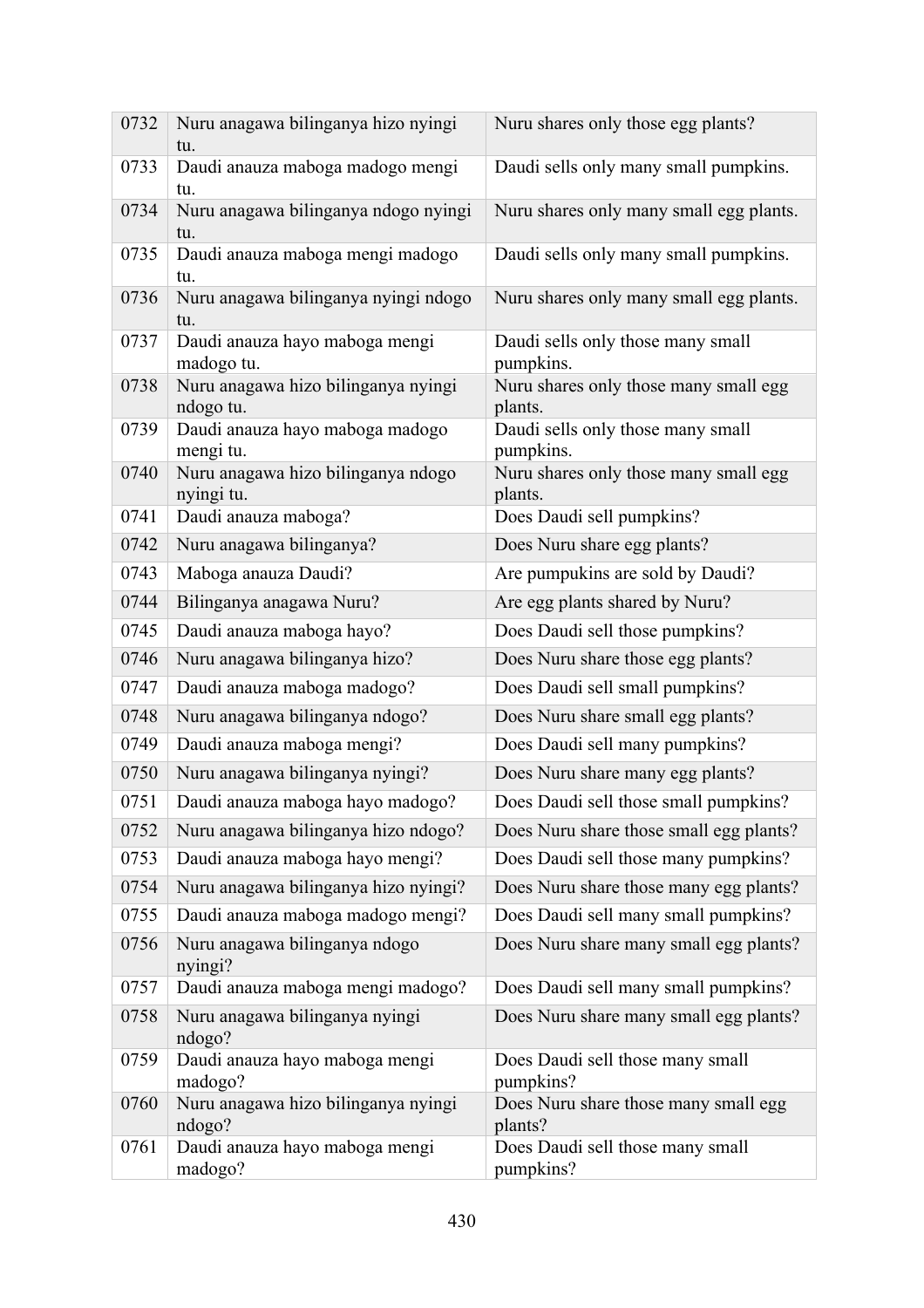| 0762 | Nuru anagawa hizo bilinganya ndogo<br>nyingi?    | Does Nuru share those many small egg<br>plants?      |
|------|--------------------------------------------------|------------------------------------------------------|
| 0763 | Daudi anauza hayo maboga?                        | Does Daudi sell those pumpkins?                      |
| 0764 | Nuru anagawa hizo bilinganya?                    | Does Nuru share those egg plants?                    |
| 0765 | Daudi anauza hayo maboga madogo?                 | Does Daudi sell those small pumpkins?                |
| 0766 | Nuru anagawa hizo bilinganya ndogo?              | Does Nuru share those small egg plants?              |
| 0767 | Daudi anauza hayo maboga mengi?                  | Does Daudi sell those many pumpkins?                 |
| 0768 | Nuru anagawa hizo bilinganya nyingi?             | Does Nuru share those many egg plants?               |
| 0769 | Daudi anauza maboga hayo madogo<br>mengi?        | Does Daudi sell those many small<br>pumpkins?        |
| 0770 | Nuru anagawa bilinganya hizo ndogo<br>nyingi?    | Does Nuru share those many small egg<br>plants?      |
| 0771 | Daudi anauza maboga tu?                          | Does Daudi sell only pumpkins?                       |
| 0772 | Nuru anagawa bilinganya tu?                      | Does Nuru share only egg plants?                     |
| 0773 | Maboga anauza Daudi tu?                          | Are pumpkins sold by only Daudi?                     |
| 0774 | Bilinganya anagawa Nuru tu?                      | Are egg plants shared by only Nuru?                  |
| 0775 | Daudi anauza maboga hayo tu?                     | Does Daudi sell only those pumpkins?                 |
| 0776 | Nuru anagawa bilinganya hizo tu?                 | Does Nuru share only those egg plants?               |
| 0777 | Daudi anauza maboga madogo tu?                   | Does Daudi sell only small pumpkins?                 |
| 0778 | Nuru anagawa bilinganya ndogo tu?                | Does Nuru share only small egg plants?               |
| 0779 | Daudi anauza maboga mengi tu?                    | Does Daudi sell only many pumpkins?                  |
| 0780 | Nuru anagawa bilinganya nyingi tu?               | Does Nuru share only many egg plants?                |
| 0781 | Daudi anauza maboga hayo madogo tu?              | Does Daudi sell only those small<br>pumpkins?        |
| 0782 | Nuru anagawa bilinganya hizo ndogo<br>tu?        | Does Nuru share only those small egg<br>plants?      |
| 0783 | Daudi anauza maboga hayo mengi tu?               | Does Daudi sell only those many<br>pumpkins?         |
| 0784 | Nuru anagawa bilinganya hizo nyingi<br>tu?       | Does Nuru share only those many egg<br>plants?       |
| 0785 | Daudi anauza maboga madogo mengi<br>tu?          | Does Daudi sell only many small<br>pumpkins?         |
| 0786 | Nuru anagawa bilinganya ndogo nyingi<br>tu?      | Does Nuru share only many small egg<br>plants?       |
| 0787 | Daudi anauza maboga mengi madogo<br>tu?          | Does Daudi sell only many small<br>pumpkins?         |
| 0788 | Nuru anagawa bilinganya nyingi ndogo<br>tu?      | Does Nuru share only many small egg<br>plants?       |
| 0789 | Daudi anauza hayo maboga mengi<br>madogo tu?     | Does Daudi sell only those many small<br>pumpkins?   |
| 0790 | Nuru anagawa hizo bilinganya nyingi<br>ndogo tu? | Does Nuru share only those many small<br>egg plants? |
| 0791 | Daudi anauza hayo maboga madogo<br>mengi tu?     | Does Daudi sell only many small<br>pumpkins?         |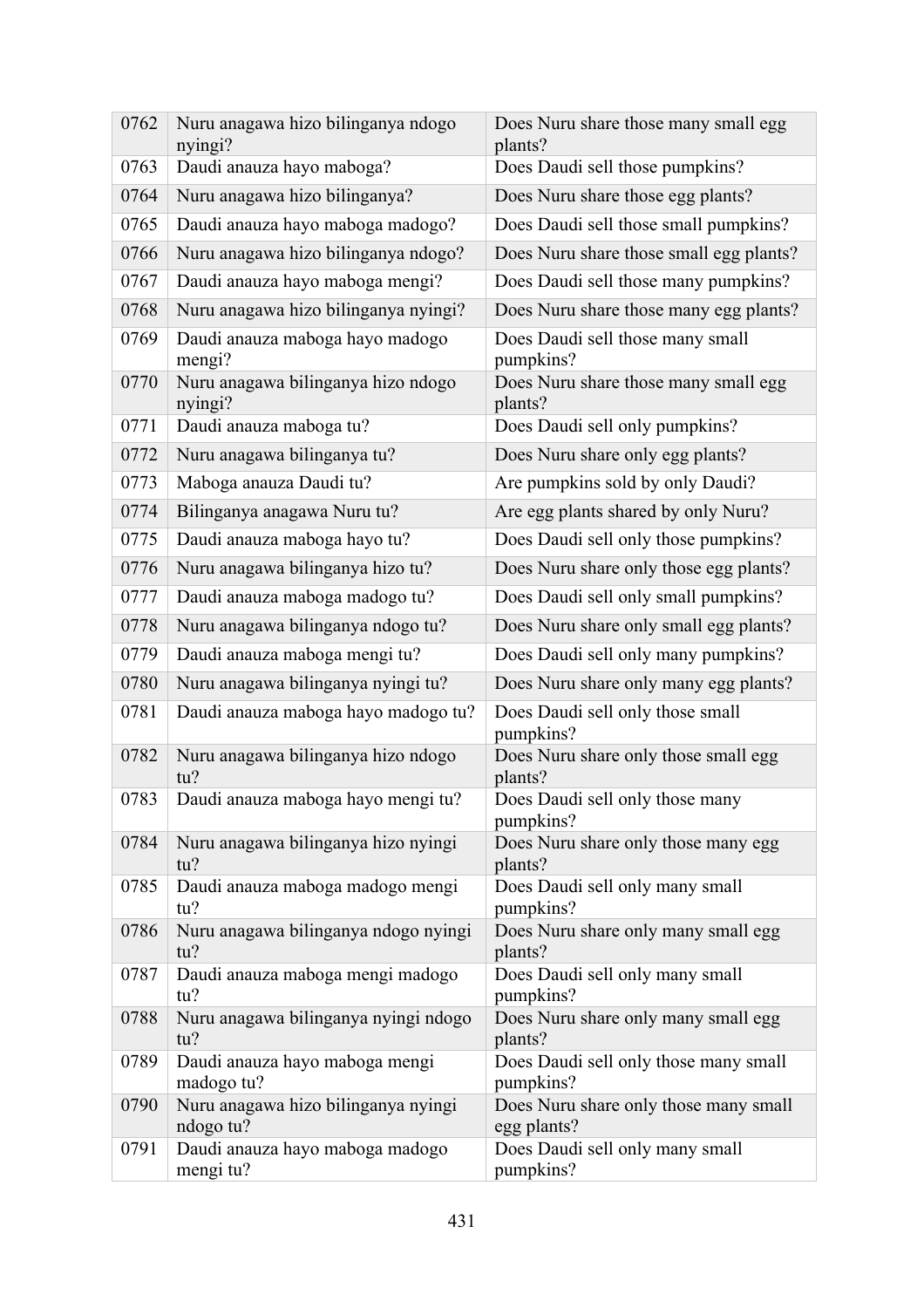| 0792 | Nuru anagawa hizo bilinganya ndogo<br>nyingi tu?    | Does Nuru share only those many small<br>egg plants?         |
|------|-----------------------------------------------------|--------------------------------------------------------------|
| 0793 | Njoo bwana hapa.                                    | Come here sir.                                               |
| 0794 | Mnakula nini nyinyi?                                | What do you eat?                                             |
| 0795 | Labda mna pesa nyingi.                              | Maybe you have lots of money.                                |
| 0796 | Usihofu kitu wewe.                                  | Don't you be afraid of anything.                             |
| 0797 | Tulikuwa wawili tu sisi.                            | There were only two of us.                                   |
| 0798 | Alikuwa ana mimba yule bibi.                        | The woman was pregnant.                                      |
| 0799 | Walifika tena waizi.                                | The thieves came again.                                      |
| 0800 | Uliniona mpumbavu sana mimi.                        | You thought me a great fool.                                 |
| 0801 | Kwani wapenda sisi tupate taabu sisi<br>mama zako?  | What do you want us to have troubles,<br>you elders?         |
| 0802 | Tulikuwa na shida sasa shida hatuna.                | We used to feel want, now we have no<br>lack.                |
| 0803 | Kwanini bwana. Huende kwenye kuni?                  | Why sir, don't you go after firewood?                        |
| 0804 | Utaniponzea wewe na babako.                         | You'll get me into trouble with your<br>father.              |
| 0805 | Pesa hizi tumepata!                                 | We've got this money!                                        |
| 0806 | Nasikia kuna shida sana mjini ya kuni.              | I hear there is a great shortage of<br>firewood in the town. |
| 0807 | Chakula anakula pale pale.                          | Food, he eats right there.                                   |
| 0808 | Chakula kitu gani apelekewe pale pale<br>kitandani. | Food, everything, he has sent to him right<br>there in bed.  |
| 0809 | Huyu mtu labda ana pesa sana!                       | Maybe this man has lots of money!                            |
| 0810 | Bila shaka woga bado mwingi.                        | No doubt, there's still a lot of cowardice.                  |
| 0811 | Hashughuliki yule bwana na zile pesa.               | That fellow takes no interest in the<br>money.               |
| 0812 | Pengine waweza kufa wewe naweza<br>kufa mimi.       | Perhaps you might die, or I might die.                       |
| 0813 | Hapo bwana sijakuunga mkono.                        | There, mate, I can't agree with you.                         |
| 0814 | Nilete chai sasa?                                   | Shall I bring the tea now?                                   |
| 0815 | Anaweza kulala hapa siyo?                           | He can sleep here, can't he?                                 |
| 0816 | Twende.                                             | Let's go.                                                    |
| 0817 | Afike kesho.                                        | Let him come tomorrow.                                       |
| 0818 | Usimwunge mkono.                                    | Don't take his side.                                         |
| 0819 | Usininyoe bila ya maji, bwana.                      | Don't give me a dry shave, sir.                              |
| 0820 | Tufanye.                                            | Let us say $(do)$ .                                          |
| 0821 | Ungerudisha gari.                                   | You could/should put the car away.                           |
| 0822 | Ningependa chai.                                    | I would like some tea.                                       |
| 0823 | Juma anaona mbu.                                    | Juma sees mosquitos.                                         |
| 0824 | Joni anaua nge.                                     | Joni kills scorpions.                                        |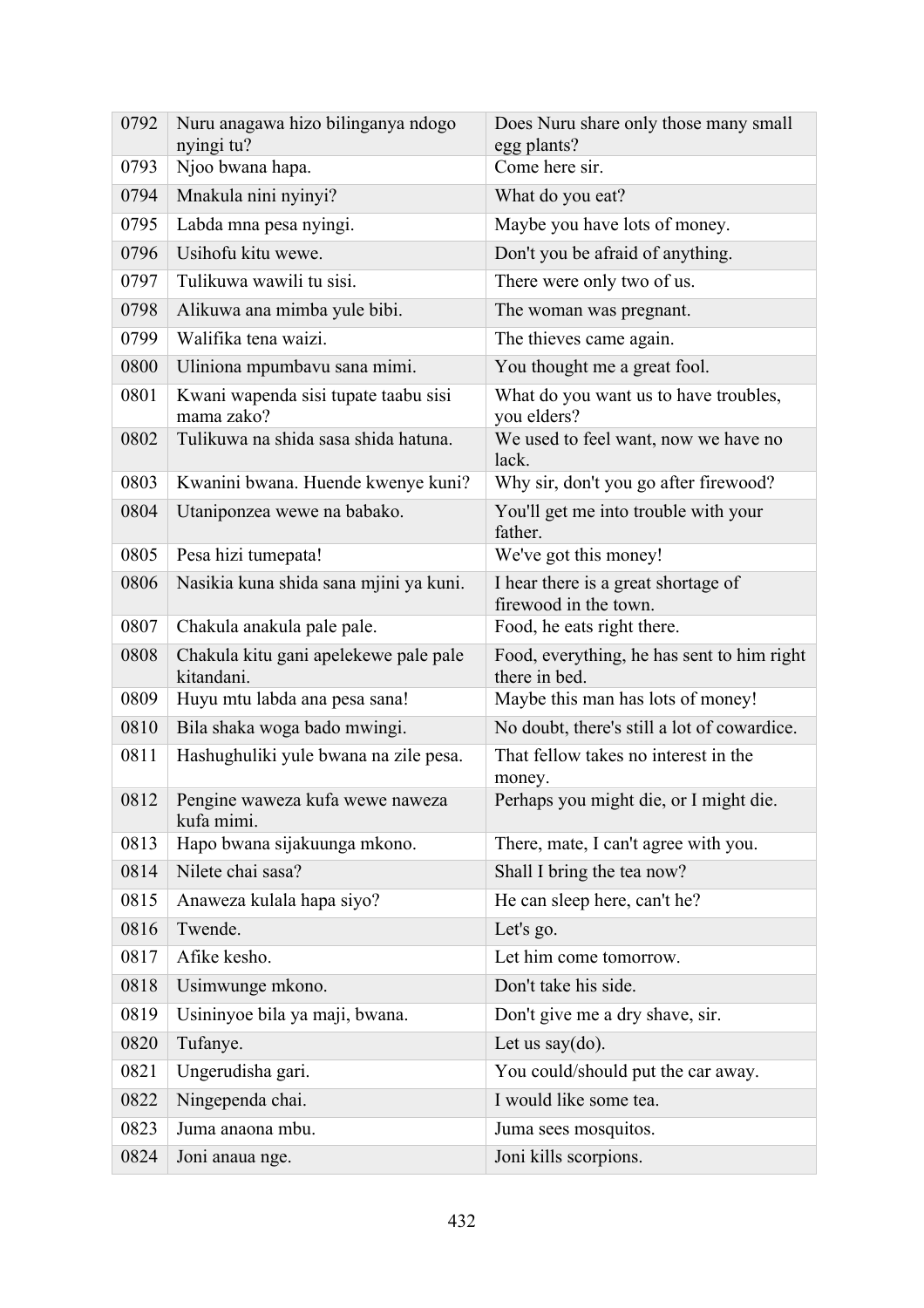| 0825 | Jamalo anaumwa meno.            | Jamalo has teeth hurt.             |
|------|---------------------------------|------------------------------------|
| 0826 | Aida anaomba nyanya.            | Aida asks for tomatoes.            |
| 0827 | Aziza anajenga nyumba.          | Aziza builds houses.               |
| 0828 | Daudi anauza maboga.            | Daudi sells pumpkins.              |
| 0829 | Lulu anabeba ramani.            | Lulu carries maps.                 |
| 0830 | Laila anaelewa maneno.          | Laila understands words.           |
| 0831 | Nuru anagawa bilinganya.        | Nuru shares egg plants.            |
| 0832 | Zuberi anaonja zambarau.        | Zuberi tastes plums.               |
| 0833 | Juma anaona mbu hao.            | Juma sees those mosquitos.         |
| 0834 | Joni anaua nge hao.             | Joni kills those scorpions.        |
| 0835 | Jamalo anaumwa meno hayo.       | Jamalo has those teeth hurt.       |
| 0836 | Aida anaomba nyanya hizo.       | Aida asks for many those tomatoes. |
| 0837 | Aziza anajenga nyumba hizo.     | Aziza builds those house.          |
| 0838 | Daudi anauza maboga hayo.       | Daudi sells those pumpkins.        |
| 0839 | Lulu anabeba ramani hizo.       | Lulu carries those maps.           |
| 0840 | Laila anaelewa maneno hayo.     | Laila understands those words.     |
| 0841 | Nuru anagawa bilinganya hizo.   | Nuru shares those egg plants.      |
| 0842 | Zuberi anaonja zambarau hizo.   | Zuberi tastes many those plums.    |
| 0843 | Juma anaona mbu wadogo.         | Juma sees small mosquitos.         |
| 0844 | Joni anaua nge wadogo.          | Joni kills small scorpions.        |
| 0845 | Jamalo anaumwa meno madogo.     | Jamalo has small teeth hurt.       |
| 0846 | Aida anaomba nyanya ndogo.      | Aida asks for small tomatoes.      |
| 0847 | Aziza anajenga nyumba ndogo.    | Aziza builds small houses.         |
| 0848 | Daudi anauza maboga madogo.     | Daudi sells small pumpkins.        |
| 0849 | Lulu anabeba ramani ndogo.      | Lulu carries small maps.           |
| 0850 | Laila anaelewa maneno madogo.   | Laila understands small words.     |
| 0851 | Nuru anagawa bilinganya ndogo.  | Nuru shares small egg plants.      |
| 0852 | Zuberi anaonja zambarau ndogo.  | Zuberi tastes small plums.         |
| 0853 | Juma anaona mbu wengi.          | Juma sees many mosquitos.          |
| 0854 | Joni anaua nge wengi.           | Joni kills many scorpions.         |
| 0855 | Jamalo anaumwa meno mengi.      | Jamalo has many teeth hurt.        |
| 0856 | Aida anaomba nyanya nyingi.     | Aida asks for many tomatoes.       |
| 0857 | Aziza anajenga nyumba nyingi.   | Aziza builds many houses.          |
| 0858 | Daudi anauza maboga mengi.      | Daudi sells many pumpkins.         |
| 0859 | Lulu anabeba ramani nyingi.     | Lulu carries many maps.            |
| 0860 | Laila anaelewa maneno mengi.    | Laila understands many words.      |
| 0861 | Nuru anagawa bilinganya nyingi. | Nuru shares many egg plants.       |
| 0862 | Zuberi anaonja zambarau nyingi. | Zuberi tastes many plums.          |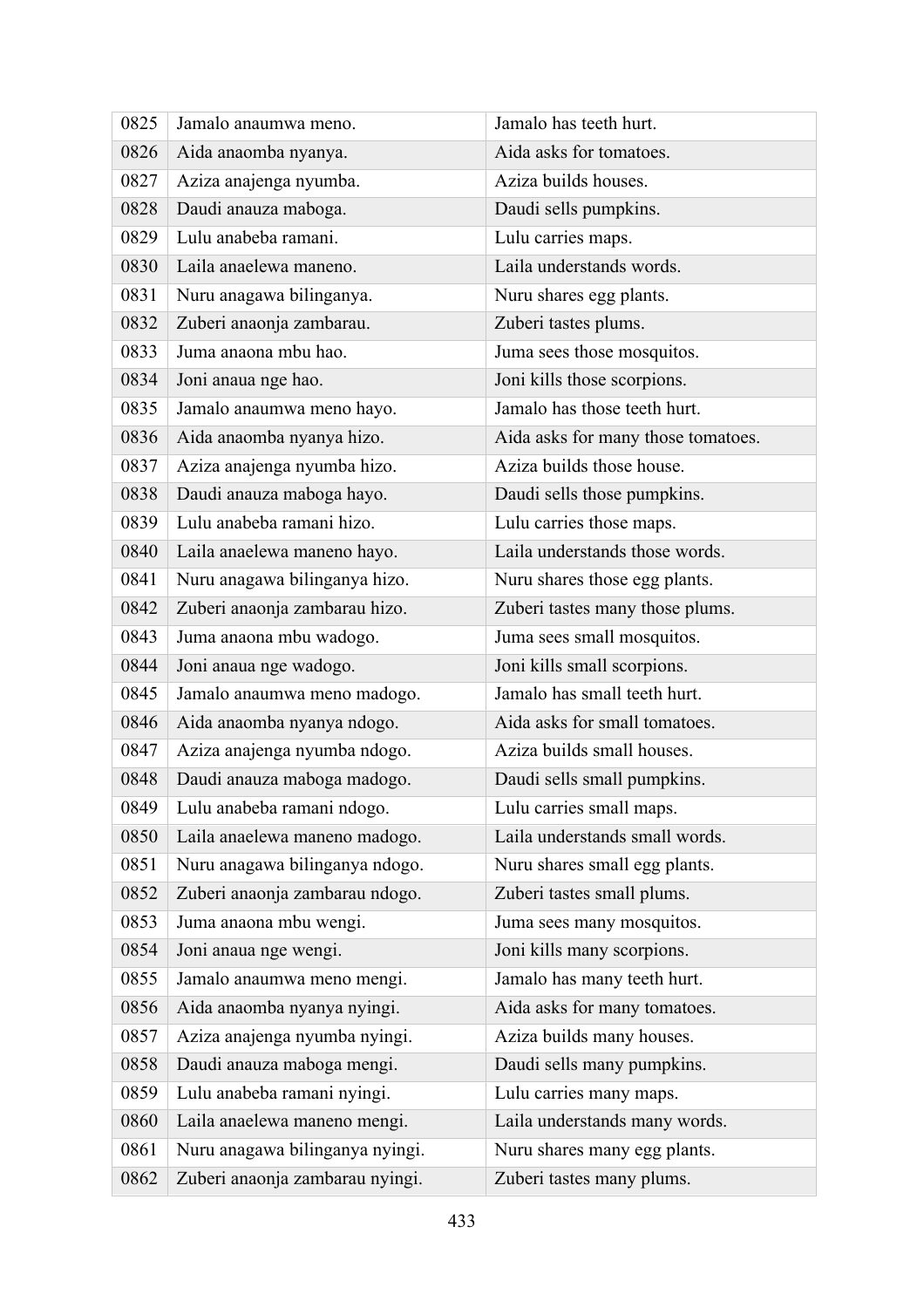| 0863 | Juma anaona mbu hao wadogo.                 | Juma sees those small mosquitos.         |
|------|---------------------------------------------|------------------------------------------|
| 0864 | Joni anaua nge hao wadogo.                  | Joni kills those small scorpions.        |
| 0865 | Jamalo anaumwa meno hayo madogo.            | Jamalo has those small teeth hurt.       |
| 0866 | Aida anaomba nyanya hizo ndogo.             | Aida asks for those small tomatoes.      |
| 0867 | Aziza anajenga nyumba hizo ndogo.           | Aziza builds those small houses.         |
| 0868 | Daudi anauza maboga hayo madogo.            | Daudi sells those small pumpkins.        |
| 0869 | Lulu anabeba ramani hizo ndogo.             | Lulu carries those small maps.           |
| 0870 | Laila anaelewa maneno hayo madogo.          | Laila understands those small words.     |
| 0871 | Nuru anagawa bilinganya hizo ndogo.         | Nuru shares those small egg plants.      |
| 0872 | Zuberi anaonja zambarau hizo ndogo.         | Zuberi tastes those small plums.         |
| 0873 | Juma anaona mbu hao wengi.                  | Juma sees those many mosquitos.          |
| 0874 | Joni anaua nge hao wengi.                   | Joni kills those many scorpions.         |
| 0875 | Jamalo anaumwa meno hayo mengi.             | Jamalo has those many teeth hurt.        |
| 0876 | Aida anaomba nyanya hizo nyingi.            | Aida asks for those many tomatoes.       |
| 0877 | Aziza anajenga nyumba hizo nyingi.          | Aziza builds those many houses.          |
| 0878 | Daudi anauza maboga hayo mengi.             | Daudi sells many small pumpkins.         |
| 0879 | Lulu anabeba ramani hizo nyingi.            | Lulu carries those many maps.            |
| 0880 | Laila anaelewa maneno hayo mengi.           | Laila understands those many words.      |
| 0881 | Nuru anagawa bilinganya hizo nyingi.        | Nuru shares those many egg plants.       |
| 0882 | Zuberi anaonja zambarau hizo nyingi.        | Zuberi tastes those many plums.          |
| 0883 | Juma anaona mbu wengi wadogo.               | Juma sees many small mosquitos.          |
| 0884 | Joni anaua nge wengi wadogo.                | Joni kills many small scorpions.         |
| 0885 | Jamalo anaumwa meno mengi madogo.           | Jamalo has many small teeth hurt.        |
| 0886 | Aida anaomba nyanya nyingi ndogo.           | Aida asks for many small tomatoes.       |
| 0887 | Aziza anajenga nyumba nyingi ndogo.         | Aziza builds many small houses.          |
| 0888 | Daudi anauza maboga mengi madogo.           | Daudi sells many small pumpkins.         |
| 0889 | Lulu anabeba ramani nyingi ndogo.           | Lulu carries many small maps.            |
| 0890 | Laila anaelewa maneno mengi madogo.         | Laila understands many small words.      |
| 0891 | Nuru anagawa bilinganya nyingi ndogo.       | Nuru shares many small egg plants.       |
| 0892 | Zuberi anaonja zambarau nyingi ndogo.       | Zuberi tastes many small plums.          |
| 0893 | Juma anaona hao mbu wengi wadogo.           | Juma sees those many small mosquitos.    |
| 0894 | Joni anaua hao nge wengi wadogo.            | Joni kills those many small scorpions.   |
| 0895 | Jamalo anaumwa hayo meno mengi<br>madogo.   | Jamalo has those many small teeth hurt.  |
| 0896 | Aida anaomba hizo nyanya nyingi<br>ndogo.   | Aida asks for those many small tomatoes. |
| 0897 | Aziza anajenga hizo nyumba nyingi<br>ndogo. | Aziza builds those many small houses.    |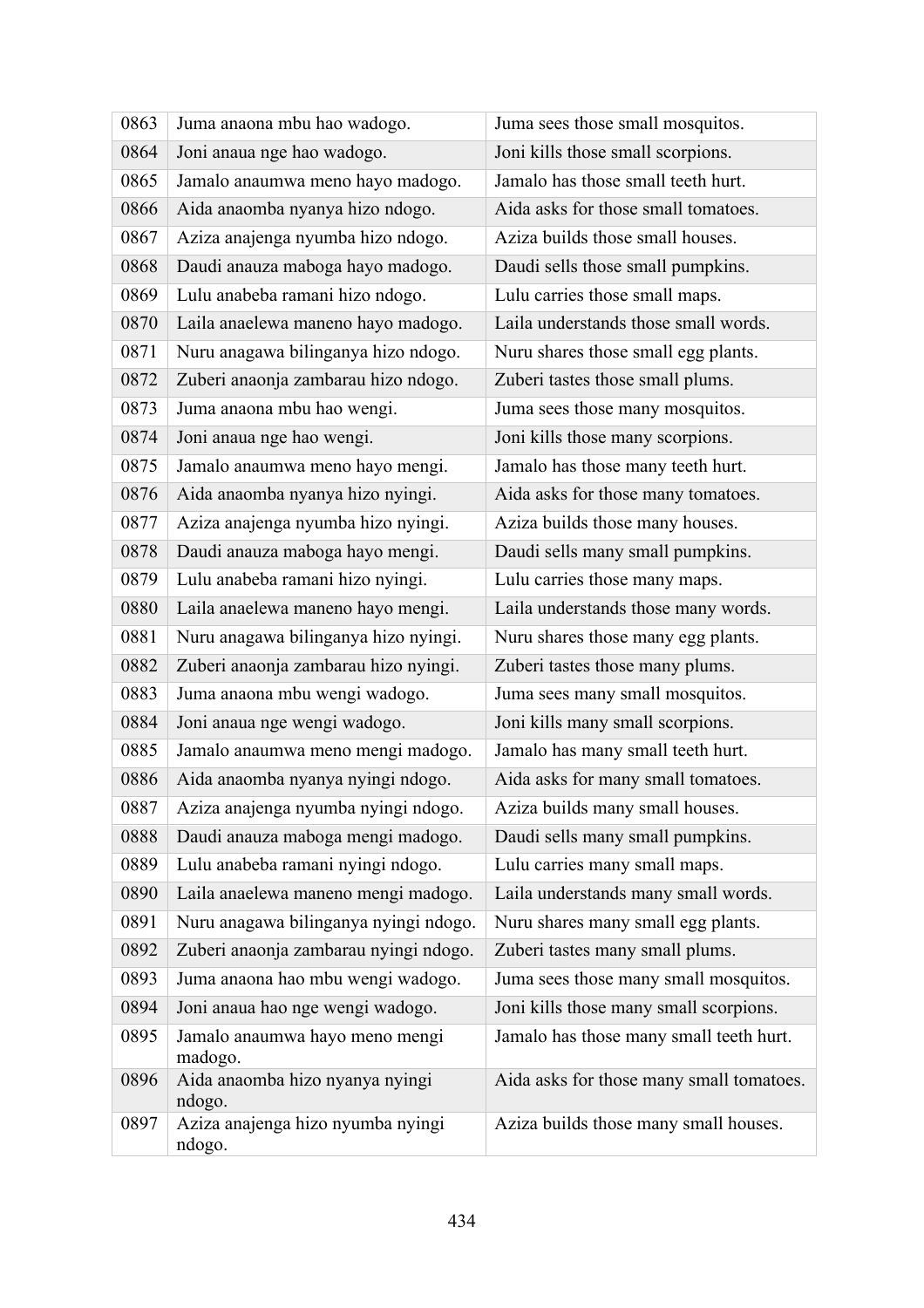| 0898 | Daudi anauza hayo maboga mengi<br>madogo.     | Daudi sells those many small pumpkins.       |
|------|-----------------------------------------------|----------------------------------------------|
| 0899 | Lulu anabeba hizo ramani nyingi<br>ndogo.     | Lulu carries those many small maps.          |
| 0900 | Laila anaelewa hayo maneno mengi<br>madogo.   | Laila understands those many small<br>words. |
| 0901 | Nuru anagawa hizo bilinganya nyingi<br>ndogo. | Nuru shares those many small egg plants.     |
| 0902 | Zuberi anaonja hizo zambarau nyingi<br>ndogo. | Zuberi tastes those many small plums.        |
| 0903 | Maboga anauza Daudi.                          | Pumpkins are sold by Daudi.                  |
| 0904 | Bilinganya anagawa Nuru.                      | Egg plants are shared by Nuru.               |
| 0905 | Daudi anauza maboga madogo mengi.             | Daudi sells many small pumpkins.             |
| 0906 | Nuru anagawa bilinganya ndogo nyingi.         | Nuru shares many small egg plants.           |
| 0907 | Daudi anauza hayo maboga madogo<br>mengi.     | Daudi sells those many small pumpkins.       |
| 0908 | Nuru anagawa hizo bilinganya ndogo<br>nyingi. | Nuru shares those many small egg plants.     |
| 0909 | Daudi anauza hayo maboga.                     | Daudi sells those pumpkins.                  |
| 0910 | Nuru anagawa hizo bilinganya.                 | Nuru shares many those egg plants.           |
| 0911 | Daudi anauza hayo maboga madogo.              | Daudi sells those small pumpkins.            |
| 0912 | Nuru anagawa hizo bilinganya ndogo.           | Nuru shares those small egg plants.          |
| 0913 | Daudi anauza hayo maboga mengi.               | Daudi sells those many pumpkins.             |
| 0914 | Nuru anagawa hizo bilinganya nyingi.          | Nuru shares those many egg plants.           |
| 0915 | Daudi anauza maboga hayo madogo<br>mengi.     | Daudi sells those many small pumpkins.       |
| 0916 | Nuru anagawa bilinganya hizo ndogo<br>nyingi. | Nuru shares those many small egg plants.     |
| 0917 | Daudi anauza maboga tu.                       | Daudi sells only pumpkins.                   |
| 0918 | Nuru anagawa bilinganya tu.                   | Nuru shares only egg plants.                 |
| 0919 | Maboga anauza Daudi tu.                       | Pumpkins are sold by only Daudi.             |
| 0920 | Bilinganya anagawa Nuru tu.                   | Egg plants are shared by only Nuru.          |
| 0921 | Daudi anauza maboga hayo tu.                  | Daudi sells only those pumpkins.             |
| 0922 | Nuru anagawa bilinganya hizo tu.              | Nuru shares only those egg plants.           |
| 0923 | Daudi anauza maboga madogo tu.                | Daudi sells only small pumpkins.             |
| 0924 | Nuru anagawa bilinganya ndogo tu.             | Nuru shares only small egg plants.           |
| 0925 | Daudi anauza maboga mengi tu.                 | Daudi sells only many pumpkins.              |
| 0926 | Nuru anagawa bilinganya nyingi tu.            | Nuru shares only many egg plants.            |
| 0927 | Daudi anauza maboga hayo madogo tu.           | Daudi sells only those small pumpkins.       |
| 0928 | Nuru anagawa bilinganya hizo ndogo<br>tu.     | Nuru shares only those egg plants.           |
| 0929 | Daudi anauza maboga hayo mengi tu.            | Daudi sells only those many pumpkins.        |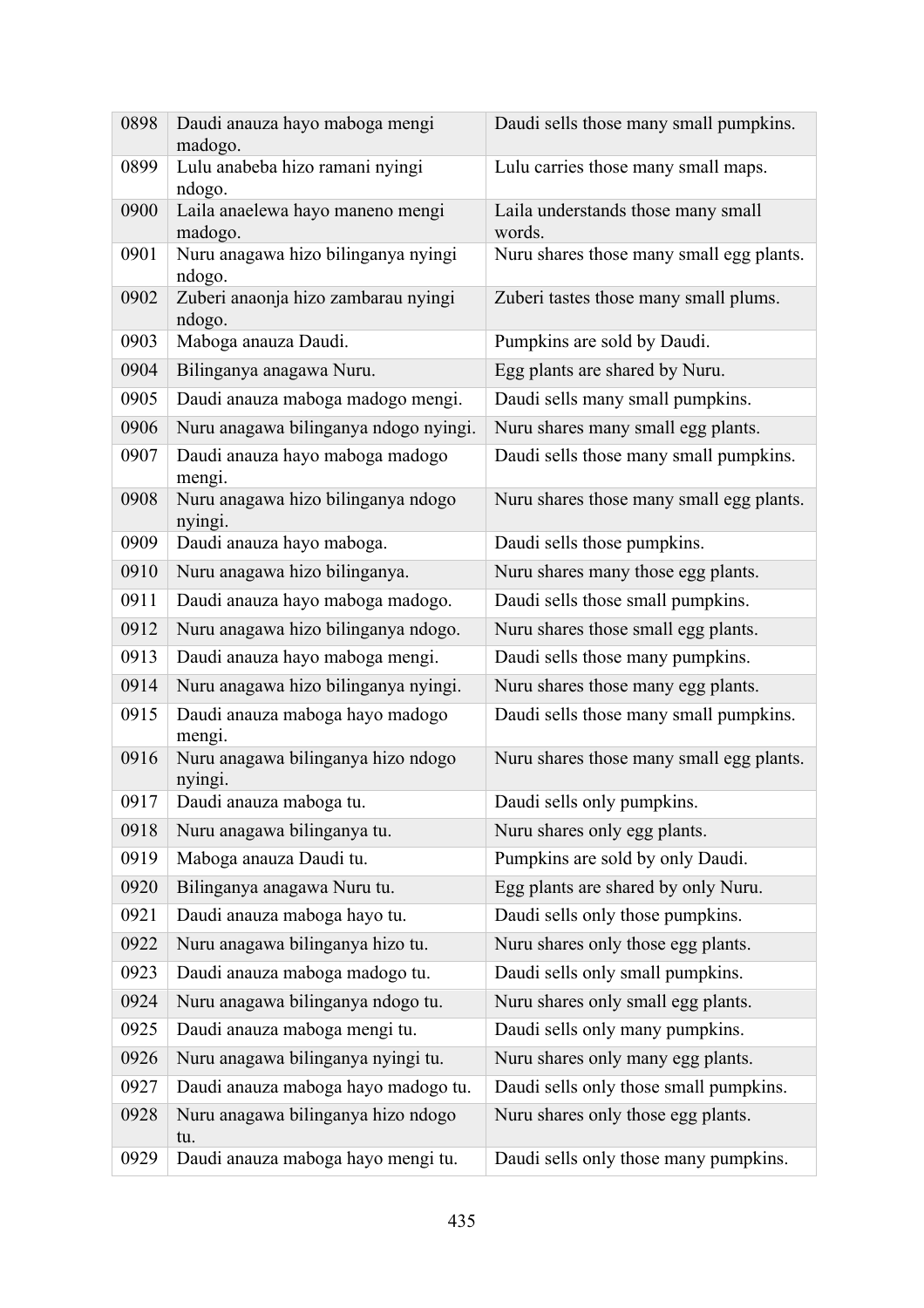| 0930 | Nuru anagawa bilinganya hizo nyingi<br>tu.       | Nuru shares only those egg plants?               |
|------|--------------------------------------------------|--------------------------------------------------|
| 0931 | Daudi anauza maboga madogo mengi<br>tu.          | Daudi sells only many small pumpkins.            |
| 0932 | Nuru anagawa bilinganya ndogo nyingi<br>tu.      | Nuru shares only many small egg plants.          |
| 0933 | Daudi anauza maboga mengi madogo<br>tu.          | Daudi sells only many small pumpkins.            |
| 0934 | Nuru anagawa bilinganya nyingi ndogo<br>tu.      | Nuru shares only many small egg plants.          |
| 0935 | Daudi anauza hayo maboga mengi<br>madogo tu.     | Daudi sells only those many small<br>pumpkins.   |
| 0936 | Nuru anagawa hizo bilinganya nyingi<br>ndogo tu. | Nuru shares only those many small egg<br>plants. |
| 0937 | Daudi anauza hayo maboga madogo<br>mengi tu.     | Daudi sells only those many small<br>pumpkins.   |
| 0938 | Nuru anagawa hizo bilinganya ndogo<br>nyingi tu. | Nuru shares only those many small egg<br>plants. |
| 0939 | Daudi anauza maboga?                             | Does Daudi sell pumpkins?                        |
| 0940 | Nuru anagawa bilinganya?                         | Does Nuru share egg plants?                      |
| 0941 | Maboga anauza Daudi?                             | Are pumpukins are sold by Daudi?                 |
| 0942 | Bilinganya anagawa Nuru?                         | Are egg plants shared by Nuru?                   |
| 0943 | Daudi anauza maboga hayo?                        | Does Daudi sell those pumpkins?                  |
| 0944 | Nuru anagawa bilinganya hizo?                    | Does Nuru share those egg plants?                |
| 0945 | Daudi anauza maboga madogo?                      | Does Daudi sell small pumpkins?                  |
| 0946 | Nuru anagawa bilinganya ndogo?                   | Does Nuru share small egg plants?                |
| 0947 | Daudi anauza maboga mengi?                       | Does Daudi sell many pumpkins?                   |
| 0948 | Nuru anagawa bilinganya nyingi?                  | Does Nuru share many egg plants?                 |
| 0949 | Daudi anauza maboga hayo madogo?                 | Does Daudi sell those small pumpkins?            |
| 0950 | Nuru anagawa bilinganya hizo ndogo?              | Does Nuru share those small egg plants?          |
| 0951 | Daudi anauza maboga hayo mengi?                  | Does Daudi sell those many pumpkins?             |
| 0952 | Nuru anagawa bilinganya hizo nyingi?             | Does Nuru share those many egg plants?           |
| 0953 | Daudi anauza maboga madogo mengi?                | Does Daudi sell many small pumpkins?             |
| 0954 | Nuru anagawa bilinganya ndogo<br>nyingi?         | Does Nuru share many small egg plants?           |
| 0955 | Daudi anauza maboga mengi madogo?                | Does Daudi sell many small pumpkins?             |
| 0956 | Nuru anagawa bilinganya nyingi<br>ndogo?         | Does Nuru share many small egg plants?           |
| 0957 | Daudi anauza hayo maboga mengi<br>madogo?        | Does Daudi sell those many small<br>pumpkins?    |
| 0958 | Nuru anagawa hizo bilinganya nyingi<br>ndogo?    | Does Nuru share those many small egg<br>plants?  |
| 0959 | Daudi anauza hayo maboga mengi<br>madogo?        | Does Daudi sell those many small<br>pumpkins?    |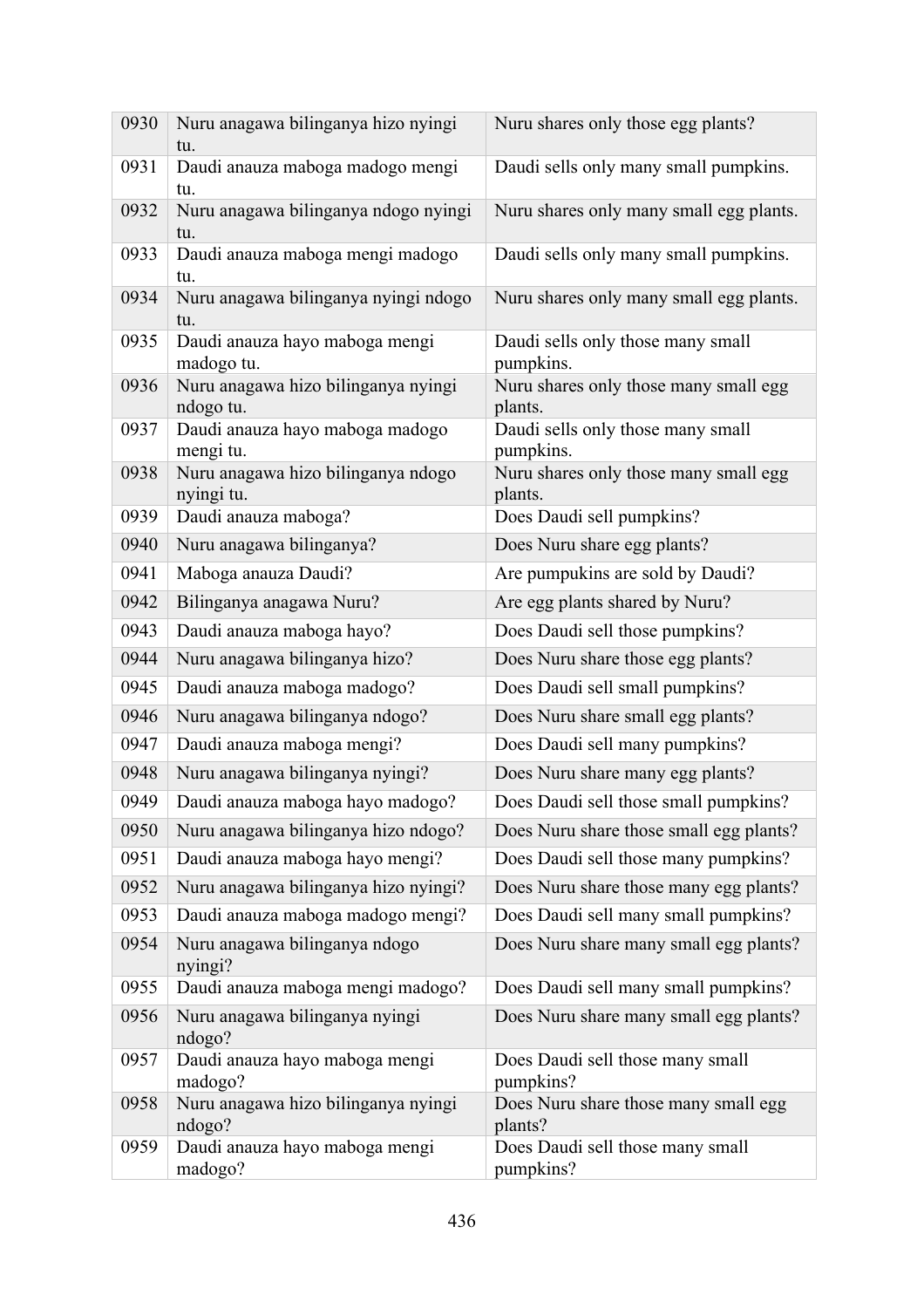| 0960 | Nuru anagawa hizo bilinganya ndogo<br>nyingi?    | Does Nuru share those many small egg<br>plants?      |
|------|--------------------------------------------------|------------------------------------------------------|
| 0961 | Daudi anauza hayo maboga?                        | Does Daudi sell those pumpkins?                      |
| 0962 | Nuru anagawa hizo bilinganya?                    | Does Nuru share those egg plants?                    |
| 0963 | Daudi anauza hayo maboga madogo?                 | Does Daudi sell those small pumpkins?                |
| 0964 | Nuru anagawa hizo bilinganya ndogo?              | Does Nuru share those small egg plants?              |
| 0965 | Daudi anauza hayo maboga mengi?                  | Does Daudi sell those many pumpkins?                 |
| 0966 | Nuru anagawa hizo bilinganya nyingi?             | Does Nuru share those many egg plants?               |
| 0967 | Daudi anauza maboga hayo madogo<br>mengi?        | Does Daudi sell those many small<br>pumpkins?        |
| 0968 | Nuru anagawa bilinganya hizo ndogo<br>nyingi?    | Does Nuru share those many small egg<br>plants?      |
| 0969 | Daudi anauza maboga tu?                          | Does Daudi sell only pumpkins?                       |
| 0970 | Nuru anagawa bilinganya tu?                      | Does Nuru share only egg plants?                     |
| 0971 | Maboga anauza Daudi tu?                          | Are pumpkins sold by only Daudi?                     |
| 0972 | Bilinganya anagawa Nuru tu?                      | Are egg plants shared by only Nuru?                  |
| 0973 | Daudi anauza maboga hayo tu?                     | Does Daudi sell only those pumpkins?                 |
| 0974 | Nuru anagawa bilinganya hizo tu?                 | Does Nuru share only those egg plants?               |
| 0975 | Daudi anauza maboga madogo tu?                   | Does Daudi sell only small pumpkins?                 |
| 0976 | Nuru anagawa bilinganya ndogo tu?                | Does Nuru share only small egg plants?               |
| 0977 | Daudi anauza maboga mengi tu?                    | Does Daudi sell only many pumpkins?                  |
| 0978 | Nuru anagawa bilinganya nyingi tu?               | Does Nuru share only many egg plants?                |
| 0979 | Daudi anauza maboga hayo madogo tu?              | Does Daudi sell only those small<br>pumpkins?        |
| 0980 | Nuru anagawa bilinganya hizo ndogo<br>tu?        | Does Nuru share only those small egg<br>plants?      |
| 0981 | Daudi anauza maboga hayo mengi tu?               | Does Daudi sell only those many<br>pumpkins?         |
| 0982 | Nuru anagawa bilinganya hizo nyingi<br>tu?       | Does Nuru share only those many egg<br>plants?       |
| 0983 | Daudi anauza maboga madogo mengi<br>tu?          | Does Daudi sell only many small<br>pumpkins?         |
| 0984 | Nuru anagawa bilinganya ndogo nyingi<br>tu?      | Does Nuru share only many small egg<br>plants?       |
| 0985 | Daudi anauza maboga mengi madogo<br>tu?          | Does Daudi sell only many small<br>pumpkins?         |
| 0986 | Nuru anagawa bilinganya nyingi ndogo<br>tu?      | Does Nuru share only many small egg<br>plants?       |
| 0987 | Daudi anauza hayo maboga mengi<br>madogo tu?     | Does Daudi sell only those many small<br>pumpkins?   |
| 0988 | Nuru anagawa hizo bilinganya nyingi<br>ndogo tu? | Does Nuru share only those many small<br>egg plants? |
| 0989 | Daudi anauza hayo maboga madogo<br>mengi tu?     | Does Daudi sell only many small<br>pumpkins?         |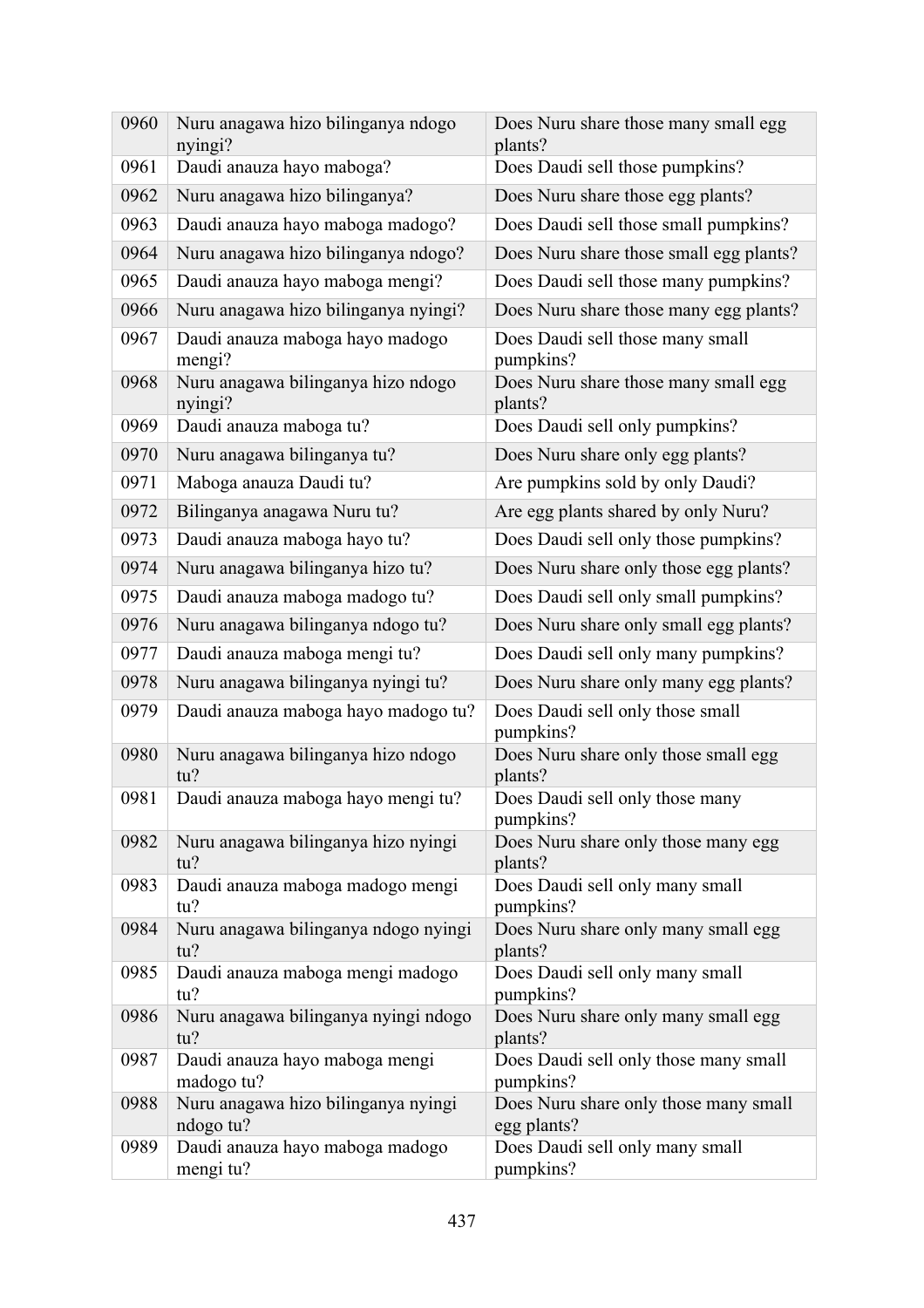| 0990 | Nuru anagawa hizo bilinganya ndogo<br>nyingi tu?    | Does Nuru share only those many small<br>egg plants?         |
|------|-----------------------------------------------------|--------------------------------------------------------------|
| 0991 | Njoo bwana hapa.                                    | Come here sir.                                               |
| 0992 | Mnakula nini nyinyi?                                | What do you eat?                                             |
| 0993 | Labda mna pesa nyingi.                              | Maybe you have lots of money.                                |
| 0994 | Usihofu kitu wewe.                                  | Don't you be afraid of anything.                             |
| 0995 | Tulikuwa wawili tu sisi.                            | There were only two of us.                                   |
| 0996 | Alikuwa ana mimba yule bibi.                        | The woman was pregnant.                                      |
| 0997 | Walifika tena waizi.                                | The thieves came again.                                      |
| 0999 | Kwani wapenda sisi tupate taabu sisi<br>mama zako?  | What do you want us to have troubles,<br>you elders?         |
| 1000 | Tulikuwa na shida sasa shida hatuna.                | We used to feel want, now we have no<br>lack.                |
| 1001 | Kwanini bwana. Huende kwenye kuni?                  | Why sir, don't you go after firewood?                        |
| 1002 | Utaniponzea wewe na babako.                         | You'll get me into trouble with your<br>father.              |
| 1003 | Pesa hizi tumepata!                                 | We've got this money!                                        |
| 1004 | Nasikia kuna shida sana mjini ya kuni.              | I hear there is a great shortage of<br>firewood in the town. |
| 1005 | Chakula anakula pale pale.                          | Food, he eats right there.                                   |
| 1006 | Chakula kitu gani apelekewe pale pale<br>kitandani. | Food, everything, he has sent to him right<br>there in bed.  |
| 1007 | Huyu mtu labda ana pesa sana!                       | Maybe this man has lots of money!                            |
| 1008 | Bila shaka woga bado mwingi.                        | No doubt, there's still a lot of cowardice.                  |
| 1009 | Hashughuliki yule bwana na zile pesa.               | That fellow takes no interest in the<br>money.               |
| 1010 | Pengine waweza kufa wewe naweza<br>kufa mimi.       | Perhaps you might die, or I might die.                       |
| 1011 | Hapo bwana sijakuunga mkono.                        | There, mate, I can't agree with you.                         |
| 1012 | Nilete chai sasa?                                   | Shall I bring the tea now?                                   |
| 1013 | Anaweza kulala hapa siyo?                           | He can sleep here, can't he?                                 |
| 1014 | Twende.                                             | Let's go.                                                    |
| 1015 | Afike kesho.                                        | Let him come tomorrow.                                       |
| 1016 | Usimwunge mkono.                                    | Don't take his side.                                         |
| 1017 | Usininyoe bila ya maji, bwana.                      | Don't give me a dry shave, sir.                              |
| 1018 | Tufanye.                                            | Let us say $(do)$ .                                          |
| 1019 | Ungerudisha gari.                                   | You could/should put the car away.                           |
| 1020 | Ningependa chai.                                    | I would like some tea.                                       |
| 1021 | Juma anaona mbu.                                    | Juma sees mosquitos.                                         |
| 1022 | Joni anaua nge.                                     | Joni kills scorpions.                                        |
| 1023 | Jamalo anaumwa meno.                                | Jamalo has teeth hurt.                                       |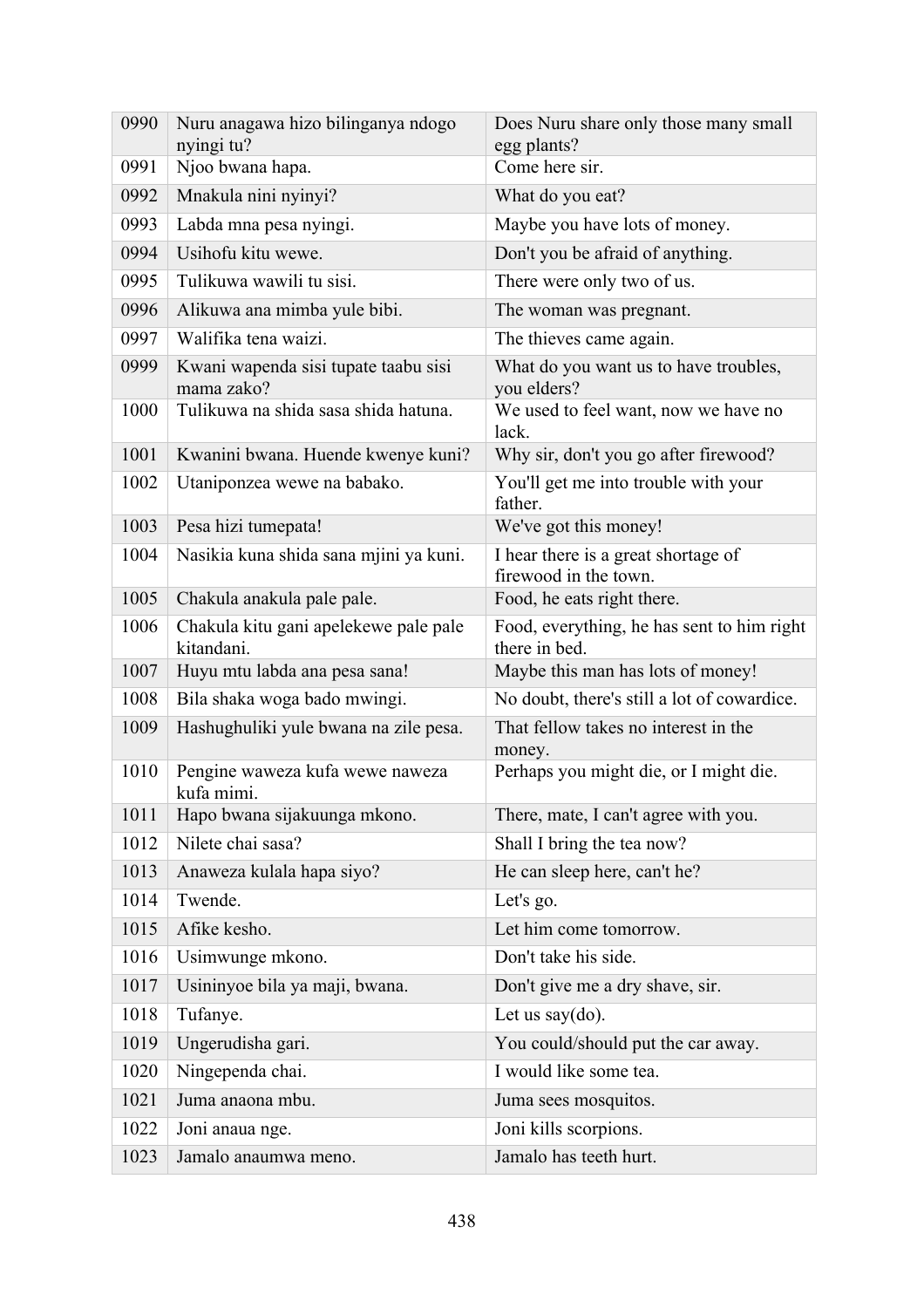| 1024 | Aida anaomba nyanya.            | Aida asks for tomatoes.            |
|------|---------------------------------|------------------------------------|
| 1025 | Aziza anajenga nyumba.          | Aziza builds houses.               |
| 1026 | Daudi anauza maboga.            | Daudi sells pumpkins.              |
| 1027 | Lulu anabeba ramani.            | Lulu carries maps.                 |
| 1028 | Laila anaelewa maneno.          | Laila understands words.           |
| 1029 | Nuru anagawa bilinganya.        | Nuru shares egg plants.            |
| 1030 | Zuberi anaonja zambarau.        | Zuberi tastes plums.               |
| 1031 | Juma anaona mbu hao.            | Juma sees those mosquitos.         |
| 1032 | Joni anaua nge hao.             | Joni kills those scorpions.        |
| 1033 | Jamalo anaumwa meno hayo.       | Jamalo has those teeth hurt.       |
| 1034 | Aida anaomba nyanya hizo.       | Aida asks for many those tomatoes. |
| 1035 | Aziza anajenga nyumba hizo.     | Aziza builds those house.          |
| 1036 | Daudi anauza maboga hayo.       | Daudi sells those pumpkins.        |
| 1037 | Lulu anabeba ramani hizo.       | Lulu carries those maps.           |
| 1038 | Laila anaelewa maneno hayo.     | Laila understands those words.     |
| 1039 | Nuru anagawa bilinganya hizo.   | Nuru shares those egg plants.      |
| 1040 | Zuberi anaonja zambarau hizo.   | Zuberi tastes many those plums.    |
| 1041 | Juma anaona mbu wadogo.         | Juma sees small mosquitos.         |
| 1042 | Joni anaua nge wadogo.          | Joni kills small scorpions.        |
| 1043 | Jamalo anaumwa meno madogo.     | Jamalo has small teeth hurt.       |
| 1044 | Aida anaomba nyanya ndogo.      | Aida asks for small tomatoes.      |
| 1045 | Aziza anajenga nyumba ndogo.    | Aziza builds small houses.         |
| 1046 | Daudi anauza maboga madogo.     | Daudi sells small pumpkins.        |
| 1047 | Lulu anabeba ramani ndogo.      | Lulu carries small maps.           |
| 1048 | Laila anaelewa maneno madogo.   | Laila understands small words.     |
| 1049 | Nuru anagawa bilinganya ndogo.  | Nuru shares small egg plants.      |
| 1050 | Zuberi anaonja zambarau ndogo.  | Zuberi tastes small plums.         |
| 1051 | Juma anaona mbu wengi.          | Juma sees many mosquitos.          |
| 1052 | Joni anaua nge wengi.           | Joni kills many scorpions.         |
| 1053 | Jamalo anaumwa meno mengi.      | Jamalo has many teeth hurt.        |
| 1054 | Aida anaomba nyanya nyingi.     | Aida asks for many tomatoes.       |
| 1055 | Aziza anajenga nyumba nyingi.   | Aziza builds many houses.          |
| 1056 | Daudi anauza maboga mengi.      | Daudi sells many pumpkins.         |
| 1057 | Lulu anabeba ramani nyingi.     | Lulu carries many maps.            |
| 1058 | Laila anaelewa maneno mengi.    | Laila understands many words.      |
| 1059 | Nuru anagawa bilinganya nyingi. | Nuru shares many egg plants.       |
| 1060 | Zuberi anaonja zambarau nyingi. | Zuberi tastes many plums.          |
| 1061 | Juma anaona mbu hao wadogo.     | Juma sees those small mosquitos.   |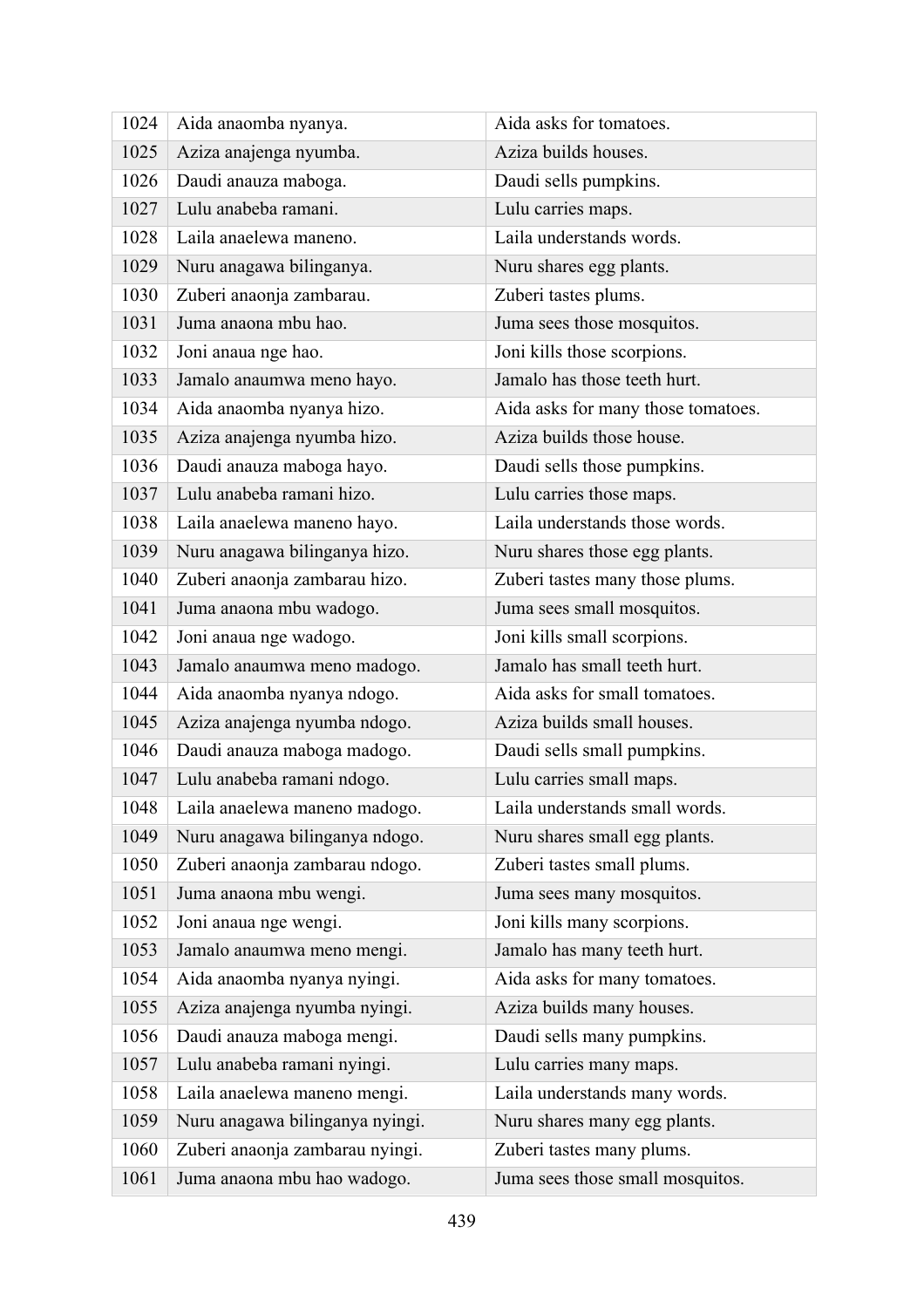| 1062 | Joni anaua nge hao wadogo.                  | Joni kills those small scorpions.        |
|------|---------------------------------------------|------------------------------------------|
| 1063 | Jamalo anaumwa meno hayo madogo.            | Jamalo has those small teeth hurt.       |
| 1064 | Aida anaomba nyanya hizo ndogo.             | Aida asks for those small tomatoes.      |
| 1065 | Aziza anajenga nyumba hizo ndogo.           | Aziza builds those small houses.         |
| 1066 | Daudi anauza maboga hayo madogo.            | Daudi sells those small pumpkins.        |
| 1067 | Lulu anabeba ramani hizo ndogo.             | Lulu carries those small maps.           |
| 1068 | Laila anaelewa maneno hayo madogo.          | Laila understands those small words.     |
| 1069 | Nuru anagawa bilinganya hizo ndogo.         | Nuru shares those small egg plants.      |
| 1070 | Zuberi anaonja zambarau hizo ndogo.         | Zuberi tastes those small plums.         |
| 1071 | Juma anaona mbu hao wengi.                  | Juma sees those many mosquitos.          |
| 1072 | Joni anaua nge hao wengi.                   | Joni kills those many scorpions.         |
| 1073 | Jamalo anaumwa meno hayo mengi.             | Jamalo has those many teeth hurt.        |
| 1074 | Aida anaomba nyanya hizo nyingi.            | Aida asks for those many tomatoes.       |
| 1075 | Aziza anajenga nyumba hizo nyingi.          | Aziza builds those many houses.          |
| 1076 | Daudi anauza maboga hayo mengi.             | Daudi sells many small pumpkins.         |
| 1077 | Lulu anabeba ramani hizo nyingi.            | Lulu carries those many maps.            |
| 1078 | Laila anaelewa maneno hayo mengi.           | Laila understands those many words.      |
| 1079 | Nuru anagawa bilinganya hizo nyingi.        | Nuru shares those many egg plants.       |
| 1080 | Zuberi anaonja zambarau hizo nyingi.        | Zuberi tastes those many plums.          |
| 1081 | Juma anaona mbu wengi wadogo.               | Juma sees many small mosquitos.          |
| 1082 | Joni anaua nge wengi wadogo.                | Joni kills many small scorpions.         |
| 1083 | Jamalo anaumwa meno mengi madogo.           | Jamalo has many small teeth hurt.        |
| 1084 | Aida anaomba nyanya nyingi ndogo.           | Aida asks for many small tomatoes.       |
| 1085 | Aziza anajenga nyumba nyingi ndogo.         | Aziza builds many small houses.          |
| 1086 | Daudi anauza maboga mengi madogo.           | Daudi sells many small pumpkins.         |
| 1087 | Lulu anabeba ramani nyingi ndogo.           | Lulu carries many small maps.            |
| 1088 | Laila anaelewa maneno mengi madogo.         | Laila understands many small words.      |
| 1089 | Nuru anagawa bilinganya nyingi ndogo.       | Nuru shares many small egg plants.       |
| 1090 | Zuberi anaonja zambarau nyingi ndogo.       | Zuberi tastes many small plums.          |
| 1091 | Juma anaona hao mbu wengi wadogo.           | Juma sees those many small mosquitos.    |
| 1092 | Joni anaua hao nge wengi wadogo.            | Joni kills those many small scorpions.   |
| 1093 | Jamalo anaumwa hayo meno mengi<br>madogo.   | Jamalo has those many small teeth hurt.  |
| 1094 | Aida anaomba hizo nyanya nyingi<br>ndogo.   | Aida asks for those many small tomatoes. |
| 1095 | Aziza anajenga hizo nyumba nyingi<br>ndogo. | Aziza builds those many small houses.    |
| 1096 | Daudi anauza hayo maboga mengi<br>madogo.   | Daudi sells those many small pumpkins.   |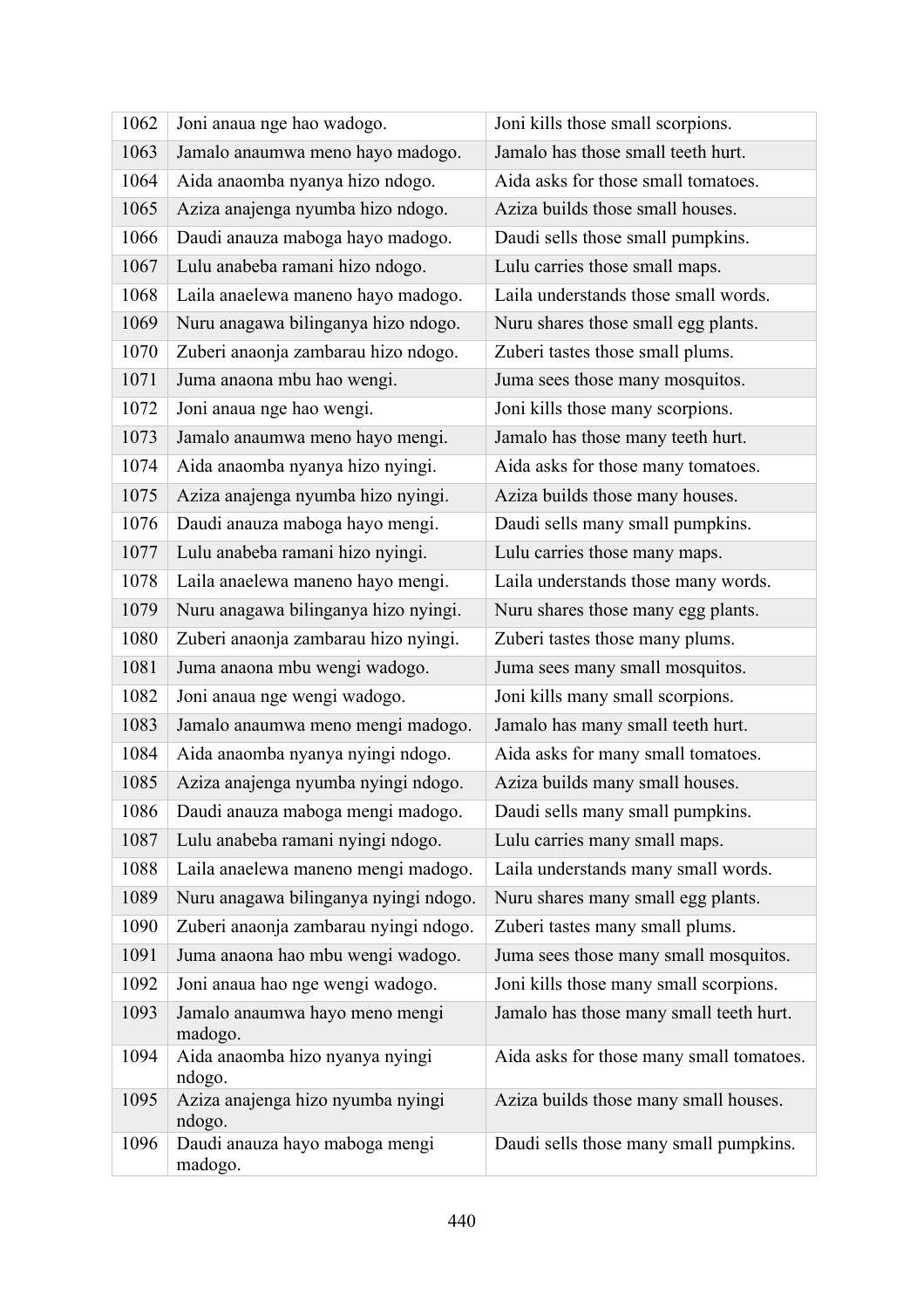| 1097 | Lulu anabeba hizo ramani nyingi<br>ndogo.     | Lulu carries those many small maps.          |
|------|-----------------------------------------------|----------------------------------------------|
| 1098 | Laila anaelewa hayo maneno mengi<br>madogo.   | Laila understands those many small<br>words. |
| 1099 | Nuru anagawa hizo bilinganya nyingi<br>ndogo. | Nuru shares those many small egg plants.     |
| 1100 | Zuberi anaonja hizo zambarau nyingi<br>ndogo. | Zuberi tastes those many small plums.        |
| 1101 | Maboga anauza Daudi.                          | Pumpkins are sold by Daudi.                  |
| 1102 | Bilinganya anagawa Nuru.                      | Egg plants are shared by Nuru.               |
| 1103 | Daudi anauza maboga madogo mengi.             | Daudi sells many small pumpkins.             |
| 1104 | Nuru anagawa bilinganya ndogo nyingi.         | Nuru shares many small egg plants.           |
| 1105 | Daudi anauza hayo maboga madogo<br>mengi.     | Daudi sells those many small pumpkins.       |
| 1106 | Nuru anagawa hizo bilinganya ndogo<br>nyingi. | Nuru shares those many small egg plants.     |
| 1107 | Daudi anauza hayo maboga.                     | Daudi sells those pumpkins.                  |
| 1108 | Nuru anagawa hizo bilinganya.                 | Nuru shares many those egg plants.           |
| 1109 | Daudi anauza hayo maboga madogo.              | Daudi sells those small pumpkins.            |
| 1110 | Nuru anagawa hizo bilinganya ndogo.           | Nuru shares those small egg plants.          |
| 1111 | Daudi anauza hayo maboga mengi.               | Daudi sells those many pumpkins.             |
| 1112 | Nuru anagawa hizo bilinganya nyingi.          | Nuru shares those many egg plants.           |
| 1113 | Daudi anauza maboga hayo madogo<br>mengi.     | Daudi sells those many small pumpkins.       |
| 1114 | Nuru anagawa bilinganya hizo ndogo<br>nyingi. | Nuru shares those many small egg plants.     |
| 1115 | Daudi anauza maboga tu.                       | Daudi sells only pumpkins.                   |
| 1116 | Nuru anagawa bilinganya tu.                   | Nuru shares only egg plants.                 |
| 1117 | Maboga anauza Daudi tu.                       | Pumpkins are sold by only Daudi.             |
| 1118 | Bilinganya anagawa Nuru tu.                   | Egg plants are shared by only Nuru.          |
| 1119 | Daudi anauza maboga hayo tu.                  | Daudi sells only those pumpkins.             |
| 1120 | Nuru anagawa bilinganya hizo tu.              | Nuru shares only those egg plants.           |
| 1121 | Daudi anauza maboga madogo tu.                | Daudi sells only small pumpkins.             |
| 1122 | Nuru anagawa bilinganya ndogo tu.             | Nuru shares only small egg plants.           |
| 1123 | Daudi anauza maboga mengi tu.                 | Daudi sells only many pumpkins.              |
| 1124 | Nuru anagawa bilinganya nyingi tu.            | Nuru shares only many egg plants.            |
| 1125 | Daudi anauza maboga hayo madogo tu.           | Daudi sells only those small pumpkins.       |
| 1126 | Nuru anagawa bilinganya hizo ndogo<br>tu.     | Nuru shares only those egg plants.           |
| 1127 | Daudi anauza maboga hayo mengi tu.            | Daudi sells only those many pumpkins.        |
| 1128 | Nuru anagawa bilinganya hizo nyingi<br>tu.    | Nuru shares only those egg plants?           |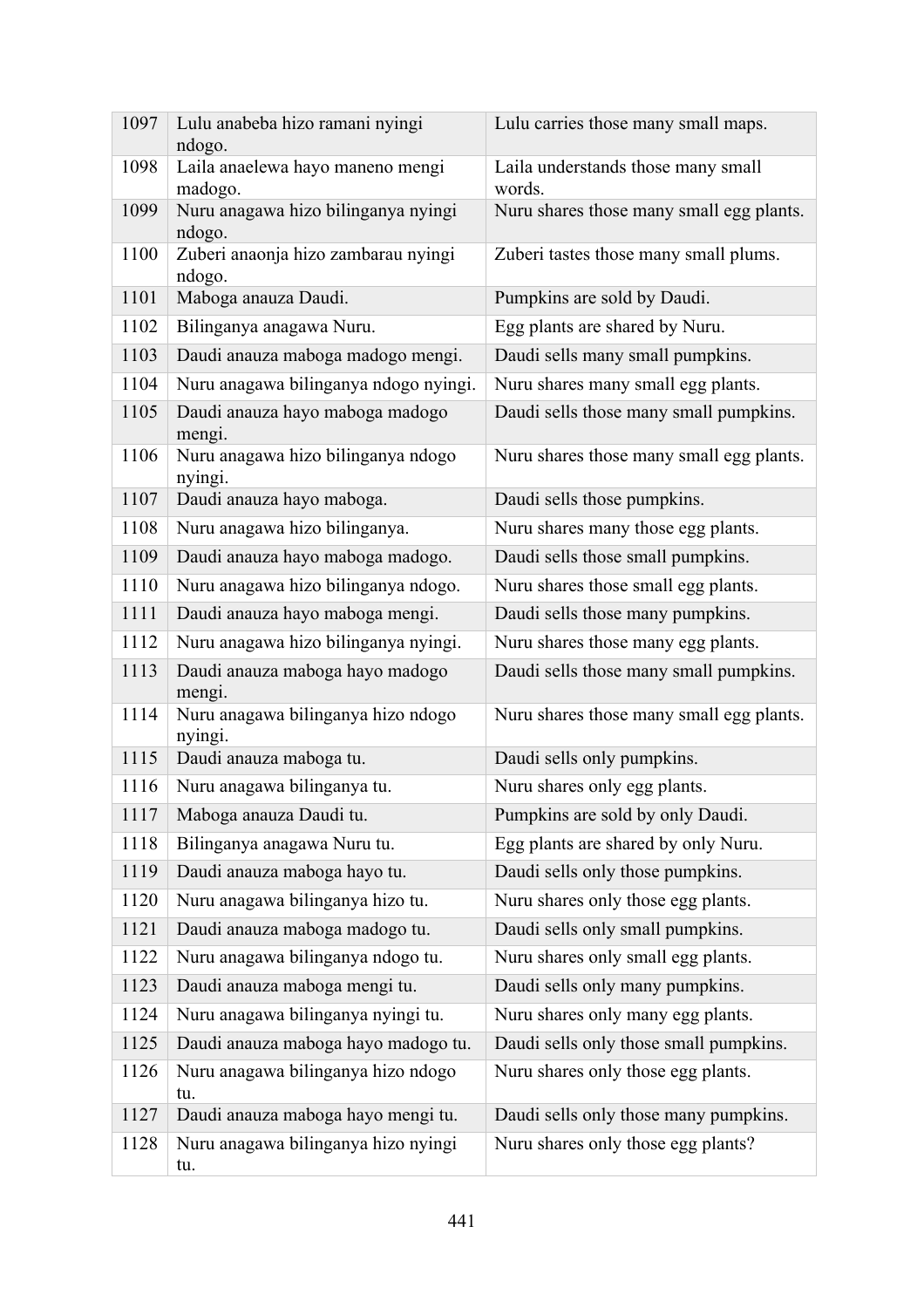| 1129 | Daudi anauza maboga madogo mengi<br>tu.          | Daudi sells only many small pumpkins.            |
|------|--------------------------------------------------|--------------------------------------------------|
| 1130 | Nuru anagawa bilinganya ndogo nyingi<br>tu.      | Nuru shares only many small egg plants.          |
| 1131 | Daudi anauza maboga mengi madogo<br>tu.          | Daudi sells only many small pumpkins.            |
| 1132 | Nuru anagawa bilinganya nyingi ndogo<br>tu.      | Nuru shares only many small egg plants.          |
| 1133 | Daudi anauza hayo maboga mengi<br>madogo tu.     | Daudi sells only those many small<br>pumpkins.   |
| 1134 | Nuru anagawa hizo bilinganya nyingi<br>ndogo tu. | Nuru shares only those many small egg<br>plants. |
| 1135 | Daudi anauza hayo maboga madogo<br>mengi tu.     | Daudi sells only those many small<br>pumpkins.   |
| 1136 | Nuru anagawa hizo bilinganya ndogo<br>nyingi tu. | Nuru shares only those many small egg<br>plants. |
| 1137 | Daudi anauza maboga?                             | Does Daudi sell pumpkins?                        |
| 1138 | Nuru anagawa bilinganya?                         | Does Nuru share egg plants?                      |
| 1139 | Maboga anauza Daudi?                             | Are pumpukins are sold by Daudi?                 |
| 1140 | Bilinganya anagawa Nuru?                         | Are egg plants shared by Nuru?                   |
| 1141 | Daudi anauza maboga hayo?                        | Does Daudi sell those pumpkins?                  |
| 1142 | Nuru anagawa bilinganya hizo?                    | Does Nuru share those egg plants?                |
| 1143 | Daudi anauza maboga madogo?                      | Does Daudi sell small pumpkins?                  |
| 1144 | Nuru anagawa bilinganya ndogo?                   | Does Nuru share small egg plants?                |
| 1145 | Daudi anauza maboga mengi?                       | Does Daudi sell many pumpkins?                   |
| 1146 | Nuru anagawa bilinganya nyingi?                  | Does Nuru share many egg plants?                 |
| 1147 | Daudi anauza maboga hayo madogo?                 | Does Daudi sell those small pumpkins?            |
| 1148 | Nuru anagawa bilinganya hizo ndogo?              | Does Nuru share those small egg plants?          |
| 1149 | Daudi anauza maboga hayo mengi?                  | Does Daudi sell those many pumpkins?             |
| 1150 | Nuru anagawa bilinganya hizo nyingi?             | Does Nuru share those many egg plants?           |
| 1151 | Daudi anauza maboga madogo mengi?                | Does Daudi sell many small pumpkins?             |
| 1152 | Nuru anagawa bilinganya ndogo<br>nyingi?         | Does Nuru share many small egg plants?           |
| 1153 | Daudi anauza maboga mengi madogo?                | Does Daudi sell many small pumpkins?             |
| 1154 | Nuru anagawa bilinganya nyingi<br>ndogo?         | Does Nuru share many small egg plants?           |
| 1155 | Daudi anauza hayo maboga mengi<br>madogo?        | Does Daudi sell those many small<br>pumpkins?    |
| 1156 | Nuru anagawa hizo bilinganya nyingi<br>ndogo?    | Does Nuru share those many small egg<br>plants?  |
| 1157 | Daudi anauza hayo maboga mengi<br>madogo?        | Does Daudi sell those many small<br>pumpkins?    |
| 1158 | Nuru anagawa hizo bilinganya ndogo<br>nyingi?    | Does Nuru share those many small egg<br>plants?  |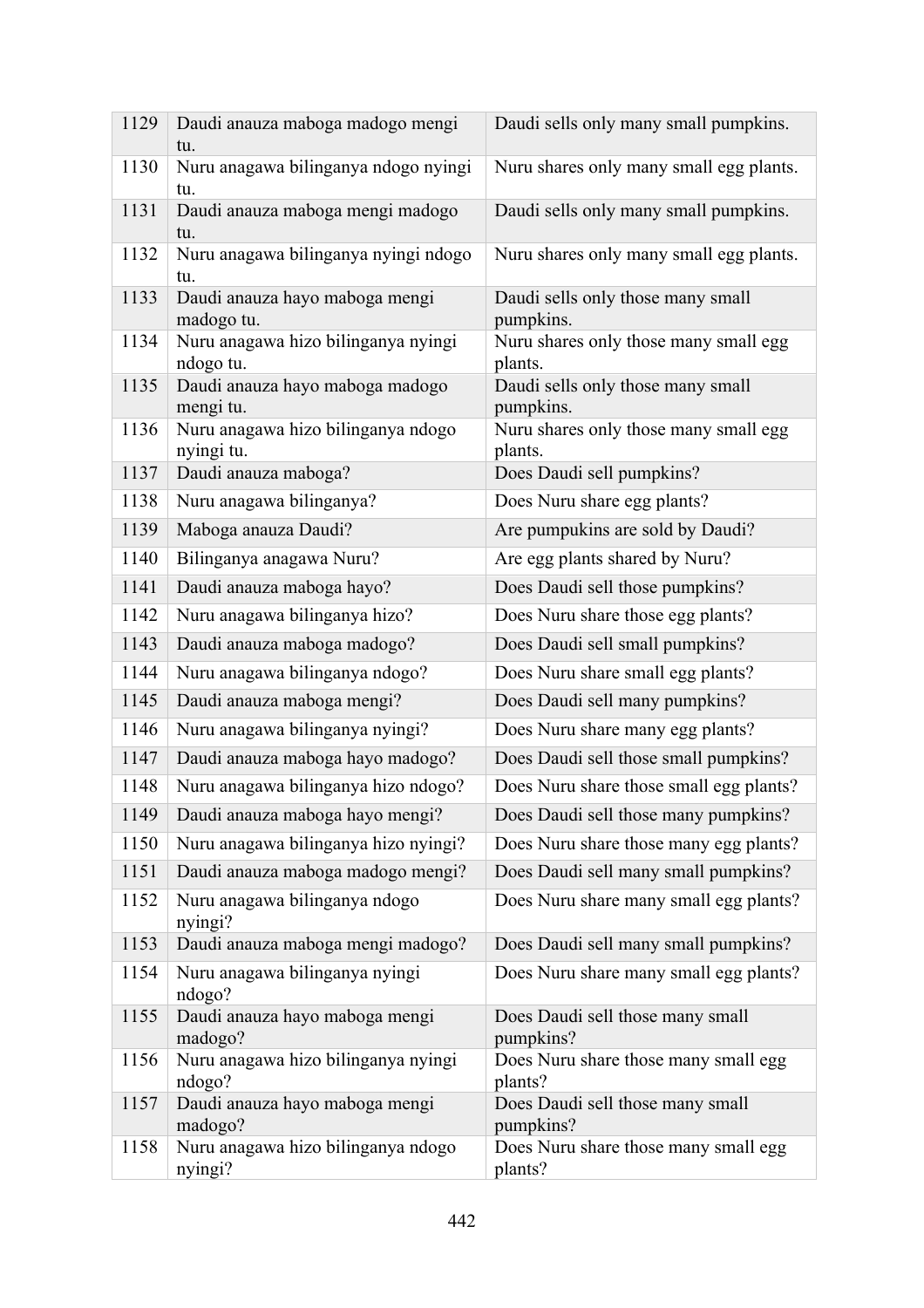| 1159 | Daudi anauza hayo maboga?                        | Does Daudi sell those pumpkins?                      |
|------|--------------------------------------------------|------------------------------------------------------|
| 1160 | Nuru anagawa hizo bilinganya?                    | Does Nuru share those egg plants?                    |
| 1161 | Daudi anauza hayo maboga madogo?                 | Does Daudi sell those small pumpkins?                |
| 1162 | Nuru anagawa hizo bilinganya ndogo?              | Does Nuru share those small egg plants?              |
| 1163 | Daudi anauza hayo maboga mengi?                  | Does Daudi sell those many pumpkins?                 |
| 1164 | Nuru anagawa hizo bilinganya nyingi?             | Does Nuru share those many egg plants?               |
| 1165 | Daudi anauza maboga hayo madogo<br>mengi?        | Does Daudi sell those many small<br>pumpkins?        |
| 1166 | Nuru anagawa bilinganya hizo ndogo<br>nyingi?    | Does Nuru share those many small egg<br>plants?      |
| 1167 | Daudi anauza maboga tu?                          | Does Daudi sell only pumpkins?                       |
| 1168 | Nuru anagawa bilinganya tu?                      | Does Nuru share only egg plants?                     |
| 1169 | Maboga anauza Daudi tu?                          | Are pumpkins sold by only Daudi?                     |
| 1170 | Bilinganya anagawa Nuru tu?                      | Are egg plants shared by only Nuru?                  |
| 1171 | Daudi anauza maboga hayo tu?                     | Does Daudi sell only those pumpkins?                 |
| 1172 | Nuru anagawa bilinganya hizo tu?                 | Does Nuru share only those egg plants?               |
| 1173 | Daudi anauza maboga madogo tu?                   | Does Daudi sell only small pumpkins?                 |
| 1174 | Nuru anagawa bilinganya ndogo tu?                | Does Nuru share only small egg plants?               |
| 1175 | Daudi anauza maboga mengi tu?                    | Does Daudi sell only many pumpkins?                  |
| 1176 | Nuru anagawa bilinganya nyingi tu?               | Does Nuru share only many egg plants?                |
| 1177 | Daudi anauza maboga hayo madogo tu?              | Does Daudi sell only those small<br>pumpkins?        |
| 1178 | Nuru anagawa bilinganya hizo ndogo<br>tu?        | Does Nuru share only those small egg<br>plants?      |
| 1179 | Daudi anauza maboga hayo mengi tu?               | Does Daudi sell only those many<br>pumpkins?         |
| 1180 | Nuru anagawa bilinganya hizo nyingi<br>tu?       | Does Nuru share only those many egg<br>plants?       |
| 1181 | Daudi anauza maboga madogo mengi<br>tu?          | Does Daudi sell only many small<br>pumpkins?         |
| 1182 | Nuru anagawa bilinganya ndogo nyingi<br>tu?      | Does Nuru share only many small egg<br>plants?       |
| 1183 | Daudi anauza maboga mengi madogo<br>tu?          | Does Daudi sell only many small<br>pumpkins?         |
| 1184 | Nuru anagawa bilinganya nyingi ndogo<br>tu?      | Does Nuru share only many small egg<br>plants?       |
| 1185 | Daudi anauza hayo maboga mengi<br>madogo tu?     | Does Daudi sell only those many small<br>pumpkins?   |
| 1186 | Nuru anagawa hizo bilinganya nyingi<br>ndogo tu? | Does Nuru share only those many small<br>egg plants? |
| 1187 | Daudi anauza hayo maboga madogo<br>mengi tu?     | Does Daudi sell only many small<br>pumpkins?         |
| 1188 | Nuru anagawa hizo bilinganya ndogo<br>nyingi tu? | Does Nuru share only those many small<br>egg plants? |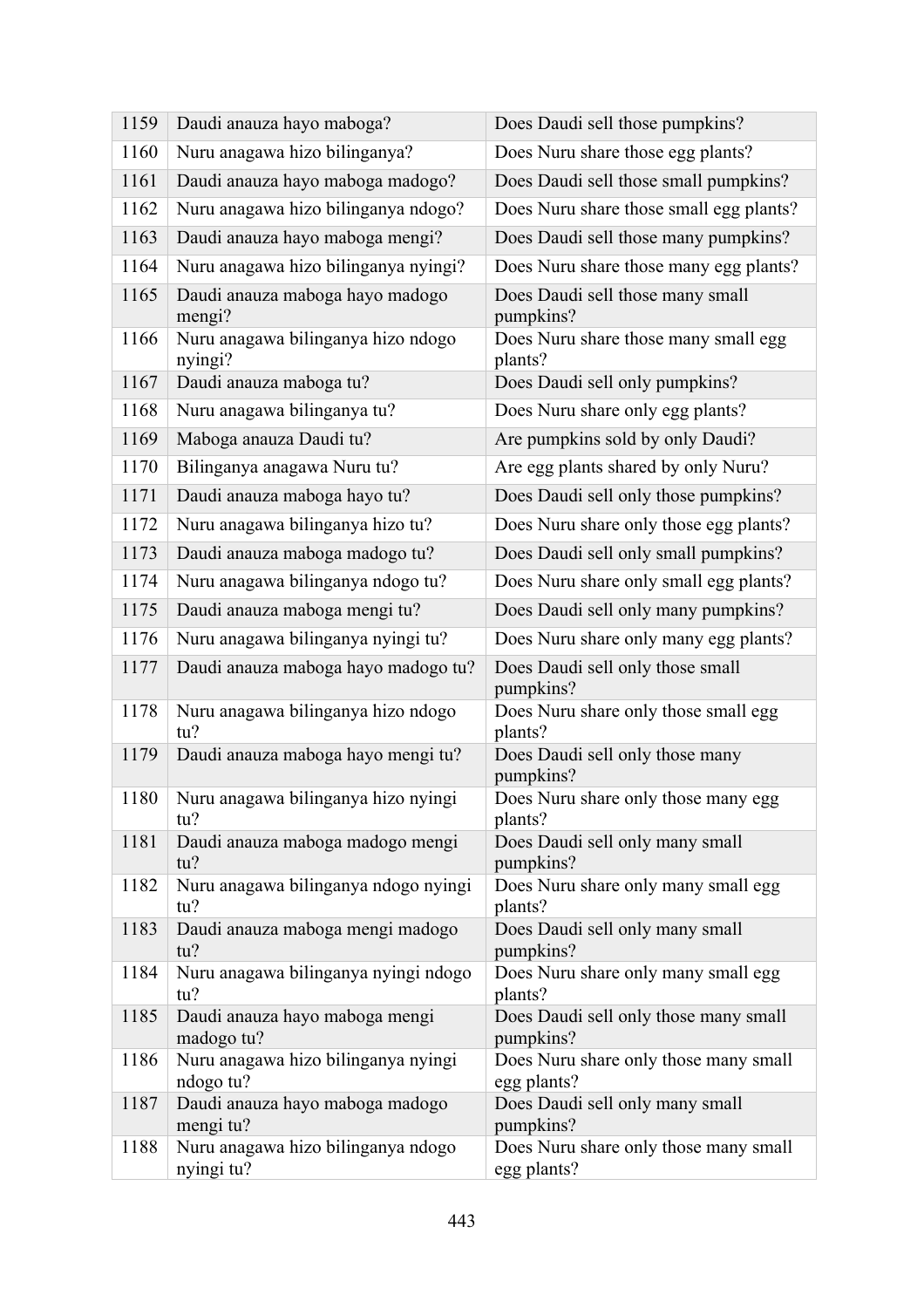| 1189 | Njoo bwana hapa.                                    | Come here sir.                                               |
|------|-----------------------------------------------------|--------------------------------------------------------------|
| 1190 | Mnakula nini nyinyi?                                | What do you eat?                                             |
| 1191 | Labda mna pesa nyingi.                              | Maybe you have lots of money.                                |
| 1192 | Usihofu kitu wewe.                                  | Don't you be afraid of anything.                             |
| 1193 | Tulikuwa wawili tu sisi.                            | There were only two of us.                                   |
| 1194 | Alikuwa ana mimba yule bibi.                        | The woman was pregnant.                                      |
| 1195 | Walifika tena waizi.                                | The thieves came again.                                      |
| 1196 | Uliniona mpumbavu sana mimi.                        | You thought me a great fool.                                 |
| 1197 | Kwani wapenda sisi tupate taabu sisi<br>mama zako?  | What do you want us to have troubles,<br>you elders?         |
| 1198 | Tulikuwa na shida sasa shida hatuna.                | We used to feel want, now we have no<br>lack.                |
| 1199 | Kwanini bwana. Huende kwenye kuni?                  | Why sir, don't you go after firewood?                        |
| 1200 | Utaniponzea wewe na babako.                         | You'll get me into trouble with your<br>father.              |
| 1201 | Pesa hizi tumepata!                                 | We've got this money!                                        |
| 1202 | Nasikia kuna shida sana mjini ya kuni.              | I hear there is a great shortage of<br>firewood in the town. |
| 1203 | Chakula anakula pale pale.                          | Food, he eats right there.                                   |
| 1204 | Chakula kitu gani apelekewe pale pale<br>kitandani. | Food, everything, he has sent to him right<br>there in bed.  |
| 1205 | Huyu mtu labda ana pesa sana!                       | Maybe this man has lots of money!                            |
| 1206 | Bila shaka woga bado mwingi.                        | No doubt, there's still a lot of cowardice.                  |
| 1207 | Hashughuliki yule bwana na zile pesa.               | That fellow takes no interest in the<br>money.               |
| 1208 | Pengine waweza kufa wewe naweza<br>kufa mimi.       | Perhaps you might die, or I might die.                       |
| 1209 | Hapo bwana sijakuunga mkono.                        | There, mate, I can't agree with you.                         |
| 1210 | Nilete chai sasa?                                   | Shall I bring the tea now?                                   |
| 1211 | Anaweza kulala hapa siyo?                           | He can sleep here, can't he?                                 |
| 1212 | Twende.                                             | Let's go.                                                    |
| 1213 | Afike kesho.                                        | Let him come tomorrow.                                       |
| 1214 | Usimwunge mkono.                                    | Don't take his side.                                         |
| 1215 | Usininyoe bila ya maji, bwana.                      | Don't give me a dry shave, sir.                              |
| 1216 | Tufanye.                                            | Let us say $(do)$ .                                          |
| 1217 | Ungerudisha gari.                                   | You could/should put the car away.                           |
| 1218 | Ningependa chai.                                    | I would like some tea.                                       |
| 1219 | Juma anaona mbu.                                    | Juma sees mosquitos.                                         |
| 1220 | Joni anaua nge.                                     | Joni kills scorpions.                                        |
| 1221 | Jamalo anaumwa meno.                                | Jamalo has teeth hurt.                                       |
| 1222 | Aida anaomba nyanya.                                | Aida asks for tomatoes.                                      |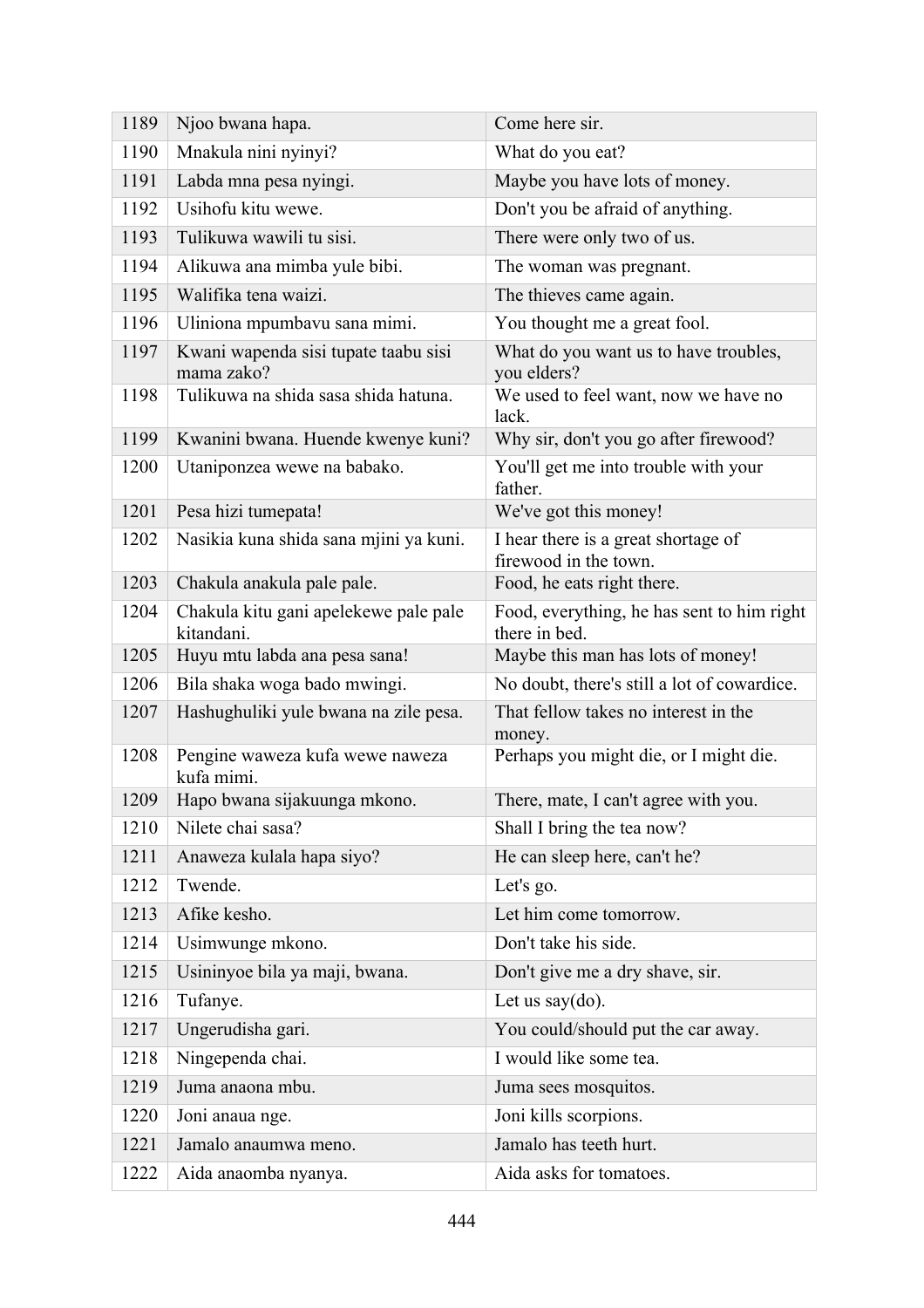| 1223 | Aziza anajenga nyumba.          | Aziza builds houses.               |
|------|---------------------------------|------------------------------------|
| 1224 | Daudi anauza maboga.            | Daudi sells pumpkins.              |
| 1225 | Lulu anabeba ramani.            | Lulu carries maps.                 |
| 1226 | Laila anaelewa maneno.          | Laila understands words.           |
| 1227 | Nuru anagawa bilinganya.        | Nuru shares egg plants.            |
| 1228 | Zuberi anaonja zambarau.        | Zuberi tastes plums.               |
| 1229 | Juma anaona mbu hao.            | Juma sees those mosquitos.         |
| 1230 | Joni anaua nge hao.             | Joni kills those scorpions.        |
| 1231 | Jamalo anaumwa meno hayo.       | Jamalo has those teeth hurt.       |
| 1232 | Aida anaomba nyanya hizo.       | Aida asks for many those tomatoes. |
| 1233 | Aziza anajenga nyumba hizo.     | Aziza builds those house.          |
| 1234 | Daudi anauza maboga hayo.       | Daudi sells those pumpkins.        |
| 1235 | Lulu anabeba ramani hizo.       | Lulu carries those maps.           |
| 1236 | Laila anaelewa maneno hayo.     | Laila understands those words.     |
| 1237 | Nuru anagawa bilinganya hizo.   | Nuru shares those egg plants.      |
| 1238 | Zuberi anaonja zambarau hizo.   | Zuberi tastes many those plums.    |
| 1239 | Juma anaona mbu wadogo.         | Juma sees small mosquitos.         |
| 1240 | Joni anaua nge wadogo.          | Joni kills small scorpions.        |
| 1241 | Jamalo anaumwa meno madogo.     | Jamalo has small teeth hurt.       |
| 1242 | Aida anaomba nyanya ndogo.      | Aida asks for small tomatoes.      |
| 1243 | Aziza anajenga nyumba ndogo.    | Aziza builds small houses.         |
| 1244 | Daudi anauza maboga madogo.     | Daudi sells small pumpkins.        |
| 1245 | Lulu anabeba ramani ndogo.      | Lulu carries small maps.           |
| 1246 | Laila anaelewa maneno madogo.   | Laila understands small words.     |
| 1247 | Nuru anagawa bilinganya ndogo.  | Nuru shares small egg plants.      |
| 1248 | Zuberi anaonja zambarau ndogo.  | Zuberi tastes small plums.         |
| 1249 | Juma anaona mbu wengi.          | Juma sees many mosquitos.          |
| 1250 | Joni anaua nge wengi.           | Joni kills many scorpions.         |
| 1251 | Jamalo anaumwa meno mengi.      | Jamalo has many teeth hurt.        |
| 1252 | Aida anaomba nyanya nyingi.     | Aida asks for many tomatoes.       |
| 1253 | Aziza anajenga nyumba nyingi.   | Aziza builds many houses.          |
| 1254 | Daudi anauza maboga mengi.      | Daudi sells many pumpkins.         |
| 1255 | Lulu anabeba ramani nyingi.     | Lulu carries many maps.            |
| 1256 | Laila anaelewa maneno mengi.    | Laila understands many words.      |
| 1257 | Nuru anagawa bilinganya nyingi. | Nuru shares many egg plants.       |
| 1258 | Zuberi anaonja zambarau nyingi. | Zuberi tastes many plums.          |
| 1259 | Juma anaona mbu hao wadogo.     | Juma sees those small mosquitos.   |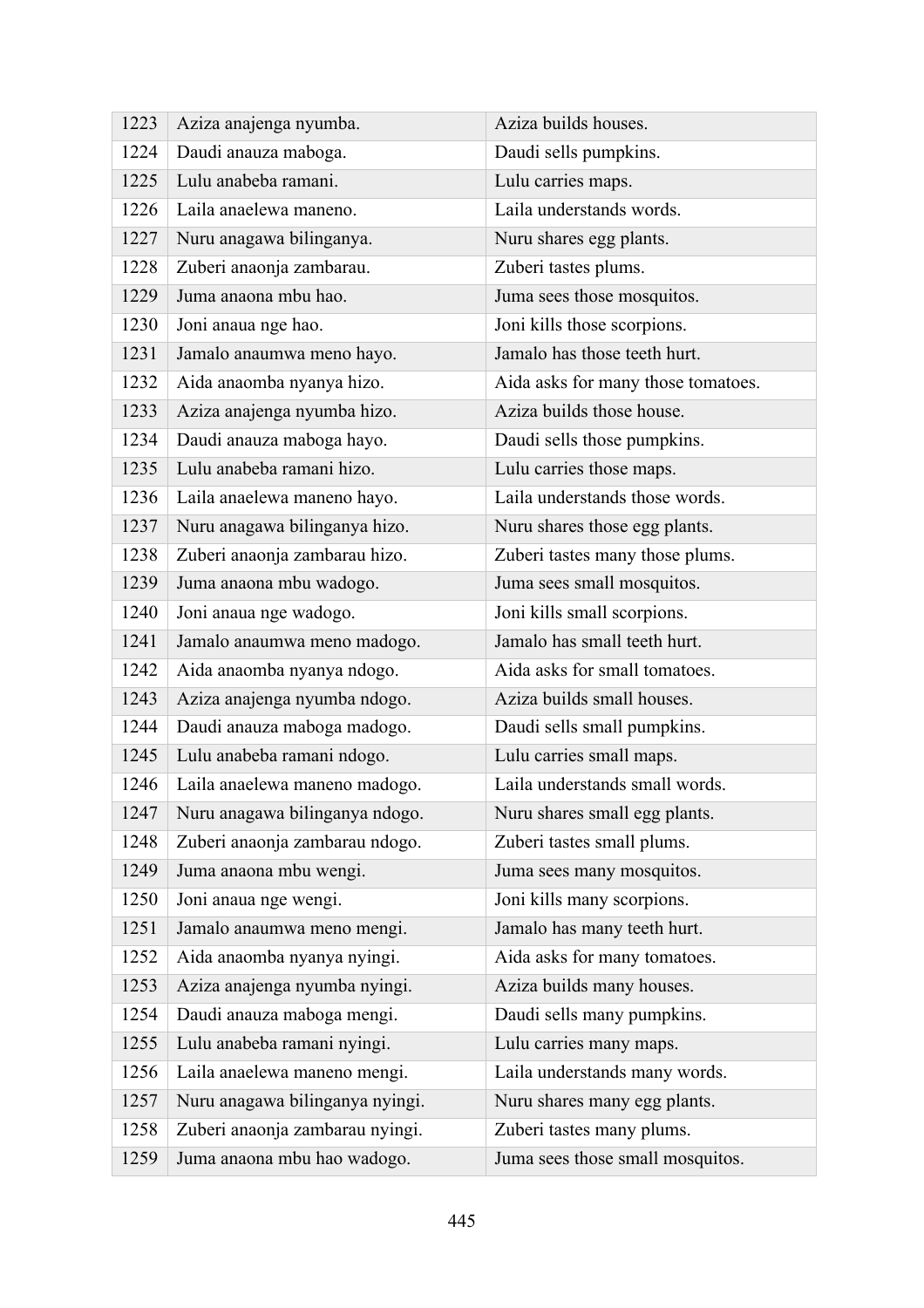| 1260 | Joni anaua nge hao wadogo.                  | Joni kills those small scorpions.        |
|------|---------------------------------------------|------------------------------------------|
| 1261 | Jamalo anaumwa meno hayo madogo.            | Jamalo has those small teeth hurt.       |
| 1262 | Aida anaomba nyanya hizo ndogo.             | Aida asks for those small tomatoes.      |
| 1263 | Aziza anajenga nyumba hizo ndogo.           | Aziza builds those small houses.         |
| 1264 | Daudi anauza maboga hayo madogo.            | Daudi sells those small pumpkins.        |
| 1265 | Lulu anabeba ramani hizo ndogo.             | Lulu carries those small maps.           |
| 1266 | Laila anaelewa maneno hayo madogo.          | Laila understands those small words.     |
| 1267 | Nuru anagawa bilinganya hizo ndogo.         | Nuru shares those small egg plants.      |
| 1268 | Zuberi anaonja zambarau hizo ndogo.         | Zuberi tastes those small plums.         |
| 1269 | Juma anaona mbu hao wengi.                  | Juma sees those many mosquitos.          |
| 1270 | Joni anaua nge hao wengi.                   | Joni kills those many scorpions.         |
| 1271 | Jamalo anaumwa meno hayo mengi.             | Jamalo has those many teeth hurt.        |
| 1272 | Aida anaomba nyanya hizo nyingi.            | Aida asks for those many tomatoes.       |
| 1273 | Aziza anajenga nyumba hizo nyingi.          | Aziza builds those many houses.          |
| 1274 | Daudi anauza maboga hayo mengi.             | Daudi sells many small pumpkins.         |
| 1275 | Lulu anabeba ramani hizo nyingi.            | Lulu carries those many maps.            |
| 1276 | Laila anaelewa maneno hayo mengi.           | Laila understands those many words.      |
| 1277 | Nuru anagawa bilinganya hizo nyingi.        | Nuru shares those many egg plants.       |
| 1278 | Zuberi anaonja zambarau hizo nyingi.        | Zuberi tastes those many plums.          |
| 1279 | Juma anaona mbu wengi wadogo.               | Juma sees many small mosquitos.          |
| 1280 | Joni anaua nge wengi wadogo.                | Joni kills many small scorpions.         |
| 1281 | Jamalo anaumwa meno mengi madogo.           | Jamalo has many small teeth hurt.        |
| 1282 | Aida anaomba nyanya nyingi ndogo.           | Aida asks for many small tomatoes.       |
| 1283 | Aziza anajenga nyumba nyingi ndogo.         | Aziza builds many small houses.          |
| 1284 | Daudi anauza maboga mengi madogo.           | Daudi sells many small pumpkins.         |
| 1285 | Lulu anabeba ramani nyingi ndogo.           | Lulu carries many small maps.            |
| 1286 | Laila anaelewa maneno mengi madogo.         | Laila understands many small words.      |
| 1287 | Nuru anagawa bilinganya nyingi ndogo.       | Nuru shares many small egg plants.       |
| 1288 | Zuberi anaonja zambarau nyingi ndogo.       | Zuberi tastes many small plums.          |
| 1289 | Juma anaona hao mbu wengi wadogo.           | Juma sees those many small mosquitos.    |
| 1290 | Joni anaua hao nge wengi wadogo.            | Joni kills those many small scorpions.   |
| 1291 | Jamalo anaumwa hayo meno mengi<br>madogo.   | Jamalo has those many small teeth hurt.  |
| 1292 | Aida anaomba hizo nyanya nyingi<br>ndogo.   | Aida asks for those many small tomatoes. |
| 1293 | Aziza anajenga hizo nyumba nyingi<br>ndogo. | Aziza builds those many small houses.    |
| 1294 | Daudi anauza hayo maboga mengi<br>madogo.   | Daudi sells those many small pumpkins.   |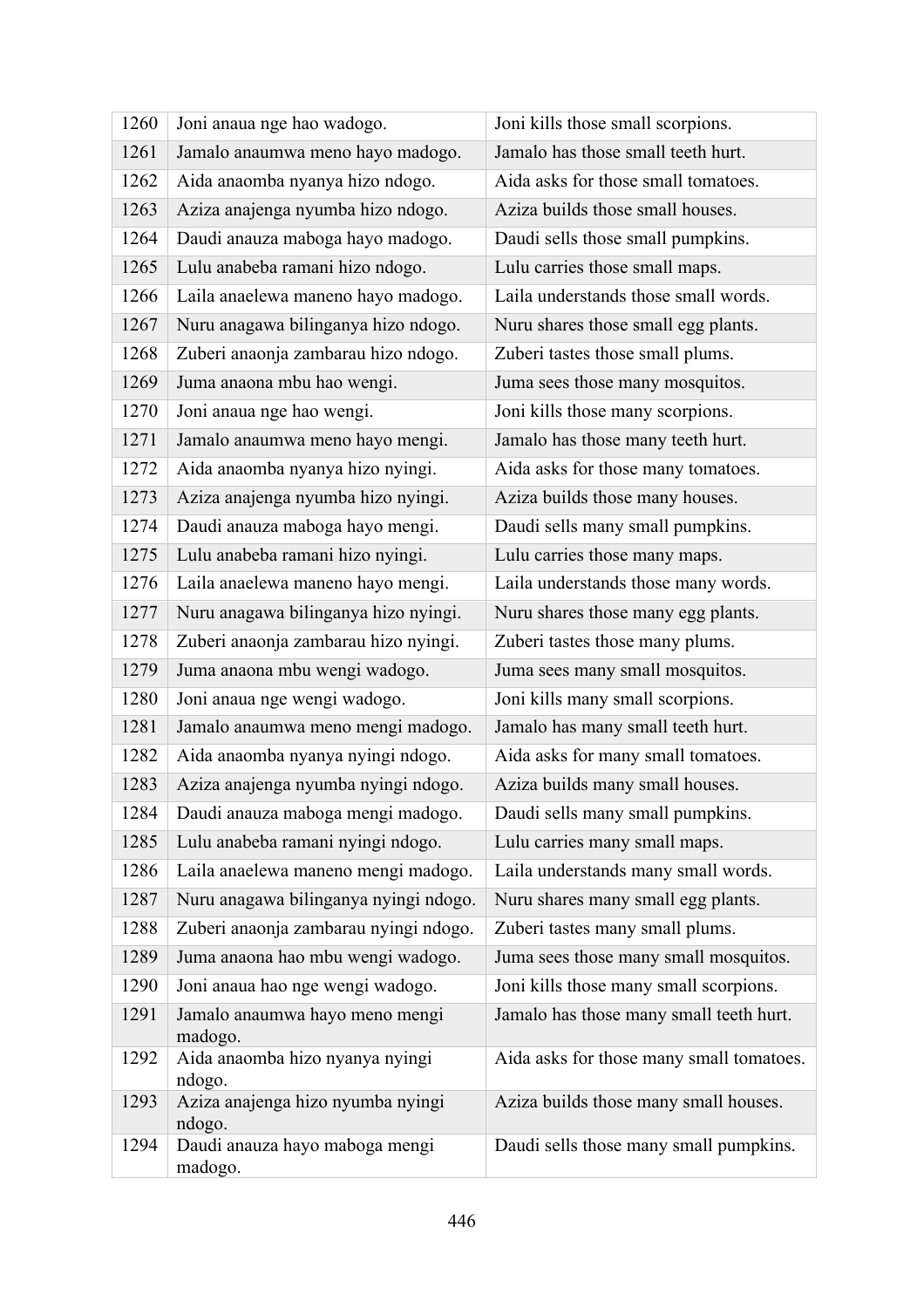| 1295 | Lulu anabeba hizo ramani nyingi<br>ndogo.     | Lulu carries those many small maps.          |
|------|-----------------------------------------------|----------------------------------------------|
| 1296 | Laila anaelewa hayo maneno mengi<br>madogo.   | Laila understands those many small<br>words. |
| 1297 | Nuru anagawa hizo bilinganya nyingi<br>ndogo. | Nuru shares those many small egg plants.     |
| 1298 | Zuberi anaonja hizo zambarau nyingi<br>ndogo. | Zuberi tastes those many small plums.        |
| 1299 | Maboga anauza Daudi.                          | Pumpkins are sold by Daudi.                  |
| 1300 | Bilinganya anagawa Nuru.                      | Egg plants are shared by Nuru.               |
| 1301 | Daudi anauza maboga madogo mengi.             | Daudi sells many small pumpkins.             |
| 1302 | Nuru anagawa bilinganya ndogo nyingi.         | Nuru shares many small egg plants.           |
| 1303 | Daudi anauza hayo maboga madogo<br>mengi.     | Daudi sells those many small pumpkins.       |
| 1304 | Nuru anagawa hizo bilinganya ndogo<br>nyingi. | Nuru shares those many small egg plants.     |
| 1305 | Daudi anauza hayo maboga.                     | Daudi sells those pumpkins.                  |
| 1306 | Nuru anagawa hizo bilinganya.                 | Nuru shares many those egg plants.           |
| 1307 | Daudi anauza hayo maboga madogo.              | Daudi sells those small pumpkins.            |
| 1308 | Nuru anagawa hizo bilinganya ndogo.           | Nuru shares those small egg plants.          |
| 1309 | Daudi anauza hayo maboga mengi.               | Daudi sells those many pumpkins.             |
| 1310 | Nuru anagawa hizo bilinganya nyingi.          | Nuru shares those many egg plants.           |
| 1311 | Daudi anauza maboga hayo madogo<br>mengi.     | Daudi sells those many small pumpkins.       |
| 1312 | Nuru anagawa bilinganya hizo ndogo<br>nyingi. | Nuru shares those many small egg plants.     |
| 1313 | Daudi anauza maboga tu.                       | Daudi sells only pumpkins.                   |
| 1314 | Nuru anagawa bilinganya tu.                   | Nuru shares only egg plants.                 |
| 1315 | Maboga anauza Daudi tu.                       | Pumpkins are sold by only Daudi.             |
| 1316 | Bilinganya anagawa Nuru tu.                   | Egg plants are shared by only Nuru.          |
| 1317 | Daudi anauza maboga hayo tu.                  | Daudi sells only those pumpkins.             |
| 1318 | Nuru anagawa bilinganya hizo tu.              | Nuru shares only those egg plants.           |
| 1319 | Daudi anauza maboga madogo tu.                | Daudi sells only small pumpkins.             |
| 1320 | Nuru anagawa bilinganya ndogo tu.             | Nuru shares only small egg plants.           |
| 1321 | Daudi anauza maboga mengi tu.                 | Daudi sells only many pumpkins.              |
| 1322 | Nuru anagawa bilinganya nyingi tu.            | Nuru shares only many egg plants.            |
| 1323 | Daudi anauza maboga hayo madogo tu.           | Daudi sells only those small pumpkins.       |
| 1324 | Nuru anagawa bilinganya hizo ndogo<br>tu.     | Nuru shares only those egg plants.           |
| 1325 | Daudi anauza maboga hayo mengi tu.            | Daudi sells only those many pumpkins.        |
| 1326 | Nuru anagawa bilinganya hizo nyingi<br>tu.    | Nuru shares only those egg plants?           |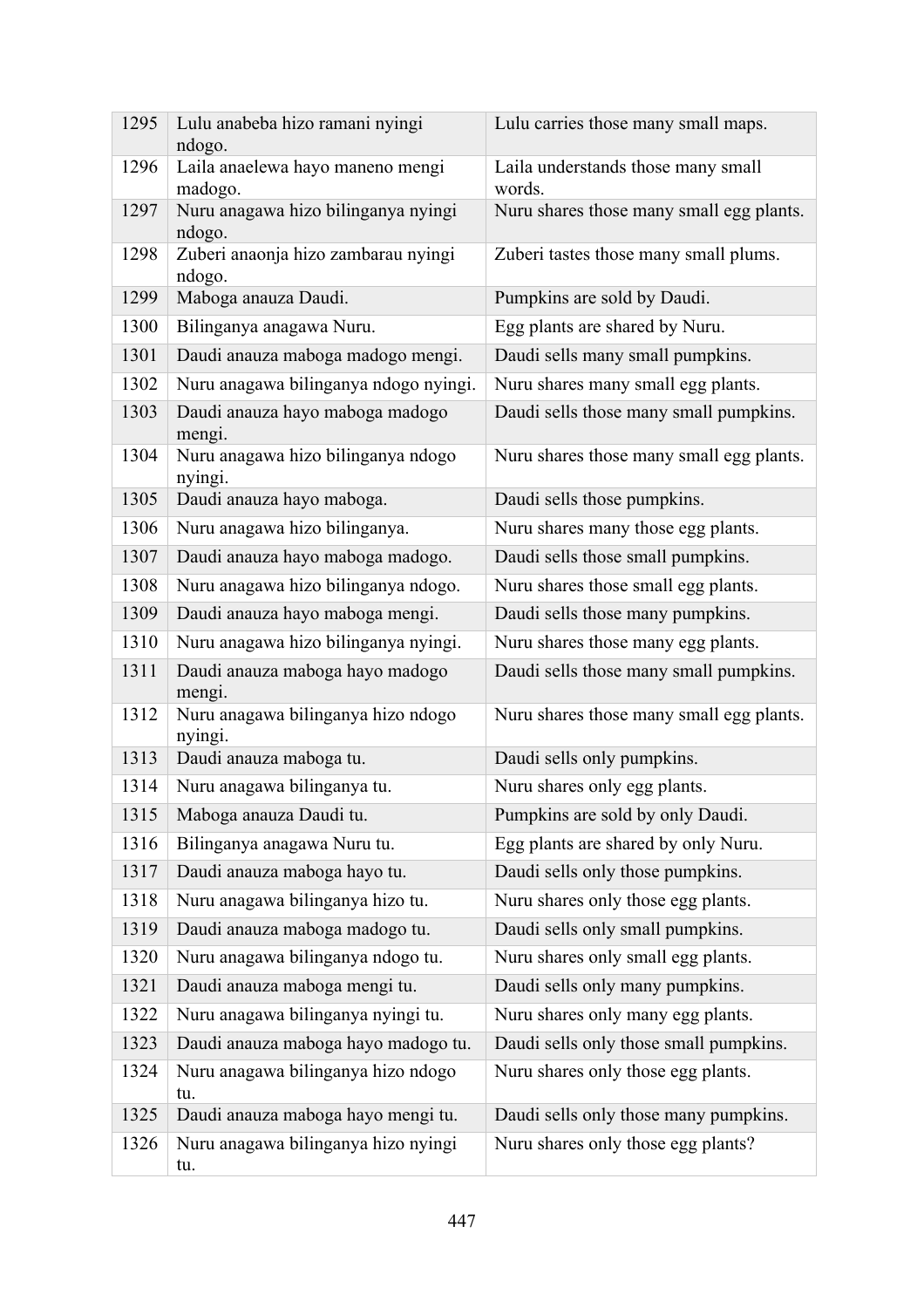| 1327 | Daudi anauza maboga madogo mengi<br>tu.          | Daudi sells only many small pumpkins.            |
|------|--------------------------------------------------|--------------------------------------------------|
| 1328 | Nuru anagawa bilinganya ndogo nyingi<br>tu.      | Nuru shares only many small egg plants.          |
| 1329 | Daudi anauza maboga mengi madogo<br>tu.          | Daudi sells only many small pumpkins.            |
| 1330 | Nuru anagawa bilinganya nyingi ndogo<br>tu.      | Nuru shares only many small egg plants.          |
| 1331 | Daudi anauza hayo maboga mengi<br>madogo tu.     | Daudi sells only those many small<br>pumpkins.   |
| 1332 | Nuru anagawa hizo bilinganya nyingi<br>ndogo tu. | Nuru shares only those many small egg<br>plants. |
| 1333 | Daudi anauza hayo maboga madogo<br>mengi tu.     | Daudi sells only those many small<br>pumpkins.   |
| 1334 | Nuru anagawa hizo bilinganya ndogo<br>nyingi tu. | Nuru shares only those many small egg<br>plants. |
| 1335 | Daudi anauza maboga?                             | Does Daudi sell pumpkins?                        |
| 1336 | Nuru anagawa bilinganya?                         | Does Nuru share egg plants?                      |
| 1337 | Maboga anauza Daudi?                             | Are pumpukins are sold by Daudi?                 |
| 1338 | Bilinganya anagawa Nuru?                         | Are egg plants shared by Nuru?                   |
| 1339 | Daudi anauza maboga hayo?                        | Does Daudi sell those pumpkins?                  |
| 1340 | Nuru anagawa bilinganya hizo?                    | Does Nuru share those egg plants?                |
| 1341 | Daudi anauza maboga madogo?                      | Does Daudi sell small pumpkins?                  |
| 1342 | Nuru anagawa bilinganya ndogo?                   | Does Nuru share small egg plants?                |
| 1343 | Daudi anauza maboga mengi?                       | Does Daudi sell many pumpkins?                   |
| 1344 | Nuru anagawa bilinganya nyingi?                  | Does Nuru share many egg plants?                 |
| 1345 | Daudi anauza maboga hayo madogo?                 | Does Daudi sell those small pumpkins?            |
| 1346 | Nuru anagawa bilinganya hizo ndogo?              | Does Nuru share those small egg plants?          |
| 1347 | Daudi anauza maboga hayo mengi?                  | Does Daudi sell those many pumpkins?             |
| 1348 | Nuru anagawa bilinganya hizo nyingi?             | Does Nuru share those many egg plants?           |
| 1349 | Daudi anauza maboga madogo mengi?                | Does Daudi sell many small pumpkins?             |
| 1350 | Nuru anagawa bilinganya ndogo<br>nyingi?         | Does Nuru share many small egg plants?           |
| 1351 | Daudi anauza maboga mengi madogo?                | Does Daudi sell many small pumpkins?             |
| 1352 | Nuru anagawa bilinganya nyingi<br>ndogo?         | Does Nuru share many small egg plants?           |
| 1353 | Daudi anauza hayo maboga mengi<br>madogo?        | Does Daudi sell those many small<br>pumpkins?    |
| 1354 | Nuru anagawa hizo bilinganya nyingi<br>ndogo?    | Does Nuru share those many small egg<br>plants?  |
| 1355 | Daudi anauza hayo maboga mengi<br>madogo?        | Does Daudi sell those many small<br>pumpkins?    |
| 1356 | Nuru anagawa hizo bilinganya ndogo<br>nyingi?    | Does Nuru share those many small egg<br>plants?  |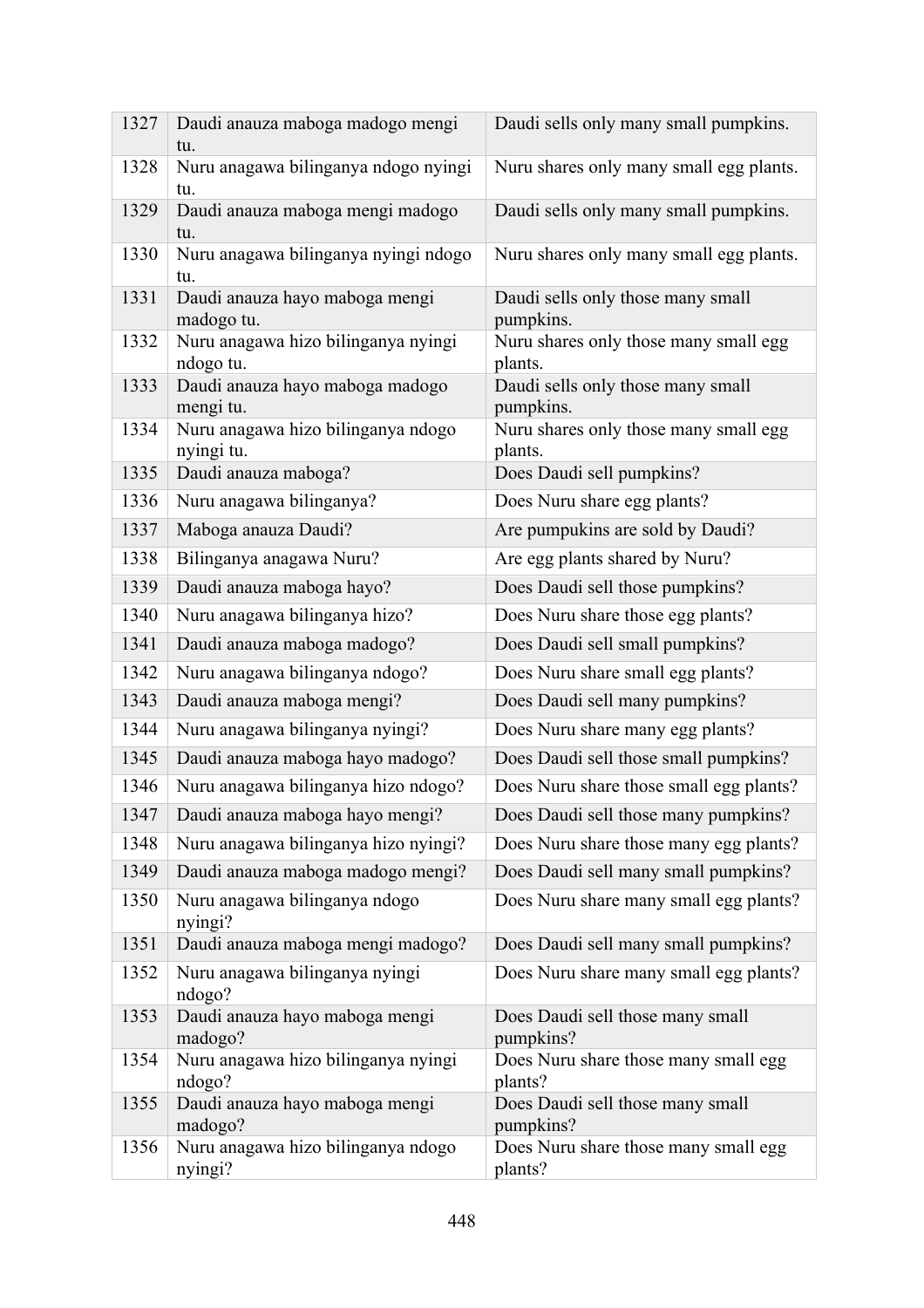| 1357 | Daudi anauza hayo maboga?                        | Does Daudi sell those pumpkins?                      |
|------|--------------------------------------------------|------------------------------------------------------|
| 1358 | Nuru anagawa hizo bilinganya?                    | Does Nuru share those egg plants?                    |
| 1359 | Daudi anauza hayo maboga madogo?                 | Does Daudi sell those small pumpkins?                |
| 1360 | Nuru anagawa hizo bilinganya ndogo?              | Does Nuru share those small egg plants?              |
| 1361 | Daudi anauza hayo maboga mengi?                  | Does Daudi sell those many pumpkins?                 |
| 1362 | Nuru anagawa hizo bilinganya nyingi?             | Does Nuru share those many egg plants?               |
| 1363 | Daudi anauza maboga hayo madogo<br>mengi?        | Does Daudi sell those many small<br>pumpkins?        |
| 1364 | Nuru anagawa bilinganya hizo ndogo<br>nyingi?    | Does Nuru share those many small egg<br>plants?      |
| 1365 | Daudi anauza maboga tu?                          | Does Daudi sell only pumpkins?                       |
| 1366 | Nuru anagawa bilinganya tu?                      | Does Nuru share only egg plants?                     |
| 1367 | Maboga anauza Daudi tu?                          | Are pumpkins sold by only Daudi?                     |
| 1368 | Bilinganya anagawa Nuru tu?                      | Are egg plants shared by only Nuru?                  |
| 1369 | Daudi anauza maboga hayo tu?                     | Does Daudi sell only those pumpkins?                 |
| 1370 | Nuru anagawa bilinganya hizo tu?                 | Does Nuru share only those egg plants?               |
| 1371 | Daudi anauza maboga madogo tu?                   | Does Daudi sell only small pumpkins?                 |
| 1372 | Nuru anagawa bilinganya ndogo tu?                | Does Nuru share only small egg plants?               |
| 1373 | Daudi anauza maboga mengi tu?                    | Does Daudi sell only many pumpkins?                  |
| 1374 | Nuru anagawa bilinganya nyingi tu?               | Does Nuru share only many egg plants?                |
| 1375 | Daudi anauza maboga hayo madogo tu?              | Does Daudi sell only those small<br>pumpkins?        |
| 1376 | Nuru anagawa bilinganya hizo ndogo<br>tu?        | Does Nuru share only those small egg<br>plants?      |
| 1377 | Daudi anauza maboga hayo mengi tu?               | Does Daudi sell only those many<br>pumpkins?         |
| 1378 | Nuru anagawa bilinganya hizo nyingi<br>tu?       | Does Nuru share only those many egg<br>plants?       |
| 1379 | Daudi anauza maboga madogo mengi<br>tu?          | Does Daudi sell only many small<br>pumpkins?         |
| 1380 | Nuru anagawa bilinganya ndogo nyingi<br>tu?      | Does Nuru share only many small egg<br>plants?       |
| 1381 | Daudi anauza maboga mengi madogo<br>tu?          | Does Daudi sell only many small<br>pumpkins?         |
| 1382 | Nuru anagawa bilinganya nyingi ndogo<br>tu?      | Does Nuru share only many small egg<br>plants?       |
| 1383 | Daudi anauza hayo maboga mengi<br>madogo tu?     | Does Daudi sell only those many small<br>pumpkins?   |
| 1384 | Nuru anagawa hizo bilinganya nyingi<br>ndogo tu? | Does Nuru share only those many small<br>egg plants? |
| 1385 | Daudi anauza hayo maboga madogo<br>mengi tu?     | Does Daudi sell only many small<br>pumpkins?         |
| 1386 | Nuru anagawa hizo bilinganya ndogo<br>nyingi tu? | Does Nuru share only those many small<br>egg plants? |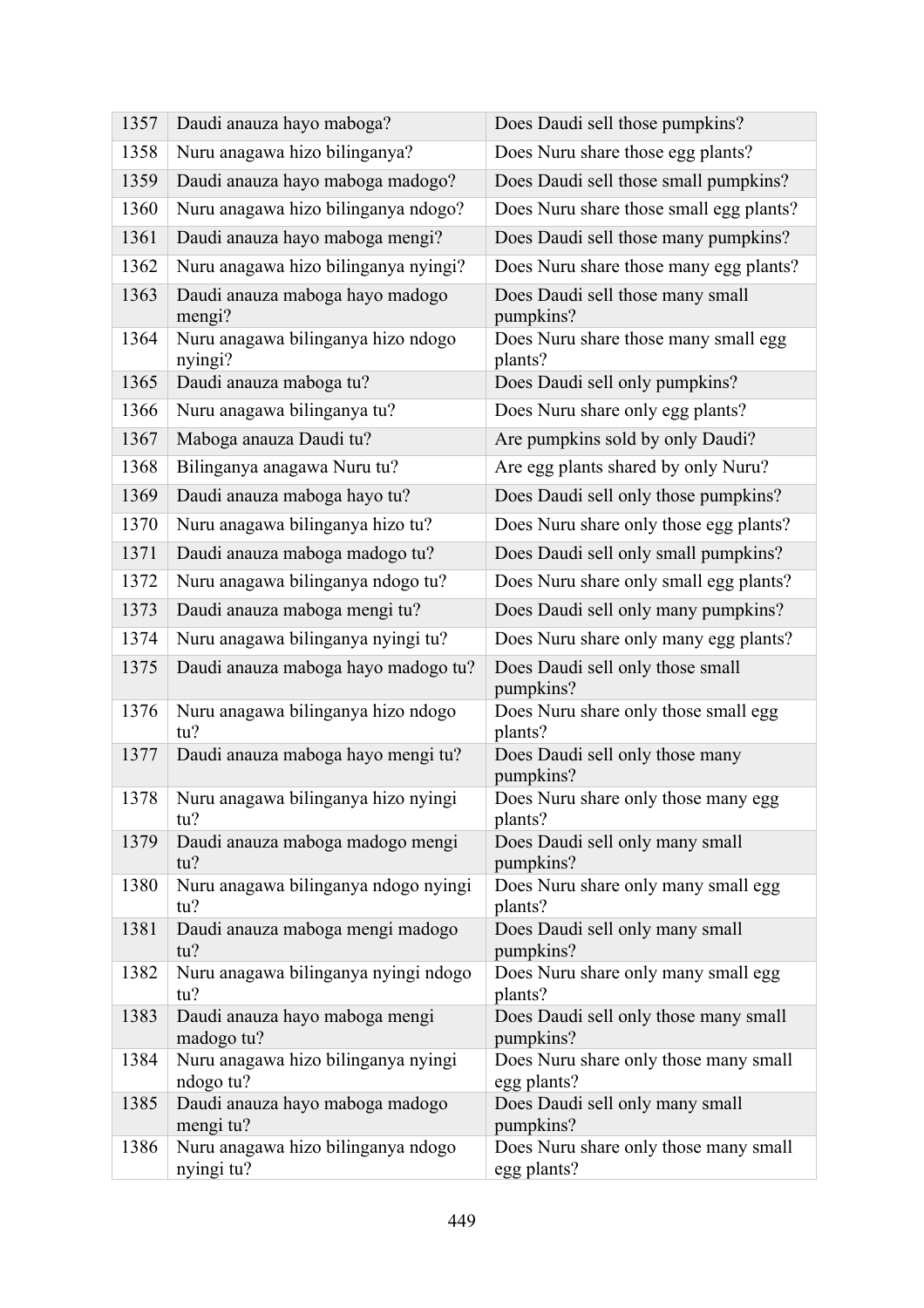| 1387 | Njoo bwana hapa.                                    | Come here sir.                                               |
|------|-----------------------------------------------------|--------------------------------------------------------------|
| 1388 | Mnakula nini nyinyi?                                | What do you eat?                                             |
| 1389 | Labda mna pesa nyingi.                              | Maybe you have lots of money.                                |
| 1390 | Usihofu kitu wewe.                                  | Don't you be afraid of anything.                             |
| 1391 | Tulikuwa wawili tu sisi.                            | There were only two of us.                                   |
| 1392 | Alikuwa ana mimba yule bibi.                        | The woman was pregnant.                                      |
| 1393 | Walifika tena waizi.                                | The thieves came again.                                      |
| 1394 | Uliniona mpumbavu sana mimi.                        | You thought me a great fool.                                 |
| 1395 | Kwani wapenda sisi tupate taabu sisi<br>mama zako?  | What do you want us to have troubles,<br>you elders?         |
| 1396 | Tulikuwa na shida sasa shida hatuna.                | We used to feel want, now we have no<br>lack.                |
| 1397 | Kwanini bwana. Huende kwenye kuni?                  | Why sir, don't you go after firewood?                        |
| 1398 | Utaniponzea wewe na babako.                         | You'll get me into trouble with your<br>father.              |
| 1399 | Pesa hizi tumepata!                                 | We've got this money!                                        |
| 1400 | Nasikia kuna shida sana mjini ya kuni.              | I hear there is a great shortage of<br>firewood in the town. |
| 1401 | Chakula anakula pale pale.                          | Food, he eats right there.                                   |
| 1402 | Chakula kitu gani apelekewe pale pale<br>kitandani. | Food, everything, he has sent to him right<br>there in bed.  |
| 1403 | Huyu mtu labda ana pesa sana!                       | Maybe this man has lots of money!                            |
| 1404 | Bila shaka woga bado mwingi.                        | No doubt, there's still a lot of cowardice.                  |
| 1405 | Hashughuliki yule bwana na zile pesa.               | That fellow takes no interest in the<br>money.               |
| 1406 | Pengine waweza kufa wewe naweza<br>kufa mimi.       | Perhaps you might die, or I might die.                       |
| 1407 | Hapo bwana sijakuunga mkono.                        | There, mate, I can't agree with you.                         |
| 1408 | Nilete chai sasa?                                   | Shall I bring the tea now?                                   |
| 1409 | Anaweza kulala hapa siyo?                           | He can sleep here, can't he?                                 |
| 1410 | Twende.                                             | Let's go.                                                    |
| 1411 | Afike kesho.                                        | Let him come tomorrow.                                       |
| 1412 | Usimwunge mkono.                                    | Don't take his side.                                         |
| 1413 | Usininyoe bila ya maji, bwana.                      | Don't give me a dry shave, sir.                              |
| 1414 | Tufanye.                                            | Let us say $(do)$ .                                          |
| 1415 | Ungerudisha gari.                                   | You could/should put the car away.                           |
| 1416 | Ningependa chai.                                    | I would like some tea.                                       |
| 1417 | Juma anaona mbu.                                    | Juma sees mosquitos.                                         |
| 1418 | Joni anaua nge.                                     | Joni kills scorpions.                                        |
| 1419 | Jamalo anaumwa meno.                                | Jamalo has teeth hurt.                                       |
| 1420 | Aida anaomba nyanya.                                | Aida asks for tomatoes.                                      |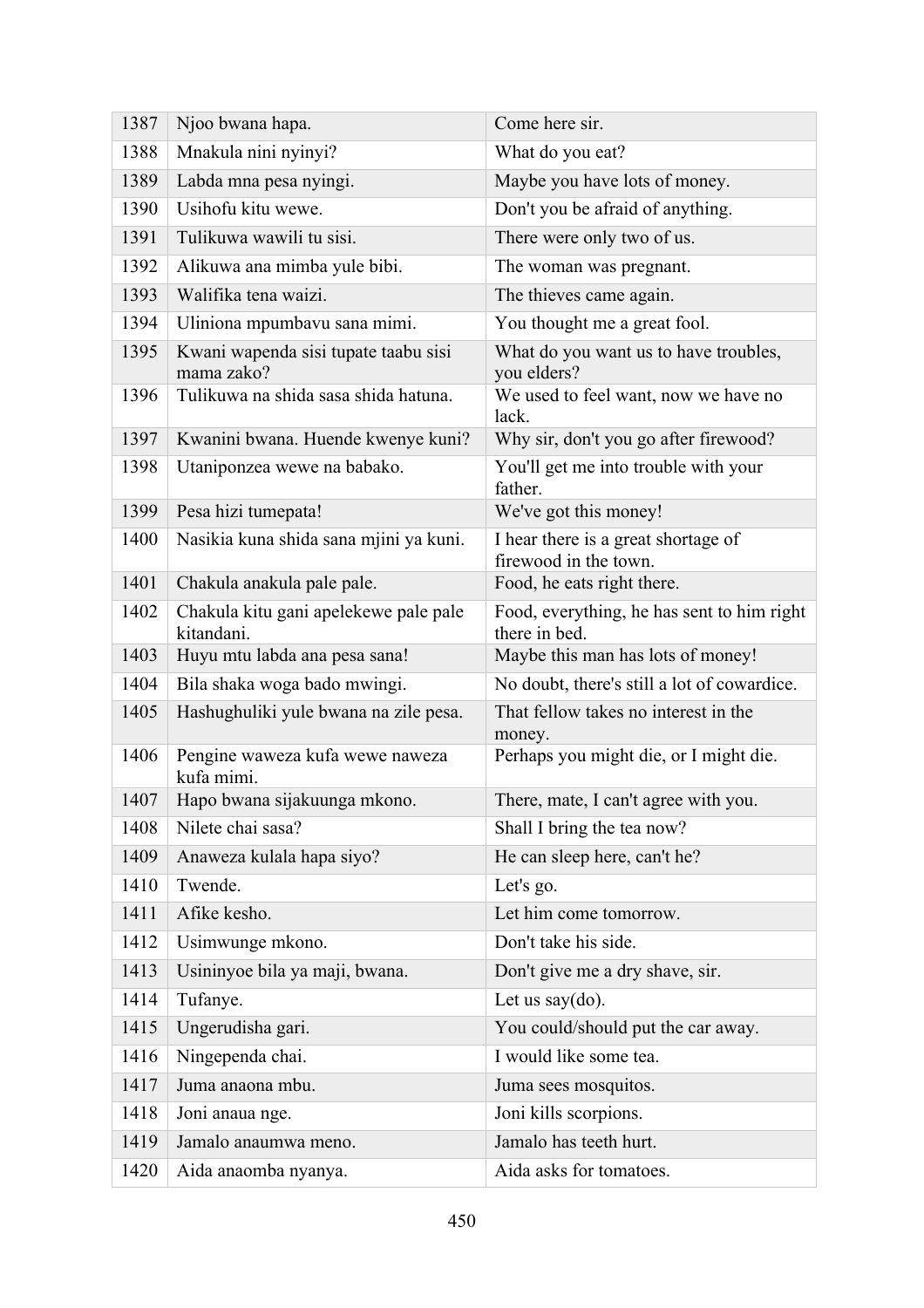| 1421 | Aziza anajenga nyumba.          | Aziza builds houses.               |
|------|---------------------------------|------------------------------------|
| 1422 | Daudi anauza maboga.            | Daudi sells pumpkins.              |
| 1423 | Lulu anabeba ramani.            | Lulu carries maps.                 |
| 1424 | Laila anaelewa maneno.          | Laila understands words.           |
| 1425 | Nuru anagawa bilinganya.        | Nuru shares egg plants.            |
| 1426 | Zuberi anaonja zambarau.        | Zuberi tastes plums.               |
| 1427 | Juma anaona mbu hao.            | Juma sees those mosquitos.         |
| 1428 | Joni anaua nge hao.             | Joni kills those scorpions.        |
| 1429 | Jamalo anaumwa meno hayo.       | Jamalo has those teeth hurt.       |
| 1430 | Aida anaomba nyanya hizo.       | Aida asks for many those tomatoes. |
| 1431 | Aziza anajenga nyumba hizo.     | Aziza builds those house.          |
| 1432 | Daudi anauza maboga hayo.       | Daudi sells those pumpkins.        |
| 1433 | Lulu anabeba ramani hizo.       | Lulu carries those maps.           |
| 1434 | Laila anaelewa maneno hayo.     | Laila understands those words.     |
| 1435 | Nuru anagawa bilinganya hizo.   | Nuru shares those egg plants.      |
| 1436 | Zuberi anaonja zambarau hizo.   | Zuberi tastes many those plums.    |
| 1437 | Juma anaona mbu wadogo.         | Juma sees small mosquitos.         |
| 1438 | Joni anaua nge wadogo.          | Joni kills small scorpions.        |
| 1439 | Jamalo anaumwa meno madogo.     | Jamalo has small teeth hurt.       |
| 1440 | Aida anaomba nyanya ndogo.      | Aida asks for small tomatoes.      |
| 1441 | Aziza anajenga nyumba ndogo.    | Aziza builds small houses.         |
| 1442 | Daudi anauza maboga madogo.     | Daudi sells small pumpkins.        |
| 1443 | Lulu anabeba ramani ndogo.      | Lulu carries small maps.           |
| 1444 | Laila anaelewa maneno madogo.   | Laila understands small words.     |
| 1445 | Nuru anagawa bilinganya ndogo.  | Nuru shares small egg plants.      |
| 1446 | Zuberi anaonja zambarau ndogo.  | Zuberi tastes small plums.         |
| 1447 | Juma anaona mbu wengi.          | Juma sees many mosquitos.          |
| 1448 | Joni anaua nge wengi.           | Joni kills many scorpions.         |
| 1449 | Jamalo anaumwa meno mengi.      | Jamalo has many teeth hurt.        |
| 1450 | Aida anaomba nyanya nyingi.     | Aida asks for many tomatoes.       |
| 1451 | Aziza anajenga nyumba nyingi.   | Aziza builds many houses.          |
| 1452 | Daudi anauza maboga mengi.      | Daudi sells many pumpkins.         |
| 1453 | Lulu anabeba ramani nyingi.     | Lulu carries many maps.            |
| 1454 | Laila anaelewa maneno mengi.    | Laila understands many words.      |
| 1455 | Nuru anagawa bilinganya nyingi. | Nuru shares many egg plants.       |
| 1456 | Zuberi anaonja zambarau nyingi. | Zuberi tastes many plums.          |
| 1457 | Juma anaona mbu hao wadogo.     | Juma sees those small mosquitos.   |
| 1458 | Joni anaua nge hao wadogo.      | Joni kills those small scorpions.  |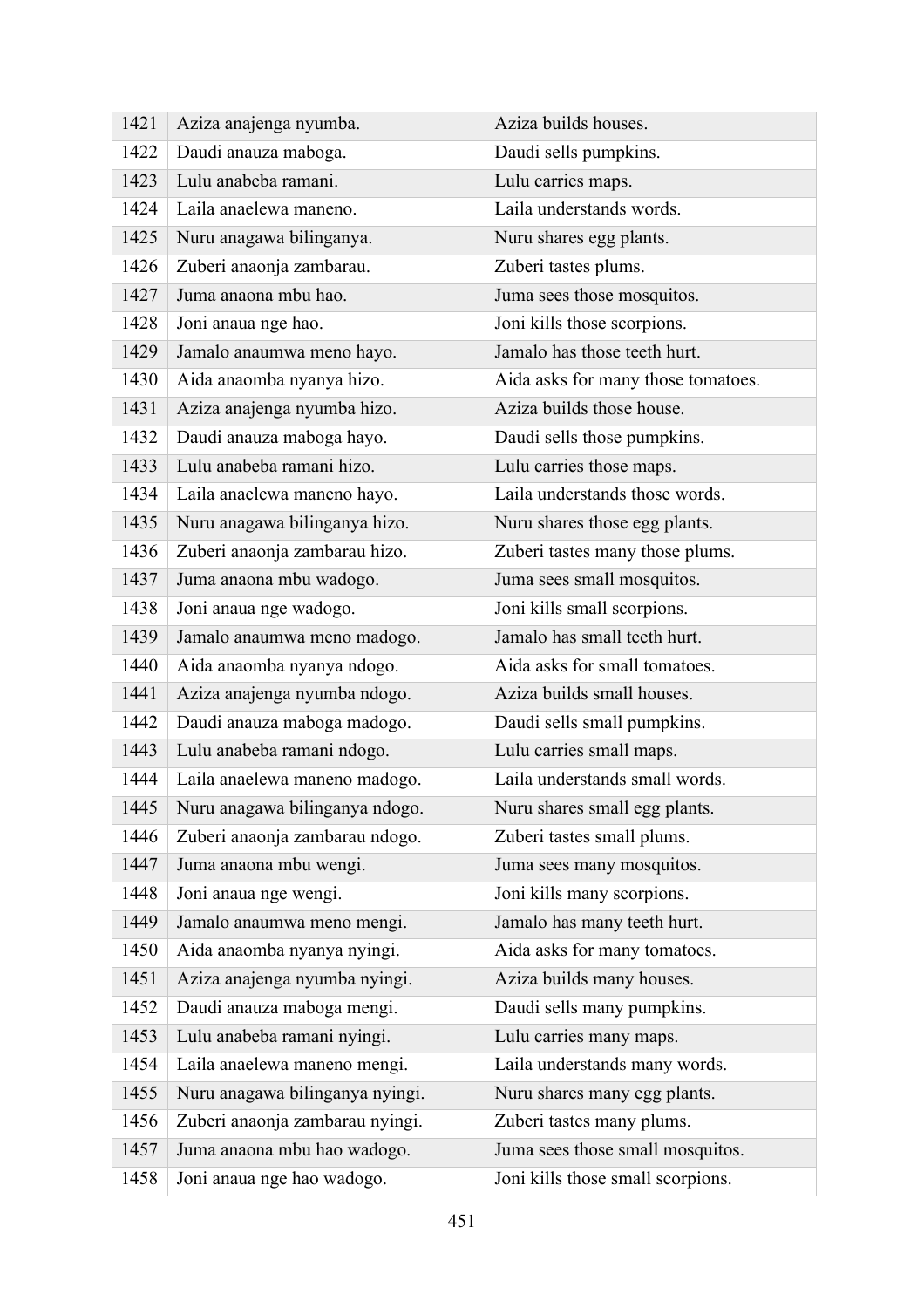| 1459 | Jamalo anaumwa meno hayo madogo.            | Jamalo has those small teeth hurt.       |
|------|---------------------------------------------|------------------------------------------|
| 1460 | Aida anaomba nyanya hizo ndogo.             | Aida asks for those small tomatoes.      |
| 1461 | Aziza anajenga nyumba hizo ndogo.           | Aziza builds those small houses.         |
| 1462 | Daudi anauza maboga hayo madogo.            | Daudi sells those small pumpkins.        |
| 1463 | Lulu anabeba ramani hizo ndogo.             | Lulu carries those small maps.           |
| 1464 | Laila anaelewa maneno hayo madogo.          | Laila understands those small words.     |
| 1465 | Nuru anagawa bilinganya hizo ndogo.         | Nuru shares those small egg plants.      |
| 1466 | Zuberi anaonja zambarau hizo ndogo.         | Zuberi tastes those small plums.         |
| 1467 | Juma anaona mbu hao wengi.                  | Juma sees those many mosquitos.          |
| 1468 | Joni anaua nge hao wengi.                   | Joni kills those many scorpions.         |
| 1469 | Jamalo anaumwa meno hayo mengi.             | Jamalo has those many teeth hurt.        |
| 1470 | Aida anaomba nyanya hizo nyingi.            | Aida asks for those many tomatoes.       |
| 1471 | Aziza anajenga nyumba hizo nyingi.          | Aziza builds those many houses.          |
| 1472 | Daudi anauza maboga hayo mengi.             | Daudi sells many small pumpkins.         |
| 1473 | Lulu anabeba ramani hizo nyingi.            | Lulu carries those many maps.            |
| 1474 | Laila anaelewa maneno hayo mengi.           | Laila understands those many words.      |
| 1475 | Nuru anagawa bilinganya hizo nyingi.        | Nuru shares those many egg plants.       |
| 1476 | Zuberi anaonja zambarau hizo nyingi.        | Zuberi tastes those many plums.          |
| 1477 | Juma anaona mbu wengi wadogo.               | Juma sees many small mosquitos.          |
| 1478 | Joni anaua nge wengi wadogo.                | Joni kills many small scorpions.         |
| 1479 | Jamalo anaumwa meno mengi madogo.           | Jamalo has many small teeth hurt.        |
| 1480 | Aida anaomba nyanya nyingi ndogo.           | Aida asks for many small tomatoes.       |
| 1481 | Aziza anajenga nyumba nyingi ndogo.         | Aziza builds many small houses.          |
| 1482 | Daudi anauza maboga mengi madogo.           | Daudi sells many small pumpkins.         |
| 1483 | Lulu anabeba ramani nyingi ndogo.           | Lulu carries many small maps.            |
| 1484 | Laila anaelewa maneno mengi madogo.         | Laila understands many small words.      |
| 1485 | Nuru anagawa bilinganya nyingi ndogo.       | Nuru shares many small egg plants.       |
| 1486 | Zuberi anaonja zambarau nyingi ndogo.       | Zuberi tastes many small plums.          |
| 1487 | Juma anaona hao mbu wengi wadogo.           | Juma sees those many small mosquitos.    |
| 1488 | Joni anaua hao nge wengi wadogo.            | Joni kills those many small scorpions.   |
| 1489 | Jamalo anaumwa hayo meno mengi<br>madogo.   | Jamalo has those many small teeth hurt.  |
| 1490 | Aida anaomba hizo nyanya nyingi<br>ndogo.   | Aida asks for those many small tomatoes. |
| 1491 | Aziza anajenga hizo nyumba nyingi<br>ndogo. | Aziza builds those many small houses.    |
| 1492 | Daudi anauza hayo maboga mengi<br>madogo.   | Daudi sells those many small pumpkins.   |
| 1493 | Lulu anabeba hizo ramani nyingi<br>ndogo.   | Lulu carries those many small maps.      |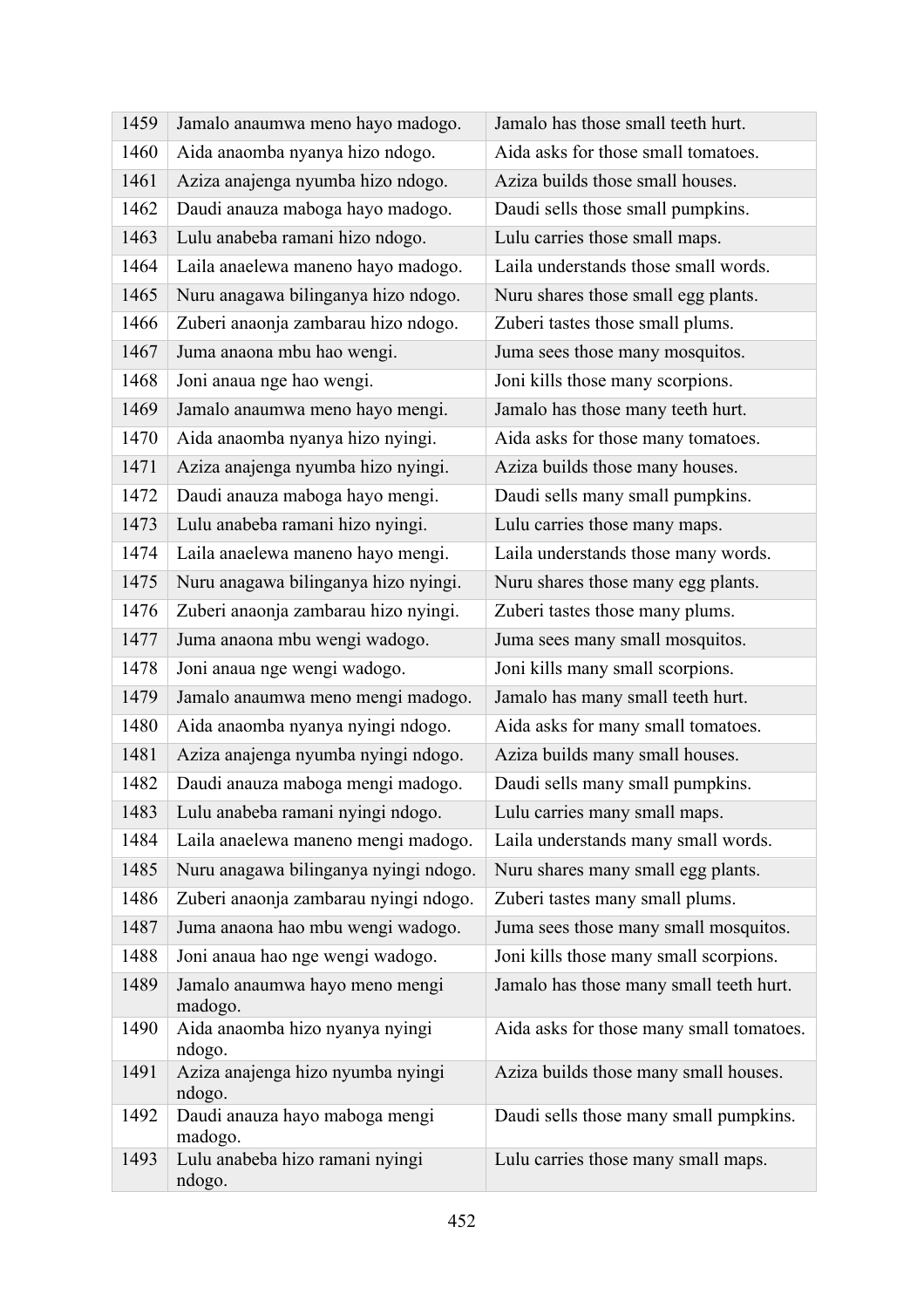| 1494 | Laila anaelewa hayo maneno mengi<br>madogo.   | Laila understands those many small<br>words. |
|------|-----------------------------------------------|----------------------------------------------|
| 1495 | Nuru anagawa hizo bilinganya nyingi           | Nuru shares those many small egg plants.     |
| 1496 | ndogo.<br>Zuberi anaonja hizo zambarau nyingi | Zuberi tastes those many small plums.        |
|      | ndogo.                                        |                                              |
| 1497 | Maboga anauza Daudi.                          | Pumpkins are sold by Daudi.                  |
| 1498 | Bilinganya anagawa Nuru.                      | Egg plants are shared by Nuru.               |
| 1499 | Daudi anauza maboga madogo mengi.             | Daudi sells many small pumpkins.             |
| 1500 | Nuru anagawa bilinganya ndogo nyingi.         | Nuru shares many small egg plants.           |
| 1501 | Daudi anauza hayo maboga madogo<br>mengi.     | Daudi sells those many small pumpkins.       |
| 1502 | Nuru anagawa hizo bilinganya ndogo<br>nyingi. | Nuru shares those many small egg plants.     |
| 1503 | Daudi anauza hayo maboga.                     | Daudi sells those pumpkins.                  |
| 1504 | Nuru anagawa hizo bilinganya.                 | Nuru shares many those egg plants.           |
| 1505 | Daudi anauza hayo maboga madogo.              | Daudi sells those small pumpkins.            |
| 1506 | Nuru anagawa hizo bilinganya ndogo.           | Nuru shares those small egg plants.          |
| 1507 | Daudi anauza hayo maboga mengi.               | Daudi sells those many pumpkins.             |
| 1508 | Nuru anagawa hizo bilinganya nyingi.          | Nuru shares those many egg plants.           |
| 1509 | Daudi anauza maboga hayo madogo<br>mengi.     | Daudi sells those many small pumpkins.       |
| 1510 | Nuru anagawa bilinganya hizo ndogo<br>nyingi. | Nuru shares those many small egg plants.     |
| 1511 | Daudi anauza maboga tu.                       | Daudi sells only pumpkins.                   |
| 1512 | Nuru anagawa bilinganya tu.                   | Nuru shares only egg plants.                 |
| 1513 | Maboga anauza Daudi tu.                       | Pumpkins are sold by only Daudi.             |
| 1514 | Bilinganya anagawa Nuru tu.                   | Egg plants are shared by only Nuru.          |
| 1515 | Daudi anauza maboga hayo tu.                  | Daudi sells only those pumpkins.             |
| 1516 | Nuru anagawa bilinganya hizo tu.              | Nuru shares only those egg plants.           |
| 1517 | Daudi anauza maboga madogo tu.                | Daudi sells only small pumpkins.             |
| 1518 | Nuru anagawa bilinganya ndogo tu.             | Nuru shares only small egg plants.           |
| 1519 | Daudi anauza maboga mengi tu.                 | Daudi sells only many pumpkins.              |
| 1520 | Nuru anagawa bilinganya nyingi tu.            | Nuru shares only many egg plants.            |
| 1521 | Daudi anauza maboga hayo madogo tu.           | Daudi sells only those small pumpkins.       |
| 1522 | Nuru anagawa bilinganya hizo ndogo<br>tu.     | Nuru shares only those egg plants.           |
| 1523 | Daudi anauza maboga hayo mengi tu.            | Daudi sells only those many pumpkins.        |
| 1524 | Nuru anagawa bilinganya hizo nyingi<br>tu.    | Nuru shares only those egg plants?           |
| 1525 | Daudi anauza maboga madogo mengi<br>tu.       | Daudi sells only many small pumpkins.        |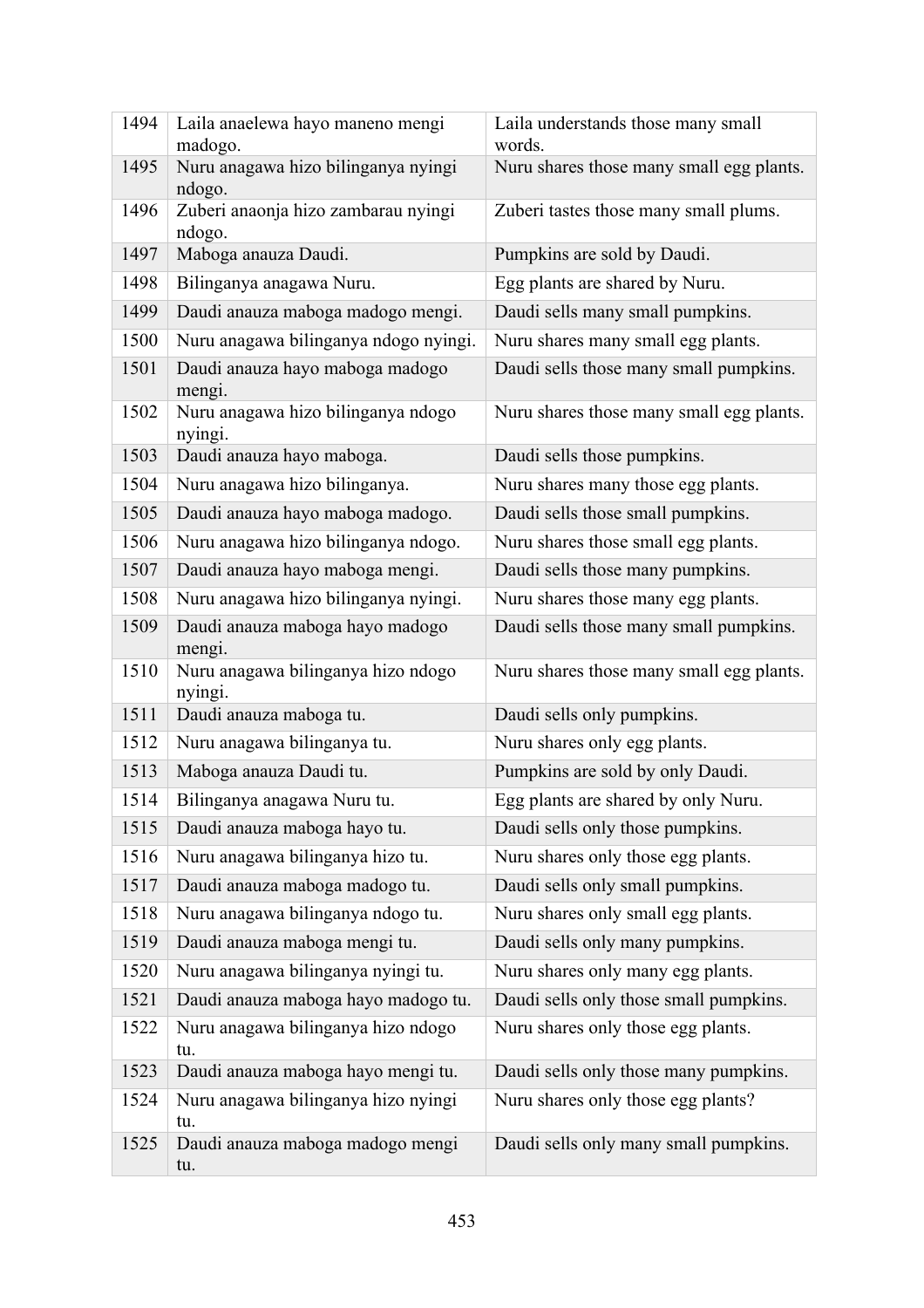| 1526 | Nuru anagawa bilinganya ndogo nyingi<br>tu.      | Nuru shares only many small egg plants.          |
|------|--------------------------------------------------|--------------------------------------------------|
| 1527 | Daudi anauza maboga mengi madogo<br>tu.          | Daudi sells only many small pumpkins.            |
| 1528 | Nuru anagawa bilinganya nyingi ndogo<br>tu.      | Nuru shares only many small egg plants.          |
| 1529 | Daudi anauza hayo maboga mengi<br>madogo tu.     | Daudi sells only those many small<br>pumpkins.   |
| 1530 | Nuru anagawa hizo bilinganya nyingi<br>ndogo tu. | Nuru shares only those many small egg<br>plants. |
| 1531 | Daudi anauza hayo maboga madogo<br>mengi tu.     | Daudi sells only those many small<br>pumpkins.   |
| 1532 | Nuru anagawa hizo bilinganya ndogo<br>nyingi tu. | Nuru shares only those many small egg<br>plants. |
| 1533 | Daudi anauza maboga?                             | Does Daudi sell pumpkins?                        |
| 1534 | Nuru anagawa bilinganya?                         | Does Nuru share egg plants?                      |
| 1535 | Maboga anauza Daudi?                             | Are pumpukins are sold by Daudi?                 |
| 1536 | Bilinganya anagawa Nuru?                         | Are egg plants shared by Nuru?                   |
| 1537 | Daudi anauza maboga hayo?                        | Does Daudi sell those pumpkins?                  |
| 1538 | Nuru anagawa bilinganya hizo?                    | Does Nuru share those egg plants?                |
| 1539 | Daudi anauza maboga madogo?                      | Does Daudi sell small pumpkins?                  |
| 1540 | Nuru anagawa bilinganya ndogo?                   | Does Nuru share small egg plants?                |
| 1541 | Daudi anauza maboga mengi?                       | Does Daudi sell many pumpkins?                   |
| 1542 | Nuru anagawa bilinganya nyingi?                  | Does Nuru share many egg plants?                 |
| 1543 | Daudi anauza maboga hayo madogo?                 | Does Daudi sell those small pumpkins?            |
| 1544 | Nuru anagawa bilinganya hizo ndogo?              | Does Nuru share those small egg plants?          |
| 1545 | Daudi anauza maboga hayo mengi?                  | Does Daudi sell those many pumpkins?             |
| 1546 | Nuru anagawa bilinganya hizo nyingi?             | Does Nuru share those many egg plants?           |
| 1547 | Daudi anauza maboga madogo mengi?                | Does Daudi sell many small pumpkins?             |
| 1548 | Nuru anagawa bilinganya ndogo<br>nyingi?         | Does Nuru share many small egg plants?           |
| 1549 | Daudi anauza maboga mengi madogo?                | Does Daudi sell many small pumpkins?             |
| 1550 | Nuru anagawa bilinganya nyingi<br>ndogo?         | Does Nuru share many small egg plants?           |
| 1551 | Daudi anauza hayo maboga mengi<br>madogo?        | Does Daudi sell those many small<br>pumpkins?    |
| 1552 | Nuru anagawa hizo bilinganya nyingi<br>ndogo?    | Does Nuru share those many small egg<br>plants?  |
| 1553 | Daudi anauza hayo maboga mengi<br>madogo?        | Does Daudi sell those many small<br>pumpkins?    |
| 1554 | Nuru anagawa hizo bilinganya ndogo<br>nyingi?    | Does Nuru share those many small egg<br>plants?  |
| 1555 | Daudi anauza hayo maboga?                        | Does Daudi sell those pumpkins?                  |
| 1556 | Nuru anagawa hizo bilinganya?                    | Does Nuru share those egg plants?                |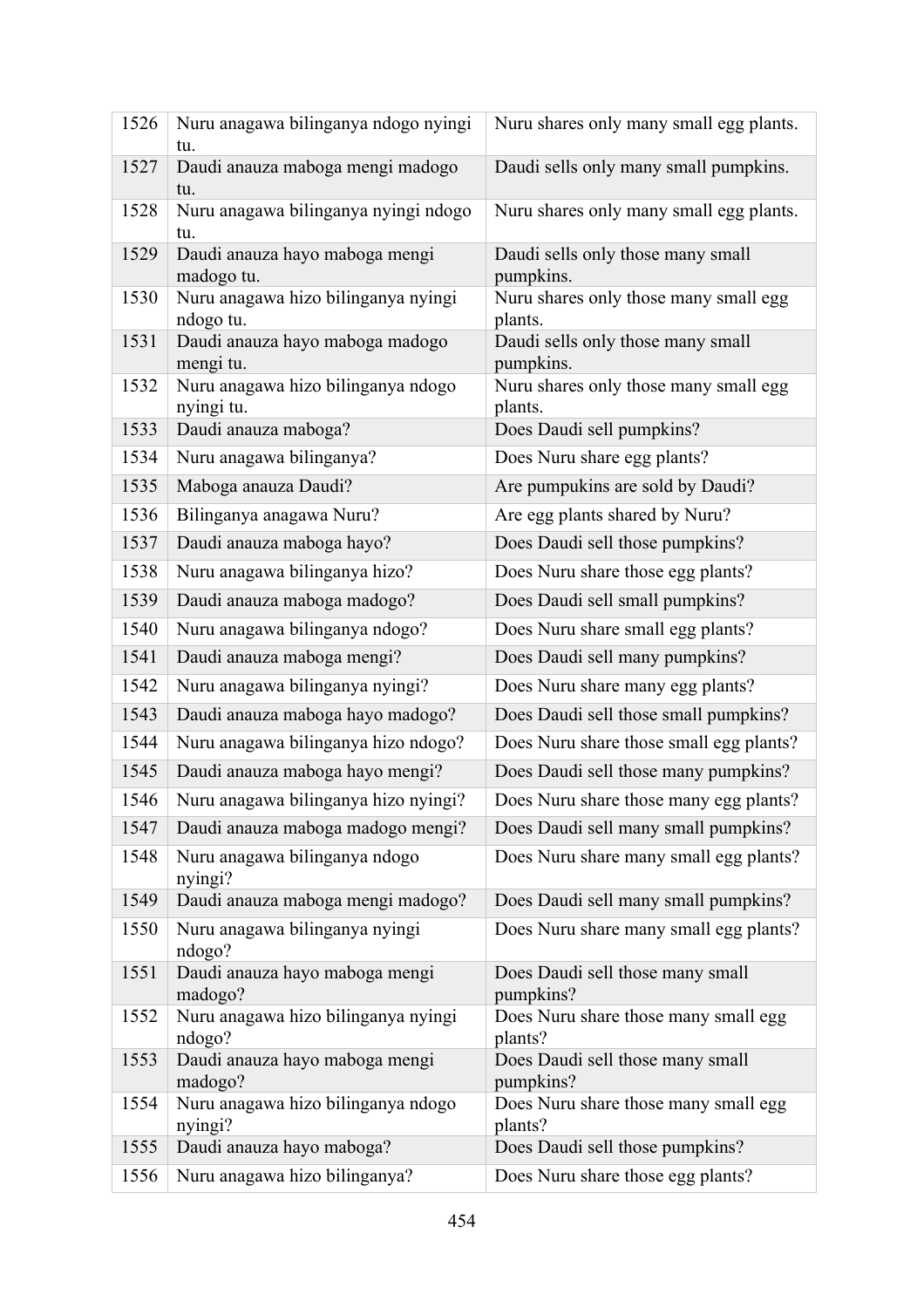| 1557 | Daudi anauza hayo maboga madogo?                 | Does Daudi sell those small pumpkins?                |
|------|--------------------------------------------------|------------------------------------------------------|
| 1558 | Nuru anagawa hizo bilinganya ndogo?              | Does Nuru share those small egg plants?              |
| 1559 | Daudi anauza hayo maboga mengi?                  | Does Daudi sell those many pumpkins?                 |
| 1560 | Nuru anagawa hizo bilinganya nyingi?             | Does Nuru share those many egg plants?               |
| 1561 | Daudi anauza maboga hayo madogo<br>mengi?        | Does Daudi sell those many small<br>pumpkins?        |
| 1562 | Nuru anagawa bilinganya hizo ndogo<br>nyingi?    | Does Nuru share those many small egg<br>plants?      |
| 1563 | Daudi anauza maboga tu?                          | Does Daudi sell only pumpkins?                       |
| 1564 | Nuru anagawa bilinganya tu?                      | Does Nuru share only egg plants?                     |
| 1565 | Maboga anauza Daudi tu?                          | Are pumpkins sold by only Daudi?                     |
| 1566 | Bilinganya anagawa Nuru tu?                      | Are egg plants shared by only Nuru?                  |
| 1567 | Daudi anauza maboga hayo tu?                     | Does Daudi sell only those pumpkins?                 |
| 1568 | Nuru anagawa bilinganya hizo tu?                 | Does Nuru share only those egg plants?               |
| 1569 | Daudi anauza maboga madogo tu?                   | Does Daudi sell only small pumpkins?                 |
| 1570 | Nuru anagawa bilinganya ndogo tu?                | Does Nuru share only small egg plants?               |
| 1571 | Daudi anauza maboga mengi tu?                    | Does Daudi sell only many pumpkins?                  |
| 1572 | Nuru anagawa bilinganya nyingi tu?               | Does Nuru share only many egg plants?                |
| 1573 | Daudi anauza maboga hayo madogo tu?              | Does Daudi sell only those small<br>pumpkins?        |
| 1574 | Nuru anagawa bilinganya hizo ndogo               | Does Nuru share only those small egg                 |
|      | tu?                                              | plants?                                              |
| 1575 | Daudi anauza maboga hayo mengi tu?               | Does Daudi sell only those many<br>pumpkins?         |
| 1576 | Nuru anagawa bilinganya hizo nyingi<br>tu?       | Does Nuru share only those many egg<br>plants?       |
| 1577 | Daudi anauza maboga madogo mengi<br>$tu$ ?       | Does Daudi sell only many small<br>pumpkins?         |
| 1578 | Nuru anagawa bilinganya ndogo nyingi<br>tu?      | Does Nuru share only many small egg<br>plants?       |
| 1579 | Daudi anauza maboga mengi madogo<br>tu?          | Does Daudi sell only many small<br>pumpkins?         |
| 1580 | Nuru anagawa bilinganya nyingi ndogo<br>tu?      | Does Nuru share only many small egg<br>plants?       |
| 1581 | Daudi anauza hayo maboga mengi<br>madogo tu?     | Does Daudi sell only those many small<br>pumpkins?   |
| 1582 | Nuru anagawa hizo bilinganya nyingi<br>ndogo tu? | Does Nuru share only those many small<br>egg plants? |
| 1583 | Daudi anauza hayo maboga madogo<br>mengi tu?     | Does Daudi sell only many small<br>pumpkins?         |
| 1584 | Nuru anagawa hizo bilinganya ndogo<br>nyingi tu? | Does Nuru share only those many small<br>egg plants? |
| 1585 | Njoo bwana hapa.                                 | Come here sir.                                       |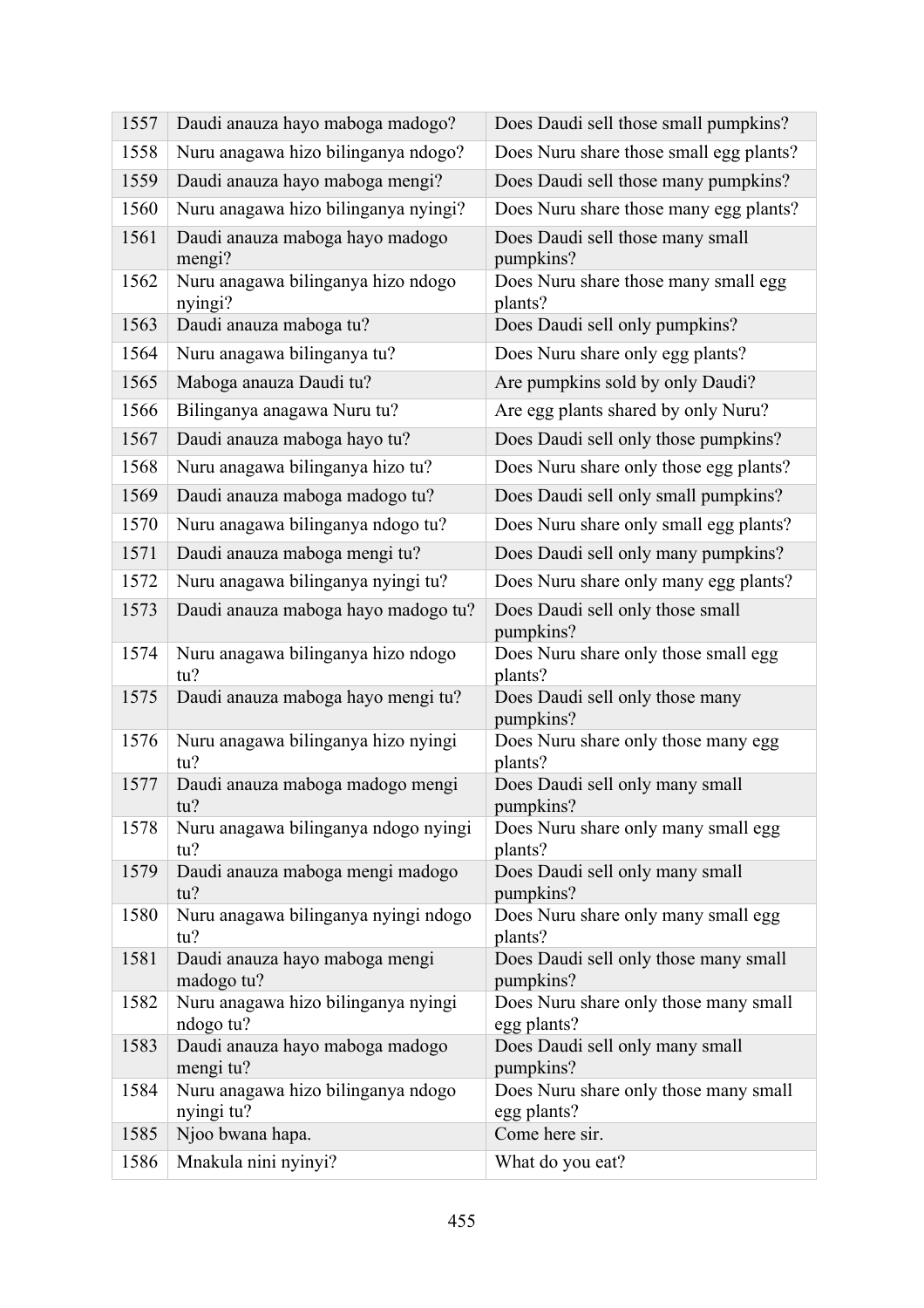| 1587 | Labda mna pesa nyingi.                              | Maybe you have lots of money.                                |
|------|-----------------------------------------------------|--------------------------------------------------------------|
| 1588 | Usihofu kitu wewe.                                  | Don't you be afraid of anything.                             |
| 1589 | Tulikuwa wawili tu sisi.                            | There were only two of us.                                   |
| 1590 | Alikuwa ana mimba yule bibi.                        | The woman was pregnant.                                      |
| 1591 | Walifika tena waizi.                                | The thieves came again.                                      |
| 1592 | Uliniona mpumbavu sana mimi.                        | You thought me a great fool.                                 |
| 1593 | Kwani wapenda sisi tupate taabu sisi<br>mama zako?  | What do you want us to have troubles,<br>you elders?         |
| 1594 | Tulikuwa na shida sasa shida hatuna.                | We used to feel want, now we have no<br>lack.                |
| 1595 | Kwanini bwana. Huende kwenye kuni?                  | Why sir, don't you go after firewood?                        |
| 1596 | Utaniponzea wewe na babako.                         | You'll get me into trouble with your<br>father.              |
| 1597 | Pesa hizi tumepata!                                 | We've got this money!                                        |
| 1598 | Nasikia kuna shida sana mjini ya kuni.              | I hear there is a great shortage of<br>firewood in the town. |
| 1599 | Chakula anakula pale pale.                          | Food, he eats right there.                                   |
| 1600 | Chakula kitu gani apelekewe pale pale<br>kitandani. | Food, everything, he has sent to him right<br>there in bed.  |
| 1601 | Huyu mtu labda ana pesa sana!                       | Maybe this man has lots of money!                            |
| 1602 | Bila shaka woga bado mwingi.                        | No doubt, there's still a lot of cowardice.                  |
| 1603 | Hashughuliki yule bwana na zile pesa.               | That fellow takes no interest in the<br>money.               |
| 1604 | Pengine waweza kufa wewe naweza<br>kufa mimi.       | Perhaps you might die, or I might die.                       |
| 1605 | Hapo bwana sijakuunga mkono.                        | There, mate, I can't agree with you.                         |
| 1606 | Nilete chai sasa?                                   | Shall I bring the tea now?                                   |
| 1607 | Anaweza kulala hapa siyo?                           | He can sleep here, can't he?                                 |
| 1608 | Twende.                                             | Let's go.                                                    |
| 1609 | Afike kesho.                                        | Let him come tomorrow.                                       |
| 1610 | Usimwunge mkono.                                    | Don't take his side.                                         |
| 1611 | Usininyoe bila ya maji, bwana.                      | Don't give me a dry shave, sir.                              |
| 1612 | Tufanye.                                            | Let us say $(do)$ .                                          |
| 1613 | Ungerudisha gari.                                   | You could/should put the car away.                           |
| 1614 | Ningependa chai.                                    | I would like some tea.                                       |
| 1615 | Juma anaona mbu.                                    | Juma sees mosquitos.                                         |
| 1616 | Joni anaua nge.                                     | Joni kills scorpions.                                        |
| 1617 | Jamalo anaumwa meno.                                | Jamalo has teeth hurt.                                       |
| 1618 | Aida anaomba nyanya.                                | Aida asks for tomatoes.                                      |
| 1619 | Aziza anajenga nyumba.                              | Aziza builds houses.                                         |
| 1620 | Daudi anauza maboga.                                | Daudi sells pumpkins.                                        |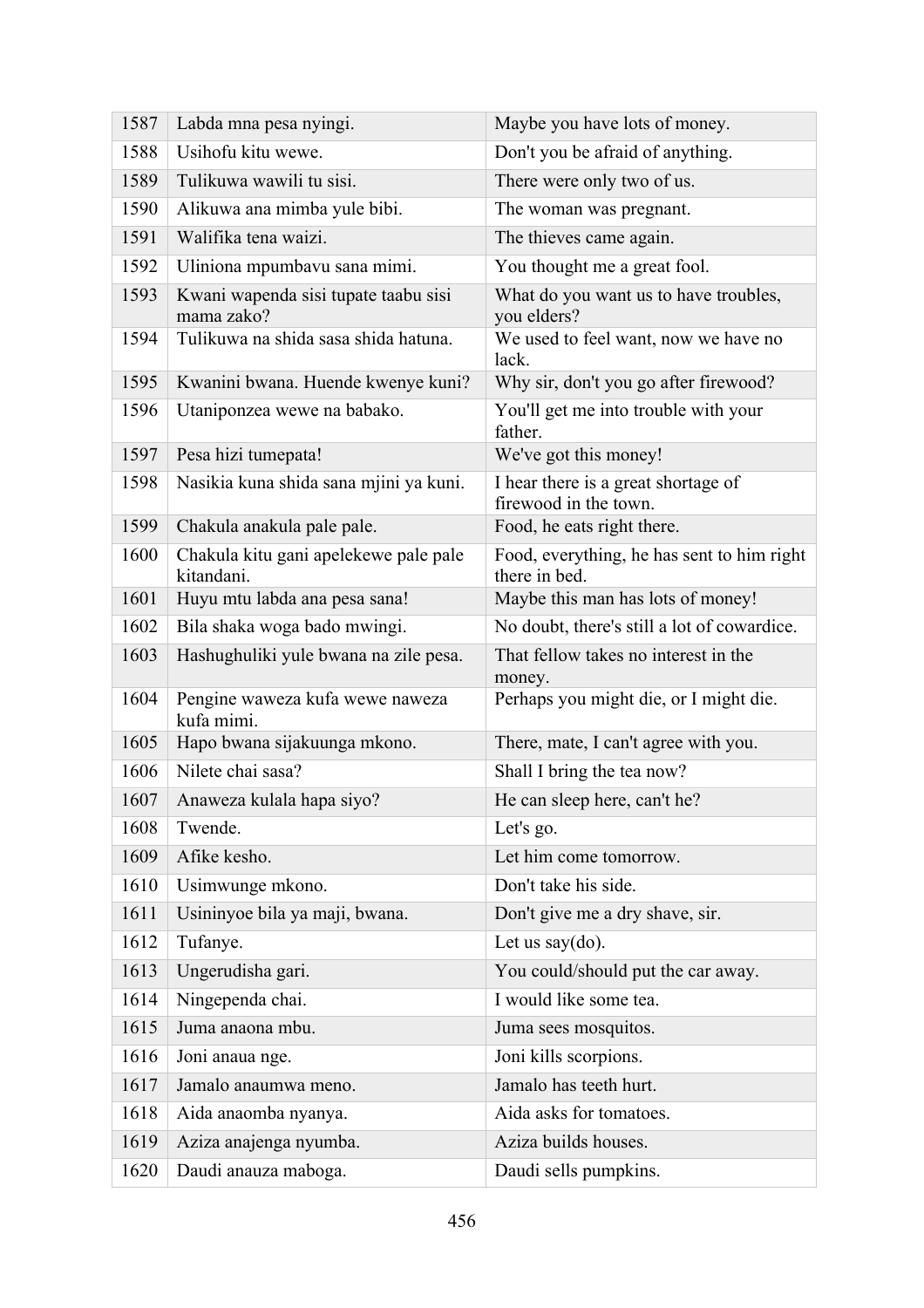| 1621 | Lulu anabeba ramani.             | Lulu carries maps.                  |
|------|----------------------------------|-------------------------------------|
| 1622 | Laila anaelewa maneno.           | Laila understands words.            |
| 1623 | Nuru anagawa bilinganya.         | Nuru shares egg plants.             |
| 1624 | Zuberi anaonja zambarau.         | Zuberi tastes plums.                |
| 1625 | Juma anaona mbu hao.             | Juma sees those mosquitos.          |
| 1626 | Joni anaua nge hao.              | Joni kills those scorpions.         |
| 1627 | Jamalo anaumwa meno hayo.        | Jamalo has those teeth hurt.        |
| 1628 | Aida anaomba nyanya hizo.        | Aida asks for many those tomatoes.  |
| 1629 | Aziza anajenga nyumba hizo.      | Aziza builds those house.           |
| 1630 | Daudi anauza maboga hayo.        | Daudi sells those pumpkins.         |
| 1631 | Lulu anabeba ramani hizo.        | Lulu carries those maps.            |
| 1632 | Laila anaelewa maneno hayo.      | Laila understands those words.      |
| 1633 | Nuru anagawa bilinganya hizo.    | Nuru shares those egg plants.       |
| 1634 | Zuberi anaonja zambarau hizo.    | Zuberi tastes many those plums.     |
| 1635 | Juma anaona mbu wadogo.          | Juma sees small mosquitos.          |
| 1636 | Joni anaua nge wadogo.           | Joni kills small scorpions.         |
| 1637 | Jamalo anaumwa meno madogo.      | Jamalo has small teeth hurt.        |
| 1638 | Aida anaomba nyanya ndogo.       | Aida asks for small tomatoes.       |
| 1639 | Aziza anajenga nyumba ndogo.     | Aziza builds small houses.          |
| 1640 | Daudi anauza maboga madogo.      | Daudi sells small pumpkins.         |
| 1641 | Lulu anabeba ramani ndogo.       | Lulu carries small maps.            |
| 1642 | Laila anaelewa maneno madogo.    | Laila understands small words.      |
| 1643 | Nuru anagawa bilinganya ndogo.   | Nuru shares small egg plants.       |
| 1644 | Zuberi anaonja zambarau ndogo.   | Zuberi tastes small plums.          |
| 1645 | Juma anaona mbu wengi.           | Juma sees many mosquitos.           |
| 1646 | Joni anaua nge wengi.            | Joni kills many scorpions.          |
| 1647 | Jamalo anaumwa meno mengi.       | Jamalo has many teeth hurt.         |
| 1648 | Aida anaomba nyanya nyingi.      | Aida asks for many tomatoes.        |
| 1649 | Aziza anajenga nyumba nyingi.    | Aziza builds many houses.           |
| 1650 | Daudi anauza maboga mengi.       | Daudi sells many pumpkins.          |
| 1651 | Lulu anabeba ramani nyingi.      | Lulu carries many maps.             |
| 1652 | Laila anaelewa maneno mengi.     | Laila understands many words.       |
| 1653 | Nuru anagawa bilinganya nyingi.  | Nuru shares many egg plants.        |
| 1654 | Zuberi anaonja zambarau nyingi.  | Zuberi tastes many plums.           |
| 1655 | Juma anaona mbu hao wadogo.      | Juma sees those small mosquitos.    |
| 1656 | Joni anaua nge hao wadogo.       | Joni kills those small scorpions.   |
| 1657 | Jamalo anaumwa meno hayo madogo. | Jamalo has those small teeth hurt.  |
| 1658 | Aida anaomba nyanya hizo ndogo.  | Aida asks for those small tomatoes. |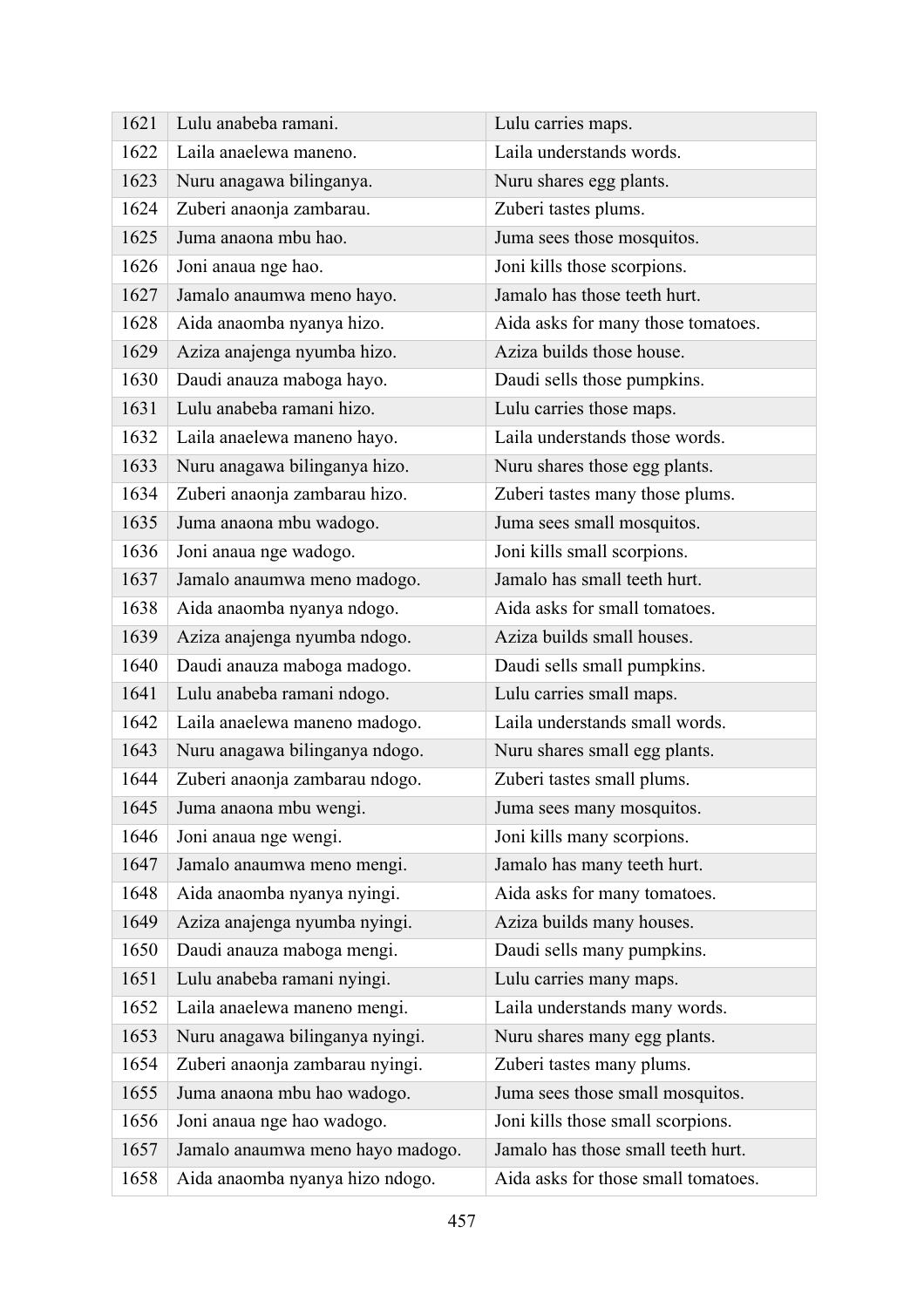| 1659 | Aziza anajenga nyumba hizo ndogo.           | Aziza builds those small houses.             |
|------|---------------------------------------------|----------------------------------------------|
| 1660 | Daudi anauza maboga hayo madogo.            | Daudi sells those small pumpkins.            |
| 1661 | Lulu anabeba ramani hizo ndogo.             | Lulu carries those small maps.               |
| 1662 | Laila anaelewa maneno hayo madogo.          | Laila understands those small words.         |
| 1663 | Nuru anagawa bilinganya hizo ndogo.         | Nuru shares those small egg plants.          |
| 1664 | Zuberi anaonja zambarau hizo ndogo.         | Zuberi tastes those small plums.             |
| 1665 | Juma anaona mbu hao wengi.                  | Juma sees those many mosquitos.              |
| 1666 | Joni anaua nge hao wengi.                   | Joni kills those many scorpions.             |
| 1667 | Jamalo anaumwa meno hayo mengi.             | Jamalo has those many teeth hurt.            |
| 1668 | Aida anaomba nyanya hizo nyingi.            | Aida asks for those many tomatoes.           |
| 1669 | Aziza anajenga nyumba hizo nyingi.          | Aziza builds those many houses.              |
| 1670 | Daudi anauza maboga hayo mengi.             | Daudi sells many small pumpkins.             |
| 1671 | Lulu anabeba ramani hizo nyingi.            | Lulu carries those many maps.                |
| 1672 | Laila anaelewa maneno hayo mengi.           | Laila understands those many words.          |
| 1673 | Nuru anagawa bilinganya hizo nyingi.        | Nuru shares those many egg plants.           |
| 1674 | Zuberi anaonja zambarau hizo nyingi.        | Zuberi tastes those many plums.              |
| 1675 | Juma anaona mbu wengi wadogo.               | Juma sees many small mosquitos.              |
| 1676 | Joni anaua nge wengi wadogo.                | Joni kills many small scorpions.             |
| 1677 | Jamalo anaumwa meno mengi madogo.           | Jamalo has many small teeth hurt.            |
| 1678 | Aida anaomba nyanya nyingi ndogo.           | Aida asks for many small tomatoes.           |
| 1679 | Aziza anajenga nyumba nyingi ndogo.         | Aziza builds many small houses.              |
| 1680 | Daudi anauza maboga mengi madogo.           | Daudi sells many small pumpkins.             |
| 1681 | Lulu anabeba ramani nyingi ndogo.           | Lulu carries many small maps.                |
| 1682 | Laila anaelewa maneno mengi madogo.         | Laila understands many small words.          |
| 1683 | Nuru anagawa bilinganya nyingi ndogo.       | Nuru shares many small egg plants.           |
| 1684 | Zuberi anaonja zambarau nyingi ndogo.       | Zuberi tastes many small plums.              |
| 1685 | Juma anaona hao mbu wengi wadogo.           | Juma sees those many small mosquitos.        |
| 1686 | Joni anaua hao nge wengi wadogo.            | Joni kills those many small scorpions.       |
| 1687 | Jamalo anaumwa hayo meno mengi<br>madogo.   | Jamalo has those many small teeth hurt.      |
| 1688 | Aida anaomba hizo nyanya nyingi<br>ndogo.   | Aida asks for those many small tomatoes.     |
| 1689 | Aziza anajenga hizo nyumba nyingi<br>ndogo. | Aziza builds those many small houses.        |
| 1690 | Daudi anauza hayo maboga mengi<br>madogo.   | Daudi sells those many small pumpkins.       |
| 1691 | Lulu anabeba hizo ramani nyingi<br>ndogo.   | Lulu carries those many small maps.          |
| 1692 | Laila anaelewa hayo maneno mengi<br>madogo. | Laila understands those many small<br>words. |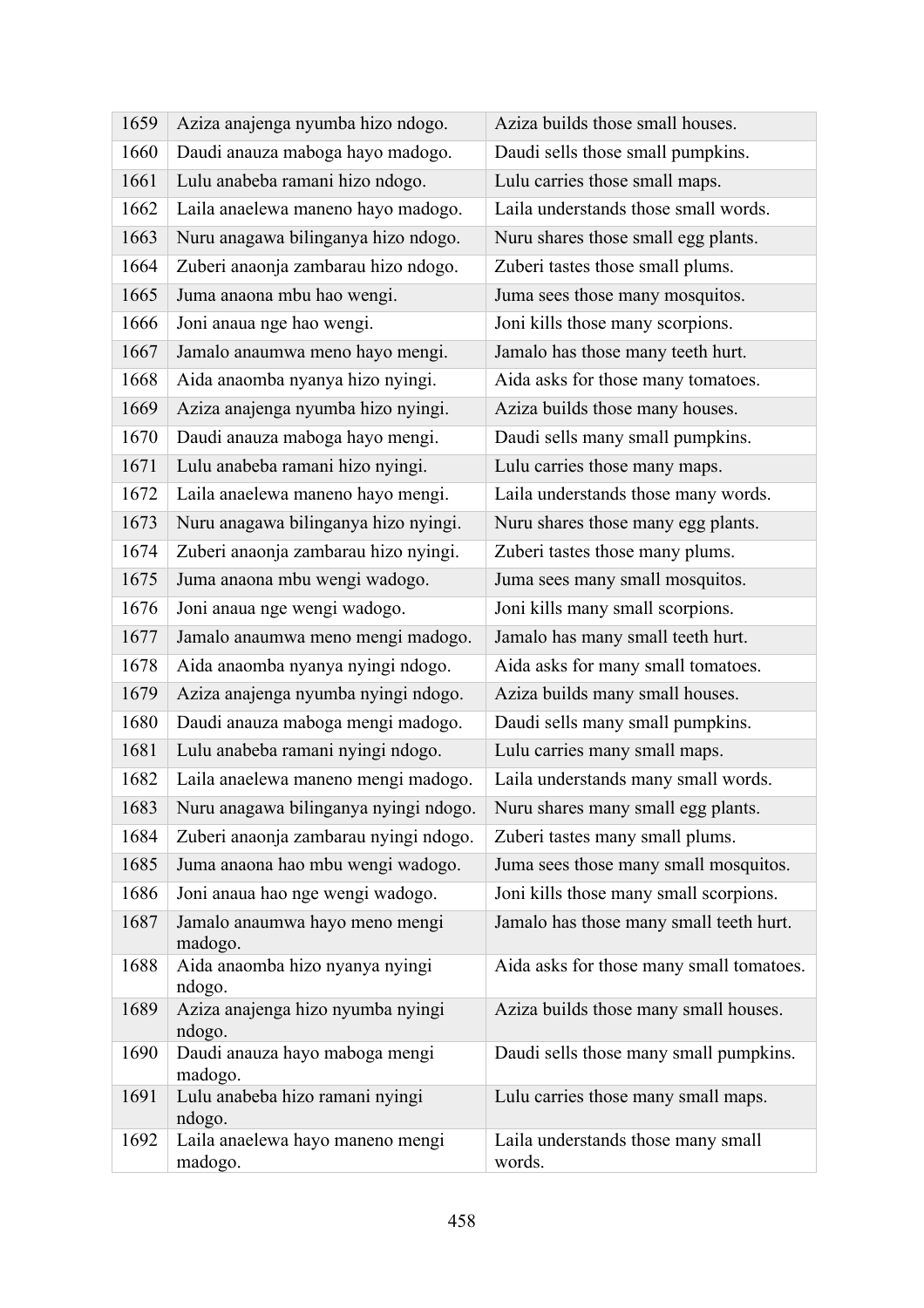| 1693 | Nuru anagawa hizo bilinganya nyingi<br>ndogo. | Nuru shares those many small egg plants. |
|------|-----------------------------------------------|------------------------------------------|
| 1694 | Zuberi anaonja hizo zambarau nyingi<br>ndogo. | Zuberi tastes those many small plums.    |
| 1695 | Maboga anauza Daudi.                          | Pumpkins are sold by Daudi.              |
| 1696 | Bilinganya anagawa Nuru.                      | Egg plants are shared by Nuru.           |
| 1697 | Daudi anauza maboga madogo mengi.             | Daudi sells many small pumpkins.         |
| 1698 | Nuru anagawa bilinganya ndogo nyingi.         | Nuru shares many small egg plants.       |
| 1699 | Daudi anauza hayo maboga madogo<br>mengi.     | Daudi sells those many small pumpkins.   |
| 1700 | Nuru anagawa hizo bilinganya ndogo<br>nyingi. | Nuru shares those many small egg plants. |
| 1701 | Daudi anauza hayo maboga.                     | Daudi sells those pumpkins.              |
| 1702 | Nuru anagawa hizo bilinganya.                 | Nuru shares many those egg plants.       |
| 1703 | Daudi anauza hayo maboga madogo.              | Daudi sells those small pumpkins.        |
| 1704 | Nuru anagawa hizo bilinganya ndogo.           | Nuru shares those small egg plants.      |
| 1705 | Daudi anauza hayo maboga mengi.               | Daudi sells those many pumpkins.         |
| 1706 | Nuru anagawa hizo bilinganya nyingi.          | Nuru shares those many egg plants.       |
| 1707 | Daudi anauza maboga hayo madogo<br>mengi.     | Daudi sells those many small pumpkins.   |
| 1708 | Nuru anagawa bilinganya hizo ndogo<br>nyingi. | Nuru shares those many small egg plants. |
| 1709 | Daudi anauza maboga tu.                       | Daudi sells only pumpkins.               |
| 1710 | Nuru anagawa bilinganya tu.                   | Nuru shares only egg plants.             |
| 1711 | Maboga anauza Daudi tu.                       | Pumpkins are sold by only Daudi.         |
| 1712 | Bilinganya anagawa Nuru tu.                   | Egg plants are shared by only Nuru.      |
| 1713 | Daudi anauza maboga hayo tu.                  | Daudi sells only those pumpkins.         |
| 1714 | Nuru anagawa bilinganya hizo tu.              | Nuru shares only those egg plants.       |
| 1715 | Daudi anauza maboga madogo tu.                | Daudi sells only small pumpkins.         |
| 1716 | Nuru anagawa bilinganya ndogo tu.             | Nuru shares only small egg plants.       |
| 1717 | Daudi anauza maboga mengi tu.                 | Daudi sells only many pumpkins.          |
| 1718 | Nuru anagawa bilinganya nyingi tu.            | Nuru shares only many egg plants.        |
| 1719 | Daudi anauza maboga hayo madogo tu.           | Daudi sells only those small pumpkins.   |
| 1720 | Nuru anagawa bilinganya hizo ndogo<br>tu.     | Nuru shares only those egg plants.       |
| 1721 | Daudi anauza maboga hayo mengi tu.            | Daudi sells only those many pumpkins.    |
| 1722 | Nuru anagawa bilinganya hizo nyingi<br>tu.    | Nuru shares only those egg plants?       |
| 1723 | Daudi anauza maboga madogo mengi<br>tu.       | Daudi sells only many small pumpkins.    |
| 1724 | Nuru anagawa bilinganya ndogo nyingi<br>tu.   | Nuru shares only many small egg plants.  |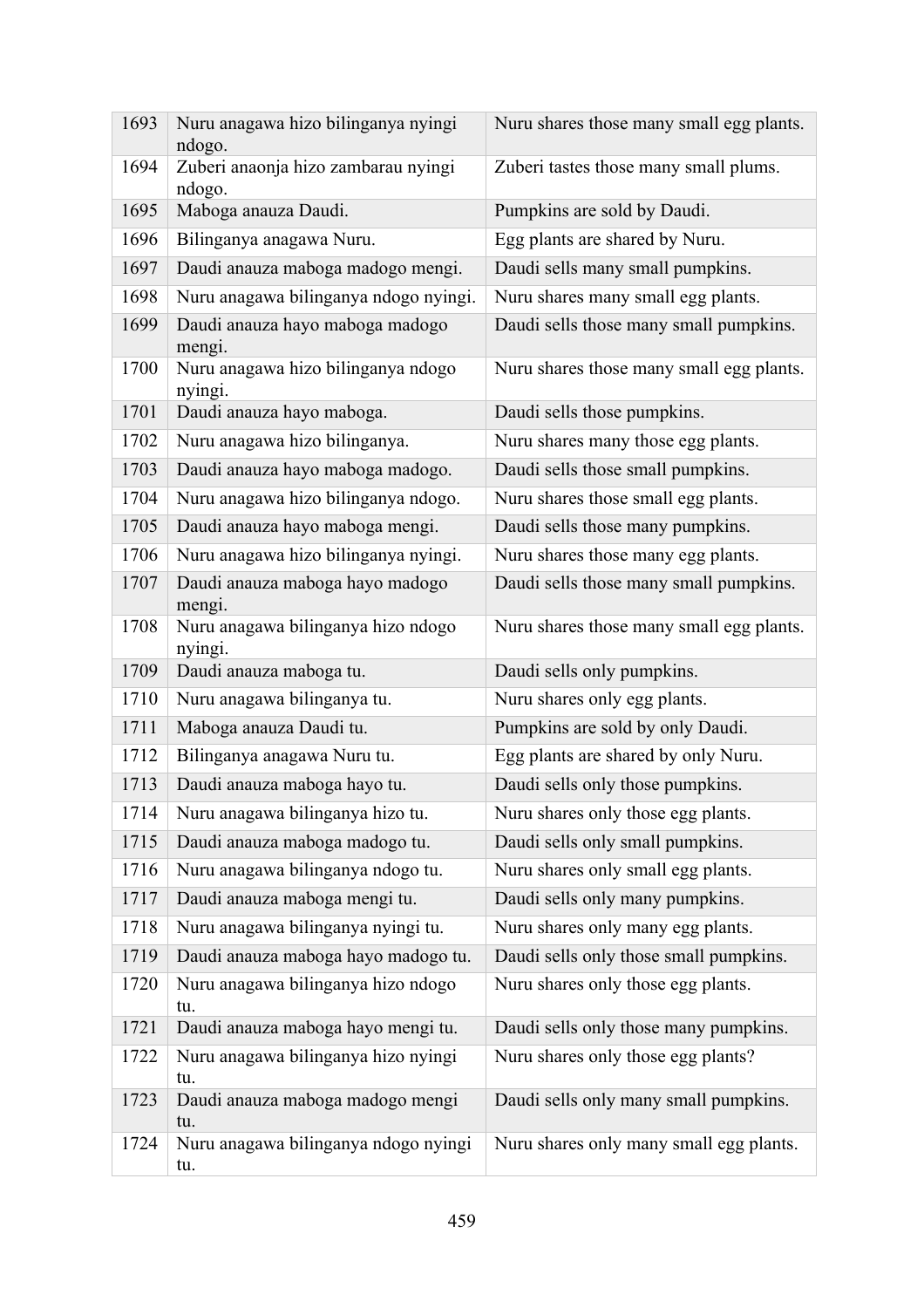| 1725 | Daudi anauza maboga mengi madogo<br>tu.          | Daudi sells only many small pumpkins.            |
|------|--------------------------------------------------|--------------------------------------------------|
| 1726 | Nuru anagawa bilinganya nyingi ndogo<br>tu.      | Nuru shares only many small egg plants.          |
| 1727 | Daudi anauza hayo maboga mengi<br>madogo tu.     | Daudi sells only those many small<br>pumpkins.   |
| 1728 | Nuru anagawa hizo bilinganya nyingi<br>ndogo tu. | Nuru shares only those many small egg<br>plants. |
| 1729 | Daudi anauza hayo maboga madogo<br>mengi tu.     | Daudi sells only those many small<br>pumpkins.   |
| 1730 | Nuru anagawa hizo bilinganya ndogo<br>nyingi tu. | Nuru shares only those many small egg<br>plants. |
| 1731 | Daudi anauza maboga?                             | Does Daudi sell pumpkins?                        |
| 1732 | Nuru anagawa bilinganya?                         | Does Nuru share egg plants?                      |
| 1733 | Maboga anauza Daudi?                             | Are pumpukins are sold by Daudi?                 |
| 1734 | Bilinganya anagawa Nuru?                         | Are egg plants shared by Nuru?                   |
| 1735 | Daudi anauza maboga hayo?                        | Does Daudi sell those pumpkins?                  |
| 1736 | Nuru anagawa bilinganya hizo?                    | Does Nuru share those egg plants?                |
| 1737 | Daudi anauza maboga madogo?                      | Does Daudi sell small pumpkins?                  |
| 1738 | Nuru anagawa bilinganya ndogo?                   | Does Nuru share small egg plants?                |
| 1739 | Daudi anauza maboga mengi?                       | Does Daudi sell many pumpkins?                   |
| 1740 | Nuru anagawa bilinganya nyingi?                  | Does Nuru share many egg plants?                 |
| 1741 | Daudi anauza maboga hayo madogo?                 | Does Daudi sell those small pumpkins?            |
| 1742 | Nuru anagawa bilinganya hizo ndogo?              | Does Nuru share those small egg plants?          |
| 1743 | Daudi anauza maboga hayo mengi?                  | Does Daudi sell those many pumpkins?             |
| 1744 | Nuru anagawa bilinganya hizo nyingi?             | Does Nuru share those many egg plants?           |
| 1745 | Daudi anauza maboga madogo mengi?                | Does Daudi sell many small pumpkins?             |
| 1746 | Nuru anagawa bilinganya ndogo<br>nyingi?         | Does Nuru share many small egg plants?           |
| 1747 | Daudi anauza maboga mengi madogo?                | Does Daudi sell many small pumpkins?             |
| 1748 | Nuru anagawa bilinganya nyingi<br>ndogo?         | Does Nuru share many small egg plants?           |
| 1749 | Daudi anauza hayo maboga mengi<br>madogo?        | Does Daudi sell those many small<br>pumpkins?    |
| 1750 | Nuru anagawa hizo bilinganya nyingi<br>ndogo?    | Does Nuru share those many small egg<br>plants?  |
| 1751 | Daudi anauza hayo maboga mengi<br>madogo?        | Does Daudi sell those many small<br>pumpkins?    |
| 1752 | Nuru anagawa hizo bilinganya ndogo<br>nyingi?    | Does Nuru share those many small egg<br>plants?  |
| 1753 | Daudi anauza hayo maboga?                        | Does Daudi sell those pumpkins?                  |
| 1754 | Nuru anagawa hizo bilinganya?                    | Does Nuru share those egg plants?                |
| 1755 | Daudi anauza hayo maboga madogo?                 | Does Daudi sell those small pumpkins?            |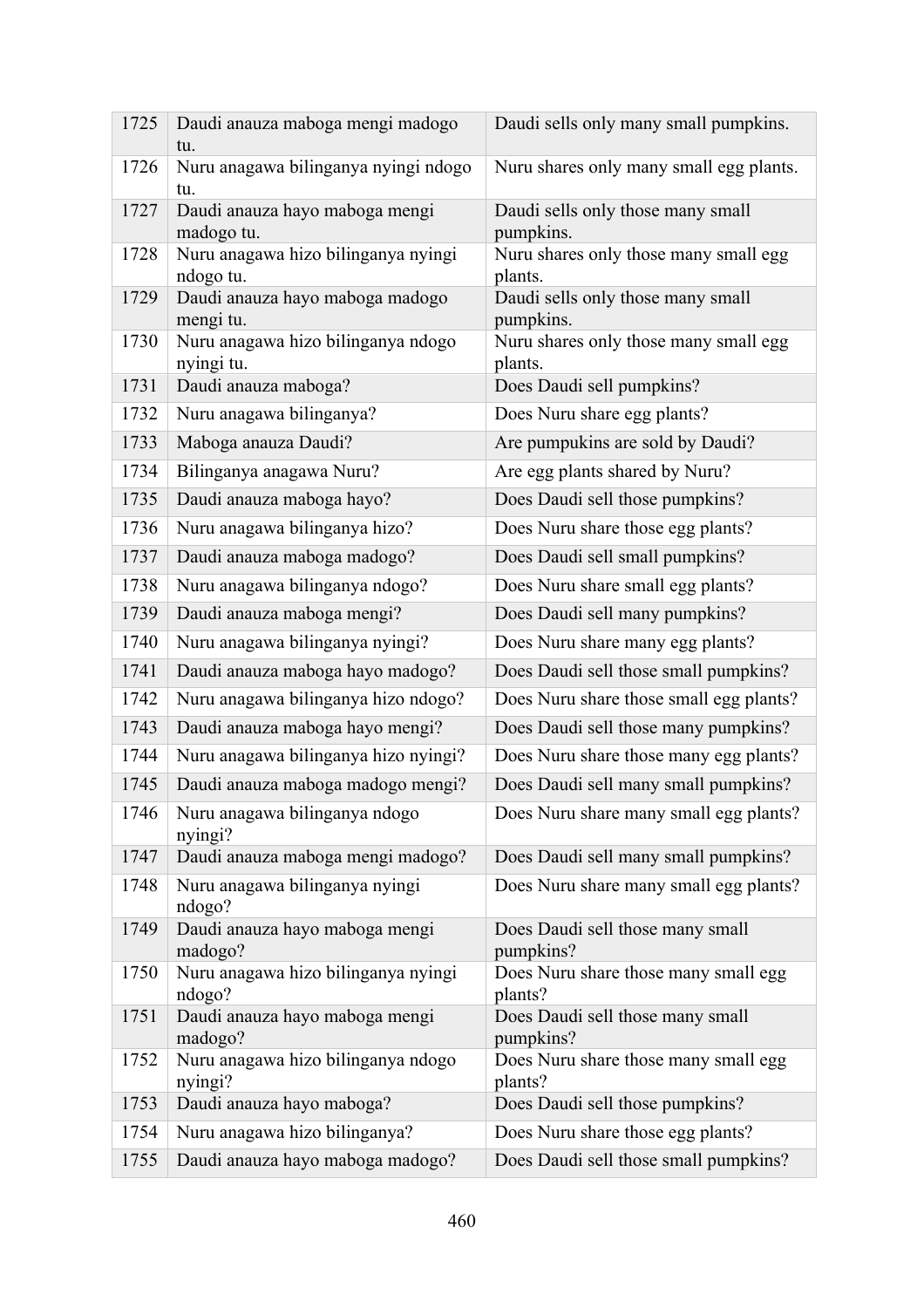| 1756 | Nuru anagawa hizo bilinganya ndogo?              | Does Nuru share those small egg plants?              |
|------|--------------------------------------------------|------------------------------------------------------|
| 1757 | Daudi anauza hayo maboga mengi?                  | Does Daudi sell those many pumpkins?                 |
| 1758 | Nuru anagawa hizo bilinganya nyingi?             | Does Nuru share those many egg plants?               |
| 1759 | Daudi anauza maboga hayo madogo<br>mengi?        | Does Daudi sell those many small<br>pumpkins?        |
| 1760 | Nuru anagawa bilinganya hizo ndogo<br>nyingi?    | Does Nuru share those many small egg<br>plants?      |
| 1761 | Daudi anauza maboga tu?                          | Does Daudi sell only pumpkins?                       |
| 1762 | Nuru anagawa bilinganya tu?                      | Does Nuru share only egg plants?                     |
| 1763 | Maboga anauza Daudi tu?                          | Are pumpkins sold by only Daudi?                     |
| 1764 | Bilinganya anagawa Nuru tu?                      | Are egg plants shared by only Nuru?                  |
| 1765 | Daudi anauza maboga hayo tu?                     | Does Daudi sell only those pumpkins?                 |
| 1766 | Nuru anagawa bilinganya hizo tu?                 | Does Nuru share only those egg plants?               |
| 1767 | Daudi anauza maboga madogo tu?                   | Does Daudi sell only small pumpkins?                 |
| 1768 | Nuru anagawa bilinganya ndogo tu?                | Does Nuru share only small egg plants?               |
| 1769 | Daudi anauza maboga mengi tu?                    | Does Daudi sell only many pumpkins?                  |
| 1770 | Nuru anagawa bilinganya nyingi tu?               | Does Nuru share only many egg plants?                |
| 1771 | Daudi anauza maboga hayo madogo tu?              | Does Daudi sell only those small<br>pumpkins?        |
| 1772 | Nuru anagawa bilinganya hizo ndogo<br>tu?        | Does Nuru share only those small egg<br>plants?      |
| 1773 | Daudi anauza maboga hayo mengi tu?               | Does Daudi sell only those many<br>pumpkins?         |
| 1774 | Nuru anagawa bilinganya hizo nyingi<br>tu?       | Does Nuru share only those many egg<br>plants?       |
| 1775 | Daudi anauza maboga madogo mengi<br>tu?          | Does Daudi sell only many small<br>pumpkins?         |
| 1776 | Nuru anagawa bilinganya ndogo nyingi<br>tu?      | Does Nuru share only many small egg<br>plants?       |
| 1777 | Daudi anauza maboga mengi madogo<br>tu?          | Does Daudi sell only many small<br>pumpkins?         |
| 1778 | Nuru anagawa bilinganya nyingi ndogo<br>tu?      | Does Nuru share only many small egg<br>plants?       |
| 1779 | Daudi anauza hayo maboga mengi<br>madogo tu?     | Does Daudi sell only those many small<br>pumpkins?   |
| 1780 | Nuru anagawa hizo bilinganya nyingi<br>ndogo tu? | Does Nuru share only those many small<br>egg plants? |
| 1781 | Daudi anauza hayo maboga madogo<br>mengi tu?     | Does Daudi sell only many small<br>pumpkins?         |
| 1782 | Nuru anagawa hizo bilinganya ndogo<br>nyingi tu? | Does Nuru share only those many small<br>egg plants? |
| 1783 | Njoo bwana hapa.                                 | Come here sir.                                       |
| 1784 | Mnakula nini nyinyi?                             | What do you eat?                                     |
| 1785 | Labda mna pesa nyingi.                           | Maybe you have lots of money.                        |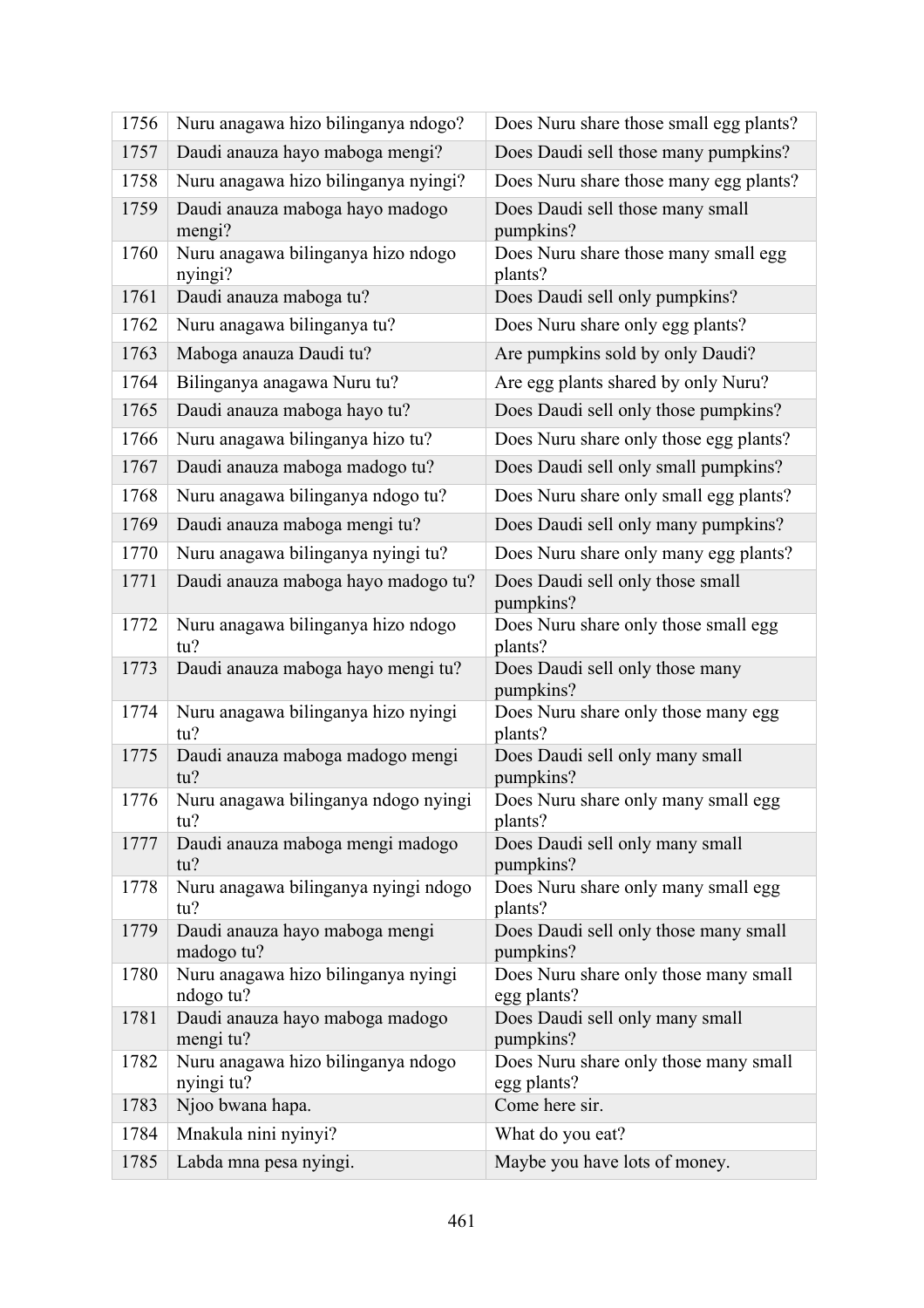| 1786 | Usihofu kitu wewe.                                 | Don't you be afraid of anything.                             |
|------|----------------------------------------------------|--------------------------------------------------------------|
| 1787 | Tulikuwa wawili tu sisi.                           | There were only two of us.                                   |
| 1788 | Alikuwa ana mimba yule bibi.                       | The woman was pregnant.                                      |
| 1789 | Walifika tena waizi.                               | The thieves came again.                                      |
| 1790 | Uliniona mpumbavu sana mimi.                       | You thought me a great fool.                                 |
| 1791 | Kwani wapenda sisi tupate taabu sisi<br>mama zako? | What do you want us to have troubles,<br>you elders?         |
| 1792 | Tulikuwa na shida sasa shida hatuna.               | We used to feel want, now we have no<br>lack.                |
| 1793 | Kwanini bwana. Huende kwenye kuni?                 | Why sir, don't you go after firewood?                        |
| 1794 | Utaniponzea wewe na babako.                        | You'll get me into trouble with your<br>father.              |
| 1795 | Pesa hizi tumepata!                                | We've got this money!                                        |
| 1796 | Nasikia kuna shida sana mjini ya kuni.             | I hear there is a great shortage of<br>firewood in the town. |
| 1797 | Chakula anakula pale pale.                         | Food, he eats right there.                                   |
| 1799 | Huyu mtu labda ana pesa sana!                      | Maybe this man has lots of money!                            |
| 1800 | Bila shaka woga bado mwingi.                       | No doubt, there's still a lot of cowardice.                  |
| 1801 | Hashughuliki yule bwana na zile pesa.              | That fellow takes no interest in the<br>money.               |
| 1802 | Pengine waweza kufa wewe naweza<br>kufa mimi.      | Perhaps you might die, or I might die.                       |
| 1803 | Hapo bwana sijakuunga mkono.                       | There, mate, I can't agree with you.                         |
| 1804 | Nilete chai sasa?                                  | Shall I bring the tea now?                                   |
| 1805 | Anaweza kulala hapa siyo?                          | He can sleep here, can't he?                                 |
| 1806 | Twende.                                            | Let's go.                                                    |
| 1807 | Afike kesho.                                       | Let him come tomorrow.                                       |
| 1808 | Usimwunge mkono.                                   | Don't take his side.                                         |
| 1809 | Usininyoe bila ya maji, bwana.                     | Don't give me a dry shave, sir.                              |
| 1810 | Tufanye.                                           | Let us say $(do)$ .                                          |
| 1811 | Ungerudisha gari.                                  | You could/should put the car away.                           |
| 1812 | Ningependa chai.                                   | I would like some tea.                                       |
| 1813 | Juma anaona mbu.                                   | Juma sees mosquitos.                                         |
| 1814 | Joni anaua nge.                                    | Joni kills scorpions.                                        |
| 1815 | Jamalo anaumwa meno.                               | Jamalo has teeth hurt.                                       |
| 1816 | Aida anaomba nyanya.                               | Aida asks for tomatoes.                                      |
| 1817 | Aziza anajenga nyumba.                             | Aziza builds houses.                                         |
| 1818 | Daudi anauza maboga.                               | Daudi sells pumpkins.                                        |
| 1819 | Lulu anabeba ramani.                               | Lulu carries maps.                                           |
| 1820 | Laila anaelewa maneno.                             | Laila understands words.                                     |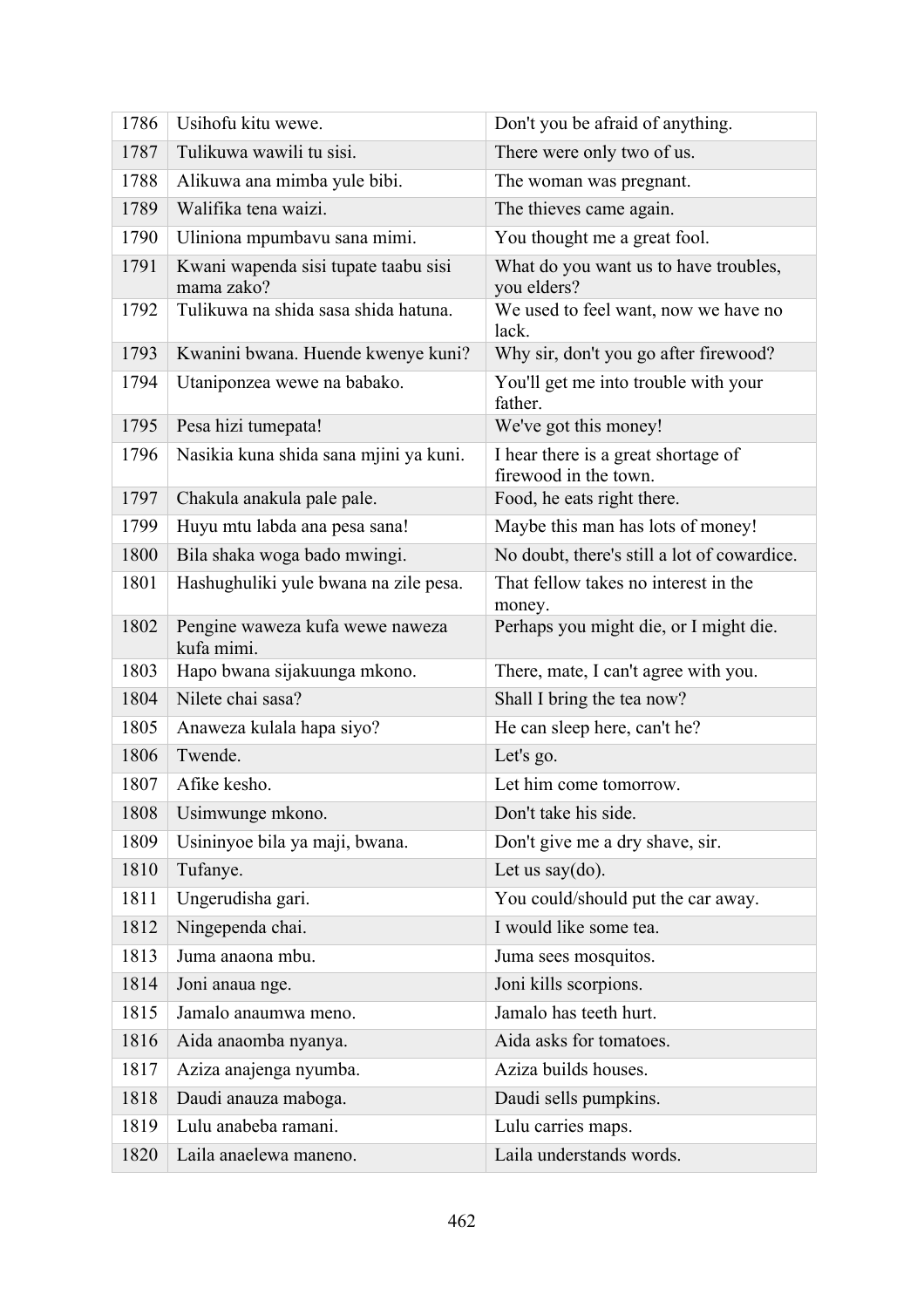| 1821 | Nuru anagawa bilinganya.          | Nuru shares egg plants.             |
|------|-----------------------------------|-------------------------------------|
| 1822 | Zuberi anaonja zambarau.          | Zuberi tastes plums.                |
| 1823 | Juma anaona mbu hao.              | Juma sees those mosquitos.          |
| 1824 | Joni anaua nge hao.               | Joni kills those scorpions.         |
| 1825 | Jamalo anaumwa meno hayo.         | Jamalo has those teeth hurt.        |
| 1826 | Aida anaomba nyanya hizo.         | Aida asks for many those tomatoes.  |
| 1827 | Aziza anajenga nyumba hizo.       | Aziza builds those house.           |
| 1828 | Daudi anauza maboga hayo.         | Daudi sells those pumpkins.         |
| 1829 | Lulu anabeba ramani hizo.         | Lulu carries those maps.            |
| 1830 | Laila anaelewa maneno hayo.       | Laila understands those words.      |
| 1831 | Nuru anagawa bilinganya hizo.     | Nuru shares those egg plants.       |
| 1832 | Zuberi anaonja zambarau hizo.     | Zuberi tastes many those plums.     |
| 1833 | Juma anaona mbu wadogo.           | Juma sees small mosquitos.          |
| 1834 | Joni anaua nge wadogo.            | Joni kills small scorpions.         |
| 1835 | Jamalo anaumwa meno madogo.       | Jamalo has small teeth hurt.        |
| 1836 | Aida anaomba nyanya ndogo.        | Aida asks for small tomatoes.       |
| 1837 | Aziza anajenga nyumba ndogo.      | Aziza builds small houses.          |
| 1838 | Daudi anauza maboga madogo.       | Daudi sells small pumpkins.         |
| 1839 | Lulu anabeba ramani ndogo.        | Lulu carries small maps.            |
| 1840 | Laila anaelewa maneno madogo.     | Laila understands small words.      |
| 1841 | Nuru anagawa bilinganya ndogo.    | Nuru shares small egg plants.       |
| 1842 | Zuberi anaonja zambarau ndogo.    | Zuberi tastes small plums.          |
| 1843 | Juma anaona mbu wengi.            | Juma sees many mosquitos.           |
| 1844 | Joni anaua nge wengi.             | Joni kills many scorpions.          |
| 1845 | Jamalo anaumwa meno mengi.        | Jamalo has many teeth hurt.         |
| 1846 | Aida anaomba nyanya nyingi.       | Aida asks for many tomatoes.        |
| 1847 | Aziza anajenga nyumba nyingi.     | Aziza builds many houses.           |
| 1848 | Daudi anauza maboga mengi.        | Daudi sells many pumpkins.          |
| 1849 | Lulu anabeba ramani nyingi.       | Lulu carries many maps.             |
| 1850 | Laila anaelewa maneno mengi.      | Laila understands many words.       |
| 1851 | Nuru anagawa bilinganya nyingi.   | Nuru shares many egg plants.        |
| 1852 | Zuberi anaonja zambarau nyingi.   | Zuberi tastes many plums.           |
| 1853 | Juma anaona mbu hao wadogo.       | Juma sees those small mosquitos.    |
| 1854 | Joni anaua nge hao wadogo.        | Joni kills those small scorpions.   |
| 1855 | Jamalo anaumwa meno hayo madogo.  | Jamalo has those small teeth hurt.  |
| 1856 | Aida anaomba nyanya hizo ndogo.   | Aida asks for those small tomatoes. |
| 1857 | Aziza anajenga nyumba hizo ndogo. | Aziza builds those small houses.    |
| 1858 | Daudi anauza maboga hayo madogo.  | Daudi sells those small pumpkins.   |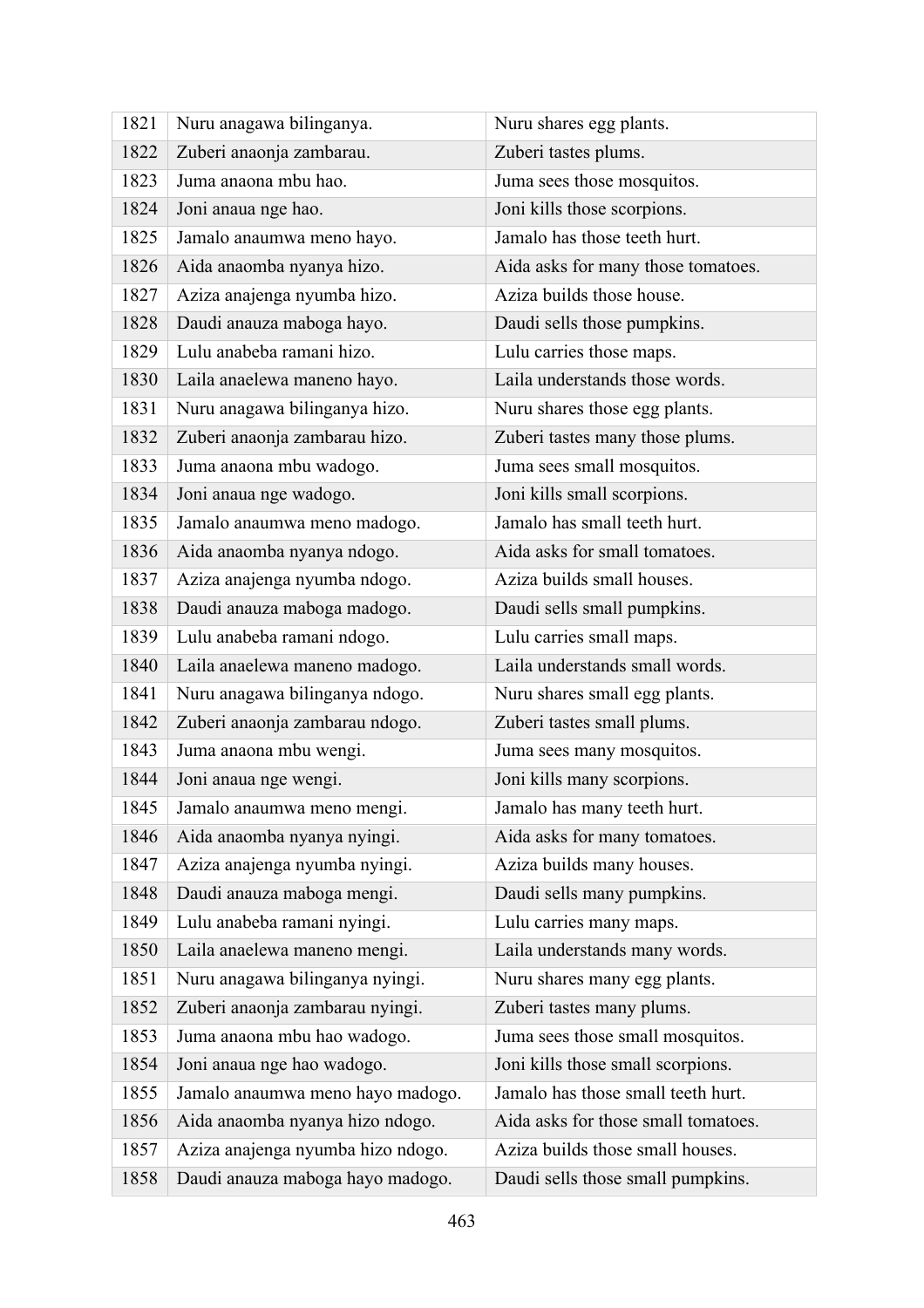| 1859 | Lulu anabeba ramani hizo ndogo.               | Lulu carries those small maps.               |
|------|-----------------------------------------------|----------------------------------------------|
| 1860 | Laila anaelewa maneno hayo madogo.            | Laila understands those small words.         |
| 1861 | Nuru anagawa bilinganya hizo ndogo.           | Nuru shares those small egg plants.          |
| 1862 | Zuberi anaonja zambarau hizo ndogo.           | Zuberi tastes those small plums.             |
| 1863 | Juma anaona mbu hao wengi.                    | Juma sees those many mosquitos.              |
| 1864 | Joni anaua nge hao wengi.                     | Joni kills those many scorpions.             |
| 1865 | Jamalo anaumwa meno hayo mengi.               | Jamalo has those many teeth hurt.            |
| 1866 | Aida anaomba nyanya hizo nyingi.              | Aida asks for those many tomatoes.           |
| 1867 | Aziza anajenga nyumba hizo nyingi.            | Aziza builds those many houses.              |
| 1868 | Daudi anauza maboga hayo mengi.               | Daudi sells many small pumpkins.             |
| 1869 | Lulu anabeba ramani hizo nyingi.              | Lulu carries those many maps.                |
| 1870 | Laila anaelewa maneno hayo mengi.             | Laila understands those many words.          |
| 1871 | Nuru anagawa bilinganya hizo nyingi.          | Nuru shares those many egg plants.           |
| 1872 | Zuberi anaonja zambarau hizo nyingi.          | Zuberi tastes those many plums.              |
| 1873 | Juma anaona mbu wengi wadogo.                 | Juma sees many small mosquitos.              |
| 1874 | Joni anaua nge wengi wadogo.                  | Joni kills many small scorpions.             |
| 1875 | Jamalo anaumwa meno mengi madogo.             | Jamalo has many small teeth hurt.            |
| 1876 | Aida anaomba nyanya nyingi ndogo.             | Aida asks for many small tomatoes.           |
| 1877 | Aziza anajenga nyumba nyingi ndogo.           | Aziza builds many small houses.              |
| 1878 | Daudi anauza maboga mengi madogo.             | Daudi sells many small pumpkins.             |
| 1879 | Lulu anabeba ramani nyingi ndogo.             | Lulu carries many small maps.                |
| 1880 | Laila anaelewa maneno mengi madogo.           | Laila understands many small words.          |
| 1881 | Nuru anagawa bilinganya nyingi ndogo.         | Nuru shares many small egg plants.           |
| 1882 | Zuberi anaonja zambarau nyingi ndogo.         | Zuberi tastes many small plums.              |
| 1883 | Juma anaona hao mbu wengi wadogo.             | Juma sees those many small mosquitos.        |
| 1884 | Joni anaua hao nge wengi wadogo.              | Joni kills those many small scorpions.       |
| 1885 | Jamalo anaumwa hayo meno mengi<br>madogo.     | Jamalo has those many small teeth hurt.      |
| 1886 | Aida anaomba hizo nyanya nyingi<br>ndogo.     | Aida asks for those many small tomatoes.     |
| 1887 | Aziza anajenga hizo nyumba nyingi<br>ndogo.   | Aziza builds those many small houses.        |
| 1888 | Daudi anauza hayo maboga mengi<br>madogo.     | Daudi sells those many small pumpkins.       |
| 1889 | Lulu anabeba hizo ramani nyingi<br>ndogo.     | Lulu carries those many small maps.          |
| 1890 | Laila anaelewa hayo maneno mengi<br>madogo.   | Laila understands those many small<br>words. |
| 1891 | Nuru anagawa hizo bilinganya nyingi<br>ndogo. | Nuru shares those many small egg plants.     |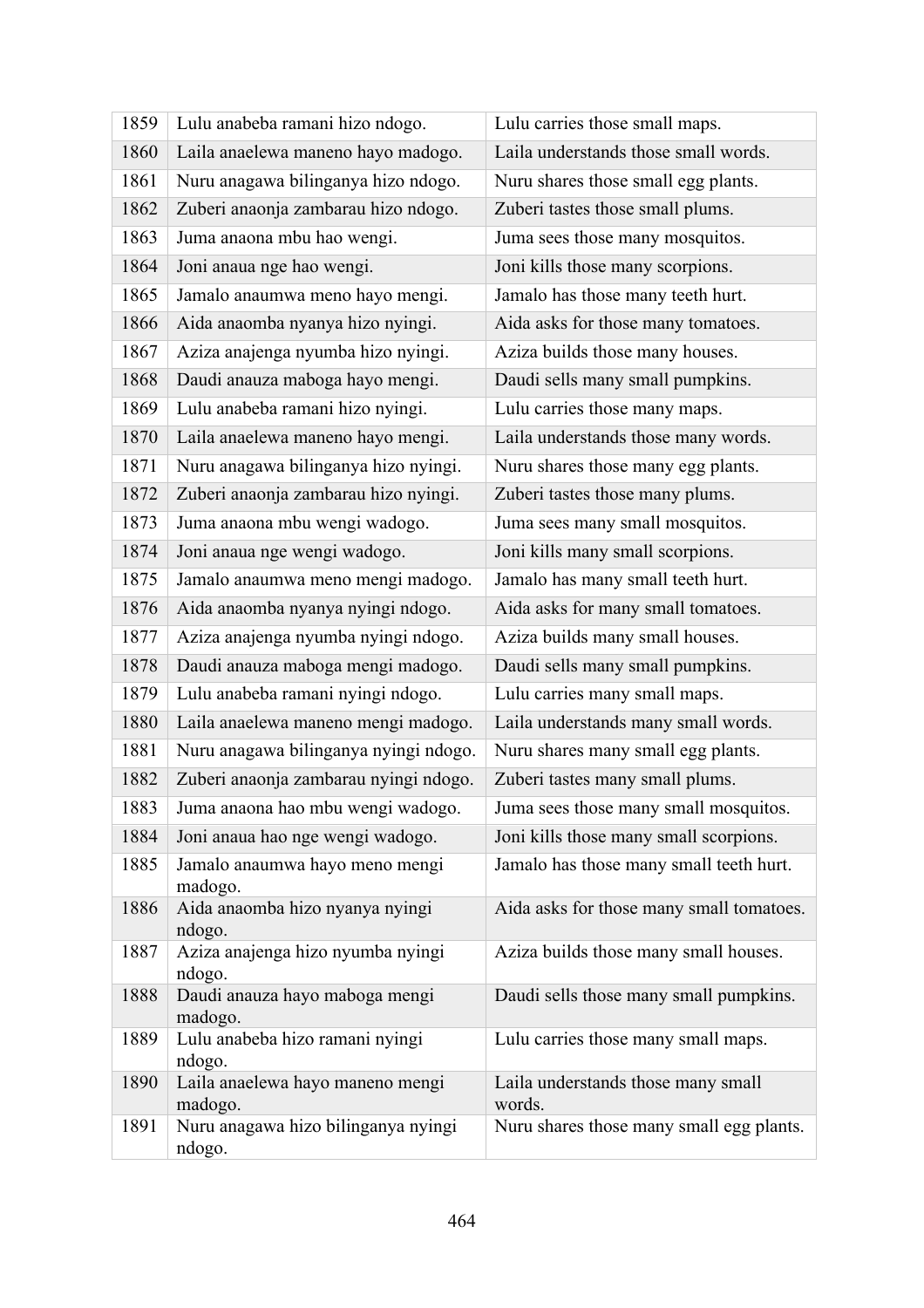| 1892 | Zuberi anaonja hizo zambarau nyingi<br>ndogo. | Zuberi tastes those many small plums.    |
|------|-----------------------------------------------|------------------------------------------|
| 1893 | Maboga anauza Daudi.                          | Pumpkins are sold by Daudi.              |
| 1894 | Bilinganya anagawa Nuru.                      | Egg plants are shared by Nuru.           |
| 1895 | Daudi anauza maboga madogo mengi.             | Daudi sells many small pumpkins.         |
| 1896 | Nuru anagawa bilinganya ndogo nyingi.         | Nuru shares many small egg plants.       |
| 1897 | Daudi anauza hayo maboga madogo<br>mengi.     | Daudi sells those many small pumpkins.   |
| 1898 | Nuru anagawa hizo bilinganya ndogo<br>nyingi. | Nuru shares those many small egg plants. |
| 1899 | Daudi anauza hayo maboga.                     | Daudi sells those pumpkins.              |
| 1900 | Nuru anagawa hizo bilinganya.                 | Nuru shares many those egg plants.       |
| 1901 | Daudi anauza hayo maboga madogo.              | Daudi sells those small pumpkins.        |
| 1902 | Nuru anagawa hizo bilinganya ndogo.           | Nuru shares those small egg plants.      |
| 1903 | Daudi anauza hayo maboga mengi.               | Daudi sells those many pumpkins.         |
| 1904 | Nuru anagawa hizo bilinganya nyingi.          | Nuru shares those many egg plants.       |
| 1905 | Daudi anauza maboga hayo madogo<br>mengi.     | Daudi sells those many small pumpkins.   |
| 1906 | Nuru anagawa bilinganya hizo ndogo<br>nyingi. | Nuru shares those many small egg plants. |
| 1907 | Daudi anauza maboga tu.                       | Daudi sells only pumpkins.               |
| 1908 | Nuru anagawa bilinganya tu.                   | Nuru shares only egg plants.             |
| 1909 | Maboga anauza Daudi tu.                       | Pumpkins are sold by only Daudi.         |
| 1910 | Bilinganya anagawa Nuru tu.                   | Egg plants are shared by only Nuru.      |
| 1911 | Daudi anauza maboga hayo tu.                  | Daudi sells only those pumpkins.         |
| 1912 | Nuru anagawa bilinganya hizo tu.              | Nuru shares only those egg plants.       |
| 1913 | Daudi anauza maboga madogo tu.                | Daudi sells only small pumpkins.         |
| 1914 | Nuru anagawa bilinganya ndogo tu.             | Nuru shares only small egg plants.       |
| 1915 | Daudi anauza maboga mengi tu.                 | Daudi sells only many pumpkins.          |
| 1916 | Nuru anagawa bilinganya nyingi tu.            | Nuru shares only many egg plants.        |
| 1917 | Daudi anauza maboga hayo madogo tu.           | Daudi sells only those small pumpkins.   |
| 1918 | Nuru anagawa bilinganya hizo ndogo<br>tu.     | Nuru shares only those egg plants.       |
| 1919 | Daudi anauza maboga hayo mengi tu.            | Daudi sells only those many pumpkins.    |
| 1920 | Nuru anagawa bilinganya hizo nyingi<br>tu.    | Nuru shares only those egg plants?       |
| 1921 | Daudi anauza maboga madogo mengi<br>tu.       | Daudi sells only many small pumpkins.    |
| 1922 | Nuru anagawa bilinganya ndogo nyingi<br>tu.   | Nuru shares only many small egg plants.  |
| 1923 | Daudi anauza maboga mengi madogo<br>tu.       | Daudi sells only many small pumpkins.    |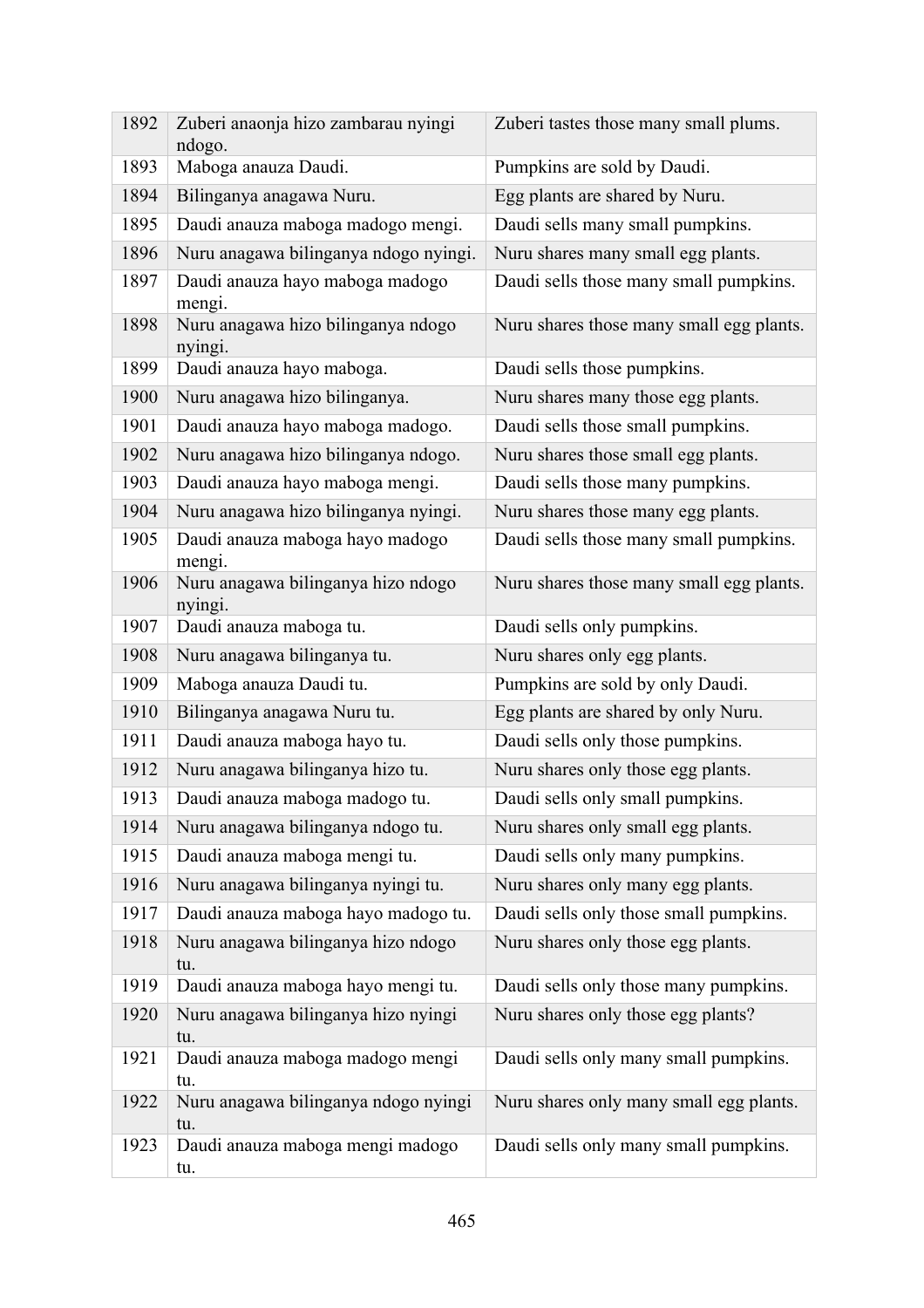| 1924 | Nuru anagawa bilinganya nyingi ndogo<br>tu.      | Nuru shares only many small egg plants.          |
|------|--------------------------------------------------|--------------------------------------------------|
| 1925 | Daudi anauza hayo maboga mengi<br>madogo tu.     | Daudi sells only those many small<br>pumpkins.   |
| 1926 | Nuru anagawa hizo bilinganya nyingi<br>ndogo tu. | Nuru shares only those many small egg<br>plants. |
| 1927 | Daudi anauza hayo maboga madogo<br>mengi tu.     | Daudi sells only those many small<br>pumpkins.   |
| 1928 | Nuru anagawa hizo bilinganya ndogo<br>nyingi tu. | Nuru shares only those many small egg<br>plants. |
| 1929 | Daudi anauza maboga?                             | Does Daudi sell pumpkins?                        |
| 1930 | Nuru anagawa bilinganya?                         | Does Nuru share egg plants?                      |
| 1931 | Maboga anauza Daudi?                             | Are pumpukins are sold by Daudi?                 |
| 1932 | Bilinganya anagawa Nuru?                         | Are egg plants shared by Nuru?                   |
| 1933 | Daudi anauza maboga hayo?                        | Does Daudi sell those pumpkins?                  |
| 1934 | Nuru anagawa bilinganya hizo?                    | Does Nuru share those egg plants?                |
| 1935 | Daudi anauza maboga madogo?                      | Does Daudi sell small pumpkins?                  |
| 1936 | Nuru anagawa bilinganya ndogo?                   | Does Nuru share small egg plants?                |
| 1937 | Daudi anauza maboga mengi?                       | Does Daudi sell many pumpkins?                   |
| 1938 | Nuru anagawa bilinganya nyingi?                  | Does Nuru share many egg plants?                 |
| 1939 | Daudi anauza maboga hayo madogo?                 | Does Daudi sell those small pumpkins?            |
| 1940 | Nuru anagawa bilinganya hizo ndogo?              | Does Nuru share those small egg plants?          |
| 1941 | Daudi anauza maboga hayo mengi?                  | Does Daudi sell those many pumpkins?             |
| 1942 | Nuru anagawa bilinganya hizo nyingi?             | Does Nuru share those many egg plants?           |
| 1943 | Daudi anauza maboga madogo mengi?                | Does Daudi sell many small pumpkins?             |
| 1944 | Nuru anagawa bilinganya ndogo<br>nyingi?         | Does Nuru share many small egg plants?           |
| 1945 | Daudi anauza maboga mengi madogo?                | Does Daudi sell many small pumpkins?             |
| 1946 | Nuru anagawa bilinganya nyingi<br>ndogo?         | Does Nuru share many small egg plants?           |
| 1947 | Daudi anauza hayo maboga mengi<br>madogo?        | Does Daudi sell those many small<br>pumpkins?    |
| 1948 | Nuru anagawa hizo bilinganya nyingi<br>ndogo?    | Does Nuru share those many small egg<br>plants?  |
| 1949 | Daudi anauza hayo maboga mengi<br>madogo?        | Does Daudi sell those many small<br>pumpkins?    |
| 1950 | Nuru anagawa hizo bilinganya ndogo<br>nyingi?    | Does Nuru share those many small egg<br>plants?  |
| 1951 | Daudi anauza hayo maboga?                        | Does Daudi sell those pumpkins?                  |
| 1952 | Nuru anagawa hizo bilinganya?                    | Does Nuru share those egg plants?                |
| 1953 | Daudi anauza hayo maboga madogo?                 | Does Daudi sell those small pumpkins?            |
| 1954 | Nuru anagawa hizo bilinganya ndogo?              | Does Nuru share those small egg plants?          |
| 1955 | Daudi anauza hayo maboga mengi?                  | Does Daudi sell those many pumpkins?             |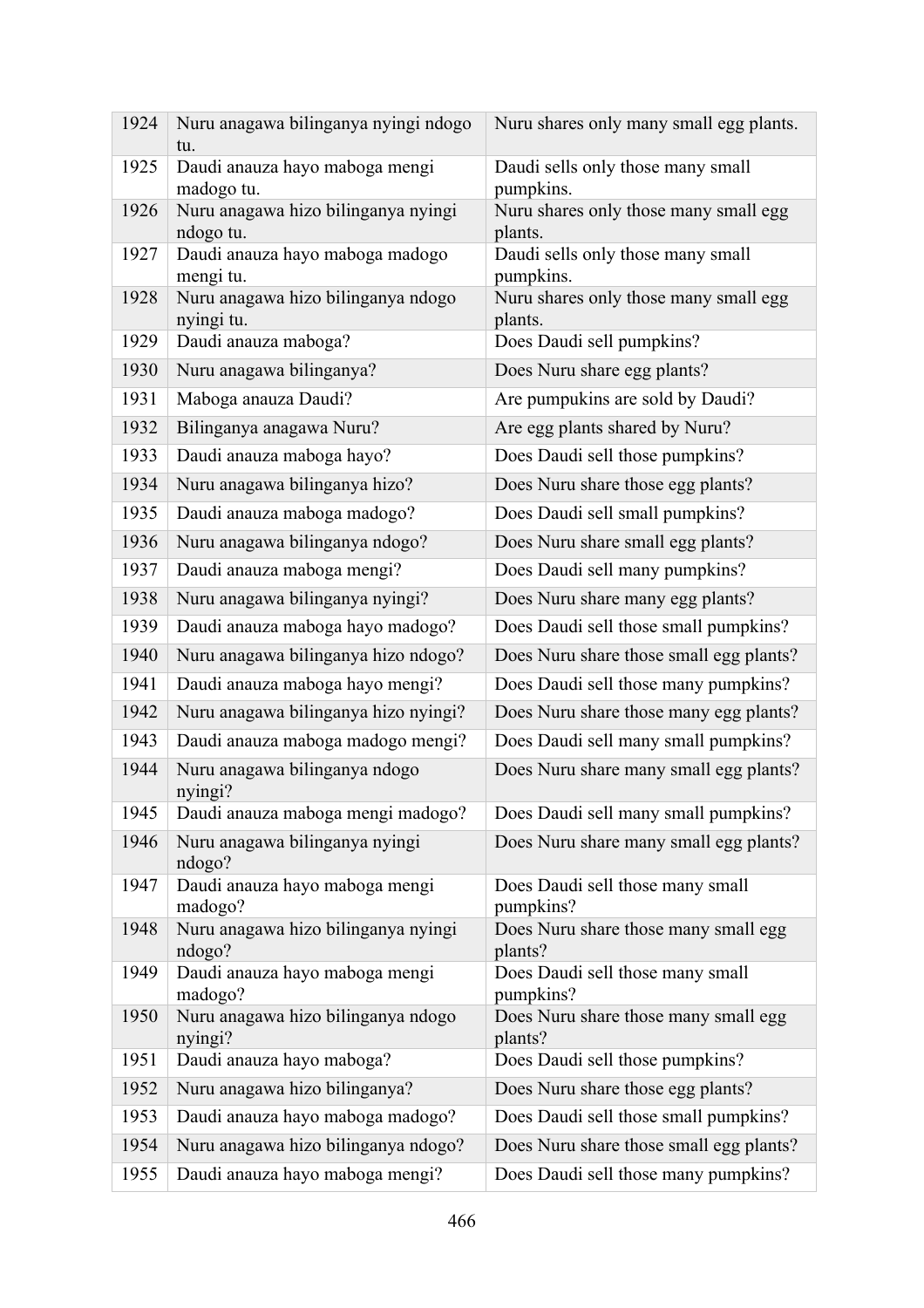| 1956 | Nuru anagawa hizo bilinganya nyingi?             | Does Nuru share those many egg plants?               |
|------|--------------------------------------------------|------------------------------------------------------|
| 1957 | Daudi anauza maboga hayo madogo<br>mengi?        | Does Daudi sell those many small<br>pumpkins?        |
| 1958 | Nuru anagawa bilinganya hizo ndogo<br>nyingi?    | Does Nuru share those many small egg<br>plants?      |
| 1959 | Daudi anauza maboga tu?                          | Does Daudi sell only pumpkins?                       |
| 1960 | Nuru anagawa bilinganya tu?                      | Does Nuru share only egg plants?                     |
| 1961 | Maboga anauza Daudi tu?                          | Are pumpkins sold by only Daudi?                     |
| 1962 | Bilinganya anagawa Nuru tu?                      | Are egg plants shared by only Nuru?                  |
| 1963 | Daudi anauza maboga hayo tu?                     | Does Daudi sell only those pumpkins?                 |
| 1964 | Nuru anagawa bilinganya hizo tu?                 | Does Nuru share only those egg plants?               |
| 1965 | Daudi anauza maboga madogo tu?                   | Does Daudi sell only small pumpkins?                 |
| 1966 | Nuru anagawa bilinganya ndogo tu?                | Does Nuru share only small egg plants?               |
| 1967 | Daudi anauza maboga mengi tu?                    | Does Daudi sell only many pumpkins?                  |
| 1968 | Nuru anagawa bilinganya nyingi tu?               | Does Nuru share only many egg plants?                |
| 1969 | Daudi anauza maboga hayo madogo tu?              | Does Daudi sell only those small<br>pumpkins?        |
| 1970 | Nuru anagawa bilinganya hizo ndogo<br>tu?        | Does Nuru share only those small egg<br>plants?      |
| 1971 | Daudi anauza maboga hayo mengi tu?               | Does Daudi sell only those many<br>pumpkins?         |
| 1972 | Nuru anagawa bilinganya hizo nyingi<br>tu?       | Does Nuru share only those many egg<br>plants?       |
| 1973 | Daudi anauza maboga madogo mengi<br>tu?          | Does Daudi sell only many small<br>pumpkins?         |
| 1974 | Nuru anagawa bilinganya ndogo nyingi<br>tu?      | Does Nuru share only many small egg<br>plants?       |
| 1975 | Daudi anauza maboga mengi madogo<br>tu?          | Does Daudi sell only many small<br>pumpkins?         |
| 1976 | Nuru anagawa bilinganya nyingi ndogo<br>tu?      | Does Nuru share only many small egg<br>plants?       |
| 1977 | Daudi anauza hayo maboga mengi<br>madogo tu?     | Does Daudi sell only those many small<br>pumpkins?   |
| 1978 | Nuru anagawa hizo bilinganya nyingi<br>ndogo tu? | Does Nuru share only those many small<br>egg plants? |
| 1979 | Daudi anauza hayo maboga madogo<br>mengi tu?     | Does Daudi sell only many small<br>pumpkins?         |
| 1980 | Nuru anagawa hizo bilinganya ndogo<br>nyingi tu? | Does Nuru share only those many small<br>egg plants? |
| 1981 | Njoo bwana hapa.                                 | Come here sir.                                       |
| 1982 | Mnakula nini nyinyi?                             | What do you eat?                                     |
| 1983 | Labda mna pesa nyingi.                           | Maybe you have lots of money.                        |
| 1984 | Usihofu kitu wewe.                               | Don't you be afraid of anything.                     |
| 1985 | Tulikuwa wawili tu sisi.                         | There were only two of us.                           |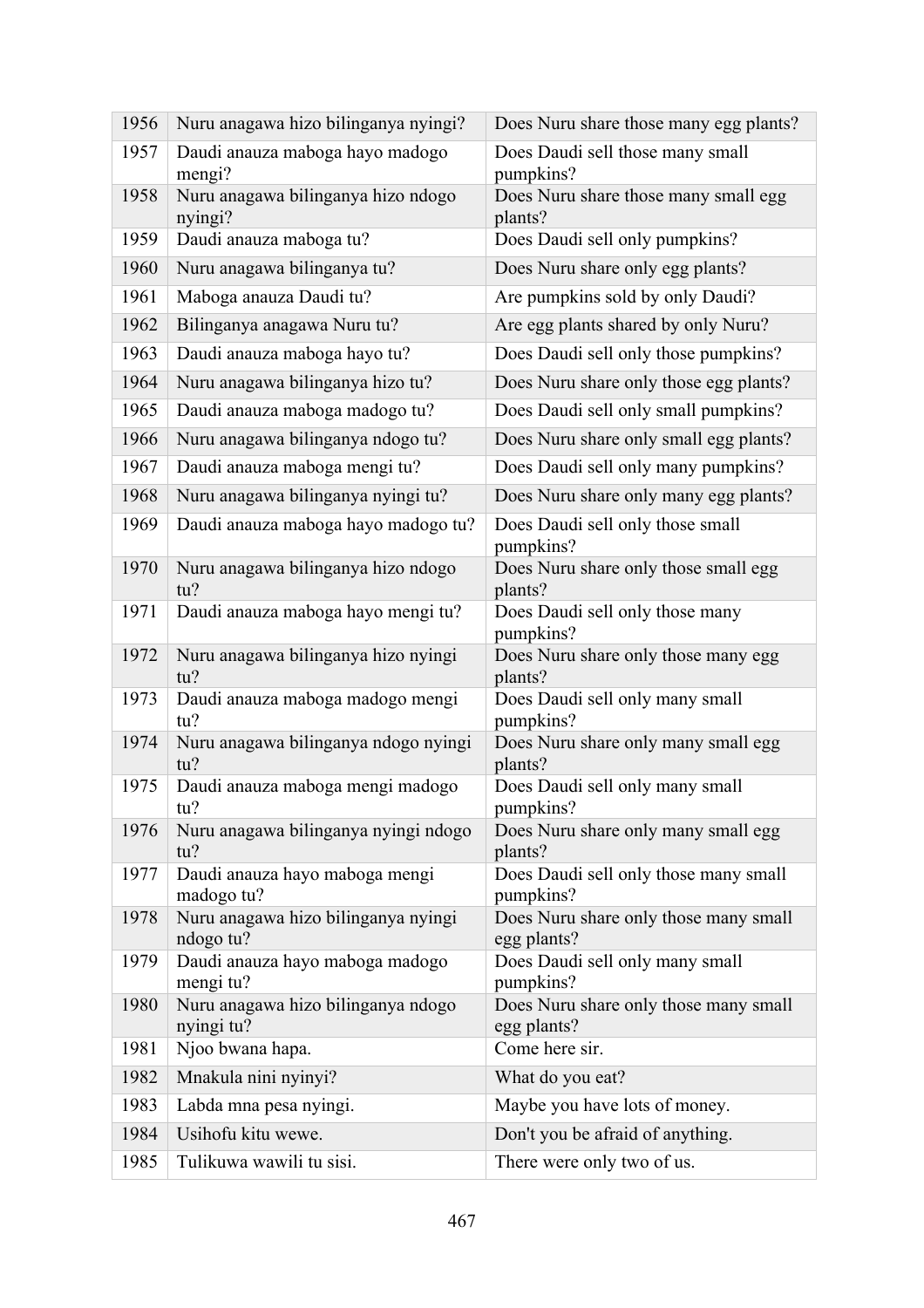| 1986 | Alikuwa ana mimba yule bibi.                        | The woman was pregnant.                                      |
|------|-----------------------------------------------------|--------------------------------------------------------------|
| 1987 | Walifika tena waizi.                                | The thieves came again.                                      |
| 1988 | Uliniona mpumbavu sana mimi.                        | You thought me a great fool.                                 |
| 1989 | Kwani wapenda sisi tupate taabu sisi<br>mama zako?  | What do you want us to have troubles,<br>you elders?         |
| 1990 | Tulikuwa na shida sasa shida hatuna.                | We used to feel want, now we have no<br>lack.                |
| 1991 | Kwanini bwana. Huende kwenye kuni?                  | Why sir, don't you go after firewood?                        |
| 1992 | Utaniponzea wewe na babako.                         | You'll get me into trouble with your<br>father.              |
| 1993 | Pesa hizi tumepata!                                 | We've got this money!                                        |
| 1994 | Nasikia kuna shida sana mjini ya kuni.              | I hear there is a great shortage of<br>firewood in the town. |
| 1995 | Chakula anakula pale pale.                          | Food, he eats right there.                                   |
| 1996 | Chakula kitu gani apelekewe pale pale<br>kitandani. | Food, everything, he has sent to him right<br>there in bed.  |
| 1997 | Huyu mtu labda ana pesa sana!                       | Maybe this man has lots of money!                            |
| 1998 | Bila shaka woga bado mwingi.                        | No doubt, there's still a lot of cowardice.                  |
| 1999 | Hashughuliki yule bwana na zile pesa.               | That fellow takes no interest in the<br>money.               |
| 2000 | Pengine waweza kufa wewe naweza<br>kufa mimi.       | Perhaps you might die, or I might die.                       |
| 2001 | Hapo bwana sijakuunga mkono.                        | There, mate, I can't agree with you.                         |
| 2002 | Nilete chai sasa?                                   | Shall I bring the tea now?                                   |
| 2003 | Anaweza kulala hapa siyo?                           | He can sleep here, can't he?                                 |
| 2004 | Twende.                                             | Let's go.                                                    |
| 2005 | Afike kesho.                                        | Let him come tomorrow.                                       |
| 2006 | Usimwunge mkono.                                    | Don't take his side.                                         |
| 2007 | Usininyoe bila ya maji, bwana.                      | Don't give me a dry shave, sir.                              |
| 2008 | Tufanye.                                            | Let us say $(do)$ .                                          |
| 2009 | Ungerudisha gari.                                   | You could/should put the car away.                           |
| 2010 | Ningependa chai.                                    | I would like some tea.                                       |
| 2011 | Juma anaona mbu.                                    | Juma sees mosquitos.                                         |
| 2012 | Joni anaua nge.                                     | Joni kills scorpions.                                        |
| 2013 | Jamalo anaumwa meno.                                | Jamalo has teeth hurt.                                       |
| 2014 | Aida anaomba nyanya.                                | Aida asks for tomatoes.                                      |
| 2015 | Aziza anajenga nyumba.                              | Aziza builds houses.                                         |
| 2016 | Daudi anauza maboga.                                | Daudi sells pumpkins.                                        |
| 2017 | Lulu anabeba ramani.                                | Lulu carries maps.                                           |
| 2018 | Laila anaelewa maneno.                              | Laila understands words.                                     |
| 2019 | Nuru anagawa bilinganya.                            | Nuru shares egg plants.                                      |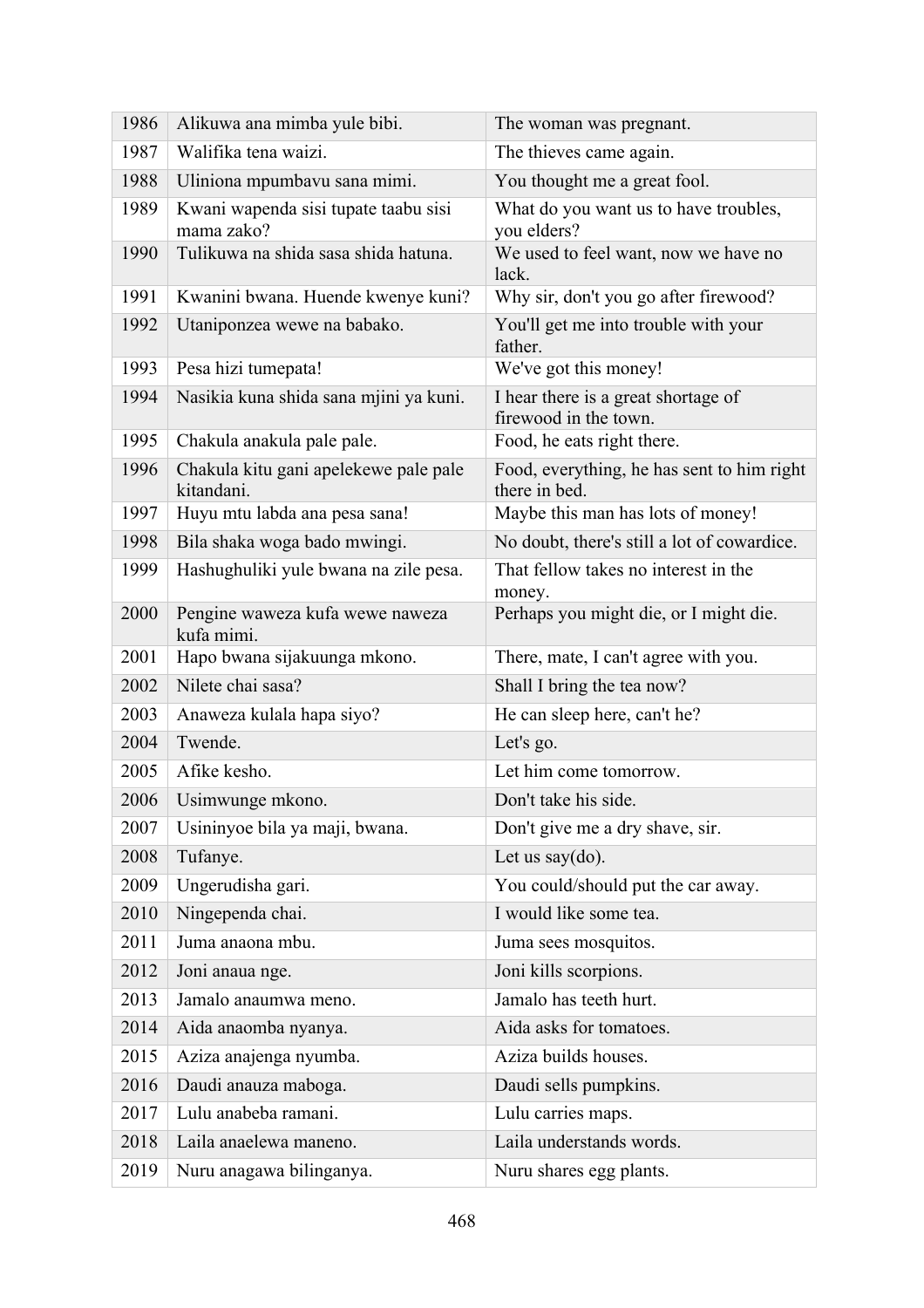| 2020 | Zuberi anaonja zambarau.          | Zuberi tastes plums.                |
|------|-----------------------------------|-------------------------------------|
| 2021 | Juma anaona mbu hao.              | Juma sees those mosquitos.          |
| 2022 | Joni anaua nge hao.               | Joni kills those scorpions.         |
| 2023 | Jamalo anaumwa meno hayo.         | Jamalo has those teeth hurt.        |
| 2024 | Aida anaomba nyanya hizo.         | Aida asks for many those tomatoes.  |
| 2025 | Aziza anajenga nyumba hizo.       | Aziza builds those house.           |
| 2026 | Daudi anauza maboga hayo.         | Daudi sells those pumpkins.         |
| 2027 | Lulu anabeba ramani hizo.         | Lulu carries those maps.            |
| 2028 | Laila anaelewa maneno hayo.       | Laila understands those words.      |
| 2029 | Nuru anagawa bilinganya hizo.     | Nuru shares those egg plants.       |
| 2030 | Zuberi anaonja zambarau hizo.     | Zuberi tastes many those plums.     |
| 2031 | Juma anaona mbu wadogo.           | Juma sees small mosquitos.          |
| 2032 | Joni anaua nge wadogo.            | Joni kills small scorpions.         |
| 2033 | Jamalo anaumwa meno madogo.       | Jamalo has small teeth hurt.        |
| 2034 | Aida anaomba nyanya ndogo.        | Aida asks for small tomatoes.       |
| 2035 | Aziza anajenga nyumba ndogo.      | Aziza builds small houses.          |
| 2036 | Daudi anauza maboga madogo.       | Daudi sells small pumpkins.         |
| 2037 | Lulu anabeba ramani ndogo.        | Lulu carries small maps.            |
| 2038 | Laila anaelewa maneno madogo.     | Laila understands small words.      |
| 2039 | Nuru anagawa bilinganya ndogo.    | Nuru shares small egg plants.       |
| 2040 | Zuberi anaonja zambarau ndogo.    | Zuberi tastes small plums.          |
| 2041 | Juma anaona mbu wengi.            | Juma sees many mosquitos.           |
| 2042 | Joni anaua nge wengi.             | Joni kills many scorpions.          |
| 2043 | Jamalo anaumwa meno mengi.        | Jamalo has many teeth hurt.         |
| 2044 | Aida anaomba nyanya nyingi.       | Aida asks for many tomatoes.        |
| 2045 | Aziza anajenga nyumba nyingi.     | Aziza builds many houses.           |
| 2046 | Daudi anauza maboga mengi.        | Daudi sells many pumpkins.          |
| 2047 | Lulu anabeba ramani nyingi.       | Lulu carries many maps.             |
| 2048 | Laila anaelewa maneno mengi.      | Laila understands many words.       |
| 2049 | Nuru anagawa bilinganya nyingi.   | Nuru shares many egg plants.        |
| 2050 | Zuberi anaonja zambarau nyingi.   | Zuberi tastes many plums.           |
| 2051 | Juma anaona mbu hao wadogo.       | Juma sees those small mosquitos.    |
| 2052 | Joni anaua nge hao wadogo.        | Joni kills those small scorpions.   |
| 2053 | Jamalo anaumwa meno hayo madogo.  | Jamalo has those small teeth hurt.  |
| 2054 | Aida anaomba nyanya hizo ndogo.   | Aida asks for those small tomatoes. |
| 2055 | Aziza anajenga nyumba hizo ndogo. | Aziza builds those small houses.    |
| 2056 | Daudi anauza maboga hayo madogo.  | Daudi sells those small pumpkins.   |
| 2057 | Lulu anabeba ramani hizo ndogo.   | Lulu carries those small maps.      |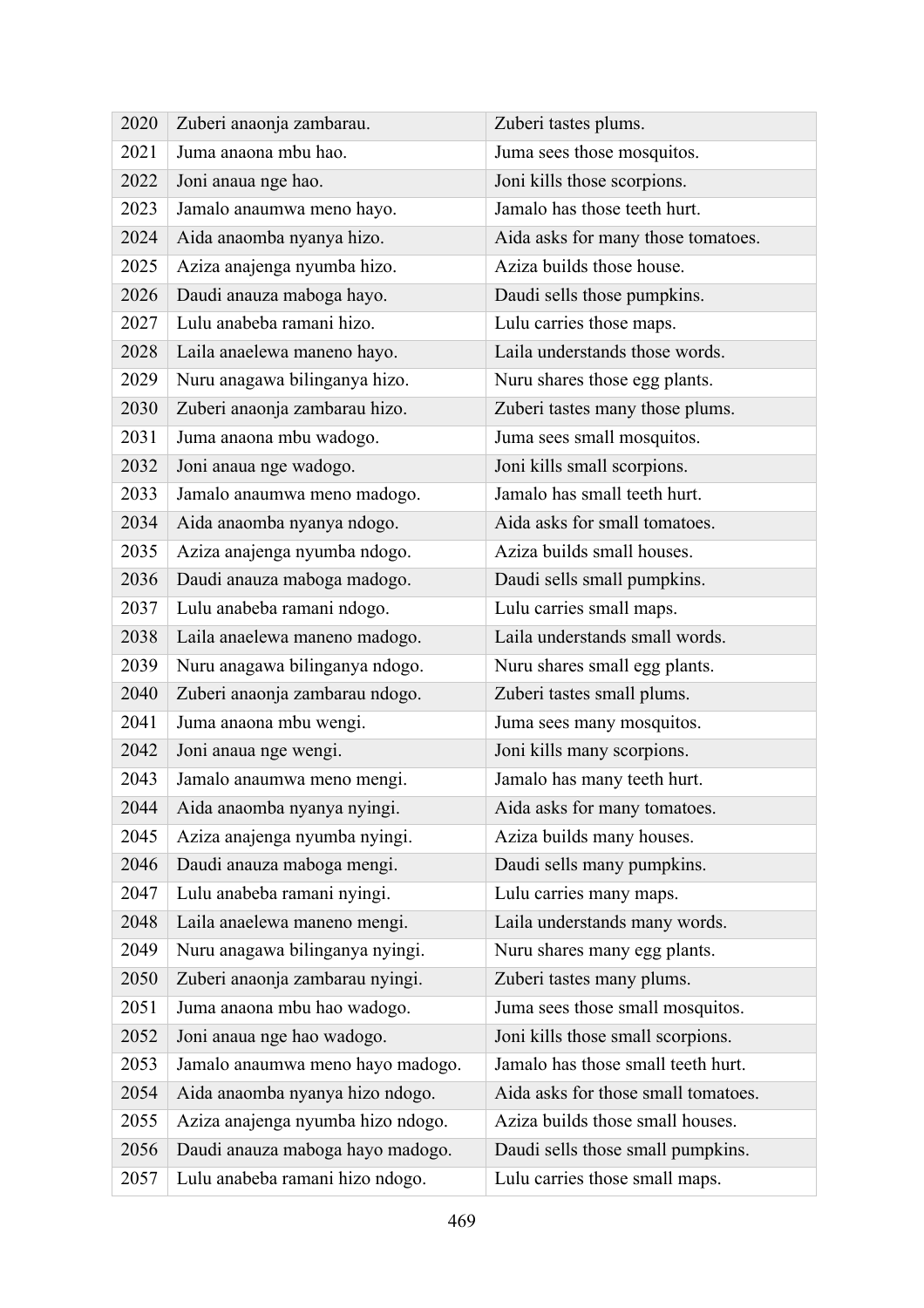| 2058 | Laila anaelewa maneno hayo madogo.            | Laila understands those small words.         |
|------|-----------------------------------------------|----------------------------------------------|
| 2059 | Nuru anagawa bilinganya hizo ndogo.           | Nuru shares those small egg plants.          |
| 2060 | Zuberi anaonja zambarau hizo ndogo.           | Zuberi tastes those small plums.             |
| 2061 | Juma anaona mbu hao wengi.                    | Juma sees those many mosquitos.              |
| 2062 | Joni anaua nge hao wengi.                     | Joni kills those many scorpions.             |
| 2063 | Jamalo anaumwa meno hayo mengi.               | Jamalo has those many teeth hurt.            |
| 2064 | Aida anaomba nyanya hizo nyingi.              | Aida asks for those many tomatoes.           |
| 2065 | Aziza anajenga nyumba hizo nyingi.            | Aziza builds those many houses.              |
| 2066 | Daudi anauza maboga hayo mengi.               | Daudi sells many small pumpkins.             |
| 2067 | Lulu anabeba ramani hizo nyingi.              | Lulu carries those many maps.                |
| 2068 | Laila anaelewa maneno hayo mengi.             | Laila understands those many words.          |
| 2069 | Nuru anagawa bilinganya hizo nyingi.          | Nuru shares those many egg plants.           |
| 2070 | Zuberi anaonja zambarau hizo nyingi.          | Zuberi tastes those many plums.              |
| 2071 | Juma anaona mbu wengi wadogo.                 | Juma sees many small mosquitos.              |
| 2072 | Joni anaua nge wengi wadogo.                  | Joni kills many small scorpions.             |
| 2073 | Jamalo anaumwa meno mengi madogo.             | Jamalo has many small teeth hurt.            |
| 2074 | Aida anaomba nyanya nyingi ndogo.             | Aida asks for many small tomatoes.           |
| 2075 | Aziza anajenga nyumba nyingi ndogo.           | Aziza builds many small houses.              |
| 2076 | Daudi anauza maboga mengi madogo.             | Daudi sells many small pumpkins.             |
| 2077 | Lulu anabeba ramani nyingi ndogo.             | Lulu carries many small maps.                |
| 2078 | Laila anaelewa maneno mengi madogo.           | Laila understands many small words.          |
| 2079 | Nuru anagawa bilinganya nyingi ndogo.         | Nuru shares many small egg plants.           |
| 2080 | Zuberi anaonja zambarau nyingi ndogo.         | Zuberi tastes many small plums.              |
| 2081 | Juma anaona hao mbu wengi wadogo.             | Juma sees those many small mosquitos.        |
| 2082 | Joni anaua hao nge wengi wadogo.              | Joni kills those many small scorpions.       |
| 2083 | Jamalo anaumwa hayo meno mengi<br>madogo.     | Jamalo has those many small teeth hurt.      |
| 2084 | Aida anaomba hizo nyanya nyingi<br>ndogo.     | Aida asks for those many small tomatoes.     |
| 2085 | Aziza anajenga hizo nyumba nyingi<br>ndogo.   | Aziza builds those many small houses.        |
| 2086 | Daudi anauza hayo maboga mengi<br>madogo.     | Daudi sells those many small pumpkins.       |
| 2087 | Lulu anabeba hizo ramani nyingi<br>ndogo.     | Lulu carries those many small maps.          |
| 2088 | Laila anaelewa hayo maneno mengi<br>madogo.   | Laila understands those many small<br>words. |
| 2089 | Nuru anagawa hizo bilinganya nyingi<br>ndogo. | Nuru shares those many small egg plants.     |
| 2090 | Zuberi anaonja hizo zambarau nyingi<br>ndogo. | Zuberi tastes those many small plums.        |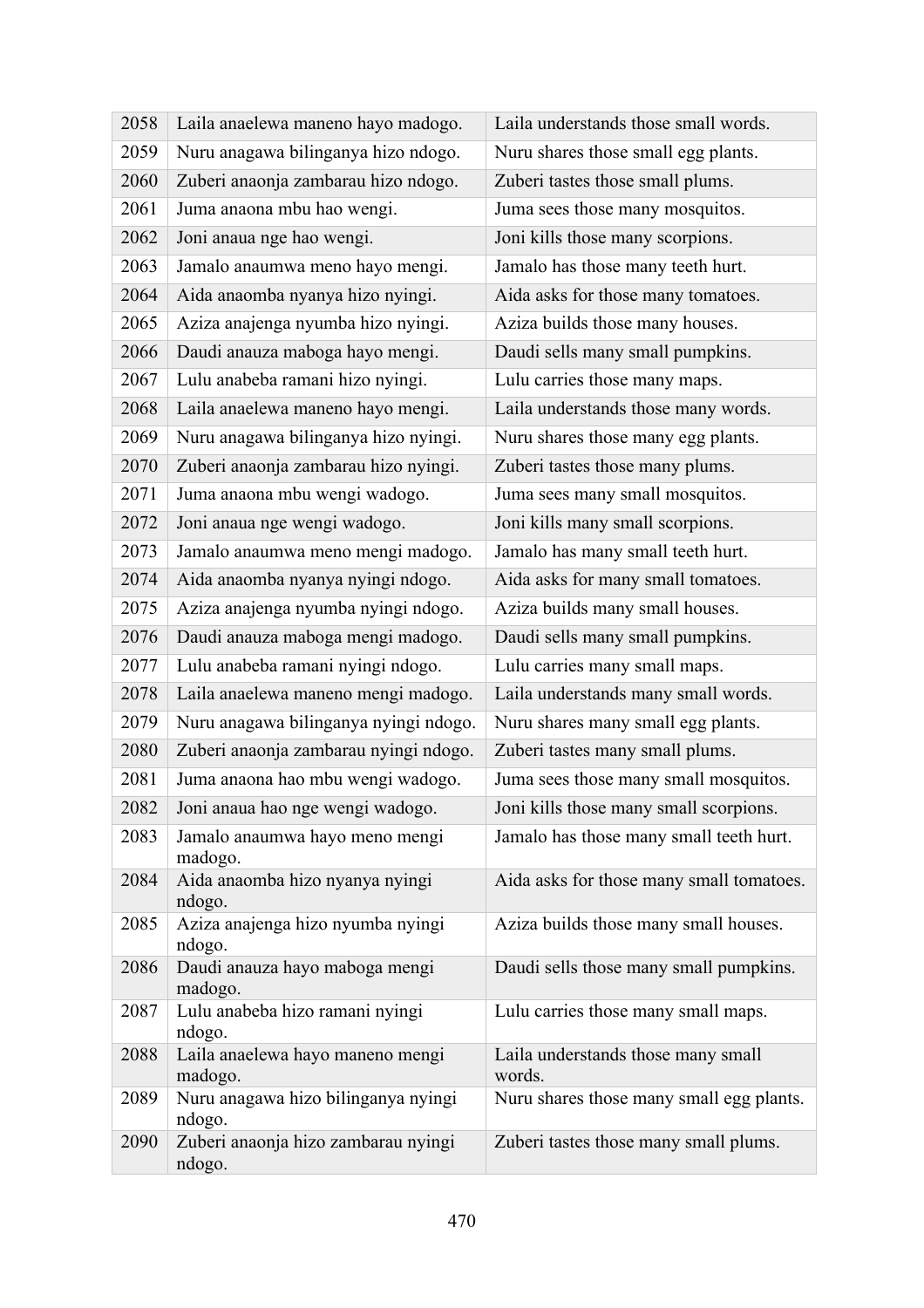| 2091 | Maboga anauza Daudi.                          | Pumpkins are sold by Daudi.              |
|------|-----------------------------------------------|------------------------------------------|
| 2092 | Bilinganya anagawa Nuru.                      | Egg plants are shared by Nuru.           |
| 2093 | Daudi anauza maboga madogo mengi.             | Daudi sells many small pumpkins.         |
| 2094 | Nuru anagawa bilinganya ndogo nyingi.         | Nuru shares many small egg plants.       |
| 2095 | Daudi anauza hayo maboga madogo<br>mengi.     | Daudi sells those many small pumpkins.   |
| 2096 | Nuru anagawa hizo bilinganya ndogo<br>nyingi. | Nuru shares those many small egg plants. |
| 2097 | Daudi anauza hayo maboga.                     | Daudi sells those pumpkins.              |
| 2098 | Nuru anagawa hizo bilinganya.                 | Nuru shares many those egg plants.       |
| 2099 | Daudi anauza hayo maboga madogo.              | Daudi sells those small pumpkins.        |
| 2100 | Nuru anagawa hizo bilinganya ndogo.           | Nuru shares those small egg plants.      |
| 2101 | Daudi anauza hayo maboga mengi.               | Daudi sells those many pumpkins.         |
| 2102 | Nuru anagawa hizo bilinganya nyingi.          | Nuru shares those many egg plants.       |
| 2103 | Daudi anauza maboga hayo madogo<br>mengi.     | Daudi sells those many small pumpkins.   |
| 2104 | Nuru anagawa bilinganya hizo ndogo<br>nyingi. | Nuru shares those many small egg plants. |
| 2105 | Daudi anauza maboga tu.                       | Daudi sells only pumpkins.               |
| 2106 | Nuru anagawa bilinganya tu.                   | Nuru shares only egg plants.             |
| 2107 | Maboga anauza Daudi tu.                       | Pumpkins are sold by only Daudi.         |
| 2108 | Bilinganya anagawa Nuru tu.                   | Egg plants are shared by only Nuru.      |
| 2109 | Daudi anauza maboga hayo tu.                  | Daudi sells only those pumpkins.         |
| 2110 | Nuru anagawa bilinganya hizo tu.              | Nuru shares only those egg plants.       |
| 2111 | Daudi anauza maboga madogo tu.                | Daudi sells only small pumpkins.         |
| 2112 | Nuru anagawa bilinganya ndogo tu.             | Nuru shares only small egg plants.       |
| 2113 | Daudi anauza maboga mengi tu.                 | Daudi sells only many pumpkins.          |
| 2114 | Nuru anagawa bilinganya nyingi tu.            | Nuru shares only many egg plants.        |
| 2115 | Daudi anauza maboga hayo madogo tu.           | Daudi sells only those small pumpkins.   |
| 2116 | Nuru anagawa bilinganya hizo ndogo<br>tu.     | Nuru shares only those egg plants.       |
| 2117 | Daudi anauza maboga hayo mengi tu.            | Daudi sells only those many pumpkins.    |
| 2118 | Nuru anagawa bilinganya hizo nyingi<br>tu.    | Nuru shares only those egg plants?       |
| 2119 | Daudi anauza maboga madogo mengi<br>tu.       | Daudi sells only many small pumpkins.    |
| 2120 | Nuru anagawa bilinganya ndogo nyingi<br>tu.   | Nuru shares only many small egg plants.  |
| 2121 | Daudi anauza maboga mengi madogo<br>tu.       | Daudi sells only many small pumpkins.    |
| 2122 | Nuru anagawa bilinganya nyingi ndogo<br>tu.   | Nuru shares only many small egg plants.  |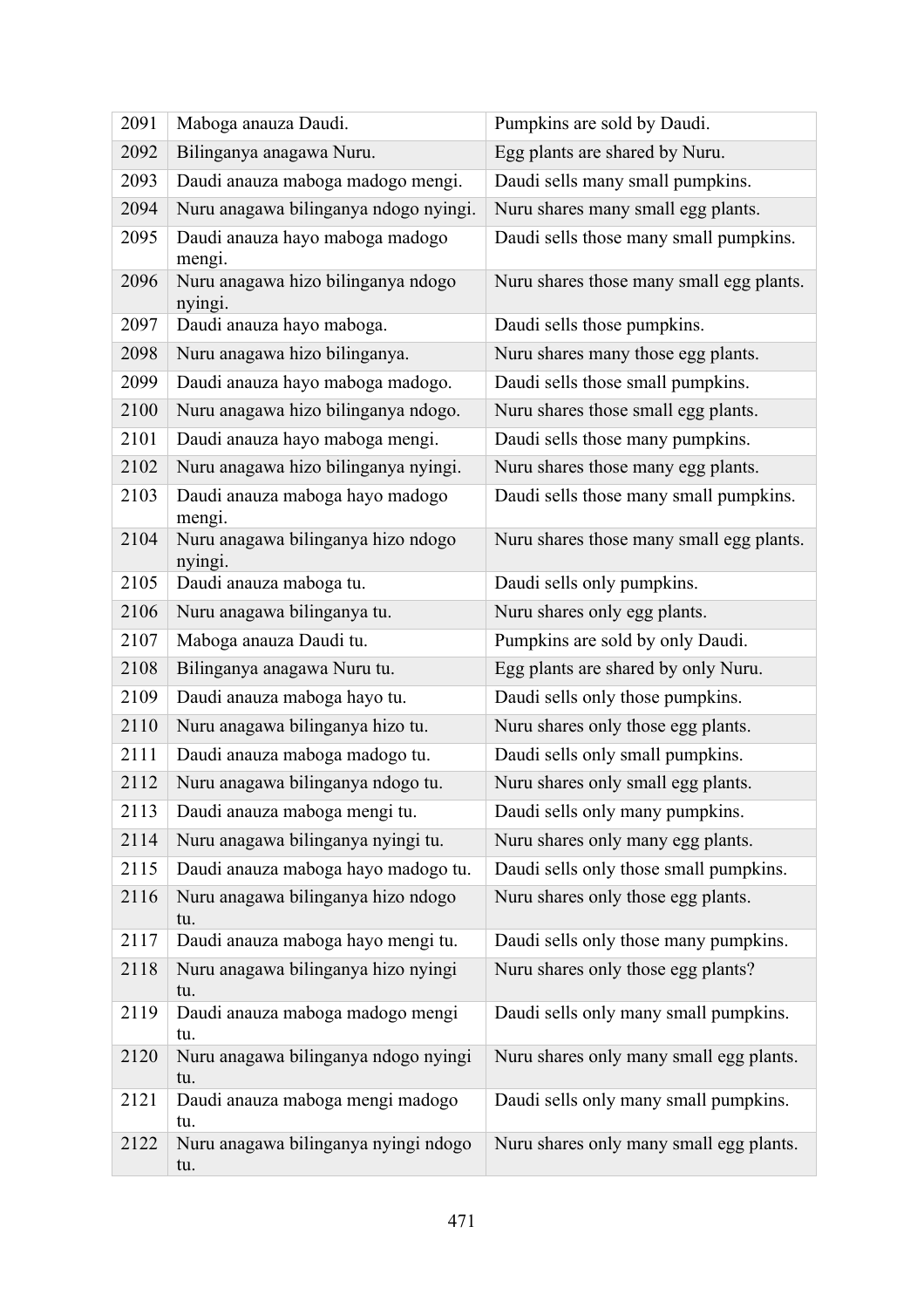| 2123 | Daudi anauza hayo maboga mengi<br>madogo tu.     | Daudi sells only those many small<br>pumpkins.   |
|------|--------------------------------------------------|--------------------------------------------------|
| 2124 | Nuru anagawa hizo bilinganya nyingi              | Nuru shares only those many small egg            |
| 2125 | ndogo tu.<br>Daudi anauza hayo maboga madogo     | plants.<br>Daudi sells only those many small     |
|      | mengi tu.                                        | pumpkins.                                        |
| 2126 | Nuru anagawa hizo bilinganya ndogo<br>nyingi tu. | Nuru shares only those many small egg<br>plants. |
| 2127 | Daudi anauza maboga?                             | Does Daudi sell pumpkins?                        |
| 2128 | Nuru anagawa bilinganya?                         | Does Nuru share egg plants?                      |
| 2129 | Maboga anauza Daudi?                             | Are pumpukins are sold by Daudi?                 |
| 2130 | Bilinganya anagawa Nuru?                         | Are egg plants shared by Nuru?                   |
| 2131 | Daudi anauza maboga hayo?                        | Does Daudi sell those pumpkins?                  |
| 2132 | Nuru anagawa bilinganya hizo?                    | Does Nuru share those egg plants?                |
| 2133 | Daudi anauza maboga madogo?                      | Does Daudi sell small pumpkins?                  |
| 2134 | Nuru anagawa bilinganya ndogo?                   | Does Nuru share small egg plants?                |
| 2135 | Daudi anauza maboga mengi?                       | Does Daudi sell many pumpkins?                   |
| 2136 | Nuru anagawa bilinganya nyingi?                  | Does Nuru share many egg plants?                 |
| 2137 | Daudi anauza maboga hayo madogo?                 | Does Daudi sell those small pumpkins?            |
| 2138 | Nuru anagawa bilinganya hizo ndogo?              | Does Nuru share those small egg plants?          |
| 2139 | Daudi anauza maboga hayo mengi?                  | Does Daudi sell those many pumpkins?             |
| 2140 | Nuru anagawa bilinganya hizo nyingi?             | Does Nuru share those many egg plants?           |
| 2141 | Daudi anauza maboga madogo mengi?                | Does Daudi sell many small pumpkins?             |
| 2142 | Nuru anagawa bilinganya ndogo<br>nyingi?         | Does Nuru share many small egg plants?           |
| 2143 | Daudi anauza maboga mengi madogo?                | Does Daudi sell many small pumpkins?             |
| 2144 | Nuru anagawa bilinganya nyingi<br>ndogo?         | Does Nuru share many small egg plants?           |
| 2145 | Daudi anauza hayo maboga mengi<br>madogo?        | Does Daudi sell those many small<br>pumpkins?    |
| 2146 | Nuru anagawa hizo bilinganya nyingi<br>ndogo?    | Does Nuru share those many small egg<br>plants?  |
| 2147 | Daudi anauza hayo maboga mengi<br>madogo?        | Does Daudi sell those many small<br>pumpkins?    |
| 2148 | Nuru anagawa hizo bilinganya ndogo<br>nyingi?    | Does Nuru share those many small egg<br>plants?  |
| 2149 | Daudi anauza hayo maboga?                        | Does Daudi sell those pumpkins?                  |
| 2150 | Nuru anagawa hizo bilinganya?                    | Does Nuru share those egg plants?                |
| 2151 | Daudi anauza hayo maboga madogo?                 | Does Daudi sell those small pumpkins?            |
| 2152 | Nuru anagawa hizo bilinganya ndogo?              | Does Nuru share those small egg plants?          |
| 2153 | Daudi anauza hayo maboga mengi?                  | Does Daudi sell those many pumpkins?             |
| 2154 | Nuru anagawa hizo bilinganya nyingi?             | Does Nuru share those many egg plants?           |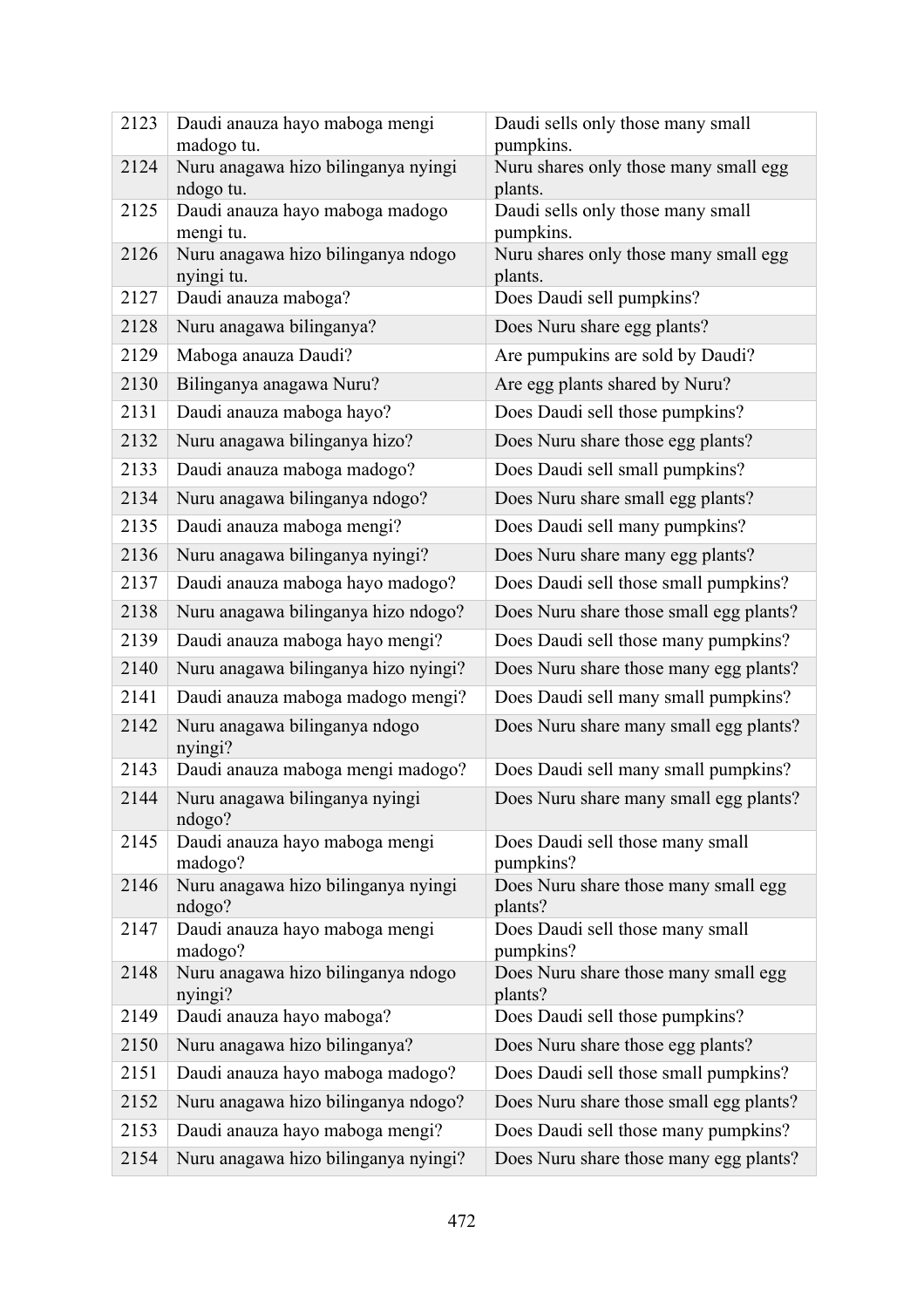| 2155 | Daudi anauza maboga hayo madogo<br>mengi?        | Does Daudi sell those many small<br>pumpkins?        |
|------|--------------------------------------------------|------------------------------------------------------|
| 2156 | Nuru anagawa bilinganya hizo ndogo<br>nyingi?    | Does Nuru share those many small egg<br>plants?      |
| 2157 | Daudi anauza maboga tu?                          | Does Daudi sell only pumpkins?                       |
| 2158 | Nuru anagawa bilinganya tu?                      | Does Nuru share only egg plants?                     |
| 2159 | Maboga anauza Daudi tu?                          | Are pumpkins sold by only Daudi?                     |
| 2160 | Bilinganya anagawa Nuru tu?                      | Are egg plants shared by only Nuru?                  |
| 2161 | Daudi anauza maboga hayo tu?                     | Does Daudi sell only those pumpkins?                 |
| 2162 | Nuru anagawa bilinganya hizo tu?                 | Does Nuru share only those egg plants?               |
| 2163 | Daudi anauza maboga madogo tu?                   | Does Daudi sell only small pumpkins?                 |
| 2164 | Nuru anagawa bilinganya ndogo tu?                | Does Nuru share only small egg plants?               |
| 2165 | Daudi anauza maboga mengi tu?                    | Does Daudi sell only many pumpkins?                  |
| 2166 | Nuru anagawa bilinganya nyingi tu?               | Does Nuru share only many egg plants?                |
| 2167 | Daudi anauza maboga hayo madogo tu?              | Does Daudi sell only those small<br>pumpkins?        |
| 2168 | Nuru anagawa bilinganya hizo ndogo<br>tu?        | Does Nuru share only those small egg<br>plants?      |
| 2169 | Daudi anauza maboga hayo mengi tu?               | Does Daudi sell only those many<br>pumpkins?         |
| 2170 | Nuru anagawa bilinganya hizo nyingi<br>tu?       | Does Nuru share only those many egg<br>plants?       |
| 2171 | Daudi anauza maboga madogo mengi<br>tu?          | Does Daudi sell only many small<br>pumpkins?         |
| 2172 | Nuru anagawa bilinganya ndogo nyingi<br>tu?      | Does Nuru share only many small egg<br>plants?       |
| 2173 | Daudi anauza maboga mengi madogo<br>tu?          | Does Daudi sell only many small<br>pumpkins?         |
| 2174 | Nuru anagawa bilinganya nyingi ndogo<br>tu?      | Does Nuru share only many small egg<br>plants?       |
| 2175 | Daudi anauza hayo maboga mengi<br>madogo tu?     | Does Daudi sell only those many small<br>pumpkins?   |
| 2176 | Nuru anagawa hizo bilinganya nyingi<br>ndogo tu? | Does Nuru share only those many small<br>egg plants? |
| 2177 | Daudi anauza hayo maboga madogo<br>mengi tu?     | Does Daudi sell only many small<br>pumpkins?         |
| 2178 | Nuru anagawa hizo bilinganya ndogo<br>nyingi tu? | Does Nuru share only those many small<br>egg plants? |
| 2179 | Njoo bwana hapa.                                 | Come here sir.                                       |
| 2180 | Mnakula nini nyinyi?                             | What do you eat?                                     |
| 2181 | Labda mna pesa nyingi.                           | Maybe you have lots of money.                        |
| 2182 | Usihofu kitu wewe.                               | Don't you be afraid of anything.                     |
| 2183 | Tulikuwa wawili tu sisi.                         | There were only two of us.                           |
| 2184 | Alikuwa ana mimba yule bibi.                     | The woman was pregnant.                              |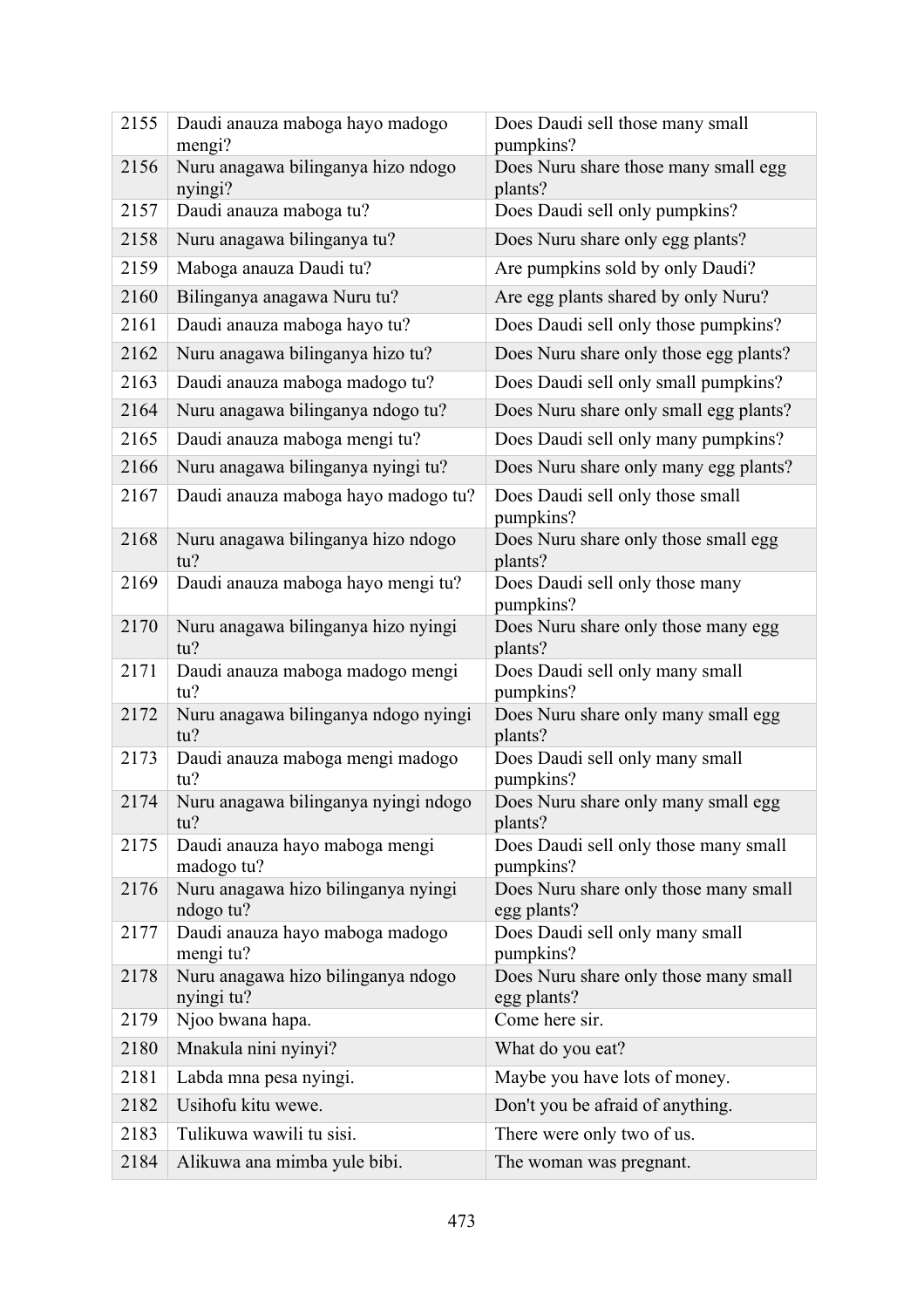| 2185 | Walifika tena waizi.                                | The thieves came again.                                      |
|------|-----------------------------------------------------|--------------------------------------------------------------|
| 2186 | Uliniona mpumbavu sana mimi.                        | You thought me a great fool.                                 |
| 2187 | Kwani wapenda sisi tupate taabu sisi<br>mama zako?  | What do you want us to have troubles,<br>you elders?         |
| 2188 | Tulikuwa na shida sasa shida hatuna.                | We used to feel want, now we have no<br>lack.                |
| 2189 | Kwanini bwana. Huende kwenye kuni?                  | Why sir, don't you go after firewood?                        |
| 2190 | Utaniponzea wewe na babako.                         | You'll get me into trouble with your<br>father.              |
| 2191 | Pesa hizi tumepata!                                 | We've got this money!                                        |
| 2192 | Nasikia kuna shida sana mjini ya kuni.              | I hear there is a great shortage of<br>firewood in the town. |
| 2193 | Chakula anakula pale pale.                          | Food, he eats right there.                                   |
| 2194 | Chakula kitu gani apelekewe pale pale<br>kitandani. | Food, everything, he has sent to him right<br>there in bed.  |
| 2195 | Huyu mtu labda ana pesa sana!                       | Maybe this man has lots of money!                            |
| 2196 | Bila shaka woga bado mwingi.                        | No doubt, there's still a lot of cowardice.                  |
| 2197 | Hashughuliki yule bwana na zile pesa.               | That fellow takes no interest in the<br>money.               |
| 2198 | Pengine waweza kufa wewe naweza<br>kufa mimi.       | Perhaps you might die, or I might die.                       |
| 2199 | Hapo bwana sijakuunga mkono.                        | There, mate, I can't agree with you.                         |
| 2200 | Nilete chai sasa?                                   | Shall I bring the tea now?                                   |
| 2201 | Anaweza kulala hapa siyo?                           | He can sleep here, can't he?                                 |
| 2202 | Twende.                                             | Let's go.                                                    |
| 2203 | Afike kesho.                                        | Let him come tomorrow.                                       |
| 2204 | Usimwunge mkono.                                    | Don't take his side.                                         |
| 2205 | Usininyoe bila ya maji, bwana.                      | Don't give me a dry shave, sir.                              |
| 2206 | Tufanye.                                            | Let us say $(do)$ .                                          |
| 2207 | Ungerudisha gari.                                   | You could/should put the car away.                           |
| 2208 | Ningependa chai.                                    | I would like some tea.                                       |
| 2209 | Juma anaona mbu.                                    | Juma sees mosquitos.                                         |
| 2210 | Joni anaua nge.                                     | Joni kills scorpions.                                        |
| 2211 | Jamalo anaumwa meno.                                | Jamalo has teeth hurt.                                       |
| 2212 | Aida anaomba nyanya.                                | Aida asks for tomatoes.                                      |
| 2213 | Aziza anajenga nyumba.                              | Aziza builds houses.                                         |
| 2214 | Daudi anauza maboga.                                | Daudi sells pumpkins.                                        |
| 2215 | Lulu anabeba ramani.                                | Lulu carries maps.                                           |
| 2216 | Laila anaelewa maneno.                              | Laila understands words.                                     |
| 2217 | Nuru anagawa bilinganya.                            | Nuru shares egg plants.                                      |
| 2218 | Zuberi anaonja zambarau.                            | Zuberi tastes plums.                                         |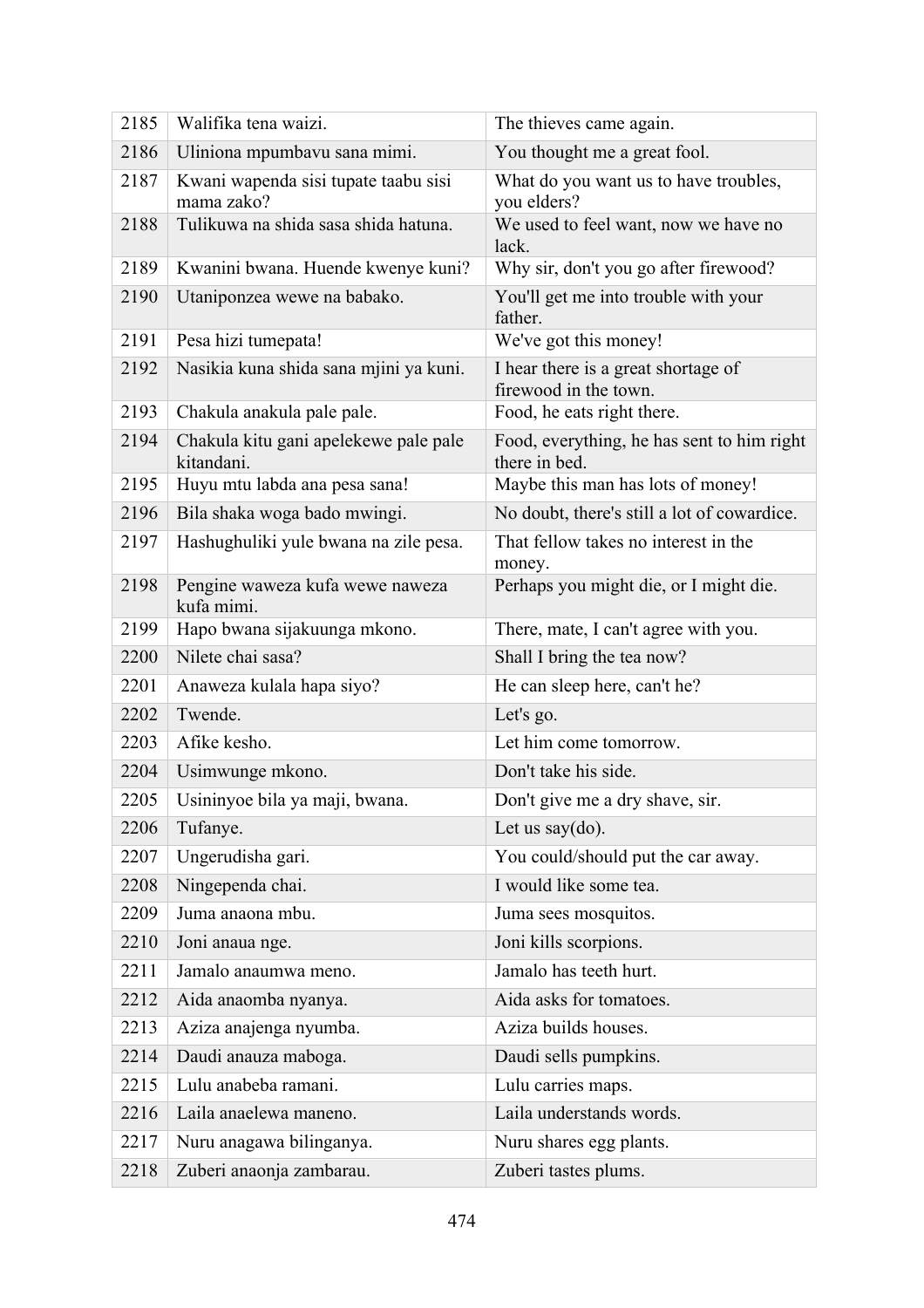| 2219 | Juma anaona mbu hao.               | Juma sees those mosquitos.           |
|------|------------------------------------|--------------------------------------|
| 2220 | Joni anaua nge hao.                | Joni kills those scorpions.          |
| 2221 | Jamalo anaumwa meno hayo.          | Jamalo has those teeth hurt.         |
| 2222 | Aida anaomba nyanya hizo.          | Aida asks for many those tomatoes.   |
| 2223 | Aziza anajenga nyumba hizo.        | Aziza builds those house.            |
| 2224 | Daudi anauza maboga hayo.          | Daudi sells those pumpkins.          |
| 2225 | Lulu anabeba ramani hizo.          | Lulu carries those maps.             |
| 2226 | Laila anaelewa maneno hayo.        | Laila understands those words.       |
| 2227 | Nuru anagawa bilinganya hizo.      | Nuru shares those egg plants.        |
| 2228 | Zuberi anaonja zambarau hizo.      | Zuberi tastes many those plums.      |
| 2229 | Juma anaona mbu wadogo.            | Juma sees small mosquitos.           |
| 2230 | Joni anaua nge wadogo.             | Joni kills small scorpions.          |
| 2231 | Jamalo anaumwa meno madogo.        | Jamalo has small teeth hurt.         |
| 2232 | Aida anaomba nyanya ndogo.         | Aida asks for small tomatoes.        |
| 2233 | Aziza anajenga nyumba ndogo.       | Aziza builds small houses.           |
| 2234 | Daudi anauza maboga madogo.        | Daudi sells small pumpkins.          |
| 2235 | Lulu anabeba ramani ndogo.         | Lulu carries small maps.             |
| 2236 | Laila anaelewa maneno madogo.      | Laila understands small words.       |
| 2237 | Nuru anagawa bilinganya ndogo.     | Nuru shares small egg plants.        |
| 2238 | Zuberi anaonja zambarau ndogo.     | Zuberi tastes small plums.           |
| 2239 | Juma anaona mbu wengi.             | Juma sees many mosquitos.            |
| 2240 | Joni anaua nge wengi.              | Joni kills many scorpions.           |
| 2241 | Jamalo anaumwa meno mengi.         | Jamalo has many teeth hurt.          |
| 2242 | Aida anaomba nyanya nyingi.        | Aida asks for many tomatoes.         |
| 2243 | Aziza anajenga nyumba nyingi.      | Aziza builds many houses.            |
| 2244 | Daudi anauza maboga mengi.         | Daudi sells many pumpkins.           |
| 2245 | Lulu anabeba ramani nyingi.        | Lulu carries many maps.              |
| 2246 | Laila anaelewa maneno mengi.       | Laila understands many words.        |
| 2247 | Nuru anagawa bilinganya nyingi.    | Nuru shares many egg plants.         |
| 2248 | Zuberi anaonja zambarau nyingi.    | Zuberi tastes many plums.            |
| 2249 | Juma anaona mbu hao wadogo.        | Juma sees those small mosquitos.     |
| 2250 | Joni anaua nge hao wadogo.         | Joni kills those small scorpions.    |
| 2251 | Jamalo anaumwa meno hayo madogo.   | Jamalo has those small teeth hurt.   |
| 2252 | Aida anaomba nyanya hizo ndogo.    | Aida asks for those small tomatoes.  |
| 2253 | Aziza anajenga nyumba hizo ndogo.  | Aziza builds those small houses.     |
| 2254 | Daudi anauza maboga hayo madogo.   | Daudi sells those small pumpkins.    |
| 2255 | Lulu anabeba ramani hizo ndogo.    | Lulu carries those small maps.       |
| 2256 | Laila anaelewa maneno hayo madogo. | Laila understands those small words. |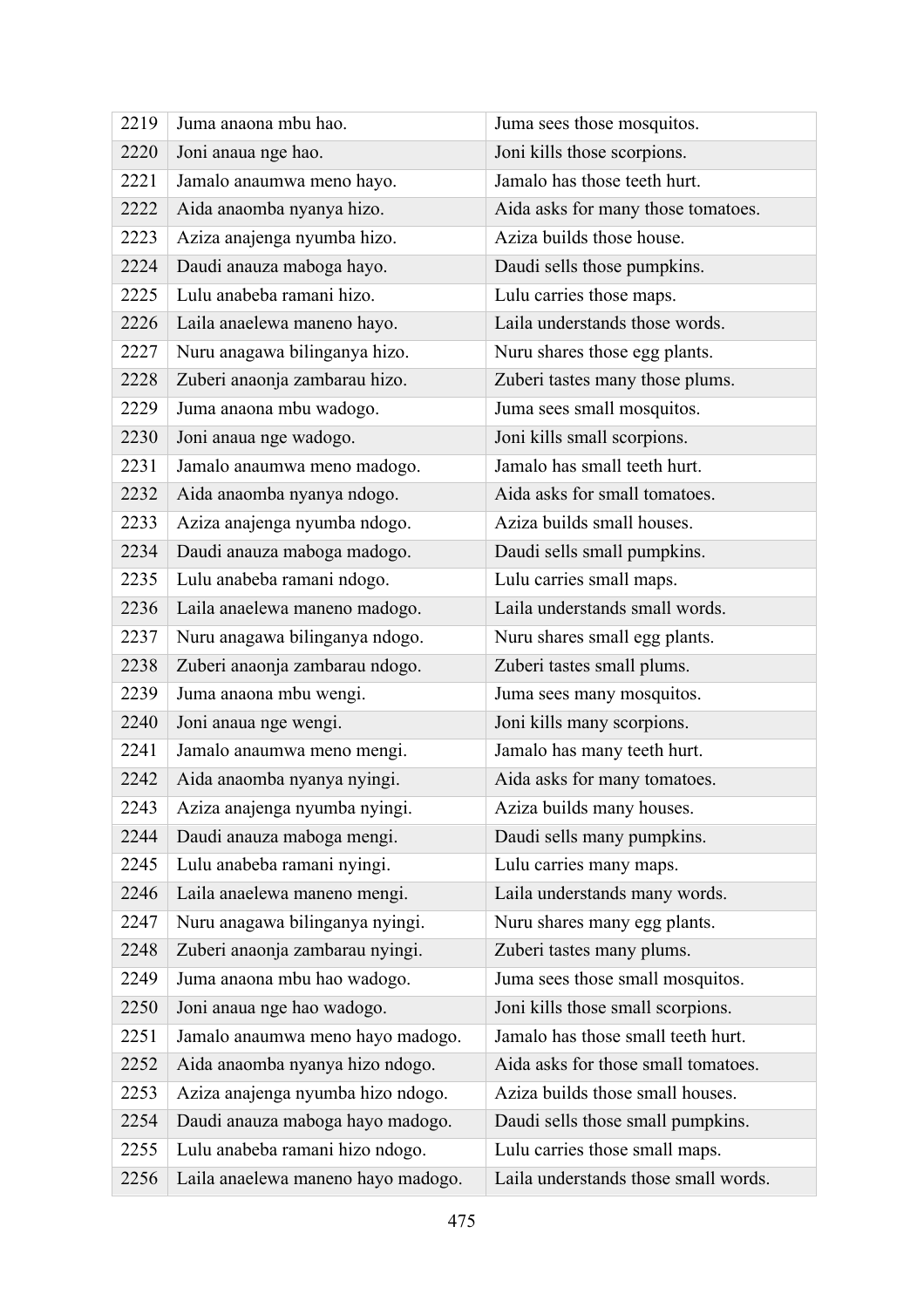| 2257 | Nuru anagawa bilinganya hizo ndogo.           | Nuru shares those small egg plants.      |
|------|-----------------------------------------------|------------------------------------------|
| 2258 | Zuberi anaonja zambarau hizo ndogo.           | Zuberi tastes those small plums.         |
| 2259 | Juma anaona mbu hao wengi.                    | Juma sees those many mosquitos.          |
| 2260 | Joni anaua nge hao wengi.                     | Joni kills those many scorpions.         |
| 2261 | Jamalo anaumwa meno hayo mengi.               | Jamalo has those many teeth hurt.        |
| 2262 | Aida anaomba nyanya hizo nyingi.              | Aida asks for those many tomatoes.       |
| 2263 | Aziza anajenga nyumba hizo nyingi.            | Aziza builds those many houses.          |
| 2264 | Daudi anauza maboga hayo mengi.               | Daudi sells many small pumpkins.         |
| 2265 | Lulu anabeba ramani hizo nyingi.              | Lulu carries those many maps.            |
| 2266 | Laila anaelewa maneno hayo mengi.             | Laila understands those many words.      |
| 2267 | Nuru anagawa bilinganya hizo nyingi.          | Nuru shares those many egg plants.       |
| 2268 | Zuberi anaonja zambarau hizo nyingi.          | Zuberi tastes those many plums.          |
| 2269 | Juma anaona mbu wengi wadogo.                 | Juma sees many small mosquitos.          |
| 2270 | Joni anaua nge wengi wadogo.                  | Joni kills many small scorpions.         |
| 2271 | Jamalo anaumwa meno mengi madogo.             | Jamalo has many small teeth hurt.        |
| 2272 | Aida anaomba nyanya nyingi ndogo.             | Aida asks for many small tomatoes.       |
| 2273 | Aziza anajenga nyumba nyingi ndogo.           | Aziza builds many small houses.          |
| 2274 | Daudi anauza maboga mengi madogo.             | Daudi sells many small pumpkins.         |
| 2275 | Lulu anabeba ramani nyingi ndogo.             | Lulu carries many small maps.            |
| 2276 | Laila anaelewa maneno mengi madogo.           | Laila understands many small words.      |
| 2277 | Nuru anagawa bilinganya nyingi ndogo.         | Nuru shares many small egg plants.       |
| 2278 | Zuberi anaonja zambarau nyingi ndogo.         | Zuberi tastes many small plums.          |
| 2279 | Juma anaona hao mbu wengi wadogo.             | Juma sees those many small mosquitos.    |
| 2280 | Joni anaua hao nge wengi wadogo.              | Joni kills those many small scorpions.   |
| 2281 | Jamalo anaumwa hayo meno mengi<br>madogo.     | Jamalo has those many small teeth hurt.  |
| 2282 | Aida anaomba hizo nyanya nyingi<br>ndogo.     | Aida asks for those many small tomatoes. |
| 2283 | Aziza anajenga hizo nyumba nyingi             | Aziza builds those many small houses.    |
| 2284 | ndogo.<br>Daudi anauza hayo maboga mengi      | Daudi sells those many small pumpkins.   |
|      | madogo.                                       |                                          |
| 2285 | Lulu anabeba hizo ramani nyingi               | Lulu carries those many small maps.      |
| 2286 | ndogo.<br>Laila anaelewa hayo maneno mengi    | Laila understands those many small       |
|      | madogo.                                       | words.                                   |
| 2287 | Nuru anagawa hizo bilinganya nyingi<br>ndogo. | Nuru shares those many small egg plants. |
| 2288 | Zuberi anaonja hizo zambarau nyingi<br>ndogo. | Zuberi tastes those many small plums.    |
| 2289 | Maboga anauza Daudi.                          | Pumpkins are sold by Daudi.              |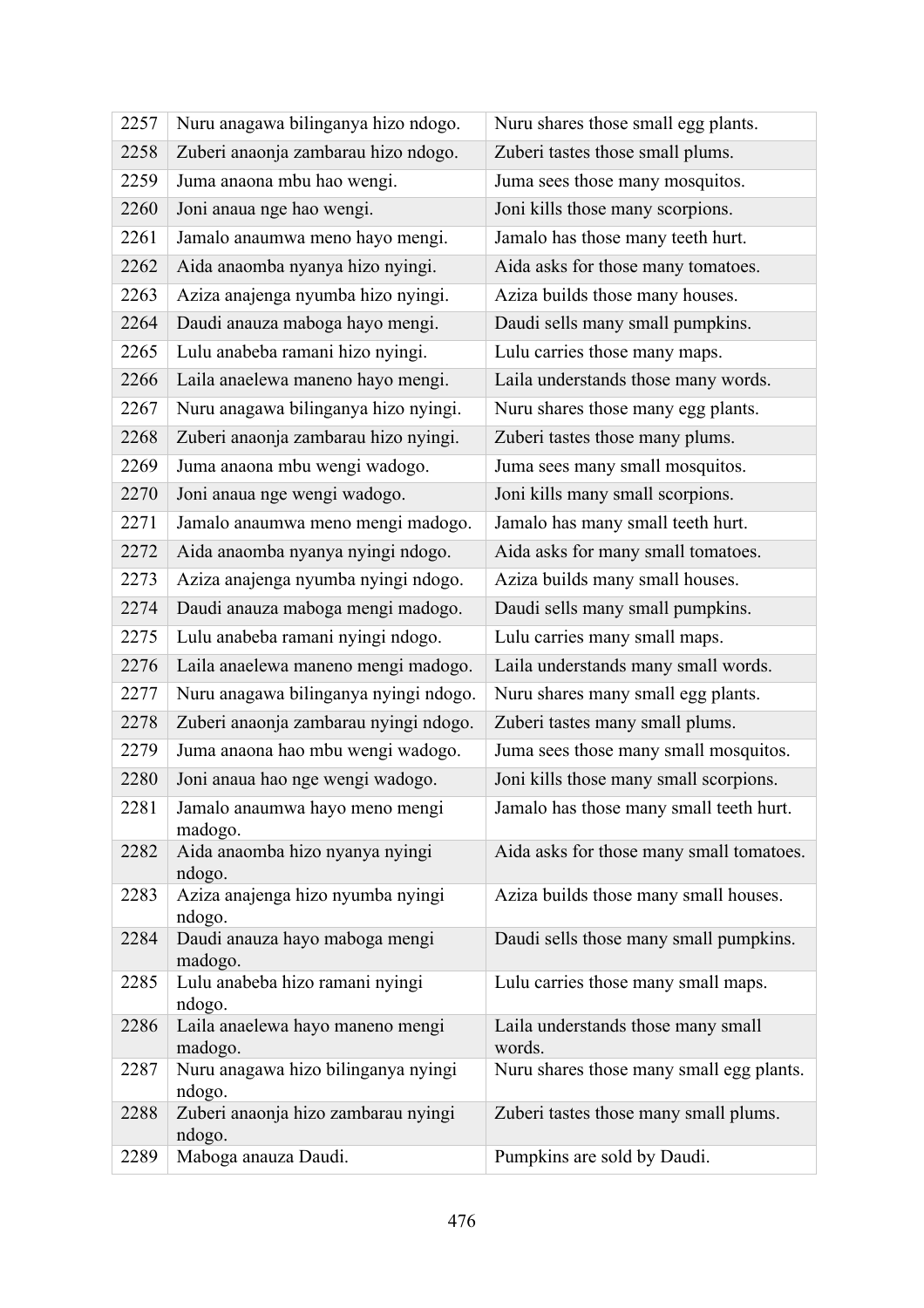| 2290 | Bilinganya anagawa Nuru.                      | Egg plants are shared by Nuru.                 |
|------|-----------------------------------------------|------------------------------------------------|
| 2291 | Daudi anauza maboga madogo mengi.             | Daudi sells many small pumpkins.               |
| 2292 | Nuru anagawa bilinganya ndogo nyingi.         | Nuru shares many small egg plants.             |
| 2293 | Daudi anauza hayo maboga madogo<br>mengi.     | Daudi sells those many small pumpkins.         |
| 2294 | Nuru anagawa hizo bilinganya ndogo<br>nyingi. | Nuru shares those many small egg plants.       |
| 2295 | Daudi anauza hayo maboga.                     | Daudi sells those pumpkins.                    |
| 2296 | Nuru anagawa hizo bilinganya.                 | Nuru shares many those egg plants.             |
| 2297 | Daudi anauza hayo maboga madogo.              | Daudi sells those small pumpkins.              |
| 2298 | Nuru anagawa hizo bilinganya ndogo.           | Nuru shares those small egg plants.            |
| 2299 | Daudi anauza hayo maboga mengi.               | Daudi sells those many pumpkins.               |
| 2300 | Nuru anagawa hizo bilinganya nyingi.          | Nuru shares those many egg plants.             |
| 2301 | Daudi anauza maboga hayo madogo<br>mengi.     | Daudi sells those many small pumpkins.         |
| 2302 | Nuru anagawa bilinganya hizo ndogo<br>nyingi. | Nuru shares those many small egg plants.       |
| 2303 | Daudi anauza maboga tu.                       | Daudi sells only pumpkins.                     |
| 2304 | Nuru anagawa bilinganya tu.                   | Nuru shares only egg plants.                   |
| 2305 | Maboga anauza Daudi tu.                       | Pumpkins are sold by only Daudi.               |
| 2306 | Bilinganya anagawa Nuru tu.                   | Egg plants are shared by only Nuru.            |
| 2307 | Daudi anauza maboga hayo tu.                  | Daudi sells only those pumpkins.               |
| 2308 | Nuru anagawa bilinganya hizo tu.              | Nuru shares only those egg plants.             |
| 2309 | Daudi anauza maboga madogo tu.                | Daudi sells only small pumpkins.               |
| 2310 | Nuru anagawa bilinganya ndogo tu.             | Nuru shares only small egg plants.             |
| 2311 | Daudi anauza maboga mengi tu.                 | Daudi sells only many pumpkins.                |
| 2312 | Nuru anagawa bilinganya nyingi tu.            | Nuru shares only many egg plants.              |
| 2313 | Daudi anauza maboga hayo madogo tu.           | Daudi sells only those small pumpkins.         |
| 2314 | Nuru anagawa bilinganya hizo ndogo<br>tu.     | Nuru shares only those egg plants.             |
| 2315 | Daudi anauza maboga hayo mengi tu.            | Daudi sells only those many pumpkins.          |
| 2316 | Nuru anagawa bilinganya hizo nyingi<br>tu.    | Nuru shares only those egg plants?             |
| 2317 | Daudi anauza maboga madogo mengi<br>tu.       | Daudi sells only many small pumpkins.          |
| 2318 | Nuru anagawa bilinganya ndogo nyingi<br>tu.   | Nuru shares only many small egg plants.        |
| 2319 | Daudi anauza maboga mengi madogo<br>tu.       | Daudi sells only many small pumpkins.          |
| 2320 | Nuru anagawa bilinganya nyingi ndogo<br>tu.   | Nuru shares only many small egg plants.        |
| 2321 | Daudi anauza hayo maboga mengi<br>madogo tu.  | Daudi sells only those many small<br>pumpkins. |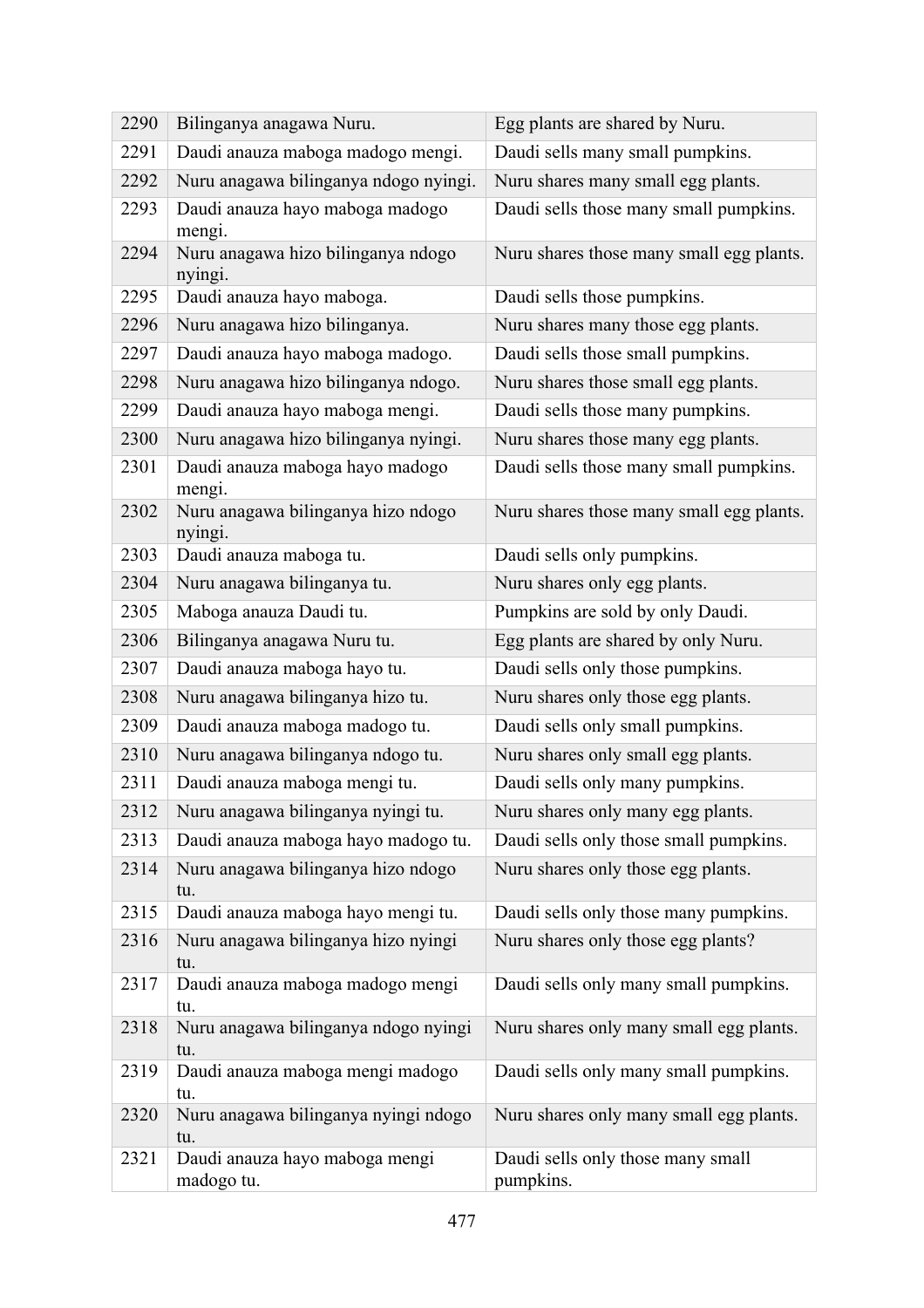| 2322 | Nuru anagawa hizo bilinganya nyingi<br>ndogo tu. | Nuru shares only those many small egg<br>plants. |
|------|--------------------------------------------------|--------------------------------------------------|
| 2323 | Daudi anauza hayo maboga madogo<br>mengi tu.     | Daudi sells only those many small<br>pumpkins.   |
| 2324 | Nuru anagawa hizo bilinganya ndogo<br>nyingi tu. | Nuru shares only those many small egg<br>plants. |
| 2325 | Daudi anauza maboga?                             | Does Daudi sell pumpkins?                        |
| 2326 | Nuru anagawa bilinganya?                         | Does Nuru share egg plants?                      |
| 2327 | Maboga anauza Daudi?                             | Are pumpukins are sold by Daudi?                 |
| 2328 | Bilinganya anagawa Nuru?                         | Are egg plants shared by Nuru?                   |
| 2329 | Daudi anauza maboga hayo?                        | Does Daudi sell those pumpkins?                  |
| 2330 | Nuru anagawa bilinganya hizo?                    | Does Nuru share those egg plants?                |
| 2331 | Daudi anauza maboga madogo?                      | Does Daudi sell small pumpkins?                  |
| 2332 | Nuru anagawa bilinganya ndogo?                   | Does Nuru share small egg plants?                |
| 2333 | Daudi anauza maboga mengi?                       | Does Daudi sell many pumpkins?                   |
| 2334 | Nuru anagawa bilinganya nyingi?                  | Does Nuru share many egg plants?                 |
| 2335 | Daudi anauza maboga hayo madogo?                 | Does Daudi sell those small pumpkins?            |
| 2336 | Nuru anagawa bilinganya hizo ndogo?              | Does Nuru share those small egg plants?          |
| 2337 | Daudi anauza maboga hayo mengi?                  | Does Daudi sell those many pumpkins?             |
| 2338 | Nuru anagawa bilinganya hizo nyingi?             | Does Nuru share those many egg plants?           |
| 2339 | Daudi anauza maboga madogo mengi?                | Does Daudi sell many small pumpkins?             |
| 2340 | Nuru anagawa bilinganya ndogo<br>nyingi?         | Does Nuru share many small egg plants?           |
| 2341 | Daudi anauza maboga mengi madogo?                | Does Daudi sell many small pumpkins?             |
| 2342 | Nuru anagawa bilinganya nyingi<br>ndogo?         | Does Nuru share many small egg plants?           |
| 2343 | Daudi anauza hayo maboga mengi<br>madogo?        | Does Daudi sell those many small<br>pumpkins?    |
| 2344 | Nuru anagawa hizo bilinganya nyingi<br>ndogo?    | Does Nuru share those many small egg<br>plants?  |
| 2345 | Daudi anauza hayo maboga mengi<br>madogo?        | Does Daudi sell those many small<br>pumpkins?    |
| 2346 | Nuru anagawa hizo bilinganya ndogo<br>nyingi?    | Does Nuru share those many small egg<br>plants?  |
| 2347 | Daudi anauza hayo maboga?                        | Does Daudi sell those pumpkins?                  |
| 2348 | Nuru anagawa hizo bilinganya?                    | Does Nuru share those egg plants?                |
| 2349 | Daudi anauza hayo maboga madogo?                 | Does Daudi sell those small pumpkins?            |
| 2350 | Nuru anagawa hizo bilinganya ndogo?              | Does Nuru share those small egg plants?          |
| 2351 | Daudi anauza hayo maboga mengi?                  | Does Daudi sell those many pumpkins?             |
| 2352 | Nuru anagawa hizo bilinganya nyingi?             | Does Nuru share those many egg plants?           |
| 2353 | Daudi anauza maboga hayo madogo<br>mengi?        | Does Daudi sell those many small<br>pumpkins?    |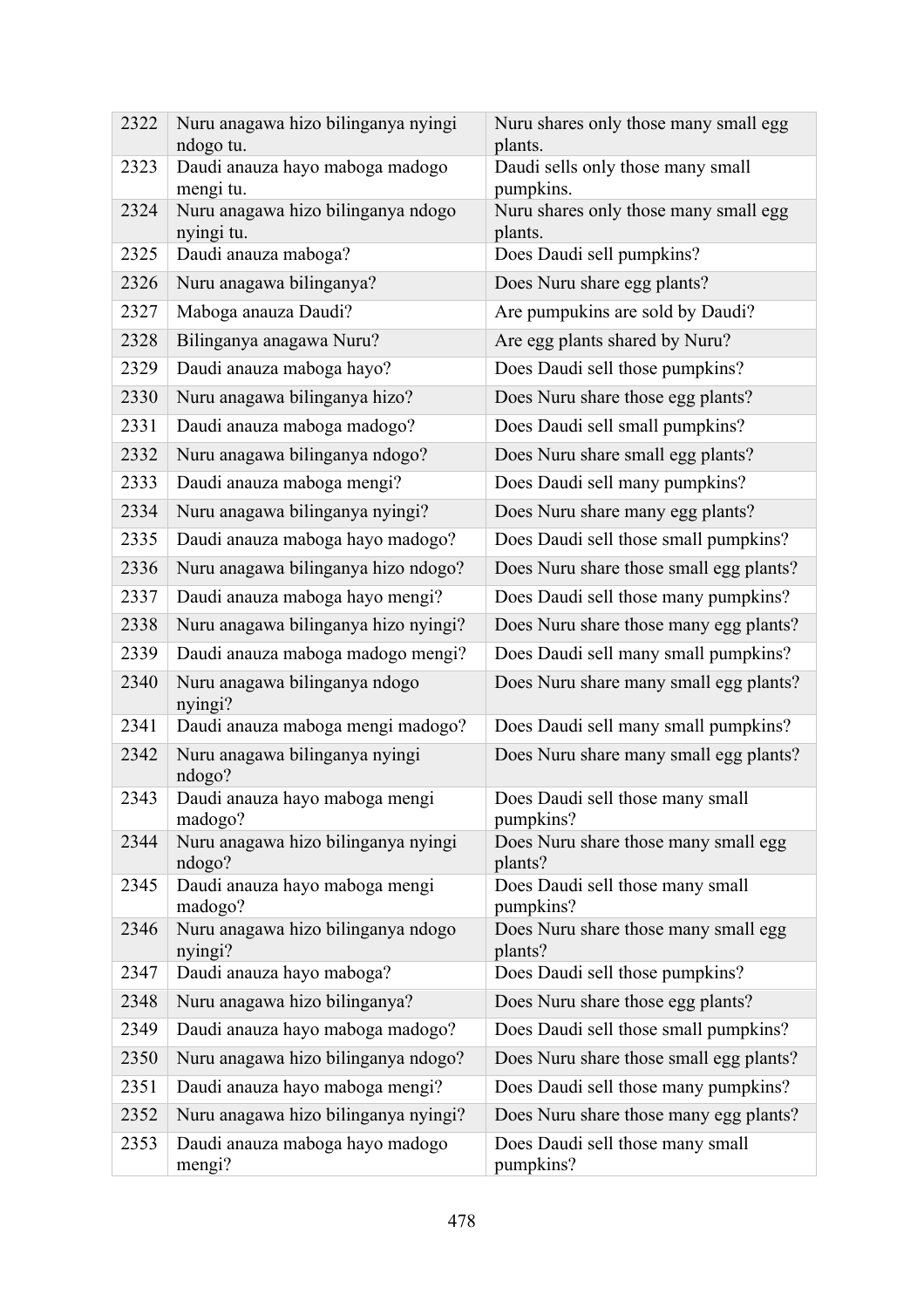| 2354 | Nuru anagawa bilinganya hizo ndogo<br>nyingi?    | Does Nuru share those many small egg<br>plants?      |
|------|--------------------------------------------------|------------------------------------------------------|
| 2355 | Daudi anauza maboga tu?                          | Does Daudi sell only pumpkins?                       |
| 2356 | Nuru anagawa bilinganya tu?                      | Does Nuru share only egg plants?                     |
| 2357 | Maboga anauza Daudi tu?                          | Are pumpkins sold by only Daudi?                     |
| 2358 | Bilinganya anagawa Nuru tu?                      | Are egg plants shared by only Nuru?                  |
| 2359 | Daudi anauza maboga hayo tu?                     | Does Daudi sell only those pumpkins?                 |
| 2360 | Nuru anagawa bilinganya hizo tu?                 | Does Nuru share only those egg plants?               |
| 2361 | Daudi anauza maboga madogo tu?                   | Does Daudi sell only small pumpkins?                 |
| 2362 | Nuru anagawa bilinganya ndogo tu?                | Does Nuru share only small egg plants?               |
| 2363 | Daudi anauza maboga mengi tu?                    | Does Daudi sell only many pumpkins?                  |
| 2364 | Nuru anagawa bilinganya nyingi tu?               | Does Nuru share only many egg plants?                |
| 2365 | Daudi anauza maboga hayo madogo tu?              | Does Daudi sell only those small<br>pumpkins?        |
| 2366 | Nuru anagawa bilinganya hizo ndogo<br>tu?        | Does Nuru share only those small egg<br>plants?      |
| 2367 | Daudi anauza maboga hayo mengi tu?               | Does Daudi sell only those many<br>pumpkins?         |
| 2368 | Nuru anagawa bilinganya hizo nyingi<br>tu?       | Does Nuru share only those many egg<br>plants?       |
| 2369 | Daudi anauza maboga madogo mengi<br>tu?          | Does Daudi sell only many small<br>pumpkins?         |
| 2370 | Nuru anagawa bilinganya ndogo nyingi<br>tu?      | Does Nuru share only many small egg<br>plants?       |
| 2371 | Daudi anauza maboga mengi madogo<br>tu?          | Does Daudi sell only many small<br>pumpkins?         |
| 2372 | Nuru anagawa bilinganya nyingi ndogo<br>tu?      | Does Nuru share only many small egg<br>plants?       |
| 2373 | Daudi anauza hayo maboga mengi<br>madogo tu?     | Does Daudi sell only those many small<br>pumpkins?   |
| 2374 | Nuru anagawa hizo bilinganya nyingi<br>ndogo tu? | Does Nuru share only those many small<br>egg plants? |
| 2375 | Daudi anauza hayo maboga madogo<br>mengi tu?     | Does Daudi sell only many small<br>pumpkins?         |
| 2376 | Nuru anagawa hizo bilinganya ndogo<br>nyingi tu? | Does Nuru share only those many small<br>egg plants? |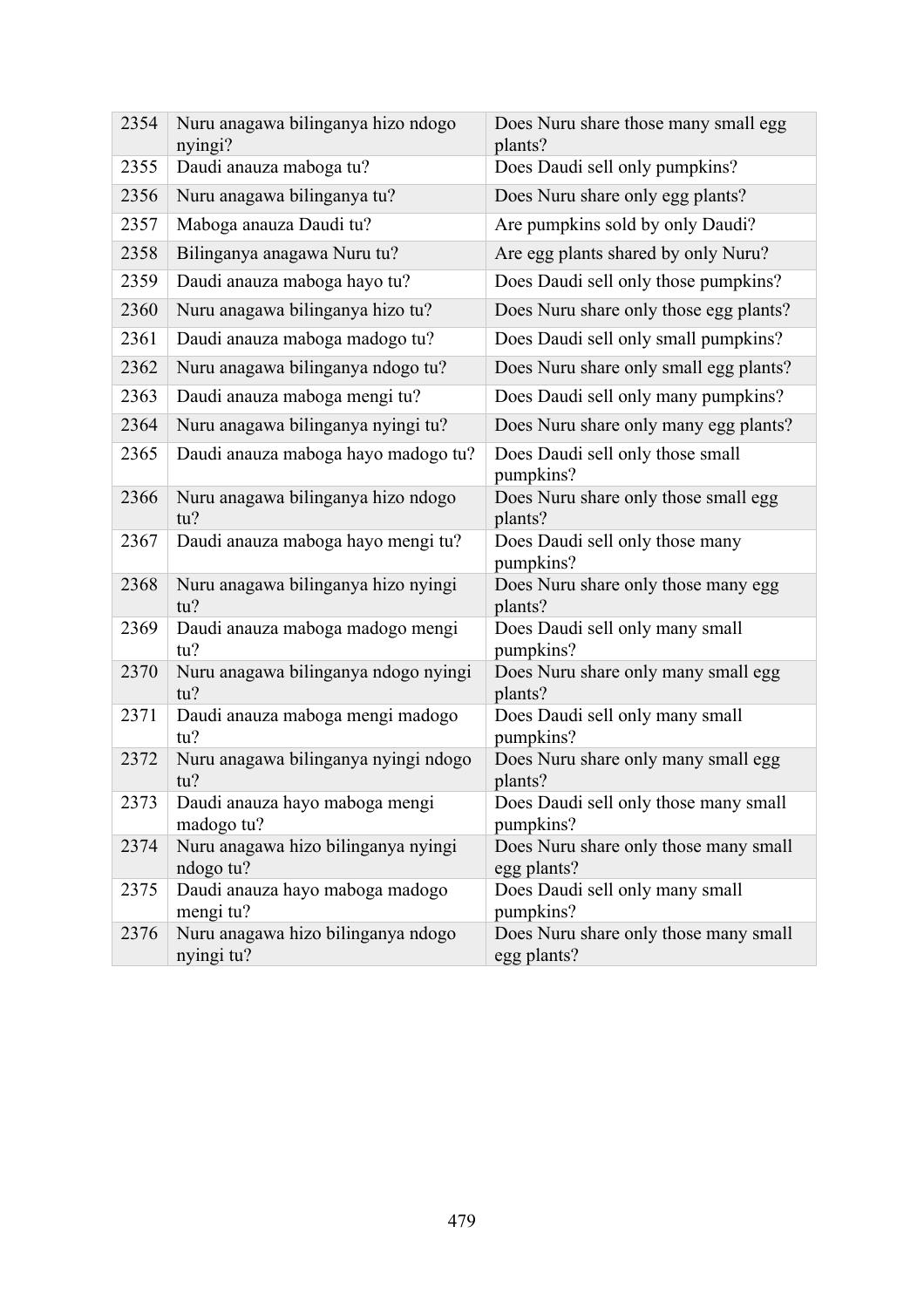| <b>SWA2021-</b>         |                                                                   |                                                           |  |  |  |  |
|-------------------------|-------------------------------------------------------------------|-----------------------------------------------------------|--|--|--|--|
| ID                      | Question                                                          | Answer                                                    |  |  |  |  |
| 2377, 2386, 2395, 2404, | Aisha alinunua ndizi na maembe?                                   | Hapana. Aisha alinunua maembe tu.                         |  |  |  |  |
| 2413                    | 'Did Aisha buy both bananas and mangos?'                          | 'No, Aisha bought only MANGOS.'                           |  |  |  |  |
| 2378, 2387, 2396, 2405, | Aisha alinunua na kula maembe?                                    | Hapana. Aisha alinunua maembe tu.                         |  |  |  |  |
| 2414                    | 'Did Aisha buy and eat mangos?'                                   | 'No, Aisha only BOUGHT mangos.'                           |  |  |  |  |
| 2379, 2388, 2397, 2406, | Aisha alifanya nini? Alikula ndizi na kununua maembe?             | Hapana. Aisha alinunua maembe tu.                         |  |  |  |  |
| 2415                    | 'What did Aisha do? Did she eat the bananas and buy the           | 'No, she only BOUGHT THE MANGOS. (she didn't eat the      |  |  |  |  |
|                         | mangos?'                                                          | bananas)'                                                 |  |  |  |  |
| 2380, 2389, 2398, 2407, | Aisha alinunua magazeti na vitabu?                                | Hapana. Aisha alinunua vitabu tu.                         |  |  |  |  |
| 2416                    | 'Did Aisha buy both newspapers and books?'                        | 'No, Aisha bought only BOOKS.'                            |  |  |  |  |
| 2381, 2390, 2399, 2408, | Aisha alinunua na kusoma vitabu?                                  | Hapana. Aisha alinunua vitabu tu.                         |  |  |  |  |
| 2417                    | 'Did Aisha buy and read books?'                                   | 'No, Aisha only BOUGHT books.'                            |  |  |  |  |
| 2382, 2391, 2400, 2409, | Aisha alifanya nini? Alisoma magazeti na kununua vitabu?          | Hapana. Aisha alinunua vitabu tu.                         |  |  |  |  |
| 2418                    | 'What did Aisha do? Did she read newspapers and buy               | 'No, Aisha only BOUGHT BOOKS. (she didn't read            |  |  |  |  |
|                         | books?'                                                           | newspapers)'                                              |  |  |  |  |
| 2383, 2392, 2401, 2410, | Aisha alijaribu viatu na gauni?                                   | Hapana. Aisha alijaribu gauni tu.                         |  |  |  |  |
| 2419                    | 'Did Aisha try on both shoes and a dress?'                        | 'No, Aisha tried on only A DRESS.'                        |  |  |  |  |
| 2384, 2393, 2402, 2411, | Aisha alijaribu na kununua gauni?                                 | Hapana. Aisha alijaribu gauni tu.                         |  |  |  |  |
| 2420                    | 'Did Aisha try on and buy a dress?'                               | 'No, Aisha only TRIED ON a dress.'                        |  |  |  |  |
| 2385, 2394, 2403, 2412, | Aisha alifanya nini? Alijaribu gauni na kununua viatu?            | Hapana. Aisha alijaribu gauni tu.                         |  |  |  |  |
| 2421                    | 'What did Aisha do? Did she try on a dress and and buy<br>shoes?' | 'No, Aisha only TRIED ON A DRESS. (she didn't buy shoes)' |  |  |  |  |

## **Notes:**

The examples from SWA2021-2377 to SWA2021-2421 were produced by speakers after being prompted to a context.

For example, 'No, Aisha bought only MANGOS.' (ID 2377) is the response to the question Aisha alinunua ndizi na maembe? 'Did Aisha buy both bananas and mangos?', which was asked by the Swahili speaking experimenter. The participants were requested to speak each response with the prosody suitable to the contexts.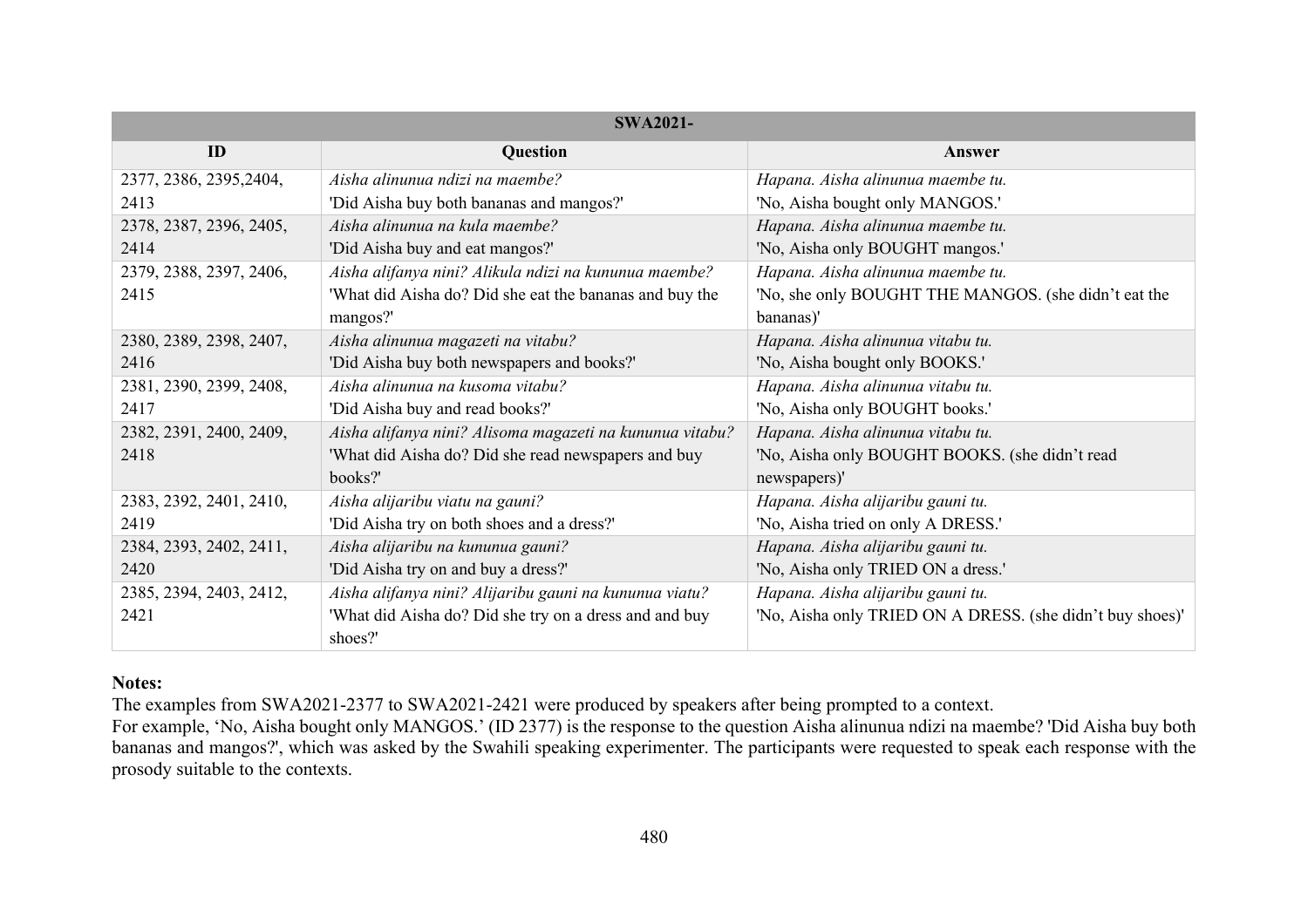| <b>SWA2021-</b> |                                   |                                                              |  |  |
|-----------------|-----------------------------------|--------------------------------------------------------------|--|--|
| ID              | Swahili                           | English                                                      |  |  |
| 2377            | Hapana. Aisha alinunua maembe tu. | No, Aisha bought only MANGOS.                                |  |  |
| 2378            | Hapana. Aisha alinunua maembe tu. | No, Aisha only BOUGHT mangos.                                |  |  |
| 2379            | Hapana. Aisha alinunua maembe tu. | No, she only BOUGHT THE MANGOS. (she didn't eat the bananas) |  |  |
| 2380            | Hapana. Aisha alinunua vitabu tu. | No, Aisha bought only BOOKS.                                 |  |  |
| 2381            | Hapana. Aisha alinunua vitabu tu. | No, Aisha only BOUGHT books.                                 |  |  |
| 2382            | Hapana. Aisha alinunua vitabu tu. | No, Aisha only BOUGHT BOOKS. (she didn't read newspapers)    |  |  |
| 2383            | Hapana. Aisha alijaribu gauni tu. | No, Aisha tried on only A DRESS.                             |  |  |
| 2384            | Hapana. Aisha alijaribu gauni tu. | No, Aisha only TRIED ON a dress.                             |  |  |
| 2385            | Hapana. Aisha alijaribu gauni tu. | No, Aisha only TRIED ON A DRESS. (she didn't buy shoes)      |  |  |
| 2386            | Hapana. Aisha alinunua maembe tu. | No, Aisha bought only MANGOS.                                |  |  |
| 2387            | Hapana. Aisha alinunua maembe tu. | No, Aisha only BOUGHT mangos.                                |  |  |
| 2388            | Hapana. Aisha alinunua maembe tu. | No, she only BOUGHT THE MANGOS. (she didn't eat the bananas) |  |  |
| 2389            | Hapana. Aisha alinunua vitabu tu. | No, Aisha bought only BOOKS.                                 |  |  |
| 2390            | Hapana. Aisha alinunua vitabu tu. | No, Aisha only BOUGHT books.                                 |  |  |
| 2391            | Hapana. Aisha alinunua vitabu tu. | No, Aisha only BOUGHT BOOKS. (she didn't read newspapers)    |  |  |
| 2392            | Hapana. Aisha alijaribu gauni tu. | No, Aisha tried on only A DRESS.                             |  |  |
| 2393            | Hapana. Aisha alijaribu gauni tu. | No, Aisha only TRIED ON a dress.                             |  |  |
| 2394            | Hapana. Aisha alijaribu gauni tu. | No, Aisha only TRIED ON A DRESS. (she didn't buy shoes)      |  |  |
| 2395            | Hapana. Aisha alinunua maembe tu. | No, Aisha bought only MANGOS.                                |  |  |
| 2396            | Hapana. Aisha alinunua maembe tu. | No, Aisha only BOUGHT mangos.                                |  |  |
| 2397            | Hapana. Aisha alinunua maembe tu. | No, she only BOUGHT THE MANGOS. (she didn't eat the bananas) |  |  |
| 2398            | Hapana. Aisha alinunua vitabu tu. | No, Aisha bought only BOOKS.                                 |  |  |